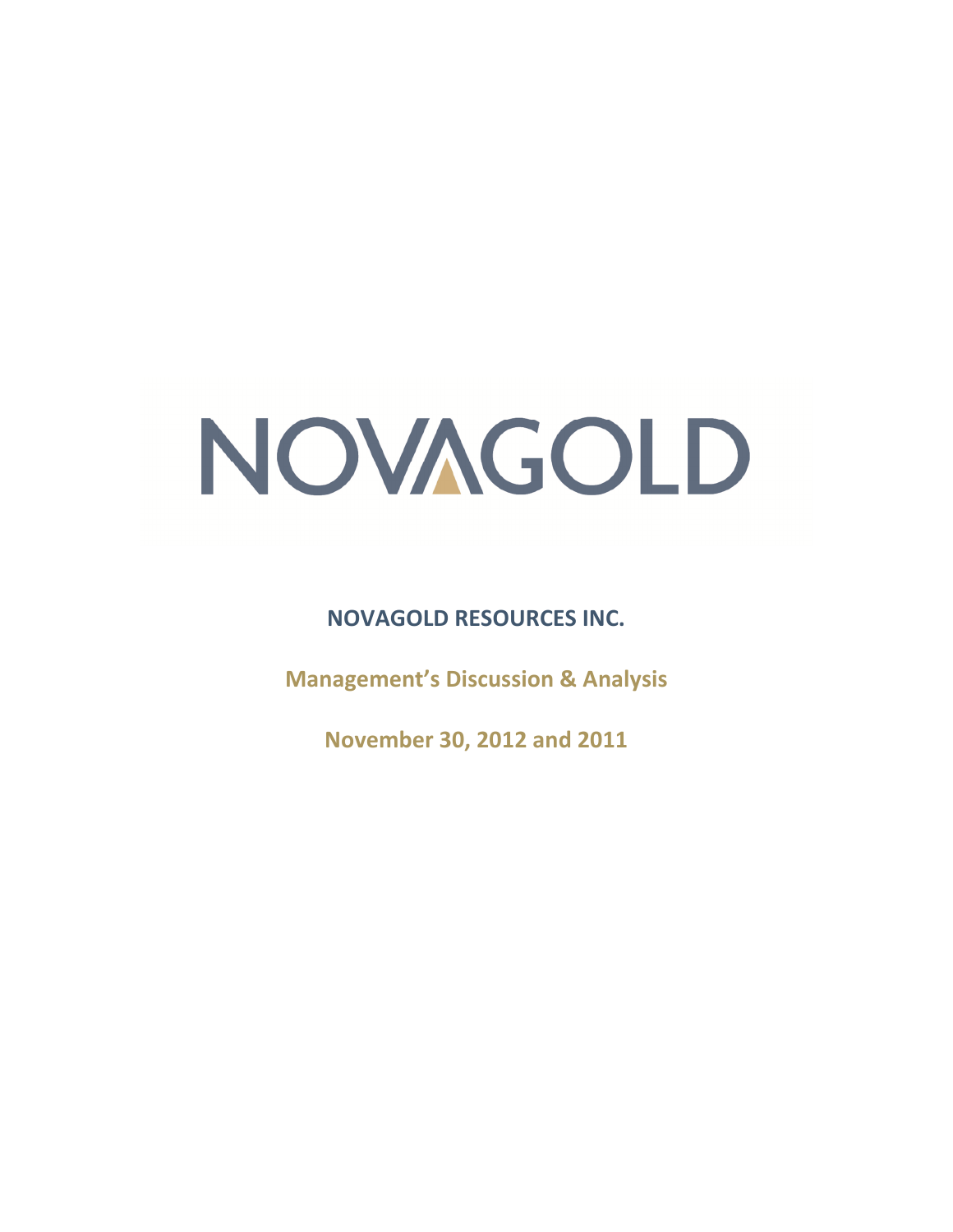# **Table of Contents**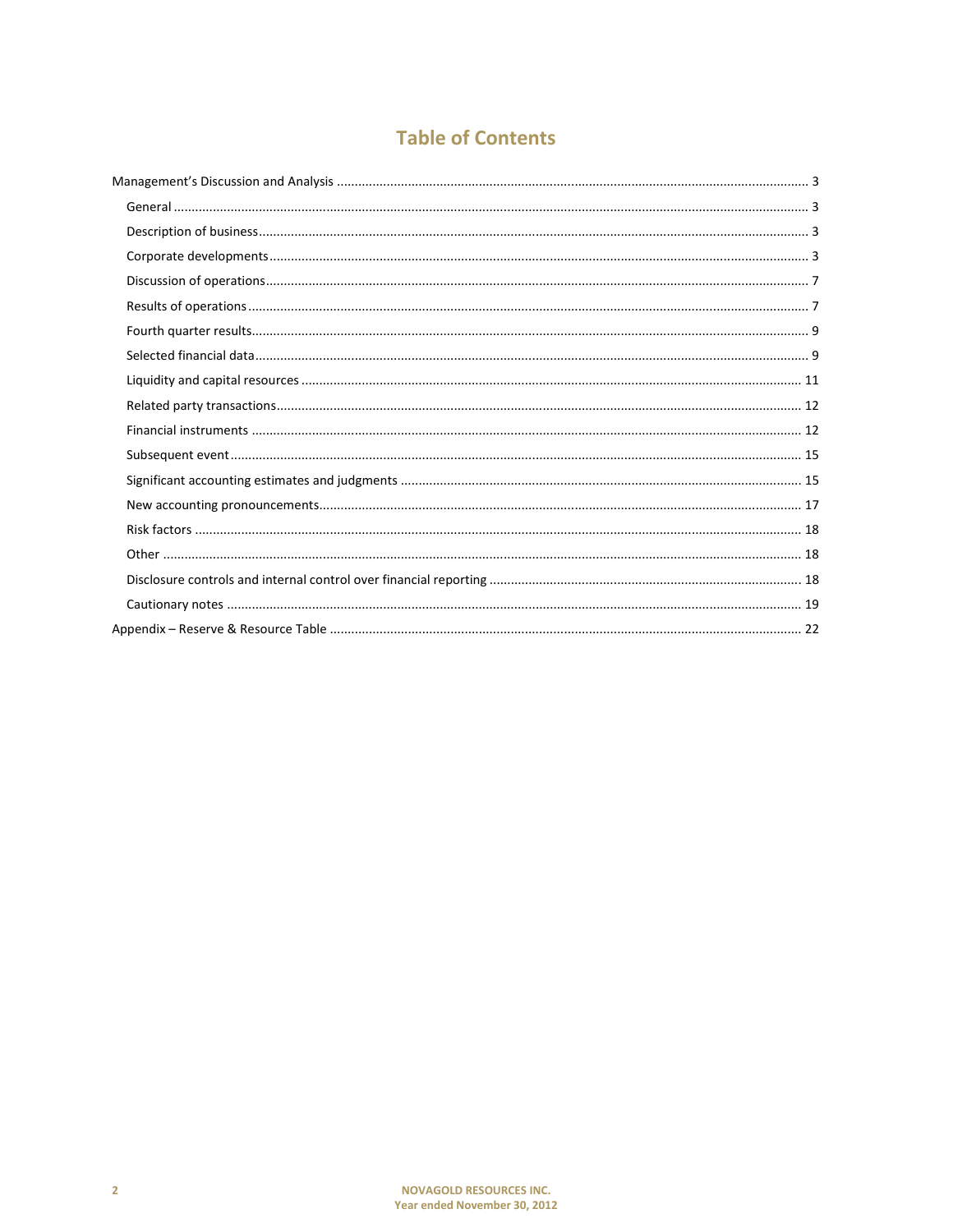# General

This Management's Discussion and Analysis ("MD&A") of NOVAGOLD RESOURCES INC. ("NOVAGOLD", "we", "our" or the "Company") is dated February 11, 2013 and provides an analysis of NOVAGOLD's audited financial results for the fiscal year ended November 30, 2012 compared to the previous year.

The following information should be read in conjunction with the Company's November 30, 2012 audited consolidated financial statements and related notes which were prepared in accordance with International Financial Reporting Standards ("IFRS") as issued by the International Accounting Standards Board. The Company adopted IFRS on December 1, 2011 with a transition date of December 1, 2010. A reconciliation of the previously disclosed comparative years' financial statements prepared in accordance with previous Canadian generally accepted accounting principles ("Canadian GAAP") to the current Canadian GAAP, which has adopted IFRS, is set out in Note 28 to the consolidated financial statements. All amounts are in Canadian dollars unless otherwise stated.

The Company's shares are listed on the Toronto Stock Exchange ("TSX") and the NYSE-MKT (formerly NYSE-AMEX) under the symbol "NG". Additional information related to NOVAGOLD, including the Company's Annual Information Form is available on SEDAR at www.sedar.com, on EDGAR at www.sec.gov and the Company's website at www.NOVAGOLD.com.

## Description of business

NOVAGOLD is a precious metals company engaged in the acquisition, exploration and development of precious metal properties primarily in Alaska, U.S.A. and British Columbia, Canada. Our current properties include a 50% interest in the Donlin Gold project in Alaska, U.S.A. and a 50% interest in the Galore Creek copper-gold-silver project in British Columbia, Canada. Our primary focus is on Donlin Gold, which advanced to the permitting phase in 2012. Donlin Gold is located in a state with low geopolitical risk that has a long history of mining, established permitting standards and processes, and a government supportive of resource development.

# Corporate developments

In 2012, we successfully delivered on the key goals established at the beginning of the year.

Highlights of our accomplishments for 2012 include:

## Advancement of the Donlin Gold project

- The updated feasibility study was approved by NOVAGOLD and Barrick in July.
- Permitting commenced in August.
- The Notice of Intent to prepare an Environmental Impact Statement ("EIS") was published by the U.S. Army Corps of Engineers in the Federal Register in December commencing the public scoping process.
- Maintained a strong safety record.
- Began workforce development planning in local villages and schools.

## Strengthened our financial position

- Received net proceeds of \$316.4 million (US\$318.0 million) from the completion of an equity financing of 35 million common shares at US\$9.50 per share in February.
- Received proceeds of \$5.8 million (US\$ 5.7 million) from the exercise of warrants, and subsequent to our 2012 year-end, an additional \$54.0 million (US\$54.4 million) for the remainder of the outstanding warrants.
- Sufficient cash available to repay \$95.0 million of outstanding convertible notes due 2015 and to advance Donlin Gold through the expected three to four-year permitting process.

## Simplified our corporate structure to focus on the Donlin Gold property

• Successfully spun-out and distributed shares of NovaCopper Inc. and its Upper Kobuk Mineral Project ("UKMP") in the Ambler district of Alaska to NOVAGOLD shareholders in April.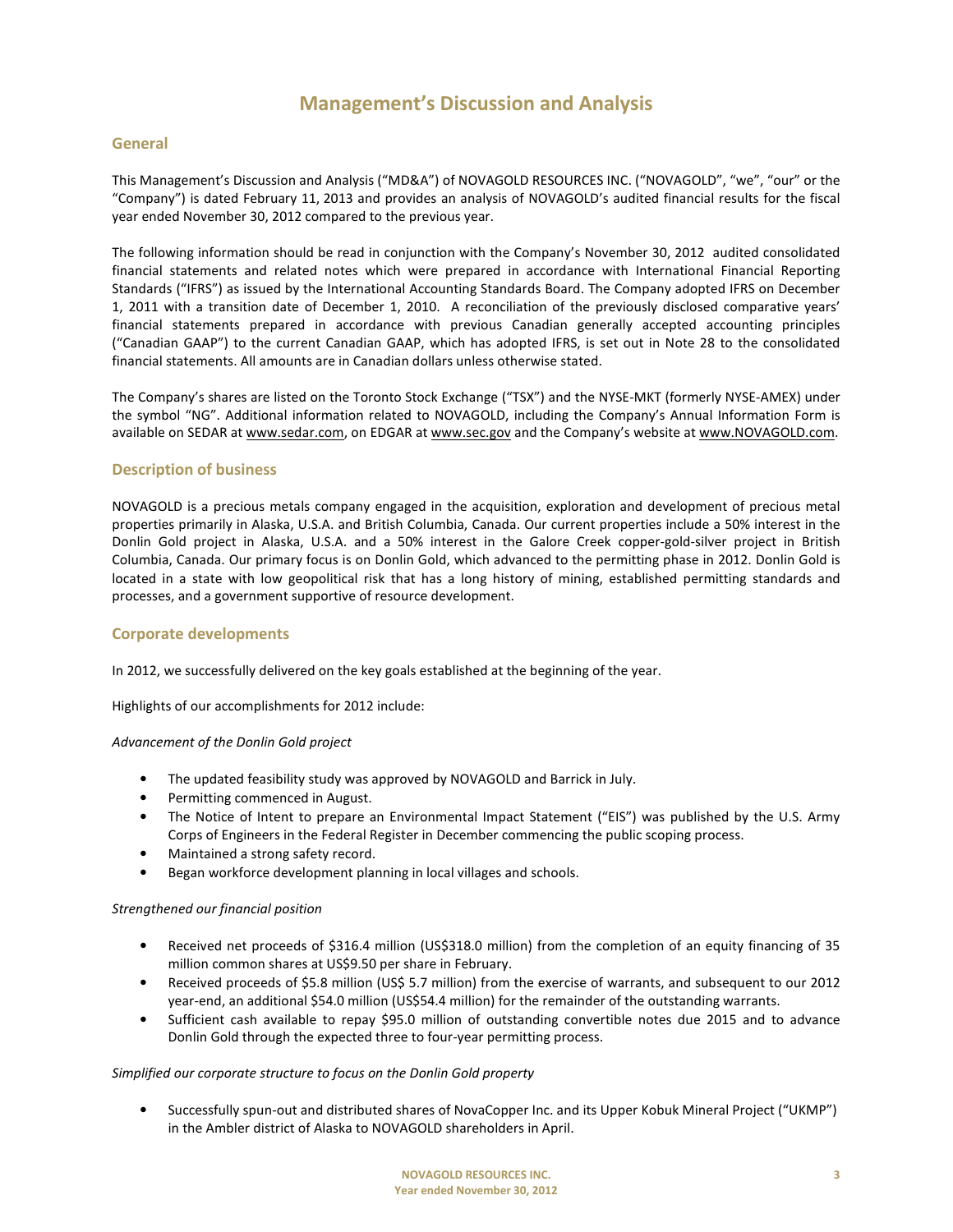- Completed the sale of Alaska Gold Company LLC, including the Rock Creek project, to Bearing Strait Native Corporation ("BSNC") in November.
- Assembled a strong core team which includes industry leaders with an exceptional track record of building major gold mines on time and on budget.
- Reduced staff and opened a management office in Salt Lake City, Utah.

Our goals for 2013 include:

- Advance the permitting of Donlin Gold on time and on budget.
- Optimize the Donlin Gold project by lowering upfront capital requirements and increasing the rate of return.
- Maintain a healthy balance sheet.
- Further evaluate opportunities to monetize the value of Galore Creek and increase its reserves and resources.
- Continue an effective corporate social responsibility program.

#### Corporate governance

On January 9, 2012, Gregory Lang joined the Company as President and Chief Executive Officer and Rick Van Nieuwenhuyse was appointed as the President and Chief Executive Officer of NovaCopper Inc.

On March 26, 2012, we announced the appointment of Anthony P. Walsh to the Company's Board of Directors and the resignation of James Philip from the Board of Directors. Mr. Walsh has held such senior positions as President and Chief Executive Officer of Miramar Mining Corporation, which in 2007 was sold to Newmont Mining Company, President and Chief Executive Officer of Sabina Gold and Silver Corporation and Senior Vice President and Chief Financial Officer of International Corona Corporation. Prior to joining the industry, he had a twelve-year tenure with Deloitte, Haskins & Sells, where he earned his Chartered Accountant designation. Mr. Walsh currently serves on the boards of several Canadian exploration and development companies.

On April 18, 2012, we announced the appointments of Gregory A. Lang, the Company's President and CEO, and Sharon Dowdall to the Company's Board of Directors. Ms. Dowdall served in senior legal capacities for Franco-Nevada Corporation ("Franco-Nevada"), a major gold-focused royalty company, and Newmont Mining Corporation. Prior to joining Franco-Nevada, she practiced law with a major Canadian legal firm specializing in natural resources. Ms. Dowdall was the recipient of the 2011 Canadian General Counsel Award for Business Achievement. She currently serves on the boards of several Canadian exploration and development companies.

On November 1, 2012, David Deisley was appointed to the position of Executive Vice President and General Counsel. Mr. Deisley is responsible for legal governance and supporting the efforts to advance the permitting process on the Donlin Gold project. Mr. Deisley has over 25 years of experience in the mining industry in the Americas. He previously served as Executive Vice President, Corporate Affairs and General Counsel for Goldcorp Inc.

On November 12, 2012, Elaine Sanders stepped-down from her position as Vice President and Chief Financial Officer Ms. Sanders was appointed as Chief Financial Officer of NovaCopper Inc. On November 13, 2012, David A. Ottewell was appointed to the position of Vice President and Chief Financial Officer. Mr. Ottewell is responsible for all aspects of our financial management. Mr. Ottewell has over 25 years of mining industry experience. He previously served as Vice President and Controller for Newmont Mining Corporation.

On November 30, 2012, Gillyeard Leathley, Senior Vice President and Chief Operating Officer retired from the Company. Mr. Leathley continues to serve as a Senior Advisor to the President and as a member of the Board of Directors.

## Property review

## Donlin Gold

Donlin Gold is the world's largest known undeveloped gold deposit. Donlin Gold is owned and operated by Donlin Gold LLC, a limited liability company that is owned equally by wholly-owned subsidiaries of NOVAGOLD and Barrick. The deposit is located entirely on private, Alaska Native-owned land and Alaska state mining claims totaling 154,631 acres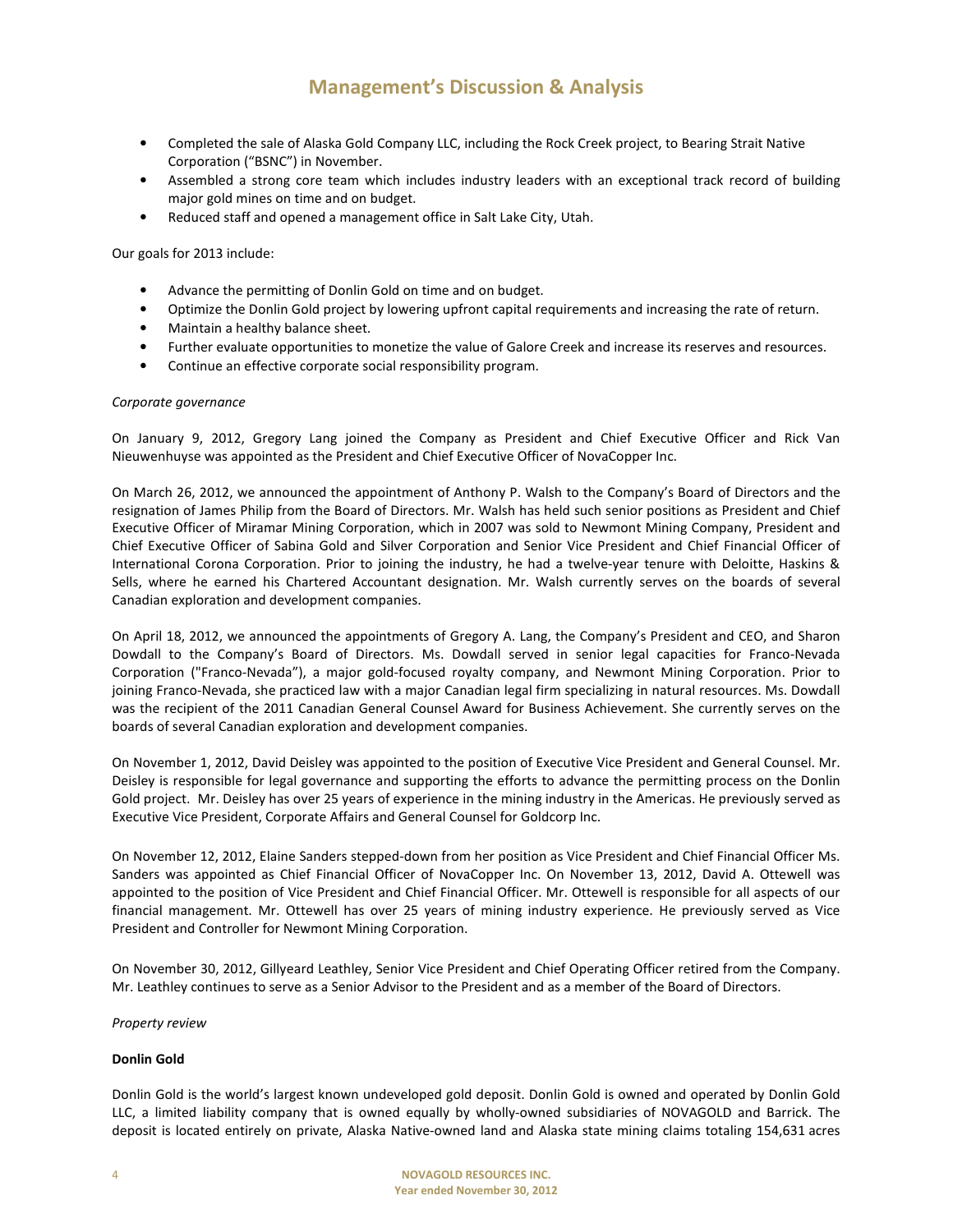(62,577 hectares). Donlin Gold LLC has a good working relationship with Calista Corporation ("Calista") and The Kuskokwim Corporation ("TKC"), owners of the mineral and surface rights to Donlin Gold. The property has estimated proven and probable mineral reserves of 505 million tonnes of ore grading 2.09 grams per tonne gold representing 33.85 million ounces of gold. The property hosts estimated measured and indicated mineral resources (inclusive of mineral reserves) of 541 million tonnes of ore grading 2.24 grams per tonne gold representing 39.0 million ounces of gold and inferred mineral resources of 92 million tonnes of ore grading 2.02 grams per tonne gold representing 6.0 million ounces of gold. See "Reserve and Resource Estimates."

On December 5, 2011, we announced the completion of the updated Feasibility Study for the Donlin Gold project ("Study"). This updated Study revised the original feasibility study which had been completed in April 2009 (the "2009 Feasibility Study") with updated mineral reserves and resources, capital cost, and operating cost estimates and formed the basis of the "Donlin Gold Project, Alaska, USA NI 43-101 Technical Report on Second Updated Feasibility" with an effective date of November 18, 2011. A copy of the Donlin Gold Technical Report is available on our website at www.NOVAGOLD.com and as well at www.sedar.com or www.sec.gov.

Donlin Gold, if put into production in accordance with the Study, would produce an average of 1.5 million ounces of gold per year in its first five years of operation at an average cash cost of US\$409 per ounce, and an average of 1.1 million ounces of gold per year at average cash cost of US\$585 per ounce over its projected 27-year mine life. Current proven and probable mineral reserves, estimated at 33.85 million ounces, are situated along three kilometers of an eight kilometer long established mineralized corridor.

The Study proposes to use natural gas, rather than diesel fuel, for power generation. Natural gas would be delivered to site via a 500-kilometer-long pipeline. The change to utilizing natural gas is an important modification that improved certain project parameters, including lowering power operating costs, simplifying environmental management associated with reduced diesel transport and usage requirements; and providing flexibility for future operational modifications.

The total project capital cost in the Study was estimated at US\$6.7 billion<sup>1</sup> including US\$834.0 million for the natural gas pipeline that would deliver natural gas from Cook Inlet to the mine site, and a contingency of US\$984.0 million, representing 25% of the property, plant and equipment. We would be responsible for 50% of the total project capital costs. The resultant after-tax net present value ("NPV") at US\$1,200 per ounce of gold and a 5% discount rate is US\$547 million.

On August 7, 2012, we announced that Donlin Gold LLC commenced permitting of the project. This announcement follows the Donlin Gold LLC Board of Directors approval of the Project's Updated Feasibility Study. Barrick and NOVAGOLD have expressed their commitment to advance the project through permitting. Donlin Gold subsequently submitted a Plan of Operations and the Wetlands Permit Application under Section 404 of the U.S. Clean Water Act to the U.S. Army Corps of Engineers, formally initiating the permitting process. This permit application triggered the start of the preparation of an EIS under the National Environmental Policy Act ("NEPA"). The U.S. Army Corps of Engineers, which is the lead agency for the NEPA process, has selected an independent contractor to prepare the EIS. The Notice of Intent for the EIS was published in the Federal Register by the U.S. Army Corps of Engineers which initiated the public scoping process.

The Donlin Gold deposit is located on Calista lands, selected for their mineral potential, and the project operates under a mining lease with Calista. Calista is one of 13 regional Alaska Native corporations established as part of the Alaska Native Claims Settlement Act of 1971("ANCSA"). The mining lease agreement obligates Donlin Gold to make certain payments, including royalties, and undertake other commitments to Calista.

TKC, an entity formed in 1977 by ten ANCSA village corporations located along the middle region of the Kuskokwim River, is the owner of the surface rights estate for most of the project lands. Donlin Gold operates under a surface use agreement with TKC. Donlin Gold is negotiating a restructuring of the TKC agreement. Among other benefits, the surface use agreement provides TKC with payments for lands used and protection of subsistence activities.

l

<sup>&</sup>lt;sup>1</sup> Does not include escalation for inflation.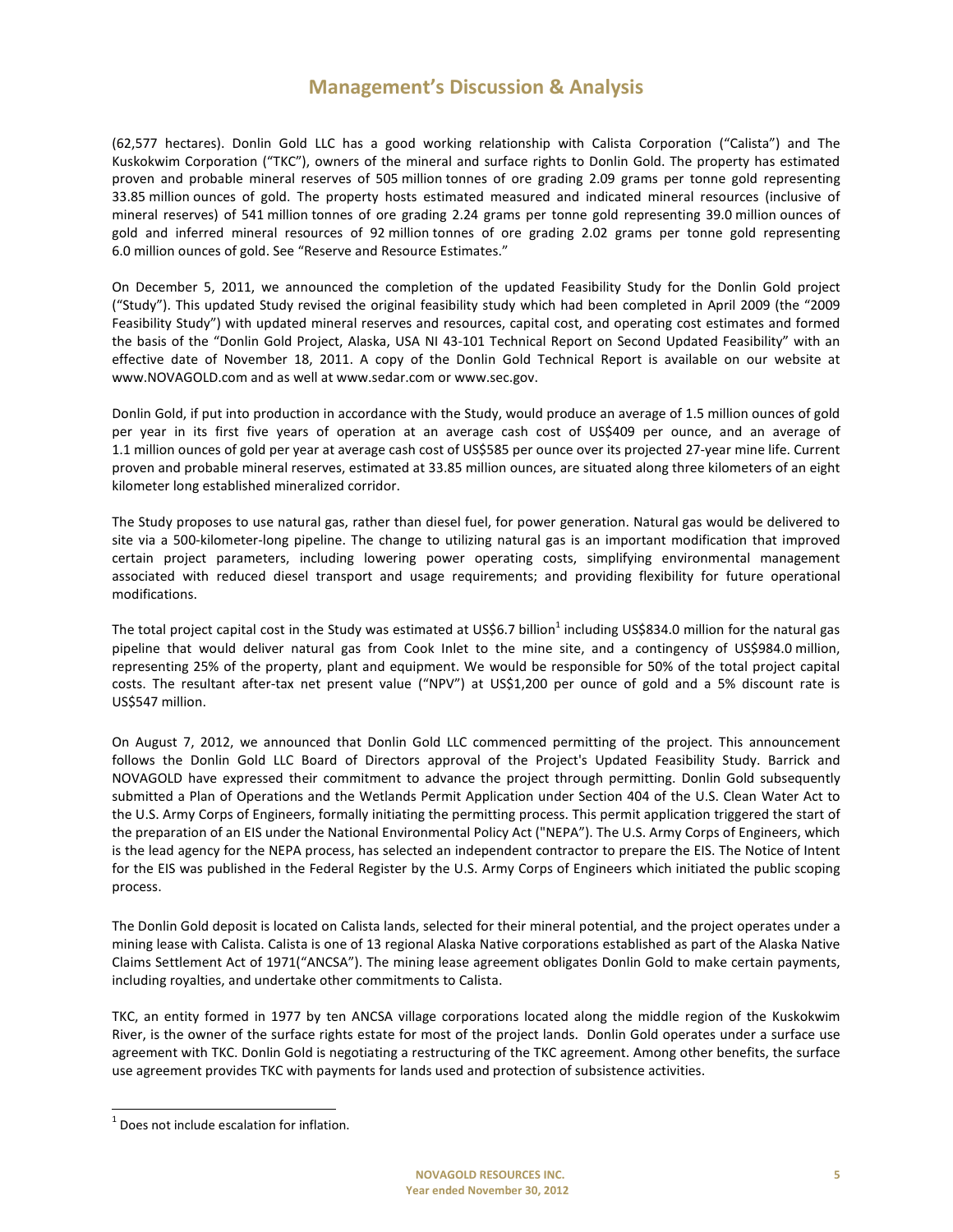In the year ended November 30, 2012, Donlin Gold spent US\$33.6 million in preparation for and the commencement of the permitting application process and community development. In 2013, Donlin Gold expects to spend approximately \$30 million (100% basis) to continue the permitting process and for community development.

We record our interest in the Donlin Gold project as an equity investment, which results in our 50% share of Donlin Gold expenses being recorded in the income statement as an operating loss. The investment amount recorded on the balance sheet primarily represents unused funds advanced to Donlin Gold LLC.

Heather White, B.Sc., P. Eng, a consultant of the Company and a "qualified person" under National Instrument 43-101 Standards of Disclosure for Mineral Projects ("NI 43-101"), has approved the scientific and technical information included in this section.

## Galore Creek

Galore Creek is a large copper-gold-silver project located in northwestern British Columbia, held by Galore Creek Partnership (the "partnership") a partnership in which wholly-owned subsidiaries of NOVAGOLD and Teck Resources Limited ("Teck") each own a 50% interest. Galore Creek Mining Corporation ("GCMC") manages Galore Creek operations. The 293,838 acre (118,912 hectare) property holds a large undeveloped porphyry-related deposit. On July 27, 2011 we announced the results of the pre-feasibility study ("PFS"), which confirmed the technical and economic viability of the Galore Creek project. In November 2011, we announced our intention to investigate opportunities to sell all or part of our interest in Galore Creek. The sale process commenced in March 2012 and is ongoing.

We continued to enhance Galore Creek's value through exploration in 2012. In the year ended November 30, 2012, the project spent \$33.9 million, primarily related to exploration and geotechnical drilling to support an enhanced engineering plan. The 2012 program included approximately 27,000 meters of resource infill, exploration and geotechnical drilling, additional engineering studies and site care and maintenance costs. Our program in 2013 includes the following: evaluating opportunities to monetize the value of Galore Creek, updating the resource model with the latest 2012 drill results; follow-up on positive drill results and test additional targets with approximately 10,000 meters of planned drilling; and potentially increase resources. Galore Creek expenditures in 2013 are expected to be approximately \$16.0 million (100% basis).

We record our interest in the Galore Creek project as an equity investment, which results in our 50% share of Galore Creek expenses being recorded in the income statement as an operating loss. The investment amount recorded on the balance sheet primarily represents the cost of the Company's investment in the partnership since its formation in 2007, the acquisition costs related to Copper Canyon, and unused funds advanced to the partnership.

## NovaCopper spin-out

On April 30, 2012, we spun-out NovaCopper Inc. ("NovaCopper"), a wholly-owned subsidiary of the Company which holds the UKMP and Ambler copper district assets located in Alaska, to our shareholders. Each shareholder of the Company received one share of NovaCopper for every six shares held in the capital of the Company.

We recorded a non-taxable gain of \$71.6 million on the spin-out of NovaCopper, as the fair value of the UKMP and Ambler district assets exceeded the assets' book value of \$31.0 million. We determined the fair value based on NovaCopper's volume weighted-average trading prices on the TSX for the five trading days commencing on the sixth trading day following the transaction. The spin-out was treated as a return of capital with a \$144.9 million reduction in shareholders' equity.

#### Other properties

On November 1, 2012, we completed the sale of Alaska Gold Company LLC ("AGC"), a wholly owned subsidiary of the Company, which owns the Rock Creek property ("Rock Creek") in and around Nome, Alaska to BSNC for US\$6.0 million. We received US\$1.0 million in cash, a US\$5.0 million note receivable bearing 3% interest payable over five years and a 5% net profit interest royalty on future production from Rock Creek. The remaining Rock Creek closure reclamation bond of US\$13.4 million was transferred to BSNC. BSNC has assumed full responsibility and liability for the remainder of the Rock Creek reclamation activities as requested by State and Federal regulatory authorities.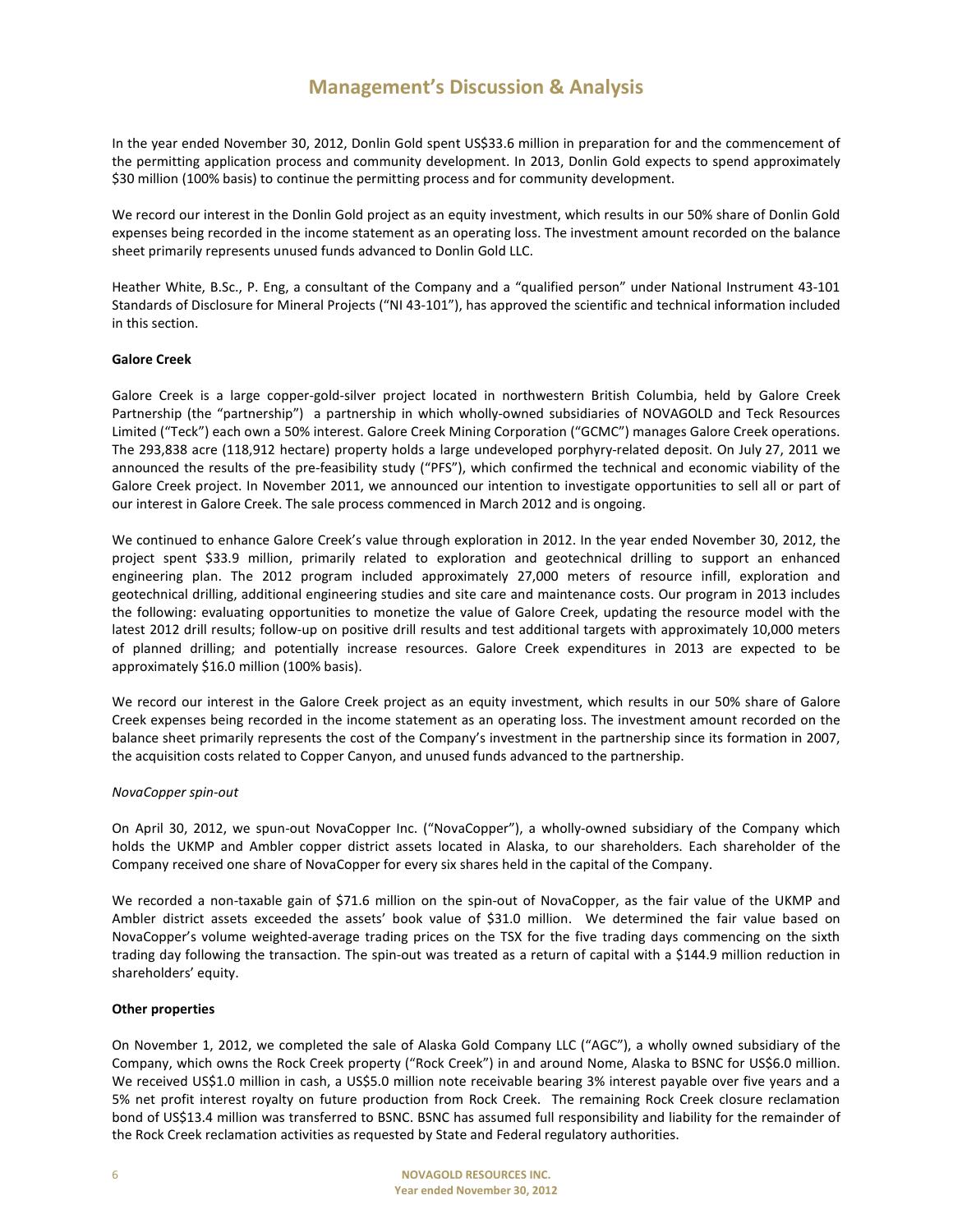# Discussion of operations

| in thousands of Canadian dollars,         |                          |                          |  |  |
|-------------------------------------------|--------------------------|--------------------------|--|--|
| except for per share amounts              |                          |                          |  |  |
|                                           | <b>Year ended</b>        | Year ended               |  |  |
|                                           | <b>November 30, 2012</b> | <b>November 30, 2011</b> |  |  |
|                                           |                          |                          |  |  |
| Expenses <sup>(1)</sup>                   | 24,126                   | 21,112                   |  |  |
| Share-based payments                      | 19,045                   | 8,878                    |  |  |
| Finance costs, net                        | 14,061                   | 13,520                   |  |  |
| Foreign exchange gain                     | 11,376                   | 9,322                    |  |  |
| Gain on embedded derivative               | 39,955                   | 29,761                   |  |  |
| Gain on derivative                        | 36,901                   |                          |  |  |
| Income (loss) for the period              | 67,641                   | (57, 452)                |  |  |
| Income (loss) per share                   |                          |                          |  |  |
| - Basic                                   | (0.24)<br>0.25           |                          |  |  |
| - Diluted                                 | 0.09                     | (0.24)                   |  |  |
| Cash and cash equivalents                 | 253,037                  | 60,572                   |  |  |
| <b>Total assets</b><br>519,730<br>655,626 |                          |                          |  |  |
| <b>Total liabilities</b>                  | 179,583                  | 299,585                  |  |  |

 $<sup>(1)</sup>$  General and administrative, salaries and severance, professional fees, and corporate and development expenses.</sup>

In 2012, NOVAGOLD completed a reorganization of the Company to focus on our primary asset, Donlin Gold. The key transactions included the spin-out of NovaCopper, completion of the AGC and Rock Creek sale to BSNC, as well as changes to and relocation of management. In addition, last February, NOVAGOLD successfully completed a \$316.4 million equity financing to fund: (i) Donlin Gold (\$18.5 million); (ii) Galore Creek (\$16.3 million); (iii) the NovaCopper spin-out (\$40.4 million); and (iv) closure and other activities at Rock Creek (\$21.3 million). The cash and cash equivalents of \$253.0 million at November 30, 2012 and the receipt, subsequent to year-end, of \$54.0 million in proceeds from the exercise of the remaining warrants, will be sufficient to repay the US\$95.0 million convertible notes, and fund our project and administrative costs all the way through permitting of Donlin Gold, a three to four year time period. In 2013, our share of project funding is expected to be \$15.0 million for Donlin Gold, \$8.0 million for Galore Creek and we expect approximately \$17.0 million in administrative costs.

# Results of operations

Our operations primarily relate to the delivery of project milestones, including the achievement of various technical, environmental, sustainable development, economic and legal objectives, obtaining necessary permits, completion of feasibility studies, preparation of engineering designs and the financing to fund these objectives.

For the year ended November 30, 2012, we reported net income of \$67.6 million (or \$0.25 per share, basic and \$0.09 per share, diluted) compared to a net loss of \$57.5 million (or \$0.24 per share, basic and diluted) in the prior year. The increase in income was primarily due to: a decrease in the operating loss; a non-cash gain recognized on the spin-out of NovaCopper Inc. to our shareholders during the second quarter; a non-cash gain on the reduction in the embedded derivative liability related to our convertible notes; and a non-cash gain on the reduction in the derivative liability related to the Company's U.S. dollar denominated warrants. The reduction in the embedded derivative liability and derivative liability results from the decrease in the Company's share price. The table below describes the changes in Income (loss) from 2011 to 2012 as follows: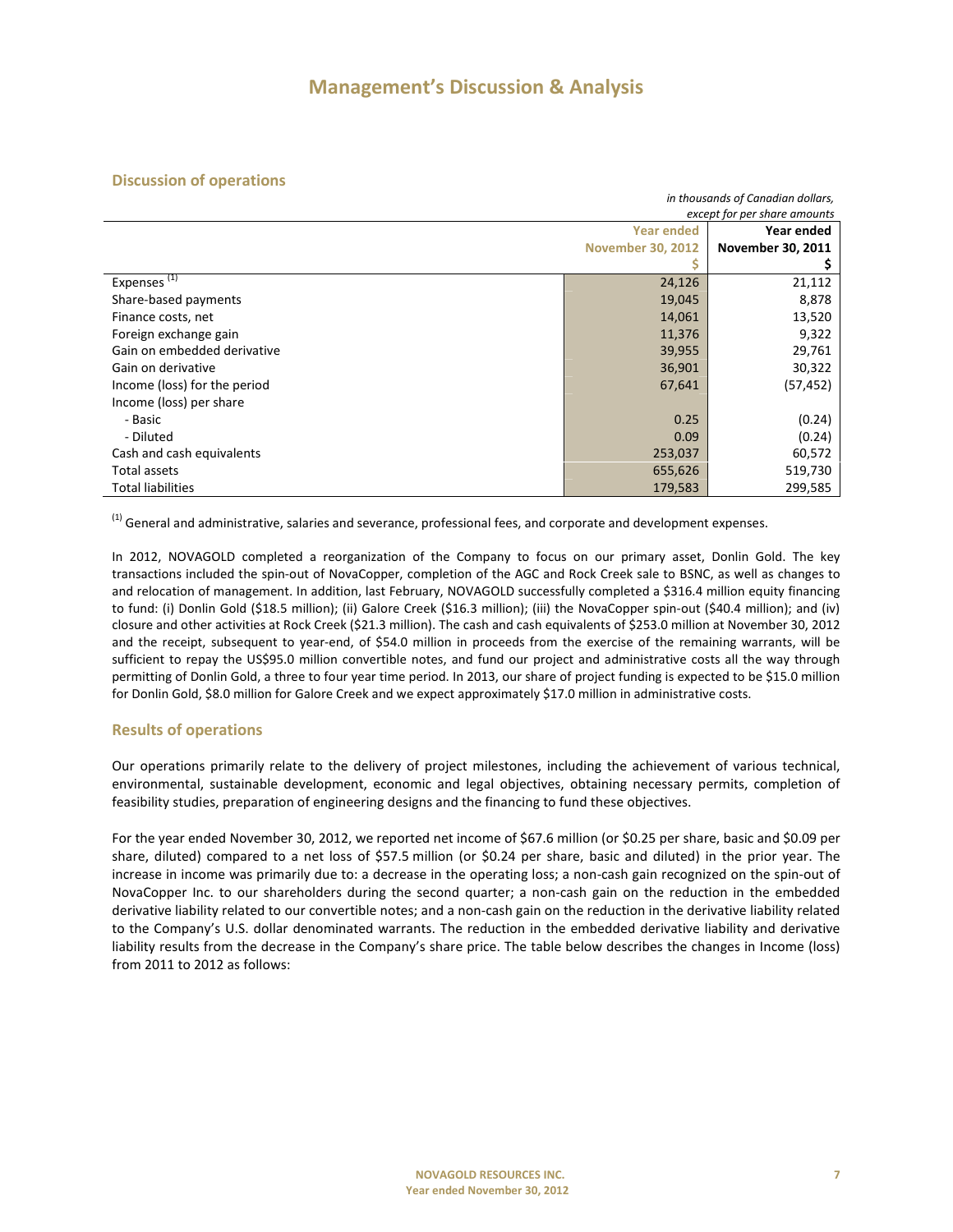| in millions of Canadian dollars         |        |                                                                                                |  |  |  |
|-----------------------------------------|--------|------------------------------------------------------------------------------------------------|--|--|--|
| <b>Description</b>                      |        |                                                                                                |  |  |  |
| Income (loss) - 2011                    | (57.5) |                                                                                                |  |  |  |
| Decreased operating loss                | 52.7   | See Operating loss discussion in table below                                                   |  |  |  |
| Gain on NovaCopper spin-out             | 71.6   | Gain on the distribution of NovaCopper shares to<br>shareholders at fair market value (note 8) |  |  |  |
| Gain on embedded derivative liability   | 10.2   | Decrease in the fair value of convertible notes (note 16)                                      |  |  |  |
| Gain on derivative liability            | 6.6    | Decrease in the fair value of U.S. dollar denominated<br>warrants (note 17)                    |  |  |  |
| 2012 gain on sale of subsidiary         | 5.3    | Sale of AGC and Rock Creek, Alaska property (note 9)                                           |  |  |  |
| 2011 gain on sale of land and equipment | (17.9) | Sale of mining property near Nome, Alaska (note 11)                                            |  |  |  |
| Other                                   | (3.4)  |                                                                                                |  |  |  |
| Increase in income                      | 125.1  |                                                                                                |  |  |  |
| Income ( $loss$ ) - 2012                | 67.6   |                                                                                                |  |  |  |

The Operating loss for 2012 decreased by \$52.7 million, primarily due to lower reclamation and closure charges related to Rock Creek (sold in the fourth quarter of 2012), lower project costs at Galore Creek and Donlin Gold, partially offset by corporate reorganization costs. The table below describes the decrease in Operating loss from 2011 to 2012 as follows:

| <b>Description</b>                                                                        |         |                                                                                                                                                                                                                                                                                                                                                                                                    |  |  |  |
|-------------------------------------------------------------------------------------------|---------|----------------------------------------------------------------------------------------------------------------------------------------------------------------------------------------------------------------------------------------------------------------------------------------------------------------------------------------------------------------------------------------------------|--|--|--|
| <b>Operating loss - 2011</b>                                                              | (131.7) |                                                                                                                                                                                                                                                                                                                                                                                                    |  |  |  |
| Lower Rock Creek expenses                                                                 | 35.1    | Reclamation charges decreased by \$20.1, care and<br>maintenance costs decreased by \$6.9 and a gain on the sale of<br>inventory of \$1.2 in 2012 compared to an inventory write-<br>down of \$6.9 in 2011                                                                                                                                                                                         |  |  |  |
| Lower share of expenses at Galore Creek                                                   | 14.9    | 2011 included a \$17.5 charge for impairment of power<br>transmission rights resulting from the Canadian Federal and<br>British Columbia Provincial Governments' approval for the<br>construction of a high-capacity 287-kV transmission line in<br>northwestern British Columbia, eliminating the need for the<br>power transmission rights to construct Galore Creek's own<br>transmission lines |  |  |  |
| Lower mineral property expenses                                                           | 10.4    | Lower expenditures, primarily at UKMP and the Ambler<br>district                                                                                                                                                                                                                                                                                                                                   |  |  |  |
| Lower share of expenses at Donlin Gold                                                    | 4.4     | 2011 included gas pipeline study costs                                                                                                                                                                                                                                                                                                                                                             |  |  |  |
| Increased share-based payments, salaries, severance,<br>and other administrative expenses | (13.2)  | The corporate reorganization was implemented in 2012,<br>resulting in additional one-time expenses primarily due to<br>inducement payments related to the hiring of new employees<br>and severance expense for outgoing employees                                                                                                                                                                  |  |  |  |
| Foreign exchange and other                                                                | 1.1     |                                                                                                                                                                                                                                                                                                                                                                                                    |  |  |  |
| Decrease in operating loss                                                                | 52.7    |                                                                                                                                                                                                                                                                                                                                                                                                    |  |  |  |
| <b>Operating loss - 2012</b>                                                              | (79.0)  |                                                                                                                                                                                                                                                                                                                                                                                                    |  |  |  |

in millions of Canadian dollars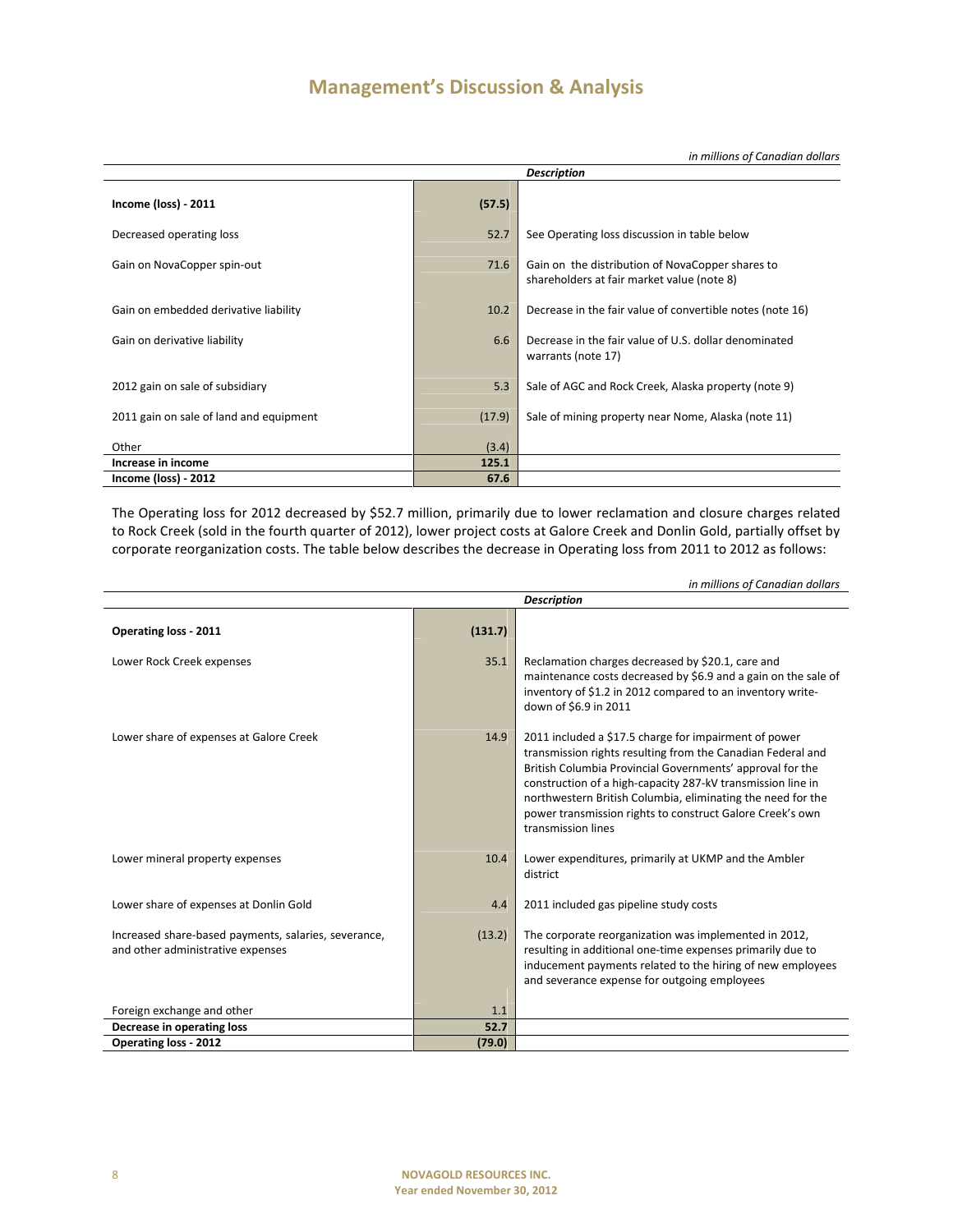# Fourth quarter results

During the fourth quarter of 2012, we recorded a gain on the sale of AGC, which owns the Rock Creek project, for \$5.3 million. We also incurred \$3.6 million in share based payments during the fourth quarter of 2012 compared to \$1.7 million in 2011; the increase is primarily due to compensation expense related to the hiring of new executives.

# Selected financial data

## Annual information

The following audited annual information is prepared in accordance with IFRS for years ended November 30, 2012 and November 30, 2011 and Canadian GAAP for year ended November 30, 2010.

| in thousands of Canadian dollars, |            |          |                              |  |
|-----------------------------------|------------|----------|------------------------------|--|
|                                   |            |          | except for per share amounts |  |
|                                   | 2012       | 2011     | 2010                         |  |
|                                   |            |          |                              |  |
| Net revenues                      |            |          | 599                          |  |
| Income (loss) for the year        | 67,641     | (57,452) | (203, 549)                   |  |
| Income (loss) per share           |            |          |                              |  |
| - Basic                           | 0.25       | (0.24)   | (0.95)                       |  |
| - Diluted                         | 0.09       | (0.24)   | (0.95)                       |  |
| Total assets                      | 655,626    | 519,730  | 801,740                      |  |
| <b>Total liabilities</b>          | 179,583    | 299,585  | 190,526                      |  |
| Dividends declared                | <b>Nil</b> | Nil      | Nil                          |  |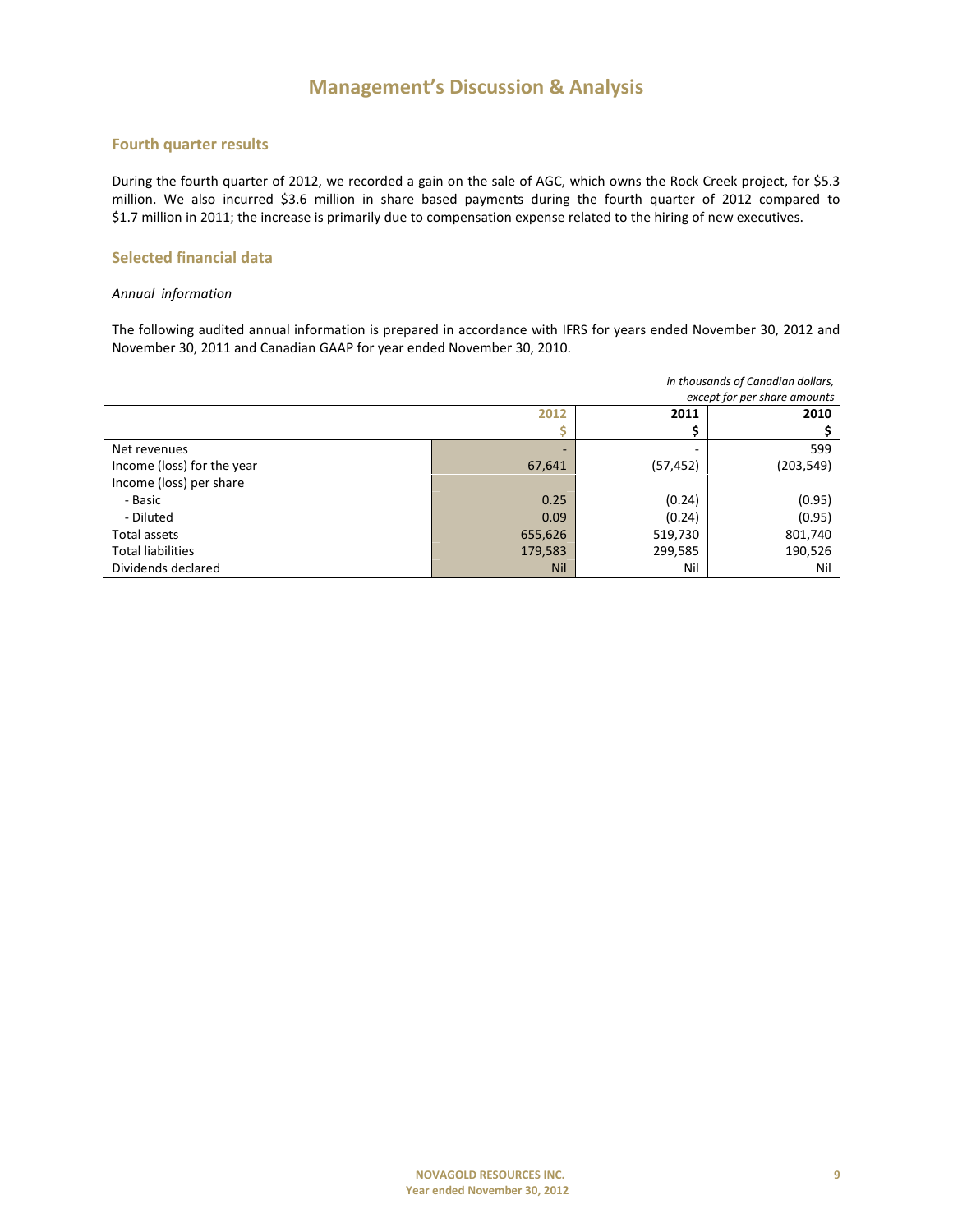# Quarterly information

The following unaudited quarterly information is prepared in accordance with IFRS.

| in thousands of Canadian dollars,  |                       |                      |                       |                      |  |
|------------------------------------|-----------------------|----------------------|-----------------------|----------------------|--|
| except per share amounts           |                       |                      |                       |                      |  |
| 2012                               | <b>Fourth Quarter</b> | <b>Third Quarter</b> | <b>Second Quarter</b> | <b>First Quarter</b> |  |
|                                    |                       |                      |                       |                      |  |
| Expenses <sup>(1)</sup>            | 4,496                 | 6,880                | 6,884                 | 5,866                |  |
| Share-based payments               | 3,552                 | 2,936                | 2,469                 | 10,088               |  |
| Finance costs, net                 | 3,786                 | 3,826                | 3,273                 | 3,176                |  |
| Foreign exchange gain (loss)       | 1,188                 | (8, 422)             | 17,199                | 1,411                |  |
| Gain (loss) on embedded derivative | (10,088)              | 4,844                | 17,421                | 27,778               |  |
| Gain (loss) on derivative          | (659)                 | 5,321                | 13,696                | 18,543               |  |
| Income (loss) for the period       | (21,909)              | (21, 457)            | 94,238                | 16,769               |  |
| Income (loss) per share            |                       |                      |                       |                      |  |
| - Basic                            | (0.08)                | (0.08)               | 0.34                  | 0.07                 |  |
| - Diluted                          | (0.08)                | (0.08)               | 0.26                  | (0.01)               |  |
| Cash and cash equivalents          | 253,037               | 267,437              | 301,191               | 342,576              |  |

| 2011                               | <b>Fourth Quarter</b> | <b>Third Quarter</b> | <b>Second Quarter</b> | <b>First Quarter</b> |
|------------------------------------|-----------------------|----------------------|-----------------------|----------------------|
|                                    |                       |                      |                       |                      |
| Expenses <sup>(I)</sup>            | 6,769                 | 5,267                | 5,359                 | 3,717                |
| Share-based payments               | 1,675                 | 1,664                | 1,702                 | 3,837                |
| Finance costs, net                 | 3,517                 | 3,434                | 2,994                 | 3,575                |
| Foreign exchange gain (loss)       | (12, 142)             | (5, 382)             | 254                   | 26,592               |
| Gain (loss) on embedded derivative | (2,700)               | 9,356                | 16,191                | 6,914                |
| Gain (loss) on derivative          | (6, 250)              | 1,582                | 15,640                | 19,350               |
| Income (loss) for the period       | (50, 788)             | (52, 104)            | 24,596                | 20,844               |
| Income (loss) per share            |                       |                      |                       |                      |
| - Basic                            | (0.21)                | (0.22)               | 0.11                  | 0.09                 |
| - Diluted                          | (0.21)                | (0.22)               | (0.01)                | (0.15)               |
| Cash and cash equivalents          | 60,572                | 84,376               | 109,796               | 127,794              |

 $<sup>(1)</sup>$  General and administrative, salaries and severance, professional fees, and corporate and development expenses.</sup>

Factors that can cause fluctuations in the Company's quarterly results include: the timing of stock option grants; foreign exchange rate gains or losses related to the Company's U.S. dollar-denominated cash and cash equivalents; fluctuations in the Company's share price, which affects the fair value of derivatives (U.S. dollar-denominated warrants) and embedded derivatives (U.S. dollar-denominated convertible debt); disposal of assets or investments, and changes in estimated reclamation and closure costs. Significant quarterly pre-tax items were as follows:

Fourth quarter 2012: \$5.3 million gain on the sale of Alaska Gold Company, which owns the Rock Creek project.

Third quarter 2012: \$3.1 million recovery from decommissioning liabilities resulting from a reduction in the Rock Creek closure cost estimate.

Second quarter 2012: \$71.6 million gain on the spin-out of NovaCopper Inc. to shareholders.

First quarter 2012: \$27.8 million gain on embedded derivative liability resulting from the decrease of the Company's share price which reduced the fair value of the convertible feature for the convertible debt (embedded derivatives).

Fourth quarter 2011: None.

Third quarter 2011: \$20.6 million charge for decommissioning costs, and \$6.9 million inventory write-down to reflect the decision to proceed with closure activities at the Rock Creek project.

Second quarter 2011: \$16.1 million gain on the disposition of alluvial gold properties near Nome, Alaska.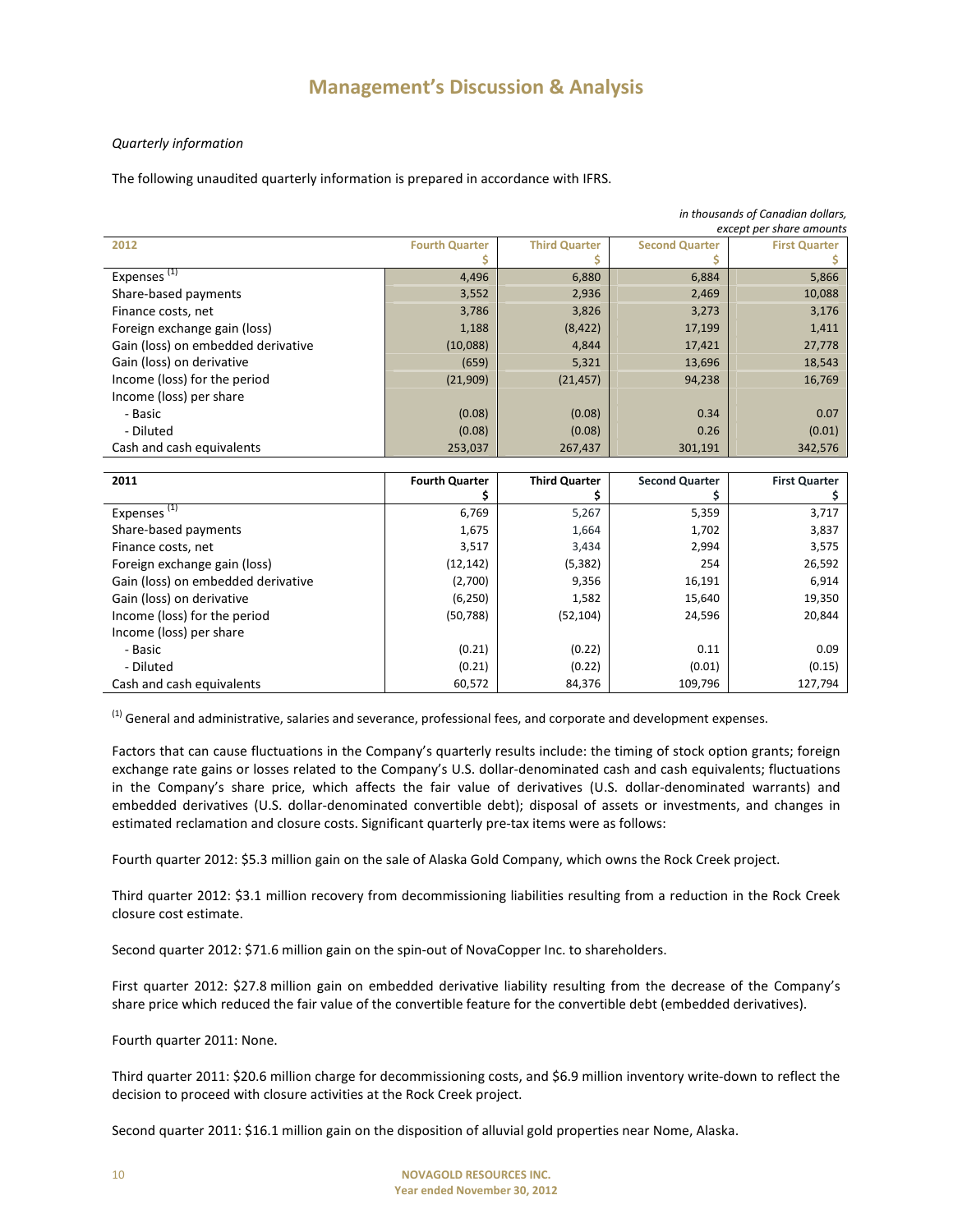First quarter of 2011: \$17.5 million impairment loss on power transmission rights at Galore Creek and realized a \$19.4 million foreign exchange loss on converting warrant exercise pricing from U.S. dollars to Canadian dollars.

## Liquidity and capital resources

Cash and cash equivalents increased by \$192.4 million to \$253.0 million at November 30, 2012 compared to \$60.6 million at November 30, 2011. The increase in cash is primarily related to the receipt of \$316.4 million in net proceeds from an equity financing in February 2012 and \$5.8 million from the exercise of warrants, partially offset by \$88.4 million used in operating activities during the year and \$40.4 million used to fund the spin-out of NovaCopper. The Company has sufficient working capital available to repay US\$95.0 million of outstanding convertible notes due in 2015 and to advance Donlin Gold through the expected three-to-four year permitting process.

Cash used in operating activities increased by \$12.2 million to \$88.4 million in 2012 compared to \$76.2 million in 2011. The increase resulted from higher decommissioning expenses at Rock Creek, partially offset by lower expenses at the UKMP and Ambler district due to the spin-out of NovaCopper in April 2012. The Company used \$18.5 million and \$16.3 million to fund its share of expenditures at the Donlin Gold and Galore Creek projects in 2012, compared to \$22.0 million and \$14.1 million cash funding for the Donlin Gold project and Galore Creek projects in 2011.

The Company has no material off-balance sheet arrangements.

Contractual obligated undiscounted cash flow requirements, excluding operating leases, as at November 30, 2012 are as follows.

| in thousands of Canadian dollars,        |              |            |           |           |           |           |                            |
|------------------------------------------|--------------|------------|-----------|-----------|-----------|-----------|----------------------------|
|                                          |              |            |           |           |           |           | unless otherwise specified |
|                                          | <b>Total</b> | < 1 Year   | 1-2 Years | 2-3 Years | 3-4 Years | 4-5 Years | <b>Thereafter</b>          |
|                                          |              |            |           |           |           |           |                            |
| Accounts payable and accrued liabilities | 5,669        | 5.669      |           |           |           |           |                            |
| Decommissioning liabilities              | 1,143        | 994        | 149       |           |           |           |                            |
| Convertible notes - interest (a)         | US\$13,063   | US\$5.225  | US\$5.225 | US\$2.613 |           |           |                            |
| Convertible notes - holders option (a)   | US\$95,000   | US\$95,000 |           |           |           |           |                            |
| Promissory note                          | US\$68,106   |            |           |           |           |           | US\$68.106                 |

(a) The Convertible notes ("Notes") mature on May 1, 2015. The holders of the Notes have the right to require the Company to repurchase all or part of their Notes on May 1, 2013 ("put option") or upon certain fundamental corporate changes at a price equal to 100% of the principal amount of such Notes, plus any accrued and unpaid interest. As a result of the put option, the Company may be required to repurchase the Notes on May 1, 2013 and thus the Company has classified the Notes and the related embedded derivative as current liabilities.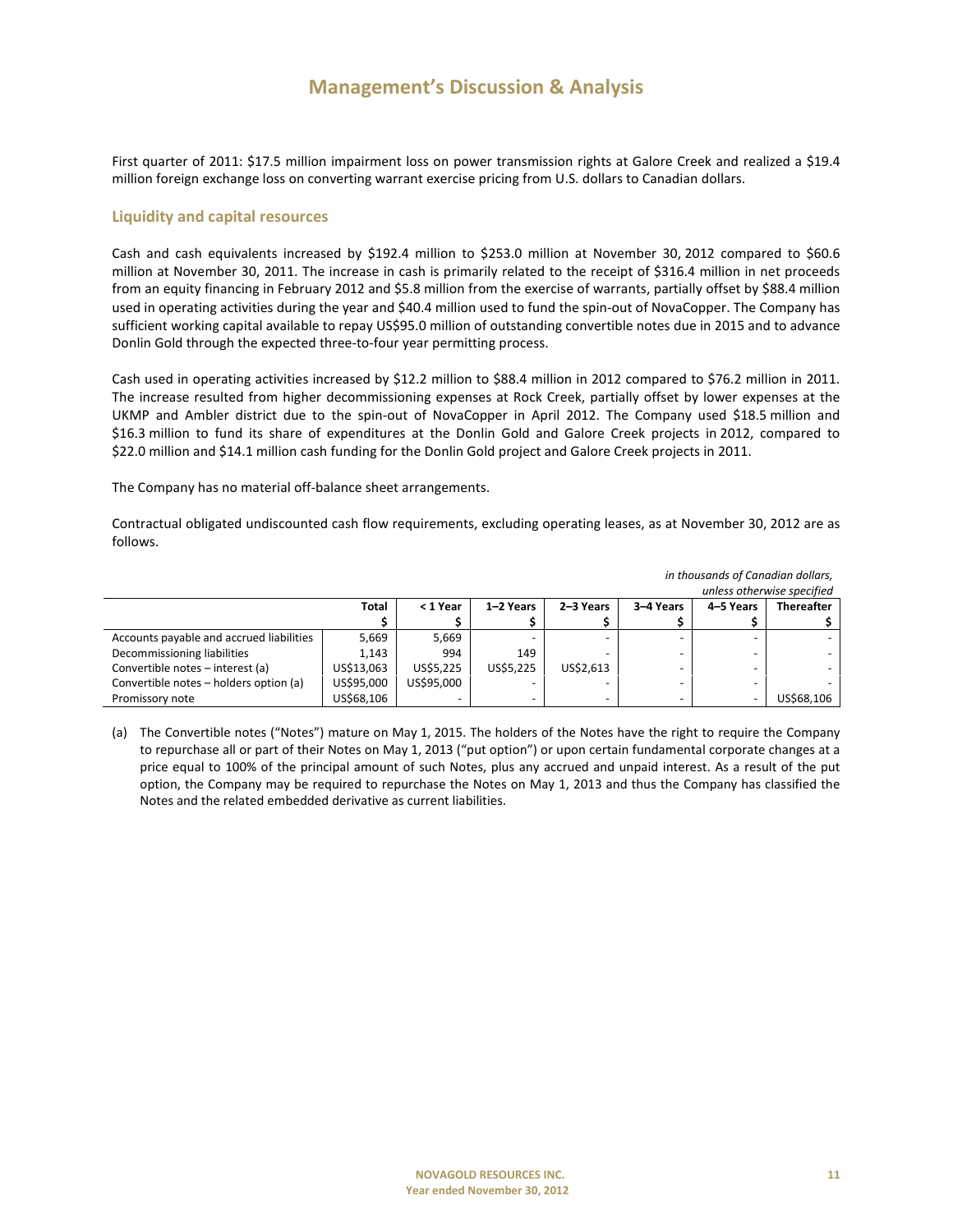The future minimum payments under operating leases at November 30, 2012 are approximately as follows.

|              | in thousands of Canadian dollars |  |
|--------------|----------------------------------|--|
|              | <b>Operating leases</b>          |  |
|              |                                  |  |
| 2013         | 658                              |  |
| 2014         | 709                              |  |
| 2015         | 794                              |  |
| 2016         | 912                              |  |
| 2017         | 735                              |  |
| <b>Total</b> | 3,808                            |  |

The Company has a non-cancellable sublease for an office location and the future minimum sublease payments expected to be received as at November 30, 2012 are approximately as follows:

|              | in thousands of Canadian dollars |  |
|--------------|----------------------------------|--|
|              | <b>Operating subleases</b>       |  |
|              |                                  |  |
| 2013         | 260                              |  |
| 2014         | 270                              |  |
| 2015         | 270                              |  |
| 2016         | 270                              |  |
| 2017         | 203                              |  |
| <b>Total</b> | 1,273                            |  |

# Related party transactions

During the year ended November 30, 2012, the Company provided exploration and management services in the following amounts to the following: \$24,000 (2011: \$20,000) to Alexco, a related party having two common directors; \$13,000 (2011: \$30,000) to TintinaGold, a related party having one director and a major shareholder in common; US\$236,000 (2011: US\$600,000) to Donlin Gold LLC; office rental and services totaling \$798,000 (2011: \$881,000) to Galore Creek Partnership; and management and office administration services totaling \$908,000 (2011: Nil) to NovaCopper, a company having common directors and shareholders. At November 30, 2012, the Company had \$0.1 million receivable from NovaCopper and \$4.4 million receivable from the Galore Creek Partnership.

# Financial instruments

Based on its activities, the Company is exposed to a variety of risks arising from financial instruments. These risks and management's objectives, policies and procedures for managing these risks are disclosed as follows.

The following provides a comparison of carrying and fair values of each classification of financial instrument as at November 30, 2012 and 2011.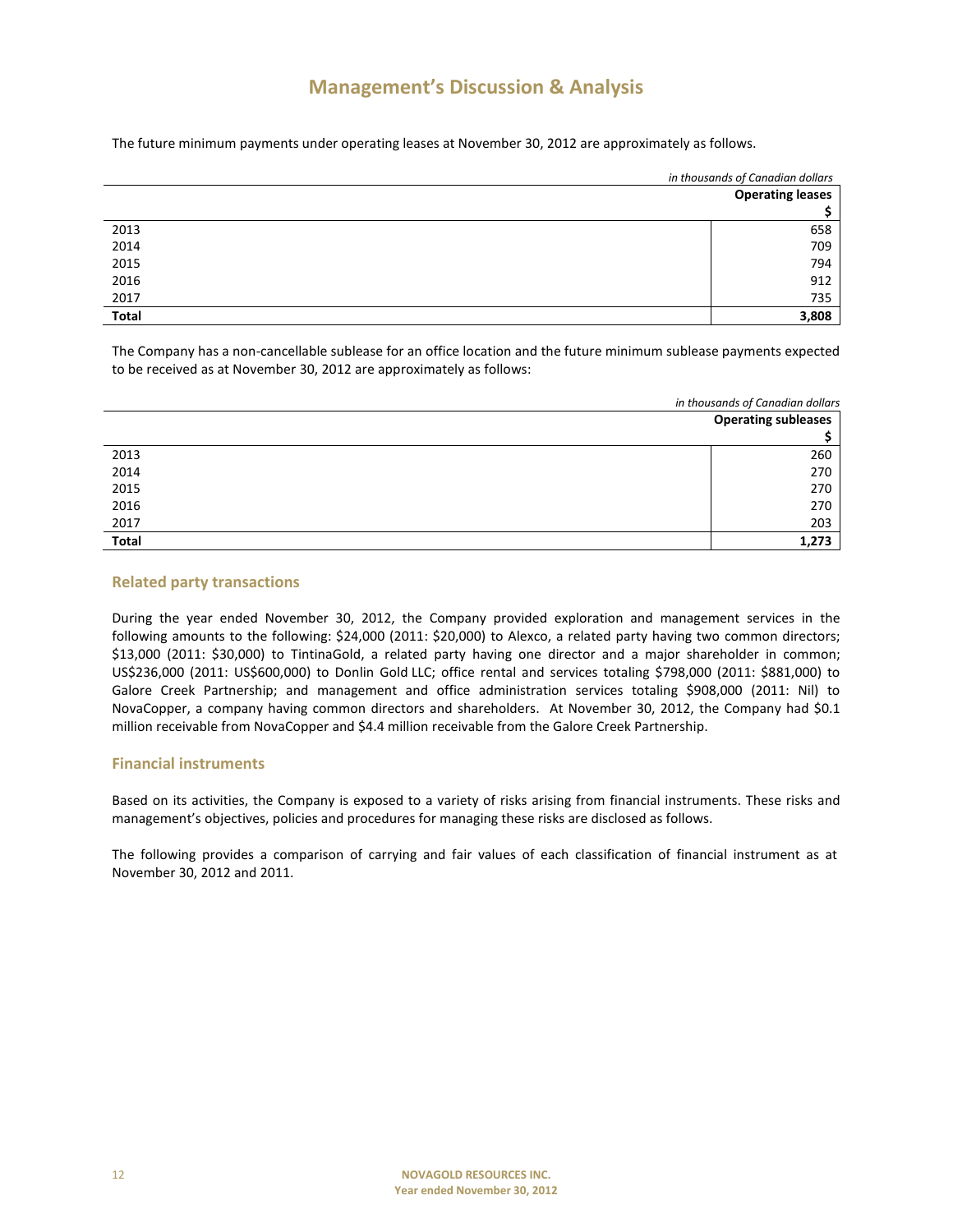| <b>Management's Discussion &amp; Analysis</b> |  |  |
|-----------------------------------------------|--|--|
|-----------------------------------------------|--|--|

| in thousands of Canadian dollars         |                    |                  |                 |                    |              |                   |
|------------------------------------------|--------------------|------------------|-----------------|--------------------|--------------|-------------------|
| <b>November 30, 2012</b>                 |                    |                  |                 | <b>Other</b>       | <b>Total</b> |                   |
|                                          | Loans and          | <b>Available</b> | <b>Held for</b> | financial          | carrying     | <b>Total fair</b> |
|                                          | <b>receivables</b> | for sale         | trading         | <b>liabilities</b> | amount       | value             |
|                                          |                    |                  |                 |                    |              |                   |
| <b>Financial assets</b>                  |                    |                  |                 |                    |              |                   |
| Cash and cash equivalents                | 253,037            |                  |                 | ٠                  | 253,037      | 253,037           |
| Accounts and notes receivable            | 2,017              |                  |                 | ۳                  | 2,017        | 2,017             |
| Investments                              |                    |                  |                 |                    |              |                   |
| At $cost(a)$                             |                    | 500              |                 | ۳                  | 500          | N/A               |
| At fair value                            |                    | 2,383            |                 | -                  |              | 2,383             |
| <b>Reclamation deposits</b>              |                    |                  | 1,557           | н.                 | 1,557        | 1,557             |
| Long-term accounts receivable            | 7,673              |                  |                 |                    | 7,673        | 7,673             |
| <b>Financial liabilities</b>             |                    |                  |                 |                    |              |                   |
| Accounts payable and accrued liabilities |                    |                  |                 | 5,669              | 5,669        | 5,669             |
| Decommissioning liabilities              |                    |                  |                 | 1,143              | 1,143        | 1,143             |
| Promissory note (b)                      |                    |                  |                 | 67,670             | 67,670       | 67,670            |
| Convertible notes (c)                    |                    |                  |                 | 71,997             | 71,997       | 71,997            |
| Embedded derivative                      | ۰                  | ٠                |                 | 17,820             | 17,820       | 17,820            |
| Derivative liability                     |                    |                  |                 | 15,179             | 15,179       | 15,179            |
| Other liabilities                        |                    |                  |                 | 105                | 105          | 105               |

| in thousands of Canadian dollars         |             |                  |                          |                    |              |                   |
|------------------------------------------|-------------|------------------|--------------------------|--------------------|--------------|-------------------|
| November 30, 2011                        |             |                  |                          | Other              | <b>Total</b> |                   |
|                                          | Loans and   | <b>Available</b> | <b>Held for</b>          | financial          | carrying     | <b>Total fair</b> |
|                                          | receivables | for sale         | trading                  | <b>liabilities</b> | amount       | value             |
| <b>Financial assets</b>                  |             |                  |                          |                    |              |                   |
| Cash and cash equivalents                | 60,572      |                  |                          |                    | 60,572       | 60,572            |
| Accounts and notes receivable            | 13,974      |                  | ۰                        |                    | 13,974       | 13,974            |
| Investments                              |             |                  |                          |                    |              |                   |
| At cost (a)                              |             | 500              | ۰                        |                    | 500          | N/A               |
| At fair value                            |             | 4,025            | ۰                        |                    | 4,025        | 4,025             |
| <b>Reclamation deposits</b>              | 8,900       |                  | ۰                        |                    | 8,900        | 8,900             |
| Long-term accounts receivable            | 4,137       |                  | ۰                        |                    | 4,137        | 4,137             |
| <b>Financial liabilities</b>             |             |                  |                          |                    |              |                   |
| Accounts payable and accrued liabilities |             |                  | ۰.                       | 14,802             | 14,802       | 14,802            |
| Decommissioning liabilities              |             |                  | ۰.                       | 29,176             | 29,176       | 29,176            |
| Promissory note (b)                      |             |                  | ٠                        | 65,979             | 65,979       | 65,979            |
| Convertible notes (c)                    |             |                  | ٠                        | 66,880             | 66,880       | 66,880            |
| Embedded derivative                      |             |                  | $\overline{\phantom{0}}$ | 58,660             | 58,660       | 58,660            |
| Derivative liability                     |             |                  | ٠                        | 53,018             | 53,018       | 53,018            |
| Deferred liability                       |             |                  | ٠                        | 4,030              | 4,030        | 4,030             |
| <b>Other liabilities</b>                 |             |                  |                          | 153                | 153          | 153               |

(a) The investments held at cost are not publicly traded and thus the fair value of the investments is not readily determinable.

(b) The fair value of the promissory note payable to Barrick approximates its carrying value due to the floating interest rate.

(c) The carrying value of the convertible notes is a split instrument between equity and liabilities. The fair value represents the value payable under the debt instrument.

The Company uses the fair value hierarchy that classifies financial instruments measured at fair value at one of three levels according to the relative reliability of the inputs used to estimate the fair value. The financial instruments from the above schedule are classified as follows:

Level 1 – Quoted prices in active markets for identical assets: investments.

Level 2 – Observable inputs without significant adjustments: cash and cash equivalents, reclamation deposits.

Level 3 – Significant unobservable inputs: promissory notes and convertible notes.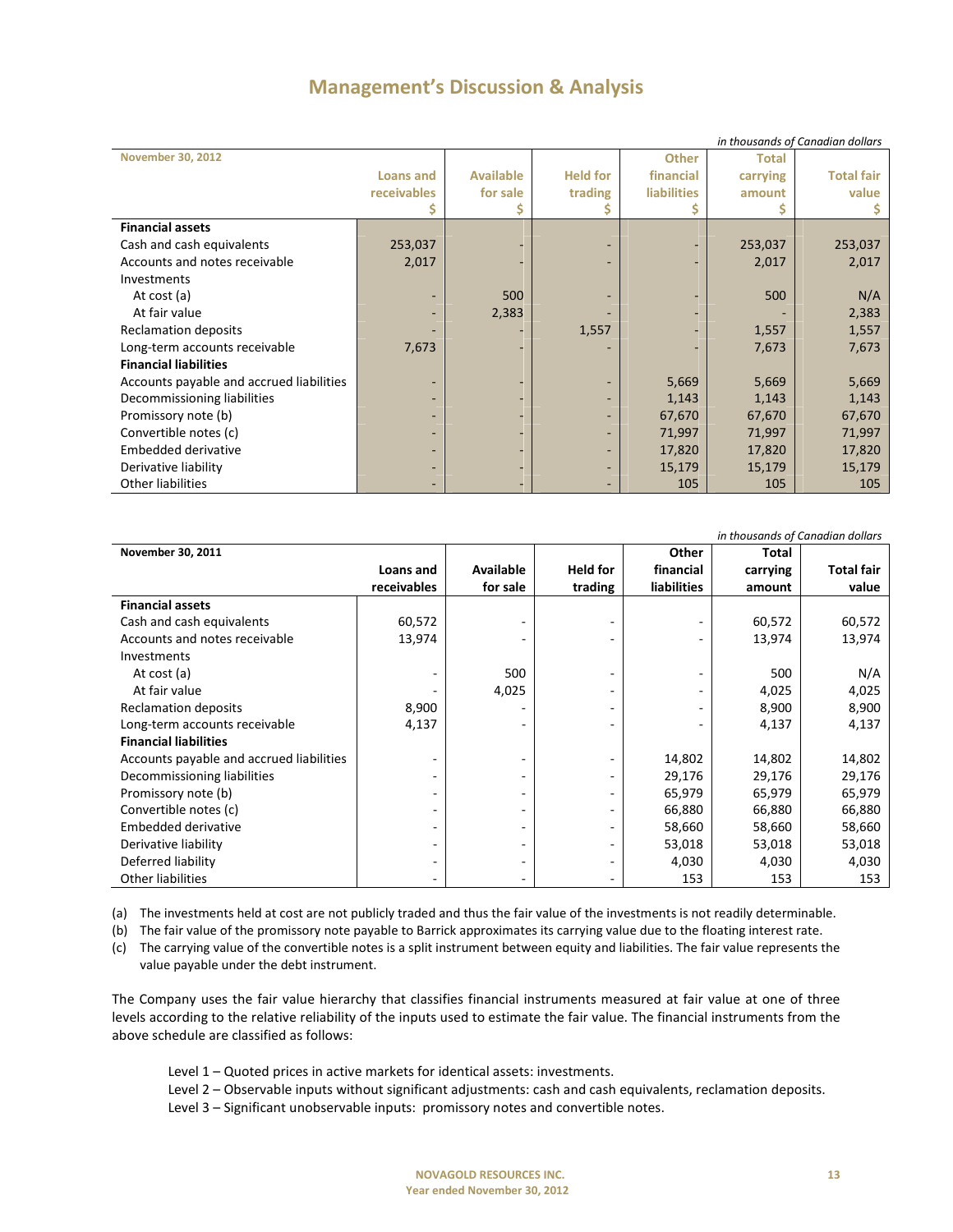## Financial risk management

The Company's financial instruments are exposed to certain financial risks, including currency risk, credit risk, liquidity risk, interest risk and price risk.

(a) Currency risk

The Company is exposed to financial risk related to the fluctuation of foreign exchange rates. The Company operates in Canada and the United States and a majority of its expenses are incurred in U.S. dollars. A significant change in the currency exchange rate between the Canadian dollar relative to the U.S. dollar could have an effect on the Company's results of operations, financial position or cash flows.

The Company has not hedged its exposure to currency fluctuations. At November 30, 2012, the Company is exposed to currency risk through the following assets and liabilities.

| in thousands of U.S. dollars             |                          |                   |  |  |
|------------------------------------------|--------------------------|-------------------|--|--|
|                                          | <b>November 30, 2012</b> | November 30, 2011 |  |  |
|                                          | <b>US\$</b>              | US\$              |  |  |
| Cash and cash equivalents                | 252,201                  | 55,204            |  |  |
| Accounts receivable                      | 4,838                    | 13,200            |  |  |
| <b>Reclamation deposits</b>              |                          | 6,845             |  |  |
| Accounts payable and accrued liabilities | (542)                    | (6,008)           |  |  |
| Convertible notes                        | (72, 460)                | (66,061)          |  |  |
| Deferred liability                       |                          | (3,950)           |  |  |
| Derivative liability                     | (15, 277)                | (51, 963)         |  |  |
| Embedded derivative                      | (17, 935)                | (57, 493)         |  |  |
| Promissory note                          | (68, 106)                | (64,666)          |  |  |

Based on the above net exposures as at November 30, 2012, and assuming that all other variables remain constant, a 5% depreciation or appreciation of the Canadian dollar against the U.S. dollar would result in an increase/decrease of \$4.1 million in the Company's consolidated comprehensive income (loss).

#### (b) Credit risk

Credit risk is the risk of an unexpected loss if a customer or third party to a financial instrument fails to meet its contractual obligations.

The Company's cash equivalents and short-term investments are held through large Canadian financial institutions. Short-term and long-term investments (including those presented as part of cash and cash equivalents) are composed of financial instruments issued by Canadian banks and companies with high investment-grade ratings. These investments mature at various dates over the current operating period. The carrying amount of financial assets recorded in the financial statements, net of any allowances for losses, represents the Company's maximum exposure to credit risk.

As of November 30, 2012, the Company had US\$252.2 million in cash and cash equivalents, which assuming that all other variables remain constant, a 5% depreciation or appreciation of the Canadian dollar against the U.S. dollar would result in an increase/decrease of \$12.6 million in the Company's cash and cash equivalents.

#### (c) Liquidity risk

Liquidity risk is the risk that the Company will not be able to meet its financial obligations as they fall due. The Company manages liquidity risk through its capital structure and financial leverage as outlined in Note 23 to the consolidated financial statements.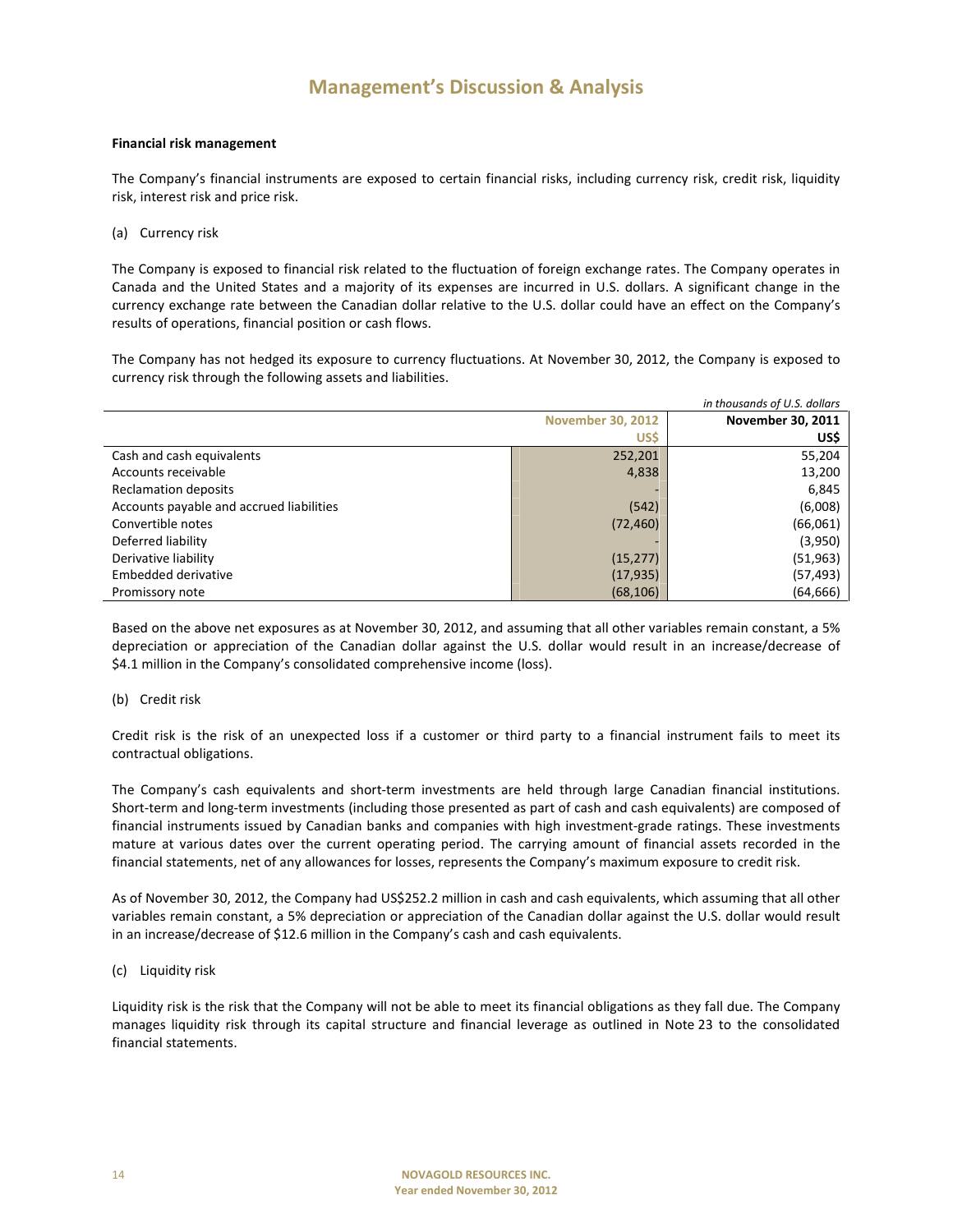| unless otherwise specified      |            |            |               |           |           |           |                   |
|---------------------------------|------------|------------|---------------|-----------|-----------|-----------|-------------------|
|                                 | Total      | $<$ 1 Year | $1 - 2$ Years | 2-3 Years | 3-4 Years | 4-5 Years | <b>Thereafter</b> |
|                                 |            |            |               |           |           |           |                   |
| Accounts payable and accrued    | 5,669      | 5,669      | -             | -         | -         | -         |                   |
| liabilities                     |            |            |               |           |           |           |                   |
| Decommissioning liabilities     | 1,143      | 994        | 149           |           | -         | -         |                   |
| Convertible notes interest (i)  | US\$13,063 | US\$5,225  | US\$5,225     | US\$2,613 | -         | -         |                   |
| Convertible notes principal (i) | US\$95,000 | US\$95,000 |               |           | -         | -         |                   |
| Promissory note                 | US\$68,106 |            | -             | -         | -         |           | US\$68,106        |

Contractual obligated cash flow requirements as at November 30, 2012 are as follows.

(i) The Notes mature on May 1, 2015. The holders of the Notes have the right to require the Company to repurchase all or part of their Notes on May 1, 2013 ("put option") or upon certain fundamental corporate changes at a price equal to 100% of the principal amount of such Notes plus any accrued and unpaid interest. As a result of the put option, the Company may be required to repurchase the notes on May 1, 2013 and thus the Company has classified the convertible notes and the related embedded derivative as current liabilities.

#### (d) Interest rate risk

Interest rate risk is the risk that the fair value or future cash flows of a financial instrument will fluctuate because of changes in market interest rates. The risk that the Company will realize a loss as a result of a decline in the fair value of the short-term investments included in cash and cash equivalents is limited because these investments, although available-for-sale, are generally held to maturity. In respect of financial liabilities, the convertible notes are not subject to interest rate risk because they are at fixed rates. The interest rate on the promissory note owed to Barrick is variable with the U.S. prime rate. Based on the amount owing on the promissory note as at November 30, 2012, and assuming that all other variables remain constant, a 1% change in the U.S. prime rate would result in an increase/decrease of \$0.7 million in the interest accrued by the Company per annum.

(e) Price risk

The Company is exposed to price risk with respect to commodity prices. The Company closely monitors commodity prices to determine the appropriate course of action to be taken. The Company does not have any hedging or other commodity-based risks with respect to its assets or operations.

## Subsequent event

In December 2012, a major shareholder of the Company exercised all of its remaining 31.3 million warrants. The Company issued 31.3 million shares and received proceeds of \$46.3 million (US\$46.6 million). In January 2013, the remaining 5.2 million warrants were exercised and the Company issued 5.2 million shares and received proceeds of \$7.7 million (US\$7.8 million).

# Significant accounting estimates and judgments

The preparation of the Company's consolidated financial statements requires management to make certain estimates, judgments and assumptions that affect the reported amount of assets and liabilities at the date of the financial statements and reported amount of expenses during the reporting period. Actual outcomes could differ from these estimates. The consolidated financial statements include estimates which, by their nature, are uncertain. The impacts of such estimates are pervasive throughout the consolidated financial statements, and may require accounting estimates based on future occurrences. Revisions to the accounting estimates are recognized in the period in which the estimates are revised and future periods if the revision affects both current and future periods. These estimates are based on historical experience, current and future economic conditions and other factors, including expectations of future events that are believed to be reasonable under the circumstances.

#### Critical accounting estimates

Significant assumptions about the future and other sources of estimation uncertainty that management has made at the financial position reporting date that could result in a material adjustment to the carrying amount of assets and liabilities

in thousands of Canadian dollars,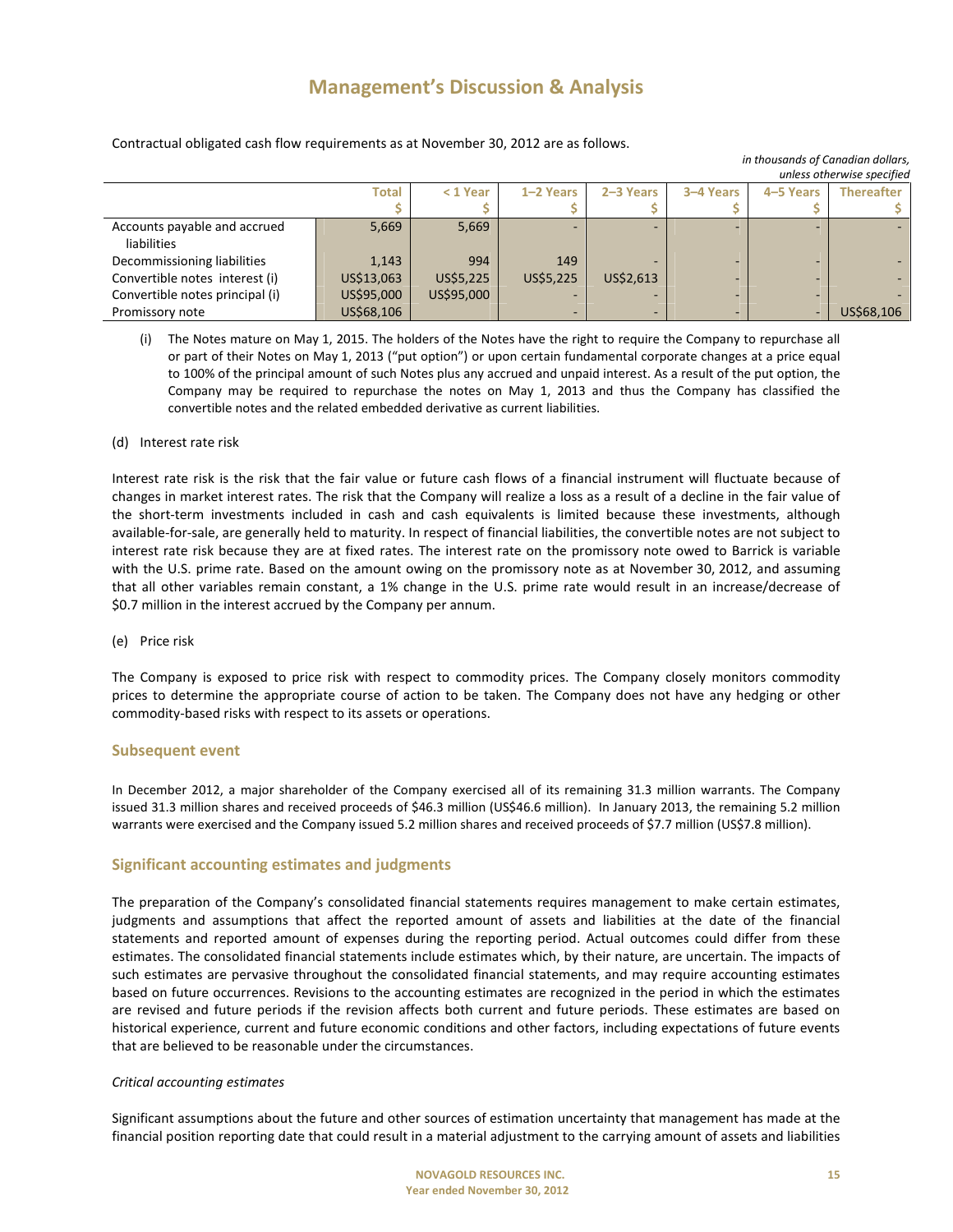in the event that actual results differ from assumptions made, relate to, but are not limited to the following significant areas of judgment:

- i. recoverability of the carrying amount of investments (Note 15) and mineral properties (Note 14);
- ii. inputs used in determining the fair value of share based compensation (Note 19), embedded derivative (Note 16) and derivative instruments (Note 17);
- iii. determination of the expected life in measuring the convertible notes (Note 16);
- iv. inputs used in measuring the deferred income tax liability (Note 25); and
- v. inputs used in measuring decommissioning liabilities (Note 18).

## Review of asset carrying values and impairment assessment

Each reporting period, assets or cash generating units are evaluated determine whether there are any indications of impairment. If any such indication exists, which is often judgmental, an impairment test is performed and if indicated, an impairment loss is recognized to the extent that the carrying amount exceeds the recoverable amount. The recoverable amount of an asset or cash generating group of assets is measured at the higher of fair value less costs to sell or value in use.

## Determination of the fair value of share-based compensation, embedded derivative related to the convertible debt and the derivative instruments.

In order to compute fair values, the Company uses option pricing models that require management to make estimates and assumptions in relation to the expected life of the awards, volatility, risk-free interest rates, and forfeiture rates.

#### Determination of the value of convertible notes.

The valuation of convertible notes requires discounted cash flow analyses that involve various estimates and assumptions. The Company must assess the likelihood of convertible note holders demanding repayment of the convertible notes on May 1, 2013 to estimate the expected cash flows.

## Deferred income taxes

The determination of the Company's tax expense or recovery for the year and deferred tax liabilities involves significant estimation and judgment by management. In determining these amounts, management interprets tax legislation in a variety of jurisdictions and makes estimates of the expected timing of the reversal of deferred tax assets and liabilities. Management also makes estimates of future earnings which affect the extent to which potential future tax benefits may be used. The Company is subject to assessments by various taxation authorities, which may interpret legislation differently. These differences may affect the final amount or the timing of the payment of taxes. The Company provides for such differences where known based on management's best estimate of the probable outcome of these matters.

## The Company's accounting policy requires the recognition of a decommissioning liability when the obligation occurs

Decommissioning liabilities are periodically reviewed to reflect known developments, including updated cost estimates. Although the ultimate cost to be incurred is uncertain, the Company estimates its costs based on studies using current restoration standards and techniques.

## Critical accounting judgments

The determination of categories of financial assets and financial liabilities has been identified as an accounting policy which involves judgments or assessments made by management. The following are accounting items which involve judgment:

## (a) Mineral properties

The acquisition of title to mineral properties is a complicated and uncertain process. The Company has taken steps, in accordance with industry standards, to verify mineral properties in which it has an interest. Although the Company has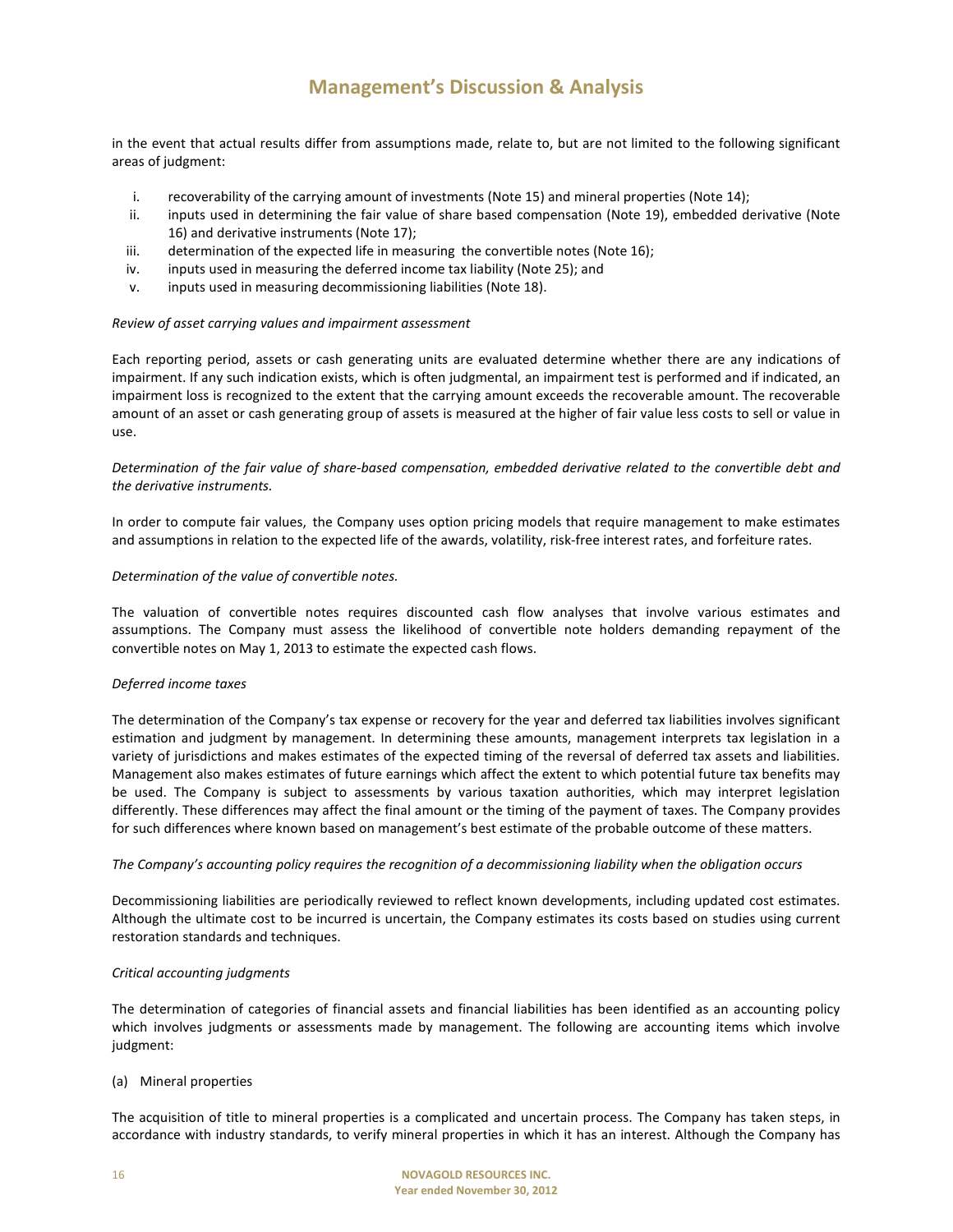made efforts to ensure that legal title to its properties is properly recorded in the name of the Company, there can be no assurance that such title will ultimately be secured.

(b) Decommissioning liabilities

The operations of the Company have been, and may in the future be, affected from time to time in varying degree by changes in environmental regulations, including those relating to site restoration costs. Both the likelihood of new regulations and their overall effect upon the Company are not predictable.

## New accounting pronouncements

Unless otherwise noted, in the Company's case the following revised standards and amendments are effective for annual periods beginning on or after December 1, 2013, except IFRS 9 which is after December 1, 2015 and IAS1 which is after December 1, 2012, with earlier application permitted. The Corporation has not yet assessed the impact of these standards and amendments or determined whether it will early adopt them.

- IFRS 9 Financial Instruments was issued in November 2009 and addresses classification and measurement of financial assets. It replaces the multiple category and measurement models in IAS 39 for debt instruments with a new mixed measurement model having only two categories: amortized cost and fair value through profit or loss. IFRS 9 also replaces the models for measuring equity instruments. Such instruments are either recognized at fair value through profit or loss or at fair value through other comprehensive income. Where equity instruments are measured at fair value through other comprehensive income, dividends are recognized in profit or loss to the extent that they do not clearly represent a return of investment; however, other gains and losses (including impairments) associated with such instruments remain in accumulated comprehensive income indefinitely. Requirements for financial liabilities were added to IFRS 9 in October 2010 and they largely carried forward existing requirements in IAS 39, Financial Instruments - Recognition and Measurement, except that fair value changes due to credit risk for liabilities designated at fair value through profit and loss are generally recorded in other comprehensive income.
- IFRS 10 Consolidated Financial Statements requires an entity to consolidate an investee when it has power over the investee, is exposed, or has rights, to variable returns from its involvement with the investee and has the ability to affect those returns through its power over the investee. Under existing IFRS, consolidation is required when an entity has the power to govern the financial and operating policies of an entity so as to obtain benefits from its activities. IFRS 10 replaces SIC-12 Consolidation – Special Purpose Entities and parts of IAS 27 Consolidated and Separate Financial Statements.
- IFRS 11 Joint Arrangements requires a venturer to classify its interest in a joint arrangement as a joint venture or joint operation. Joint ventures will be accounted for using the equity method of accounting whereas for a joint operation the venturer will recognize its share of the assets, liabilities, revenue and expenses of the joint operation. Under existing IFRS, entities have the choice to proportionately consolidate or equity account for interests in joint ventures. IFRS 11 supersedes IAS 31 Interests in Joint Ventures and SIC-13 Jointly Controlled Entities - Nonmonetary Contributions by Venturers.
- IFRS 12 Disclosure of Interests in Other Entities establishes disclosure requirements for interests in other entities, such as subsidiaries, joint arrangements, associates, and unconsolidated structured entities. The standard carries forward existing disclosures and also introduces significant additional disclosure that address the nature of, and risks associated with, an entity's interests in other entities.
- IFRS 13 Fair Value Measurement is a comprehensive standard for fair value measurement and disclosure for use across all IFRS standards. The new standard clarifies that fair value is the price that would be received to sell an asset, or paid to transfer a liability in an orderly transaction between market participants, at the measurement date. Under existing IFRS, guidance on measuring and disclosing fair value is dispersed among the specific standards requiring fair value measurements and does not always reflect a clear measurement basis or consistent disclosures.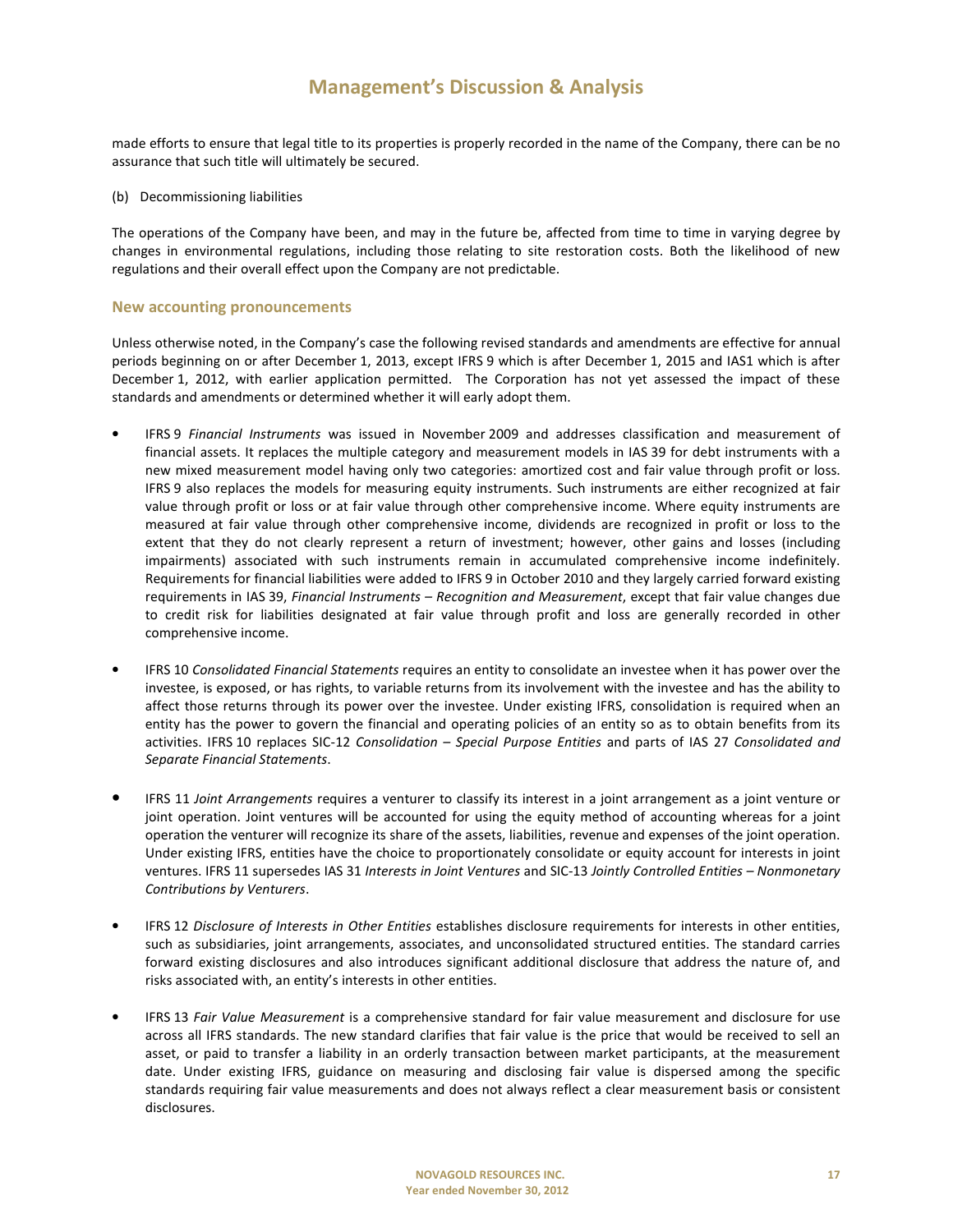- There have been amendments to existing standards, including IAS 27 Separate Financial Statements and IAS 28 Investments in Associates and Joint Ventures. IAS 27 addresses accounting for subsidiaries, jointly controlled entities and associates in non-consolidated financial statements. IAS 28 has been amended to include joint ventures in its scope and to address the changes in IFRS 10 – 13.
- IAS 1 Presentation of Financial Statements has been amended to require entities to separate items presented in OCI into two groups, based on whether or not items may be recycled in the future. Entities that choose to present OCI items before tax will be required to show the amount of tax related to the two groups separately. The amendment is effective for annual periods beginning on or after July 1, 2012 with earlier application permitted.
- IFRS 7 Financial Instruments: Disclosures, has been amended to include additional disclosure requirements in the reporting of transfer transactions and risk exposures relating to transfers of financial assets and the effect of those risks on an entity's financial position, particularly those involving securitization of financial assets. The amendment is applicable for annual periods beginning on or after January 1, 2013, with earlier application permitted.

# Risk factors

The Company and its future business, operations and financial condition are subject to various risks and uncertainties due to the nature of its business and the present stage of exploration and development of its mineral properties. Certain of these risks and uncertainties are under the heading "Risk Factors" in NOVAGOLD's Annual Information Form for the year ended November 30, 2012 available on SEDAR at www.sedar.com, EDGAR at www.sec.gov and on the Company's website at www.NOVAGOLD.com.

## **Other**

On March 14, 2012, the U.S. Environmental Protection Agency (the "EPA") notified Alaska Gold Company by letter that it intended to seek penalties for alleged violations of the Clean Water Act at the Rock Creek Mine. These alleged violations related to storm water discharges during 2009-2011. The letter afforded Alaska Gold Company the opportunity to enter into discussions with the EPA regarding a potential administrative settlement to resolve the alleged violations. Alaska Gold Company and the EPA reached an administrative settlement and the Company paid US\$177,500 to the EPA in the fourth quarter of 2012. This administrative settlement resolves all past liabilities related to storm water discharges at the Rock Creek Mine.

# Disclosure controls and internal control over financial reporting

## Disclosure controls and procedures

Disclosure controls and procedures are designed to ensure that information required to be disclosed in reports filed or submitted by the Company under U.S. and Canadian securities legislation is recorded, processed, summarized and reported within the time periods specified in those rules, including providing reasonable assurance that material information is gathered and reported to senior management, including the Chief Executive Officer ("CEO") and Chief Financial Officer ("CFO"), as appropriate, to permit timely decisions regarding public disclosure. Management, including the CEO and CFO, has evaluated the effectiveness of the design and operation of the Company's disclosure controls and procedures, as defined in Rule 13a-15(e) and 15d-15(e) of the U.S. Exchange Act and the rules of Canadian Securities Administrators, as at November 30, 2012. Based on this evaluation, the CEO and CFO have concluded that the Company's disclosure controls and procedures were effective.

## Management's report on internal control over financial reporting

Management is responsible for establishing and maintaining adequate internal control over financial reporting as defined in Rule 13a-15(f) and 15d-15(f) of the U.S. Exchange Act and National Instrument 52-109 Certification of Disclosure in Issuer's Annual and Interim filings. Any system of internal control over financial reporting, no matter how well designed, has inherent limitations. Therefore, even those systems determined to be effective can provide only reasonable assurance with respect to the preparation and presentation of financial statements. Management has used the Committee of Sponsoring Organizations of the Treadway Commission framework to evaluate the effectiveness of the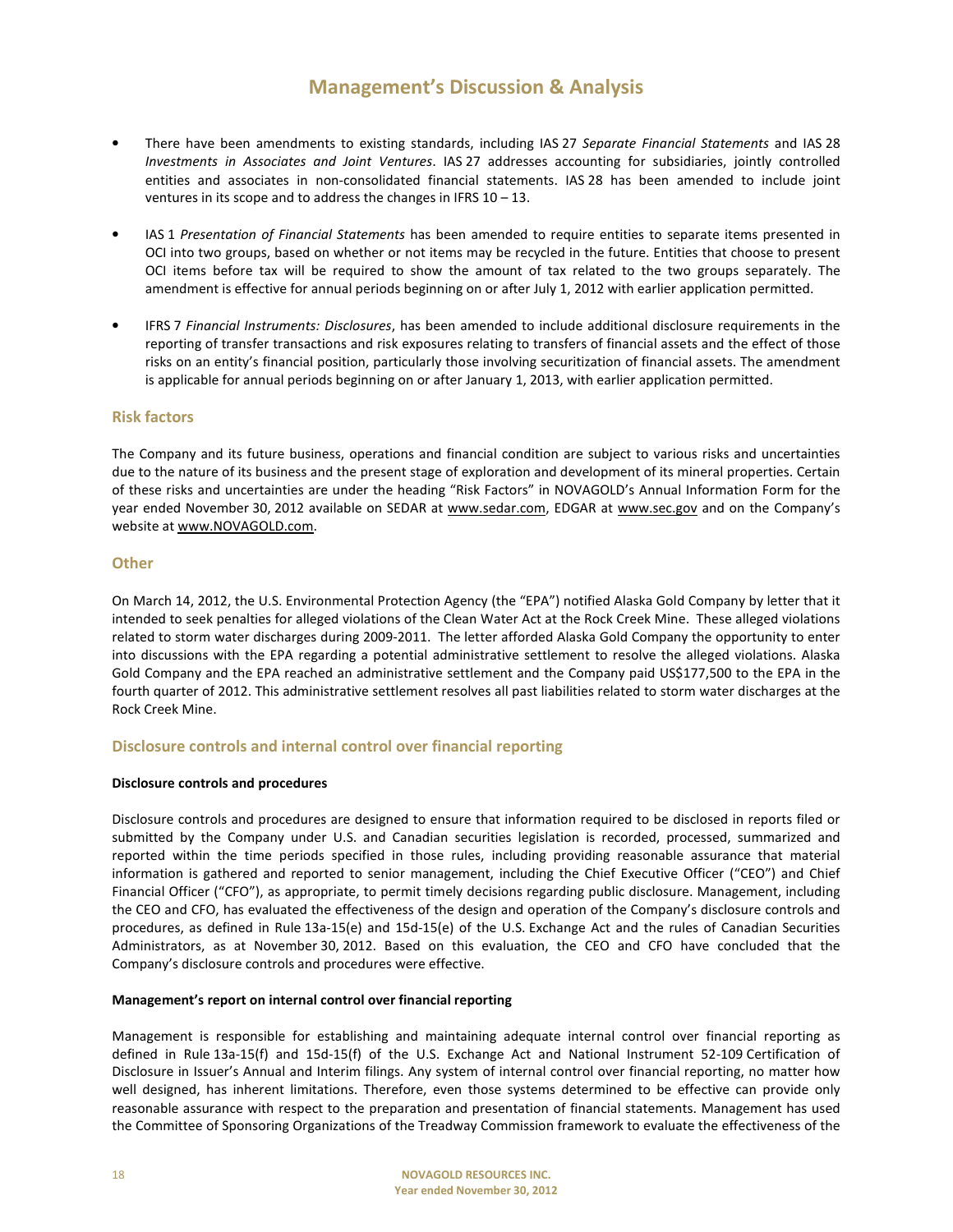Company's internal control over financial reporting. Based on this assessment, management has concluded that as at November 30, 2012, the Company's internal control over financial reporting was effective.

The effectiveness of the Company's internal control over financial reporting has been audited by PricewaterhouseCoopers LLP, an independent registered public accounting firm that has expressed its opinion in its report included with the Company's annual consolidated financial statements.

#### Changes in internal control over financial reporting

There have been no changes in the Company's internal controls over financial reporting during the year ended November 30, 2012 that have materially affected, or are reasonably likely to materially affect, its internal controls over financial reporting.

## Cautionary notes

#### Forward-looking statements

This Management's Discussion and Analysis contains statements of forward-looking information. These forward-looking statements may include statements regarding perceived merit of properties, exploration results and budgets, mineral reserves and resource estimates, work programs, capital expenditures, operating costs, cash flow estimates, production estimates and similar statements relating to the economic viability of a project, timelines, strategic plans, including the Company's plans and expectations relating to its Donlin Gold and Galore Creek projects, completion of transactions, and the potential sale of NOVAGOLD's interest in the Galore Creek project, market prices for precious and base metals, or other statements that are not statements of fact. These statements relate to analyses and other information that are based on forecasts of future results, estimates of amounts not yet determinable and assumptions of management. Statements concerning mineral resource estimates may also be deemed to constitute "forward-looking statements" to the extent that they involve estimates of the mineralization that will be encountered if the property is developed.

Any statements that express or involve discussions with respect to predictions, expectations, beliefs, plans, projections, objectives, assumptions or future events or performance (often, but not always, identified by words or phrases such as "expects", "is expected", "anticipates", "believes", "plans", "projects", "estimates", "assumes", "intends", "strategy", "goals", "objectives", "potential", "possible" or variations thereof or stating that certain actions, events, conditions or results "may", "could", "would", "should", "might" or "will" be taken, occur or be achieved, or the negative of any of these terms and similar expressions) are not statements of historical fact and may be forward-looking statements.

Forward-looking statements are based on a number of material assumptions, including those listed below, which could prove to be significantly incorrect:

- our ability to achieve production at any of the Company's mineral exploration and development properties;
- estimated capital costs, operating costs, production and economic returns;
- estimated metal pricing, metallurgy, mineability, marketability and operating and capital costs, together with other assumptions underlying the Company's resource and reserve estimates;
- our expected ability to develop adequate infrastructure and that the cost of doing so will be reasonable;
- assumptions that all necessary permits and governmental approvals will be obtained;
- assumptions made in the interpretation of drill results, the geology, grade and continuity of the Company's mineral deposits;
- our expectations regarding demand for equipment, skilled labour and services needed for exploration and development of mineral properties; and
- our activities will not be adversely disrupted or impeded by development, operating, political, social, or regulatory risks.

Forward-looking statements are subject to a variety of known and unknown risks, uncertainties and other factors that could cause actual events or results to differ from those reflected in the forward-looking statements, including, without limitation: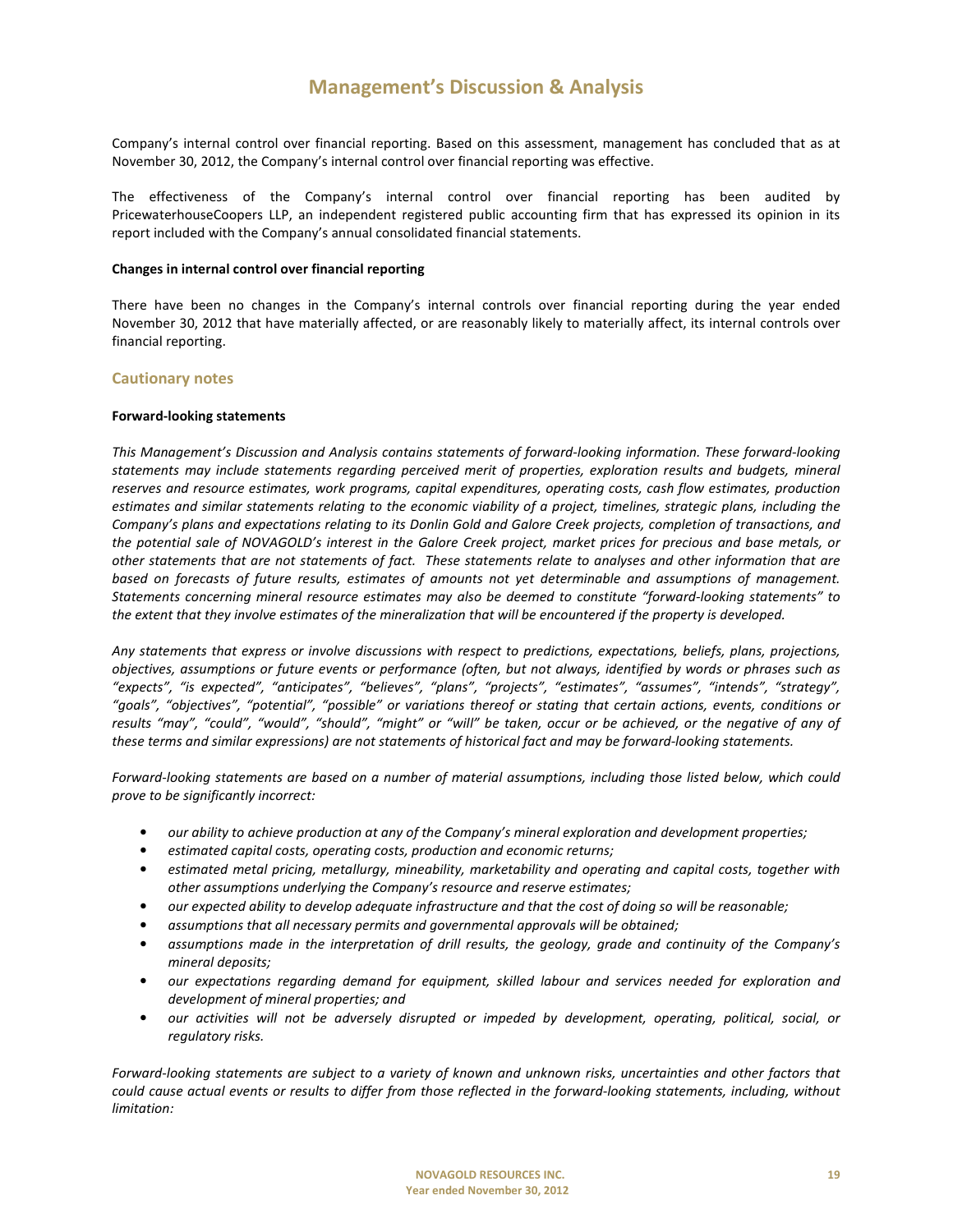- uncertainty of whether there will ever be production at the Company's mineral exploration and development properties;
- uncertainty of estimates of capital costs, operating costs, production and economic returns;
- uncertainties relating to the assumptions underlying the Company's resource and reserve estimates, such as metal pricing, metallurgy, mineability, marketability and operating and capital costs;
- risks related to the Company's ability to commence production and generate material revenues or obtain adequate financing for its planned exploration and development activities;
- risks related to the Company's ability to finance the development of its mineral properties through external financing, strategic alliances, the sale of property interests or otherwise;
- risks related to the third parties on which the Company depends for its exploration and development activities;
- dependence on cooperation of joint venture partners in exploration and development of properties;
- credit, liquidity, interest rate and currency risks;
- risks related to market events and general economic conditions;
- uncertainty related to inferred mineral resources;
- risks and uncertainties relating to the interpretation of drill results, the geology, grade and continuity of the Company's mineral deposits;
- risks related to lack of infrastructure;
- mining and development risks, including risks related to infrastructure, accidents, equipment breakdowns, labor disputes or other unanticipated difficulties with or interruptions in development, construction or production;
- the risk that permits and governmental approvals necessary to develop and operate mines on the Company's properties will not be available on a timely basis, subject to reasonable conditions, or at all;
- commodity price fluctuations;
- risks related to governmental regulation and permits, including environmental regulation;
- risks related to the need for reclamation activities on the Company's properties and uncertainty of cost estimates related thereto;
- uncertainty related to title to the Company's mineral properties;
- uncertainty related to unsettled aboriginal rights and title in British Columbia;
- the Company's history of losses and expectation of future losses;
- uncertainty as to the outcome of potential litigation;
- uncertainty inherent in litigation including the effects of discovery of new evidence or advancement of new legal theories, the difficulty of predicting decisions of judges and juries and the possibility that decisions may be reversed on appeal;
- risks related to default under the Company's unsecured convertible notes;
- risks related to the Company's majority shareholder;
- risks related to increases in demand for equipment, skilled labor and services needed for exploration and development of mineral properties, and related cost increases;
- increased competition in the mining industry;
- the Company's need to attract and retain qualified management and technical personnel;
- risks related to the Company's current practice of not using hedging arrangements;
- uncertainty as to the Company's ability to acquire additional commercially mineable mineral rights;
- risks related to the integration of potential new acquisitions into the Company's existing operations;
- risks related to unknown liabilities in connection with acquisitions;
- risks related to conflicts of interests of some of the directors of the Company;
- risks related to global climate change;
- risks related to adverse publicity from non-governmental organizations;
- uncertainty as to the Company's ability to maintain the adequacy of internal control over financial reporting as per the requirements of the Sarbanes-Oxley Act;
- increased regulatory compliance costs relating to the Dodd-Frank Act; and
- increased regulatory compliance costs related to the Company's loss of its foreign private issuer status.

This list is not exhaustive of the factors that may affect any of the Company's forward-looking statements. Forwardlooking statements are statements about the future and are inherently uncertain, and actual achievements of the Company or other future events or conditions may differ materially from those reflected in the forward-looking statements due to a variety of risks, uncertainties and other factors, including, without limitation, those referred to in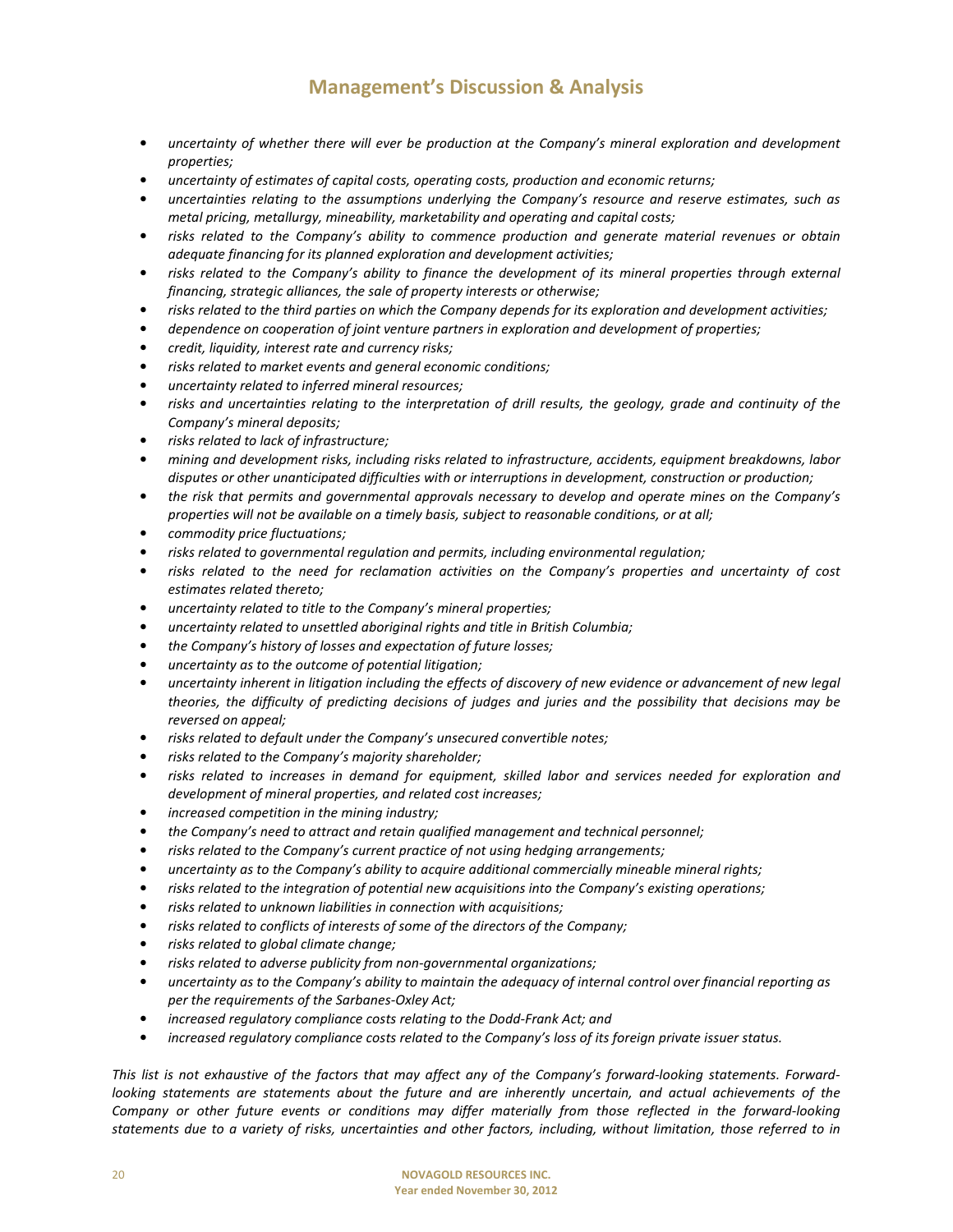NOVAGOLD's Annual Information Form for the year ended November 30, 2012, filed with the Canadian securities regulatory authorities, NOVAGOLD's annual report on Form 40-F filed with the United States Securities and Exchange Commission (the "SEC"), and other information released by NOVAGOLD and filed with the appropriate regulatory agencies.

The Company's forward-looking statements are based on the beliefs, expectations and opinions of management on the date the statements are made, and the Company does not assume any obligation to update forward-looking statements if circumstances or management's beliefs, expectations or opinions should change, except as required by law. For the reasons set forth above, investors should not place undue reliance on forward-looking statements.

#### Reserve and resource estimates

This Management's Discussion and Analysis has been prepared in accordance with the requirements of the securities laws in effect in Canada, which differ from the requirements of U.S. securities laws. Unless otherwise indicated, all resource and reserve estimates included in this Management's Discussion and Analysis have been prepared in accordance with NI 43-101 and the Canadian Institute of Mining, Metallurgy, and Petroleum Definition Standards on Mineral Resources and Mineral Reserves. NI 43-101 is a rule developed by the Canadian Securities Administrators which establishes standards for all public disclosure an issuer makes of scientific and technical information concerning mineral projects. Canadian standards, including NI 43-101, differ significantly from the requirements of the SEC, and resource and reserve information contained herein may not be comparable to similar information disclosed by U.S. companies. In particular, and without limiting the generality of the foregoing, the term "resource" does not equate to the term "reserves". Under U.S. standards, mineralization may not be classified as a "reserve" unless the determination has been made that the mineralization could be economically and legally produced or extracted at the time the reserve determination is made. The SEC's disclosure standards normally do not permit the inclusion of information concerning "measured mineral resources", "indicated mineral resources" or "inferred mineral resources" or other descriptions of the amount of mineralization in mineral deposits that do not constitute "reserves" by U.S. standards in documents filed with the SEC. Investors are cautioned not to assume that any part or all of mineral deposits in these categories will ever be converted into reserves. U.S. investors should also understand that "inferred mineral resources" have a great amount of uncertainty as to their existence and great uncertainty as to their economic and legal feasibility. It cannot be assumed that all or any part of an "inferred mineral resource" will ever be upgraded to a higher category. Under Canadian rules, estimated "inferred mineral resources" may not form the basis of feasibility or pre-feasibility studies except in rare cases. Investors are cautioned not to assume that all or any part of an "inferred mineral resource" exists or is economically or legally mineable. Disclosure of "contained ounces" in a resource is permitted disclosure under Canadian regulations; however, the SEC normally only permits issuers to report mineralization that does not constitute "reserves" by SEC standards as inplace tonnage and grade without reference to unit measures. The requirements of NI 43-101 for identification of "reserves" are also not the same as those of the SEC, and reserves reported by the Company in compliance with NI 43-101 may not qualify as "reserves" under SEC standards. Accordingly, information concerning mineral deposits set forth herein may not be comparable with information made public by companies that report in accordance with U.S. standards.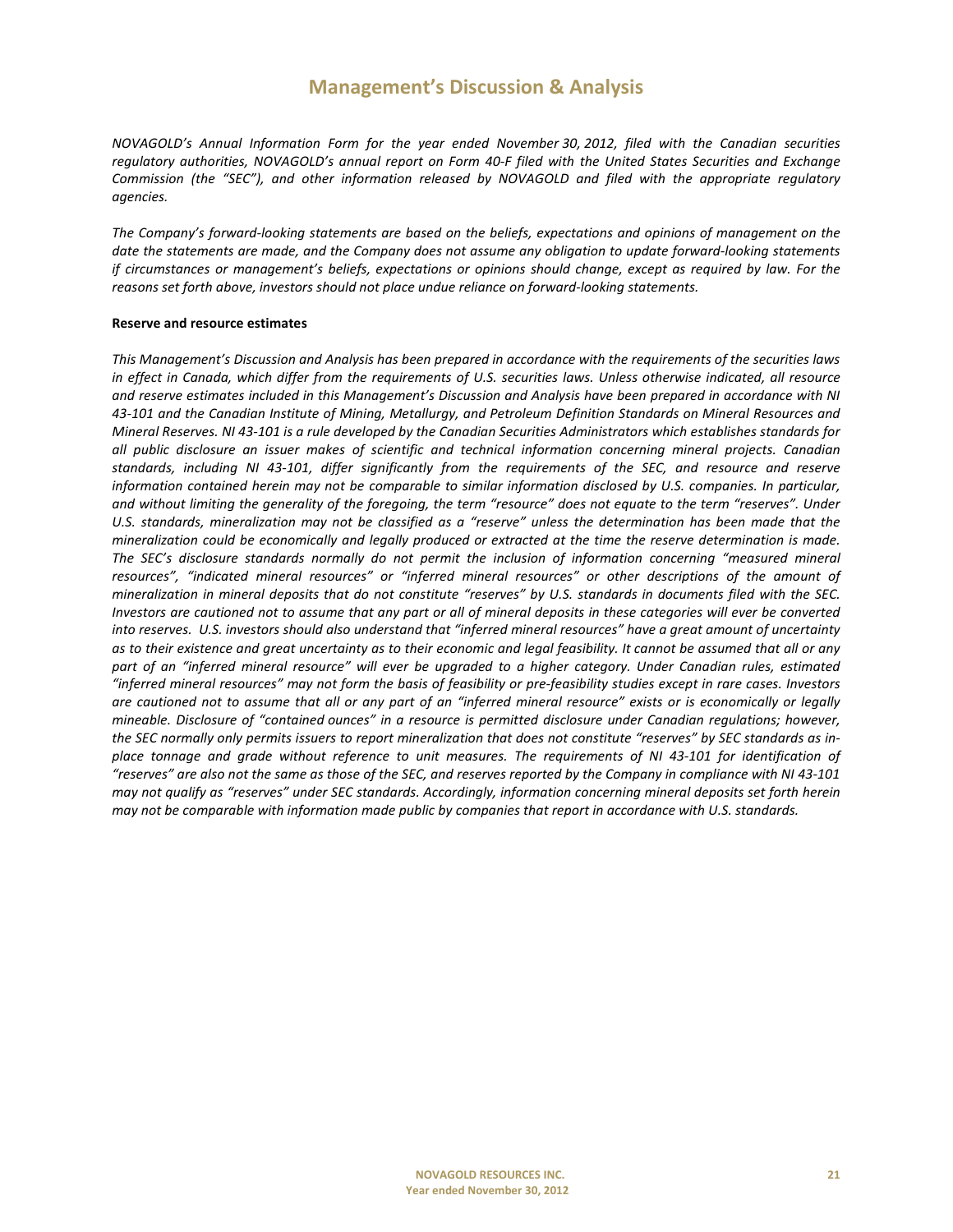# Appendix – Reserve & Resource Table

#### **RESERVES AND RESOURCES SUMMARY**

**At April 30, 2012 Donlin Gold** (NOVAGOLD 50%)

| <b>GOLD</b>                                        | Tonnage<br>Mt | Grade*<br>g/t | <b>Metal content</b><br>Moz | <b>NOVAGOLD</b> share**<br>Moz |
|----------------------------------------------------|---------------|---------------|-----------------------------|--------------------------------|
| Reserves $(100\%)^1$                               |               |               |                             |                                |
| Proven                                             | 7.7           | 2.32          | 0.57                        | 0.29                           |
| Probable                                           | 497.1         | 2.08          | 33.28                       | 16.64                          |
| P&P                                                | 504.8         | 2.09          | 33.85                       | 16.93                          |
| <b>Resources</b> $(100\%)^3$ inclusive of reserves |               |               |                             |                                |
| Measured                                           | 7.7           | 2.52          | 0.63                        | 0.31                           |
| Indicated                                          | 533.6         | 2.24          | 38.38                       | 19.19                          |
| M&I                                                | 541.3         | 2.24          | 39.01                       | 19.50                          |
| Inferred                                           | 92.2          | 2.02          | 5.99                        | 3.00                           |

#### **Galore Creek** (NOVAGOLD 50%)

| <b>COPPER</b>                                      | <b>Tonnage</b> | Grade* | <b>Metal content</b> | NOVAGOLD share** |
|----------------------------------------------------|----------------|--------|----------------------|------------------|
|                                                    | Mt             | $\%Cu$ | <b>Mlbs</b>          | <b>Mlbs</b>      |
| Reserves $(100\%)^2$                               |                |        |                      |                  |
| Proven                                             | 69.0           | 0.61   | 900.0                | 450.0            |
| Probable                                           | 459.1          | 0.58   | 5,900.0              | 2,950.0          |
| P&P                                                | 528.0          | 0.59   | 6,800.0              | 3,400.0          |
| <b>Resources</b> $(100\%)^4$ inclusive of reserves |                |        |                      |                  |
| Measured                                           | 108.4          | 0.48   | 1,147.0              | 573.5            |
| Indicated                                          | 706.3          | 0.50   | 7,786.0              | 3,893.0          |
| M&I                                                | 814.7          | 0.50   | 8,933.0              | 4,466.5          |
| Inferred                                           | 346.6          | 0.42   | 3,230.0              | 1,615.0          |
| <b>GOLD</b>                                        | Mt             | g/t    | Moz                  | Moz              |
| Reserves $(100\%)^2$                               |                |        |                      |                  |
| Proven                                             | 69.0           | 0.52   | 1.15                 | 0.58             |
| Probable                                           | 459.1          | 0.29   | 4.30                 | 2.15             |
| $P\&P$                                             | 528.0          | 0.32   | 5.45                 | 2.73             |
| <b>Resources</b> $(100\%)^4$ inclusive of reserves |                |        |                      |                  |
| Measured                                           | 108.4          | 0.48   | 1.70                 | 0.85             |
| Indicated                                          | 706.3          | 0.28   | 6.40                 | 3.20             |
| M&I                                                | 814.7          | 0.31   | 8.00                 | 4.00             |
| Inferred                                           | 346.6          | 0.24   | 2.70                 | 1.35             |
| <b>SILVER</b>                                      | Mt             | g/t    | <b>Moz</b>           | Moz              |
| Reserves $(100\%)^2$                               |                |        |                      |                  |
| Proven                                             | 69.0           | 4.94   | 11.0                 | 5.5              |
| Probable                                           | 459.1          | 6.18   | 91.2                 | 45.6             |
| P&P                                                | 528.0          | 6.02   | 102.2                | 51.1             |
| <b>Resources</b> $(100\%)^4$ inclusive of reserves |                |        |                      |                  |
| Measured                                           | 108.4          | 4.10   | 14.30                | 7.15             |
| Indicated                                          | 706.3          | 5.38   | 122.10               | 61.05            |
| M&I                                                | 814.7          | 5.21   | 136.40               | 68.20            |
| Inferred                                           | 346.6          | 4.28   | 47.73                | 23.87            |

| Copper Canyon (NOVAGOLD 70%) |  |
|------------------------------|--|
|                              |  |

| <b>Resources</b> $(100\%)^{5,6}$ | Tonnage | Grade* | <b>Metal content</b> | <b>NOVAGOLD</b> share** |
|----------------------------------|---------|--------|----------------------|-------------------------|
| <b>COPPER</b>                    | Mt      | $\%Cu$ | <b>Mlbs</b>          | <b>Mlbs</b>             |
| Inferred                         | 53.7    | 0.50   | 592.0                | 414.4                   |
| <b>GOLD</b>                      | Mt      | g/t    | Moz                  | Moz                     |
| Inferred                         | 53.7    | 0.73   | 1.26                 | 0.88                    |
| <b>SILVER</b>                    | Mt      | g/t    | Moz                  | Moz                     |
| Inferred                         | 53.7    | 10.60  | 18.36                | 12.85                   |

| $t =$ metric tonne                                     |               | Approximate cutoff grades (see Resource Footnotes below): |
|--------------------------------------------------------|---------------|-----------------------------------------------------------|
| $M =$ million                                          | Donlin Gold   | Reserves <sup>1</sup> : $0.57$ g/t gold                   |
| $g/t = \text{grams/tonne}$                             |               | Resources <sup>3</sup> : $0.46$ g/t gold                  |
| * Reserve grade is diluted; resource grade is in situ. | Galore Creek  | Reserves <sup>2</sup> : $C$10.08 NSR$                     |
| ** NOVAGOLD share net after earn-ins                   |               | Resources <sup>4</sup> : $C$10.08 NSR$                    |
|                                                        | Copper Canyon | Resources <sup>5,6</sup> : 0.6% copper equivalent         |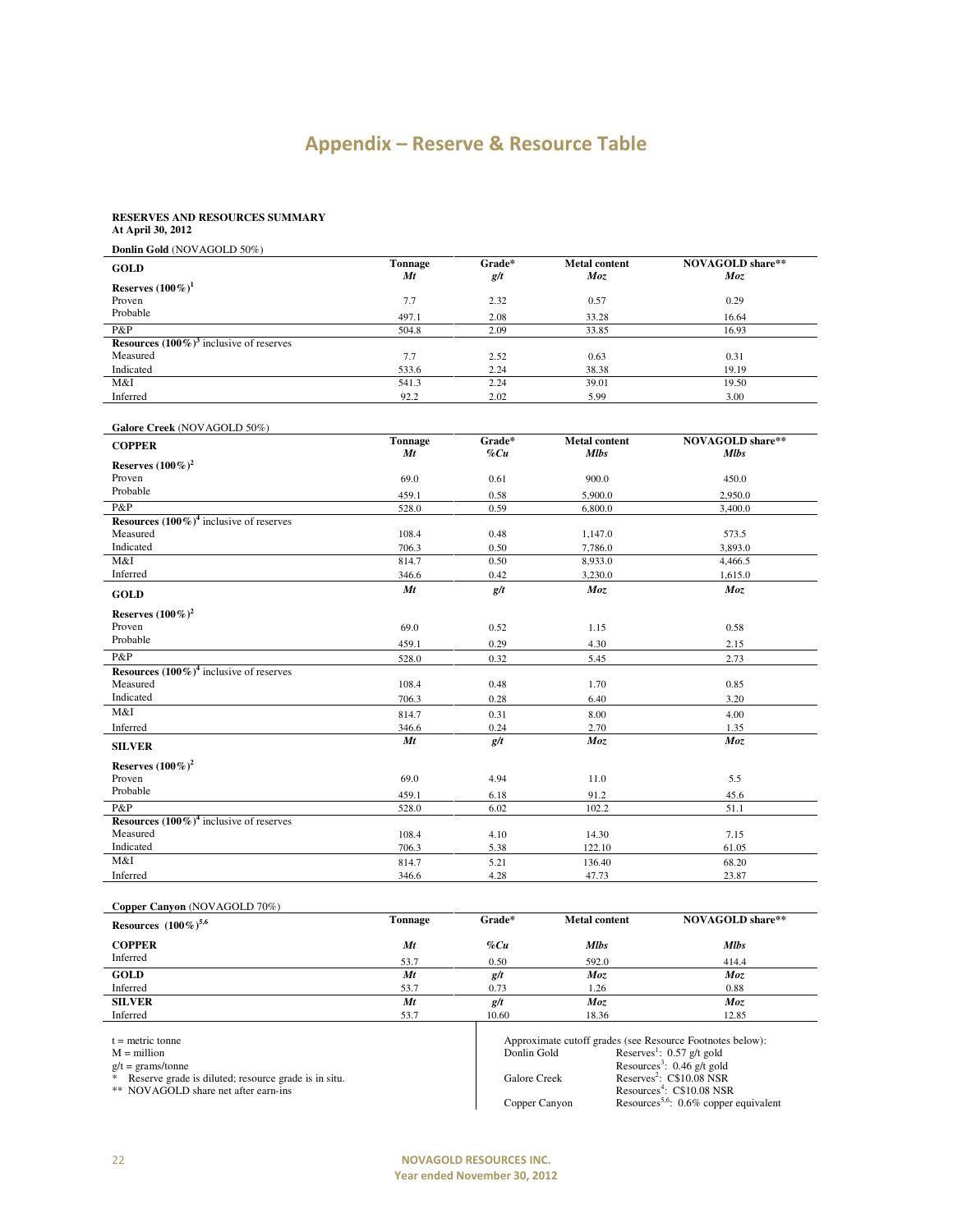#### **Notes:**

a. These resource estimates have been prepared in accordance with NI43-101 and the CIM Definition Standard, unless otherwise noted. b. See numbered footnotes below on resource information.

c. Rounding as required by reporting guidelines may result in apparent summation differences between tonnes, grade and contained metal content d. Tonnage and grade measurements are in metric units. Contained gold and silver ounces are reported as troy ounces, contained copper pounds as imperial pounds

#### **Resource Footnotes:**

- (1) Mineral Reserves are contained within Measured and Indicated pit designs, and supported by a mine plan, featuring variable throughput rates, stockpiling and cut-off optimization. The pit designs and mine plan were optimized on diluted grades using the following economic and technical parameters: Metal price for gold of US\$975/oz; reference mining cost of US\$1.67/t incremented US\$0.0031/t/m with depth from the 220 m elevation (equates to an average mining cost of US\$2.14/t), variable processing cost based on the formula 2.1874 x (S%) + 10.65 for each US\$/t processed; general and administrative cost of US\$2.27/t processed; stockpile rehandle costs of US\$0.19/t processed assuming that 45% of mill feed is rehandled; variable recoveries by rock type, ranging from 86.66% in shale to 94.17% in intrusive rocks in the Akivik domain; refining and freight charges of US\$1.78/oz gold; royalty considerations of 4.5%; and variable pit slope angles, ranging from 23º to 43º. Mineral Reserves are reported using an optimized net sales return value based on the following equation: Net Sales Return = Au grade \* Recovery \* (US\$975/oz – (1.78 + (US\$975/oz – 1.78) \* 0.045)) - (10.65 + 2.1874 \* (S%) + 2.27 + 0.19) and reported in US\$/tonne. Assuming an average recovery of 89.54% and an average S% grade of  $1.07\%$ , the marginal gold cutoff grade would be approximately 0.57 g/t, or the gold grade that would equate to a 0.001 NSR cutoff at these same values. The life of mine strip ratio is 5.48. The assumed life-of-mine throughput rate is 53.5 kt/d.
- (2) Mineral Reserves are contained within Measured and Indicated pit designs using metal prices for copper, gold and silver of US\$2.50/lb, US\$1,050/oz, and US\$16.85/oz, respectively. Appropriate mining costs, processing costs, metal recoveries and inter ramp pit slope angles varing from 42º to 55º were used to generate the pit phase designs. Mineral Reserves have been calculated using a 'cashflow grade' (\$NSR/SAG mill hr) cut-off which was varied from year to year to optimize NPV. The net smelter return (NSR) was calculated as follows: NSR = Recoverable Revenue – TCRC (on a per tonne basis), where: NSR = Net Smelter Return; TCRC = Transportation and Refining Costs; Recoverable Revenue = Revenue in Canadian dollars for recoverable copper, recoverable gold, and recoverable silver using metal prices of US\$2.50/lb, US\$1,050/oz, and US\$16.85/oz for copper, gold, and silver, respectively, at an exchange rate of CDN\$1.1 to US\$1.0; Cu Recovery = Recovery for copper based on mineral zone and total copper grade; for Mineral Reserves this NSR calculation includes mining dilution. SAG throughputs were modeled by correlation with alteration types. Cash flow grades were calculated as the product of NSR value in \$/t and throughput in t/hr. The life of mine strip ratio is 2.16.
- (3) Mineral Resources are contained within a conceptual Measured, Indicated and Inferred optimized pit shell using the following assumptions: gold price of US\$1,200/oz; variable process cost based on 2.1874 \* (sulphur grade) + 10.6485; administration cost of US\$2.29/t; refining, freight & marketing (selling costs) of US\$1.85/oz recovered; stockpile rehandle costs of US\$0.20/t processed assuming that 45% of mill feed is rehandled; variable royalty rate, based on royalty of 4.5% \* (Au price – selling cost). Mineral Resources have been estimated using a constant Net Sales Return cut-off of US\$0.001/t milled. The Net Sales Return was calculated using the formula: Net Sales Return = Au grade \* Recovery \* (US\$1200/oz – (1.85 + ((US\$1200/oz – 1.85) \* 0.045)) - (10.65 + 2.1874 \* (S%) + 2.29 + 0.20)) and reported in US\$/tonne. Mineral Resources are inclusive of Mineral Reserves. Mineral Resources that are not Mineral Reserves do not have demonstrated economic viability. Inferred Resources are in addition to Measured and Indicated Resources. Inferred Resources have a great amount of uncertainty as to their existence and whether they can be mined legally or economically. It cannot be assumed that all or any part of the Inferred Resources will ever be upgraded to a higher category. See "Cautionary Note Concerning Reserve & Resource Estimates".
- (4) Mineral resources are contained within a conceptual Measured, Indicated and Inferred optimized pit shell using the same economic and technical parameters as used for Mineral Reserves. Tonnages are assigned based on proportion of the block below topography. The overburden/bedrock boundary has been assigned on a whole block basis. Mineral resources have been estimated using a constant NSR cut-off of C\$10.08/t milled. The Net Smelter Return (NSR) was calculated as follows: NSR = Recoverable Revenue – TCRC (on a per tonne basis), where: NSR = Diluted Net Smelter Return; TCRC = Transportation and Refining Costs; Recoverable Revenue = Revenue in Canadian dollars for recoverable copper, recoverable gold, and recoverable silver using silver using the economic and technical parameters mentioned above. The mineral resource includes material within the conceptual M,I&I pit that is not scheduled for processing in the mine plan but is above cutoff. Mineral Resources are inclusive of Mineral Reserves. Mineral Resources that are not Mineral Reserves do not have demonstrated economic viability. Inferred Resources are in addition to Measured and Indicated Resources. Inferred Resources have a great amount of uncertainty as to their existence and whether they can be mined legally or economically. It cannot be assumed that all or any part of the Inferred Resources will ever be upgraded to a higher category. See "Cautionary Note Concerning Reserve & Resource Estimates".
- (5) The copper-equivalent grade was calculated as follows: CuEq = Recoverable Revenue  $\div$  2204.62  $*$  100  $\div$  1.55. Where: CuEq = Copper equivalent grade; Recoverable Revenue = Revenue in US dollars for recoverable copper, recoverable gold and recoverable silver using metal prices of US\$1.55/lb, US\$650/oz, and US\$11/oz for copper, gold, and silver, respectively; for the purposes of the equivalency formula, Cu Recovery is assumed to be 100%. Mineral Resources that are not Mineral Reserves do not have demonstrated economic viability. Inferred Resources are in addition to Measured and Indicated Resources. Inferred Resources have a great amount of uncertainty as to their existence and whether they can be mined legally or economically. It cannot be assumed that all or any Resources have a great amount of uncertainty as to their existe part of the Inferred Resources will ever be upgraded to a higher category. See "Cautionary Note Concerning Reserve & Resource Estimates".
- (6) NOVAGOLD Canada Inc. has agreed to transfer its 60% joint venture interest in the Copper Canyon property to the Galore Creek Partnership, which is equally owned by NOVAGOLD Canada Inc. and a subsidiary of Teck Resources Limited. The remaining 40% joint venture interest in the Copper Canyon property is owned by another wholly owned subsidiary of NOVAGOLD.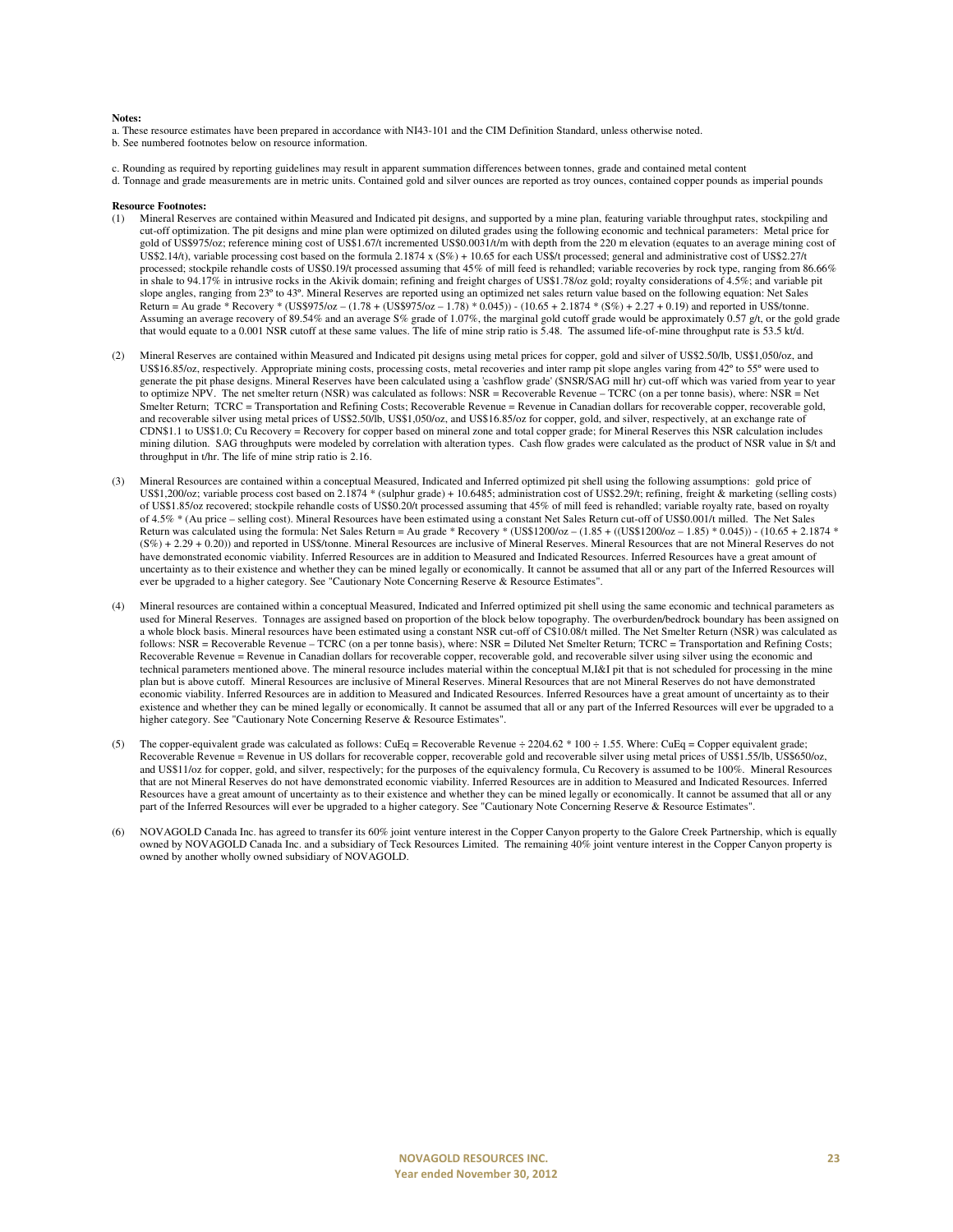#### **Cautionary Note Concerning Reserve & Resource Estimates**

 This summary table uses the term "resources", "measured resources", "indicated resources" and "inferred resources". United States investors are advised that, while such terms are recognized and required by Canadian securities laws, the United States Securities and Exchange Commission (the "SEC") does not recognize them. Under United States standards, mineralization may not be classified as a "reserve" unless the determination has been made that the mineralization could be economically and legally produced or extracted at the time the reserve determination is made. Mineral resources that are not mineral reserves do not have demonstrated economic viability. United States investors are cautioned not to assume that all or any part of measured or indicated resources will ever be converted into reserves. Further, inferred resources have a great amount of uncertainty as to their existence and as to whether they can be mined legally or economically. It cannot be assumed that all or any part of the inferred resources will ever be upgraded to a higher category. Therefore, United States investors are also cautioned not to assume that all or any part of the inferred resources exist, or that they can be mined legally or economically. Disclosure of "contained ounces" is permitted disclosure under Canadian regulations, however, the SEC normally only permits issuers to report "resources" as in place tonnage and grade without reference to unit measures. Accordingly, information concerning descriptions of mineralization and resources contained in this release may not be comparable to information made public by United States companies subject to the reporting and disclosure requirements of the SEC.

NI 43-101 is a rule developed by the Canadian Securities Administrators, which established standards for all public disclosure an issuer makes of scientific and technical information concerning mineral projects. Unless otherwise indicated, all resource estimates contained in this circular have been prepared in accordance with NI 43-101 and the CIM Definition Standards.

#### **Technical Reports and Qualified Persons**

The documents referenced below provide supporting technical information for each of NOVAGOLD's projects.

| Project<br>Donlin Gold | <b>Qualified Person(s)</b><br>Tony Lipiec, P. Eng., AMEC | Most Recent Disclosure & Filing Date<br>Donlin Creek Gold Project                                    |
|------------------------|----------------------------------------------------------|------------------------------------------------------------------------------------------------------|
|                        | Gordon Seibel R.M. SME, AMEC                             | Alaska, USA                                                                                          |
|                        | Kirk Hanson P.E., AMEC                                   | NI 43-101 Technical Report on Second Updated Feasibility Study<br>amended filing on January 23, 2012 |
| Galore Creek           | Robert Gill, P.Eng., AMEC                                | Galore Creek Copper–Gold Project,                                                                    |
|                        | Jay Melnyk, P.Eng., AMEC                                 | British Columbia, NI 43-101 Technical Report on Pre-Feasibility Study,                               |
|                        | Greg Kulla, P.Geo., AMEC                                 | filed on September 12, 2011                                                                          |
|                        | Greg Wortman, P.Eng., AMEC                               |                                                                                                      |
|                        | Dana Rogers, P.Eng., Lemley International                |                                                                                                      |

Heather White, B.Sc., P.Eng., who is a consultant to NOVAGOLD and a "qualified person" under NI 43-101, has approved the scientific and technical information included in this section related to: (i) Donlin Gold since the issuance of the technical report filed on January 23, 2012, and (ii) Galore Creek since the issuance of the technical report filed on September 12, 2011.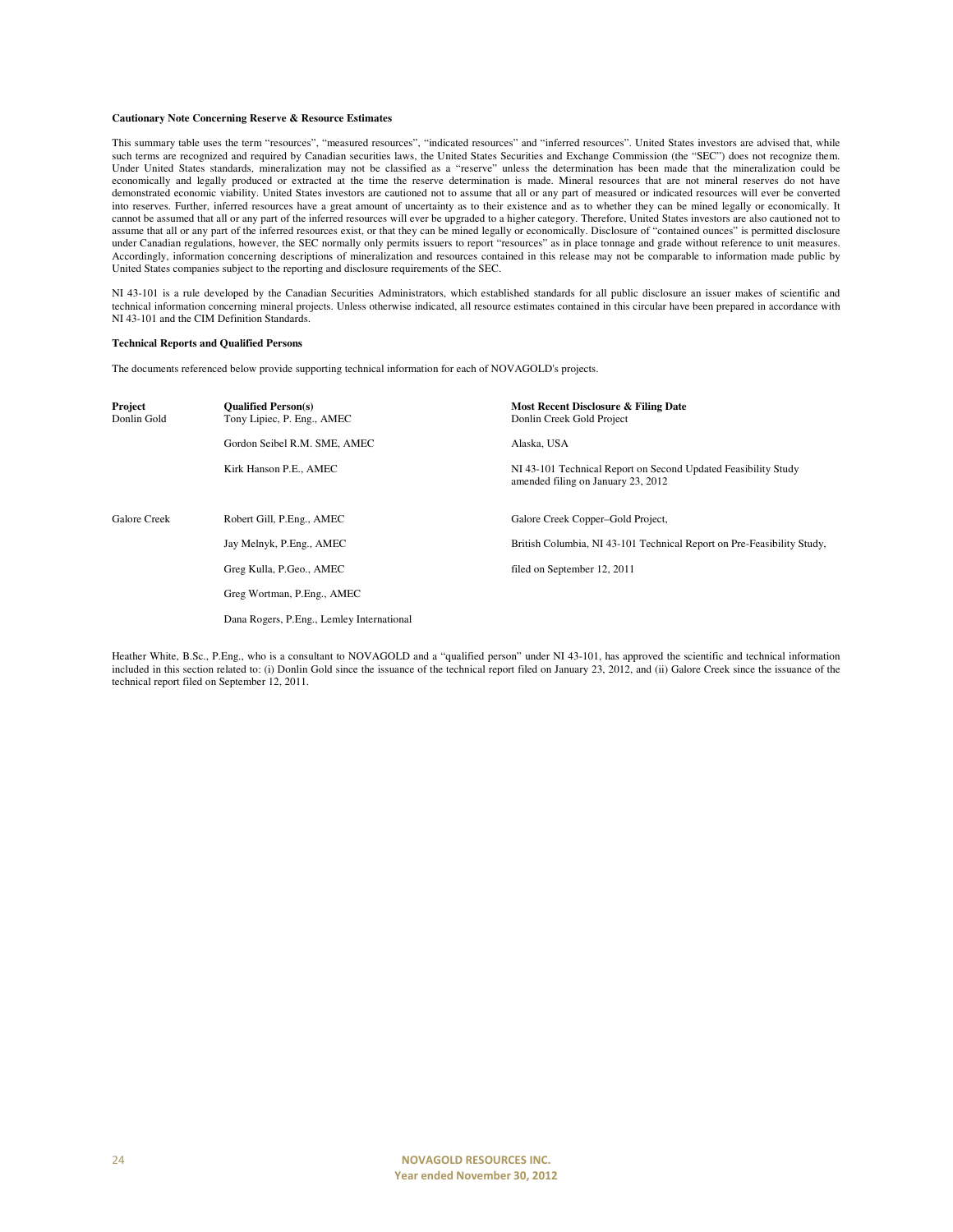# NOVAGOLD

NOVAGOLD RESOURCES INC.

Consolidated Financial Statements

November 30, 2012 and 2011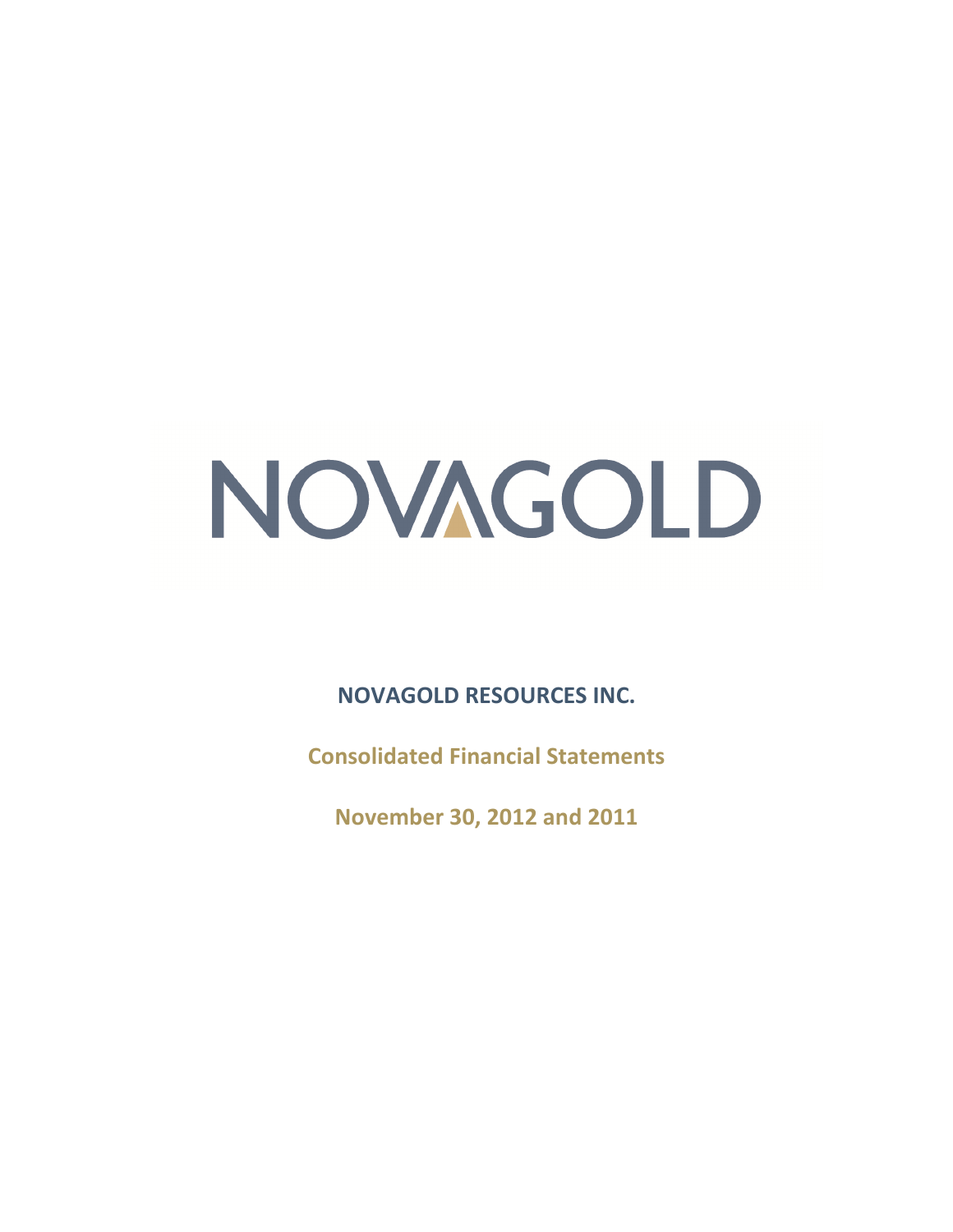# Table of Contents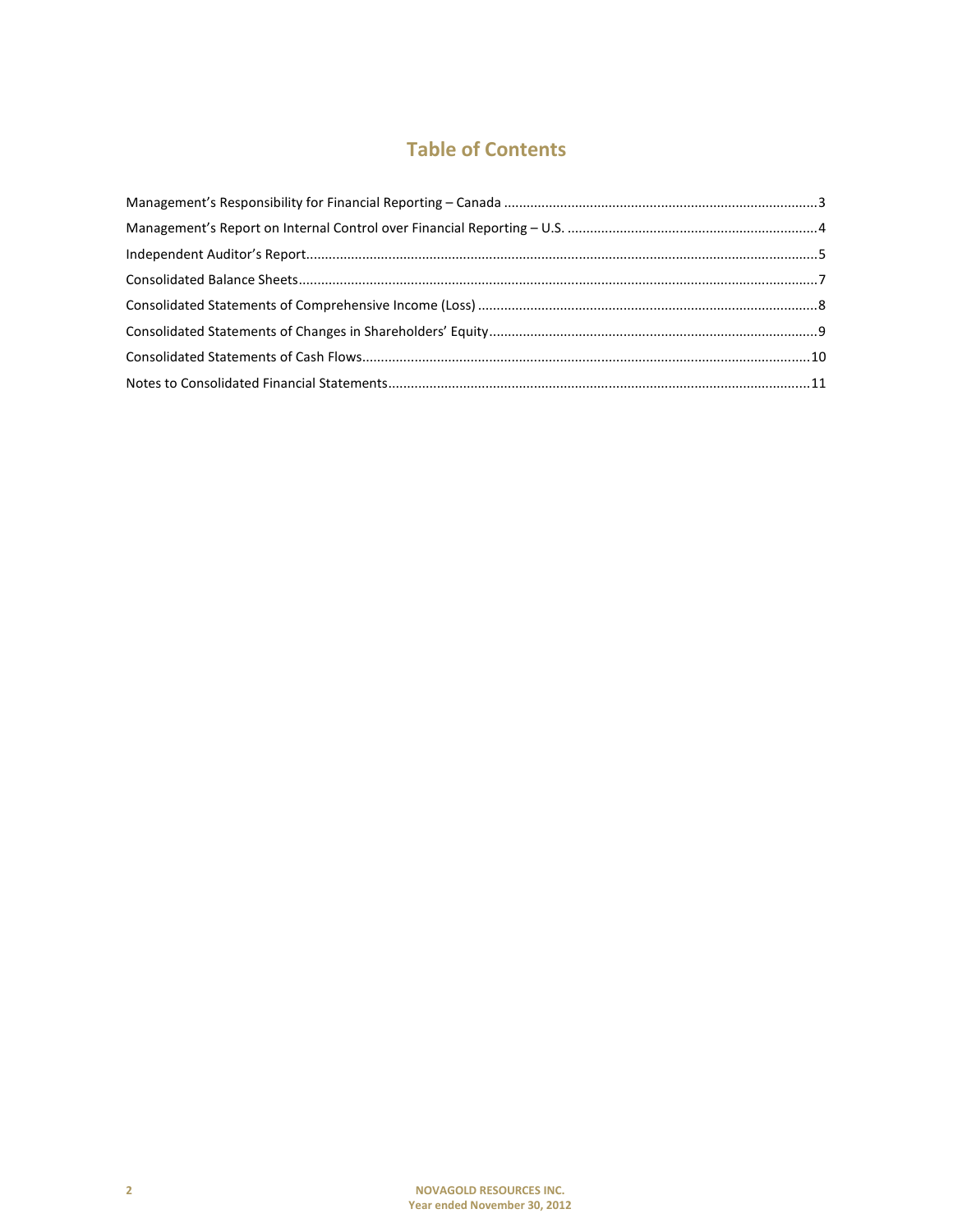# Management's Responsibility for Financial Reporting – Canada

The accompanying consolidated financial statements of the Company have been prepared by management in accordance with International Financial Reporting Standards, and within the framework of the summary of significant accounting policies in these consolidated financial statements.

A system of internal accounting control is maintained in order to provide reasonable assurance that assets are safeguarded and that transactions are properly recorded and executed in accordance with management's authorization. This system includes established policies and procedures, the selection and training of qualified personnel and an organization providing for appropriate delegation of authority and segregation of responsibilities.

The Audit Committee of the Board of Directors meets periodically with management and the Company's independent auditors to review the scope and results of their annual audit and to review the consolidated financial statements and related financial reporting matters prior to submitting the consolidated financial statements to the Board of Directors for approval.

The consolidated financial statements have been audited by PricewaterhouseCoopers LLP on behalf of the shareholders and their report follows.

Gregory A. Lang **David A. Ottewell** 

/s/ Gregory A. Lang /s/ David A. Ottewell

President & Chief Executive Officer Vice President & Chief Financial Officer

February 11, 2013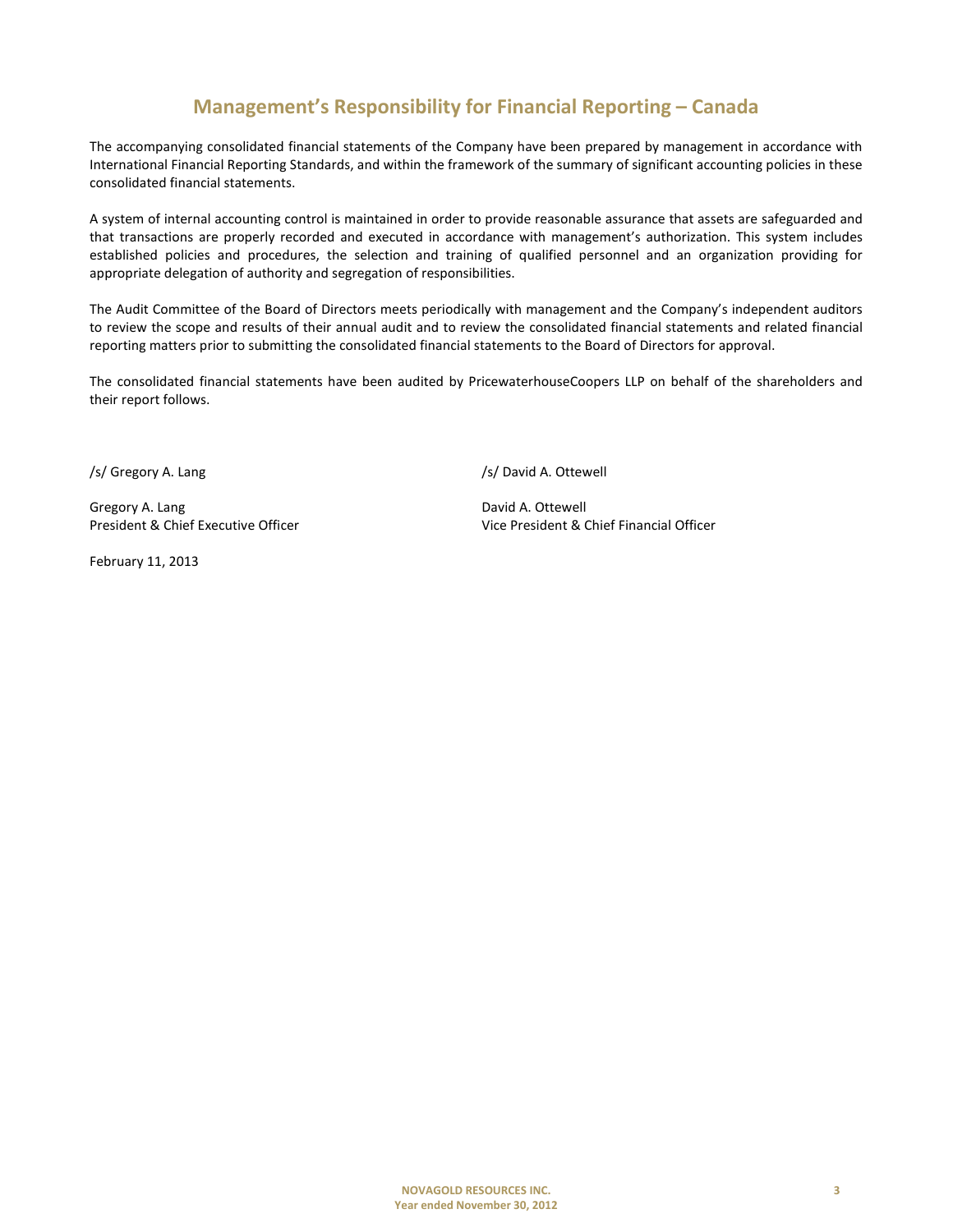# Management's Report on Internal Control over Financial Reporting – U.S.

The management of NOVAGOLD RESOURCES INC. is responsible for establishing and maintaining adequate internal control over financial reporting under Rule 13a-15(f) and 15d-15(f). The Securities Exchange Act of 1934 defines this as a process designed by, or under the supervision of, the Company's principal executive and principal financial officers and effected by the Company's Board of Directors, management and other personnel, to provide reasonable assurance regarding the reliability of financial reporting and the preparation of financial statements for external purposes in accordance with generally accepted accounting principles, and includes those policies and procedures that:

- Pertain to the maintenance of records that, in reasonable detail, accurately and fairly reflect the transactions and dispositions of the assets of the Company;
- Provide reasonable assurance that transactions are recorded as necessary to permit preparation of financial statements in accordance with generally accepted accounting principles, and that receipts and expenditures of the Company are being made only in accordance with authorizations of management and directors of the Company; and
- Provide reasonable assurance regarding prevention or timely detection of unauthorized acquisition, use or disposition of the Company's assets that may have a material effect on the consolidated financial statements.

Because of its inherent limitations, internal control over financial reporting may not prevent or detect misstatements. Projections of any evaluation of effectiveness to future periods are subject to risk that controls may become inadequate because of changes in conditions, or that the degree of compliance with the policies or procedures may deteriorate.

Management assessed the effectiveness of the Company's internal control over financial reporting as of November 30, 2012. In making this assessment, the Company's management used the criteria set forth by the Committee of Sponsoring Organizations of the Treadway Commission in Internal Control – Integrated Framework.

Based upon our assessment and those criteria, management concluded that the Company's internal control over financial reporting was effective as of November 30, 2012.

PricewaterhouseCoopers LLP, our independent auditors, has issued an audit report on internal control over financial reporting for NOVAGOLD RESOURCES INC. as of November 30, 2012, which is included herein.

Gregory A. Lang **David A. Ottewell** 

/s/ Gregory A. Lang /s/ David A. Ottewell

President & Chief Executive Officer Vice President & Chief Financial Officer

February 11, 2013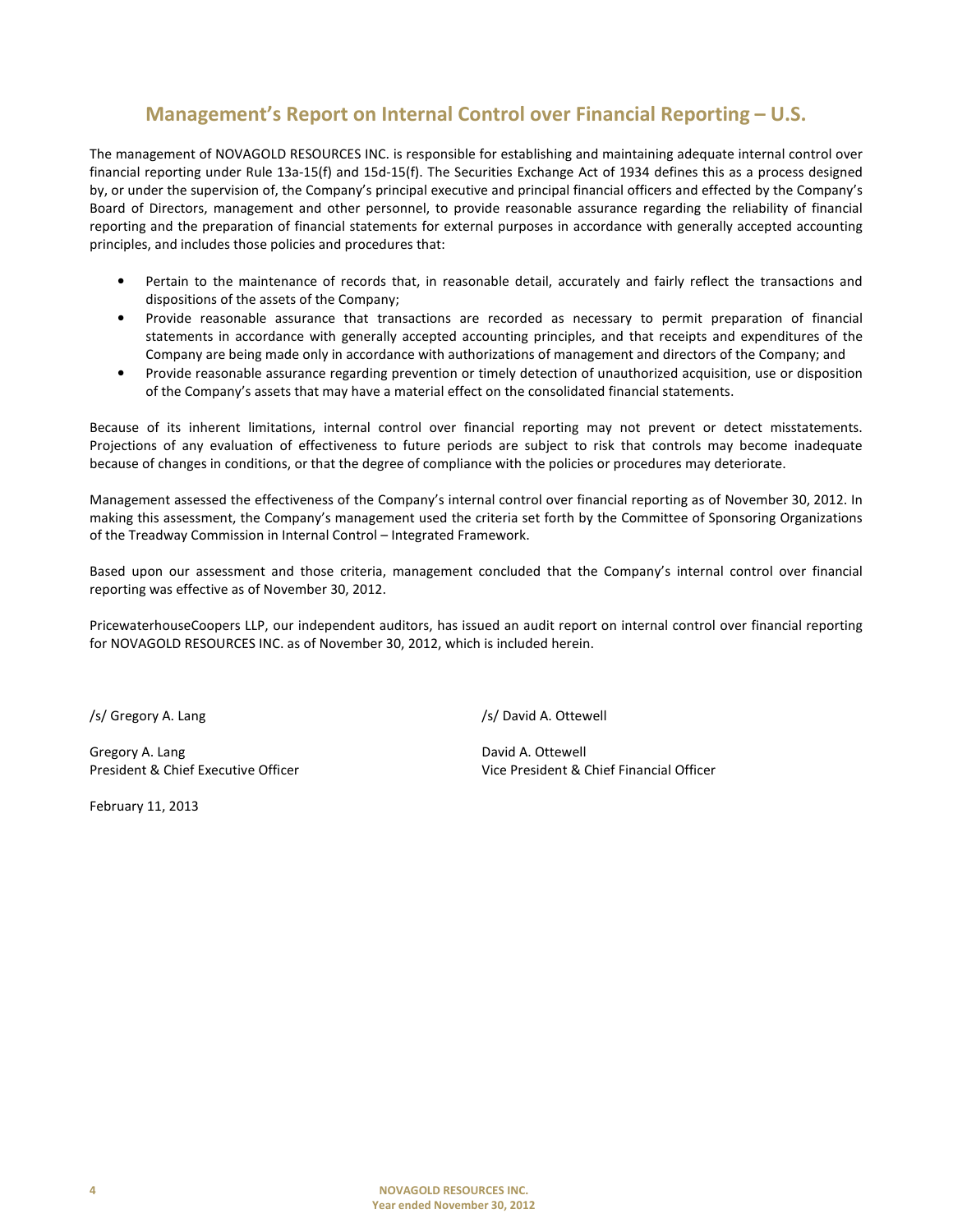# Independent Auditor's Report

#### To the Shareholders of NOVAGOLD RESOURCES INC.

We have completed an integrated audit of NOVAGOLD RESOURCES INC.'s ("NOVAGOLD") 2012 consolidated financial statements and its internal control over financial reporting as at November 30, 2012 and an audit of its 2011 consolidated financial statements. Our opinions, based on our audits, are presented below.

#### Consolidated financial statements

We have audited the accompanying consolidated financial statements of NOVAGOLD, which comprise the consolidated balance sheets as at November 30, 2012, November 30, 2011 and December 1, 2010 and the consolidated statements of comprehensive income (loss), changes in shareholders' equity and cash flows for the years ended November 30, 2012 and November 30, 2011, and the related notes, which include a summary of significant accounting policies.

### Management's responsibility for the consolidated financial statements

Management is responsible for the preparation and fair presentation of these consolidated financial statements in accordance with International Financial Reporting Standards ("IFRS") as issued by the International Accounting Standards Board and for such internal control as management determines is necessary to enable the preparation of consolidated financial statements that are free from material misstatement, whether due to fraud or error.

#### Auditor's responsibility

Our responsibility is to express an opinion on these consolidated financial statements based on our audits. We conducted our audits in accordance with Canadian generally accepted auditing standards and the standards of the Public Company Accounting Oversight Board (United States). Those standards require that we plan and perform an audit to obtain reasonable assurance about whether the consolidated financial statements are free from material misstatement. Canadian generally accepted auditing standards require that we comply with ethical requirements.

An audit involves performing procedures to obtain audit evidence, on a test basis, about the amounts and disclosures in the consolidated financial statements. The procedures selected depend on the auditor's judgment, including the assessment of the risks of material misstatement of the consolidated financial statements, whether due to fraud or error. In making those risk assessments, the auditor considers internal control relevant to the company's preparation and fair presentation of the consolidated financial statements in order to design audit procedures that are appropriate in the circumstances. An audit also includes evaluating the appropriateness of accounting principles and policies used and the reasonableness of accounting estimates made by management, as well as evaluating the overall presentation of the consolidated financial statements.

We believe that the audit evidence we have obtained in our audits is sufficient and appropriate to provide a basis for our audit opinion on the consolidated financial statements.

## Opinion

In our opinion, the consolidated financial statements present fairly, in all material respects, the financial position of NOVAGOLD as at November 30, 2012, November 30, 2011 and December 1, 2010 and its financial performance and its cash flows for the years then ended November 30, 2012 and November 30, 2011 in accordance with International Financial Reporting Standards as issued by the International Accounting Standards Board

#### Report on internal control over financial reporting

We have also audited NOVAGOLD's internal control over financial reporting as at November 30, 2012, based on the criteria established in Internal Control - Integrated Framework, issued by the Committee of Sponsoring Organizations of the Treadway Commission (COSO).

#### Management's responsibility for internal control over financial reporting

Management is responsible for maintaining effective internal control over financial reporting and for its assessment of the effectiveness of internal control over financial reporting included in Management's Report on Internal Control Over Financial Reporting.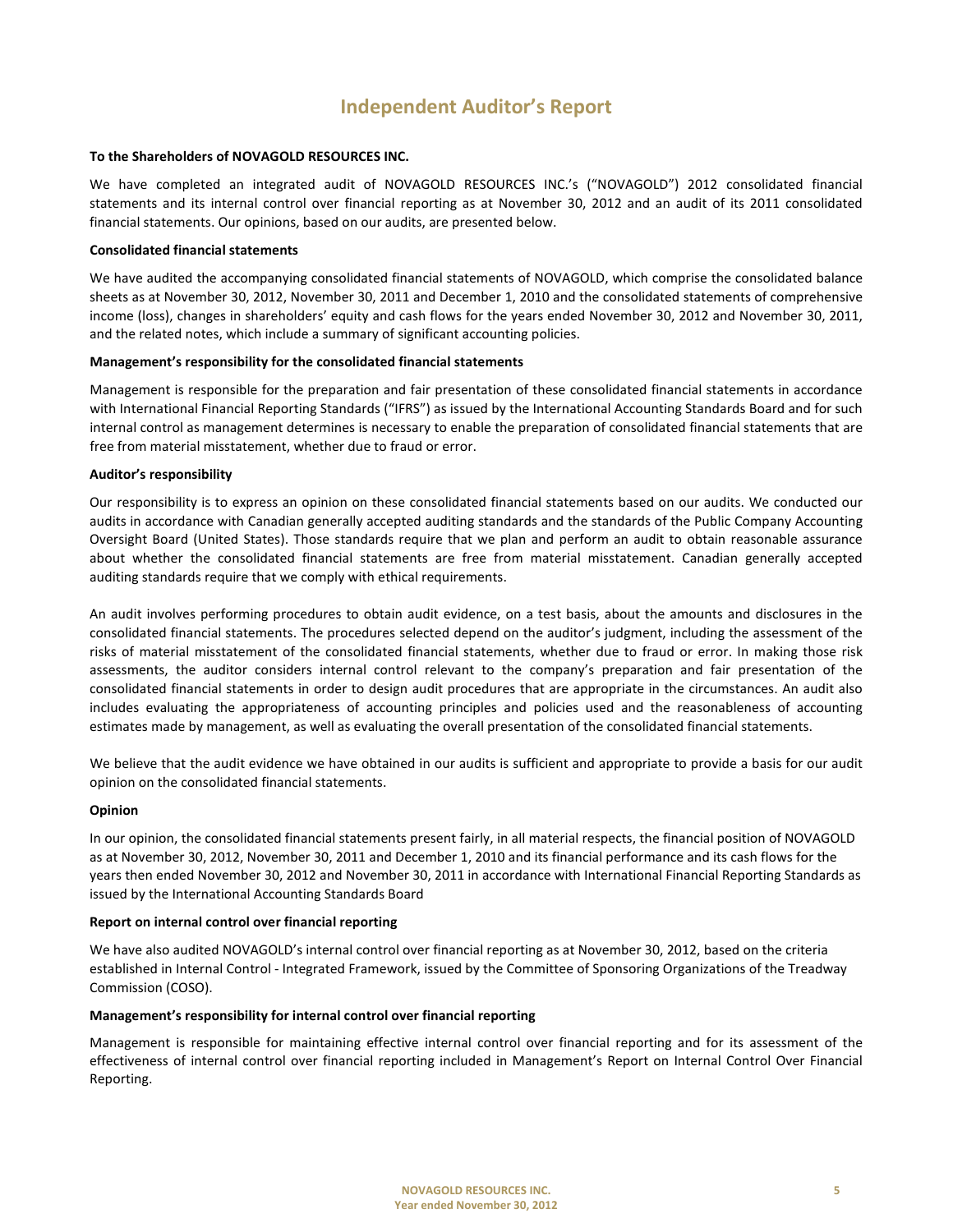## Auditor's responsibility

Our responsibility is to express an opinion on the company's internal control over financial reporting based on our audit. We conducted our audit of internal control over financial reporting in accordance with the standards of the Public Company Accounting Oversight Board (United States). Those standards require that we plan and perform the audit to obtain reasonable assurance about whether effective internal control over financial reporting was maintained in all material respects.

An audit of internal control over financial reporting includes obtaining an understanding of internal control over financial reporting, assessing the risk that a material weakness exists, testing and evaluating the design and operating effectiveness of internal control, based on the assessed risk, and performing such other procedures as we consider necessary in the circumstances.

We believe that our audit provides a reasonable basis for our audit opinion on the company's internal control over financial reporting.

#### Definition of internal control over financial reporting

A company's internal control over financial reporting is a process designed to provide reasonable assurance regarding the reliability of financial reporting and the preparation of financial statements for external purposes in accordance with generally accepted accounting principles. A company's internal control over financial reporting includes those policies and procedures that: (i) pertain to the maintenance of records that, in reasonable detail, accurately and fairly reflect the transactions and dispositions of the assets of the company; (ii) provide reasonable assurance that transactions are recorded as necessary to permit preparation of financial statements in accordance with generally accepted accounting principles, and that receipts and expenditures of the company are being made only in accordance with authorizations of management and directors of the company; and (iii) provide reasonable assurance regarding prevention or timely detection of unauthorized acquisition, use, or disposition of the company's assets that could have a material effect on the financial statements.

#### Inherent limitations

Because of its inherent limitations, internal control over financial reporting may not prevent or detect misstatements. Also, projections of any evaluation of effectiveness to future periods are subject to the risk that controls may become inadequate because of changes in conditions or that the degree of compliance with the policies or procedures may deteriorate.

## Opinion

In our opinion, NOVAGOLD maintained, in all material respects, effective internal control over financial reporting as at November 30, 2012, based on criteria established in Internal Control - Integrated Framework issued by COSO.

/s/ PricewaterhouseCoopers LLP

Chartered Accountants Vancouver, British Columbia February 11, 2013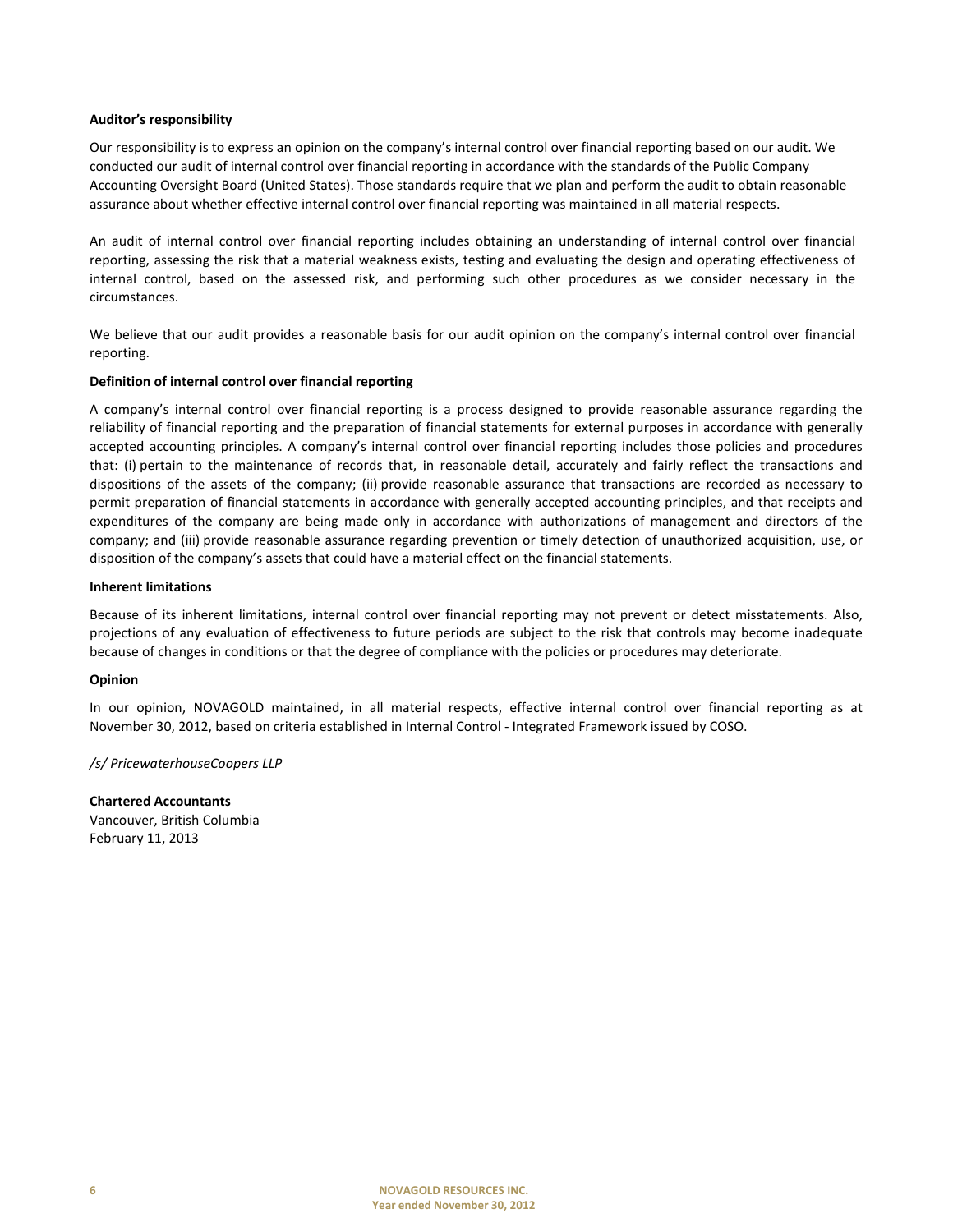| <b>Consolidated Balance Sheets</b> |  |
|------------------------------------|--|
|------------------------------------|--|

| in thousands of Canadian dollars                            |                          |                   |                  |  |
|-------------------------------------------------------------|--------------------------|-------------------|------------------|--|
|                                                             | <b>November 30, 2012</b> | November 30, 2011 | December 1, 2010 |  |
|                                                             | Ś                        | Ś.                |                  |  |
|                                                             |                          | (note 28)         | (note 28)        |  |
| <b>Assets</b>                                               |                          |                   |                  |  |
| <b>Current assets</b>                                       |                          |                   |                  |  |
| Cash and cash equivalents (note 10)                         | 253,037                  | 60,572            | 150,167          |  |
| Accounts and notes receivable (note 11)                     | 2,017                    | 13,974            | 525              |  |
| Deposits and prepaid amounts                                | 1,100                    | 1,635             | 1,702            |  |
| Inventories (note 12)                                       |                          | 491               | 7,690            |  |
|                                                             | 256,154                  | 76,672            | 160,084          |  |
| Non - current assets                                        |                          |                   |                  |  |
| Equity investment - Donlin Gold (note 5)                    | 4,028                    | 2,596             | 1,889            |  |
| Equity investment - Galore Creek (note 6)                   | 379,338                  | 386,525           | 364,839          |  |
| Notes and other receivables (note 11)                       | 7,673                    | 4,137             | 4,262            |  |
| Property, plant and equipment (note 13)                     | 262                      | 1,610             | 1,607            |  |
| Mineral properties (note 14)                                | 510                      | 510               | 27,366           |  |
| Investments (note 15)                                       | 2,883                    | 4,525             | 5,683            |  |
| Investment tax credits                                      | 3,221                    | 3,221             | 3,271            |  |
| <b>Reclamation deposits</b>                                 | 1,557                    | 8,900             | 8,944            |  |
| Assets held for distribution to the shareholders (note 8)   |                          | 31,034            |                  |  |
| <b>Total assets</b>                                         | 655,626                  | 519,730           | 577,945          |  |
| <b>Liabilities</b>                                          |                          |                   |                  |  |
| <b>Current liabilities</b>                                  |                          |                   |                  |  |
| Accounts payable and accrued liabilities                    | 5,669                    | 14,802            | 7,526            |  |
| Convertible notes (note 16)                                 | 71,997                   |                   |                  |  |
| Embedded derivative liability - convertible notes (note 16) | 17,820                   |                   |                  |  |
| Derivative liability - warrants (note 17)                   | 15,179                   |                   |                  |  |
| Decommissioning liabilities (note 18)                       | 994                      | 26,574            | 7,110            |  |
| Other liabilities                                           |                          |                   | 12,245           |  |
|                                                             | 111,659                  | 41,376            | 26,881           |  |
| <b>Non - current liabilities</b>                            |                          |                   |                  |  |
| Promissory note (note 5)                                    | 67,670                   | 65,979            | 63,034           |  |
| Convertible notes (note 16)                                 |                          | 66,880            | 61,313           |  |
| Embedded derivative liability - convertible notes (note 16) |                          | 58,660            | 90,465           |  |
| Derivative liability - warrants (note 17)                   |                          | 53,018            | 658,841          |  |
| Decommissioning liabilities (note 18)                       | 149                      | 2,602             | 2,326            |  |
| Deferred income tax (note 25)<br><b>Other liabilities</b>   |                          | 6,887             | 16,752           |  |
|                                                             | 105                      | 4,183             | 11,594           |  |
| <b>Total liabilities</b>                                    | 179,583                  | 299,585           | 931,206          |  |
| Shareholders' equity                                        |                          |                   |                  |  |
| Share capital (note 19)                                     | 1,518,981                | 1,288,917         | 1,117,870        |  |
| Contributed surplus                                         | 7,935                    | 8,629             | 8,629            |  |
| Warrants (note 19)                                          | 391,574                  | 440,219           |                  |  |
| Share-based payments (note 19)                              | 54,234                   | 38,013            | 31,453           |  |
| <b>Accumulated deficit</b>                                  | (1,502,476)              | (1,570,117)       | (1,512,665)      |  |
| Accumulated other comprehensive income (loss)               | 5,795                    | 14,484            | 1,452            |  |
| Total equity                                                | 476,043                  | 220,145           | (353, 261)       |  |
| <b>Total liabilities and equity</b>                         | 655,626                  | 519,730           | 577,945          |  |
| Commitments (notes 5, 6 and 22)                             |                          |                   |                  |  |

(See accompanying notes to consolidated financial statements)

These consolidated financial statements are authorized for issue by the Board of Directors on February 11, 2013. They are signed on the Company's behalf by:

/s/ Gregory A. Lang, Director /s/ Anthony P. Walsh, Director

Approved by the Board of Directors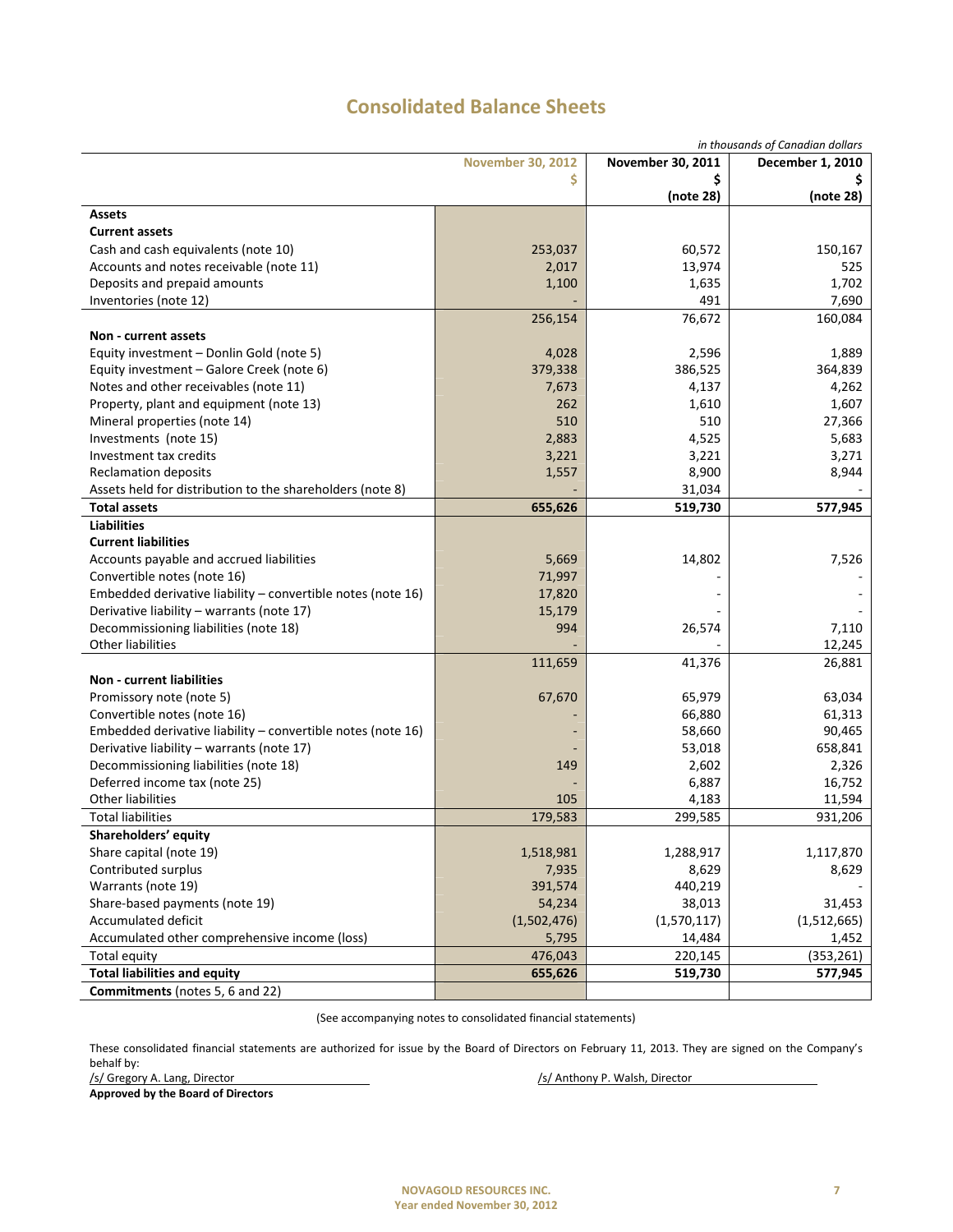# Consolidated Statements of Comprehensive Income (Loss)

|                                                                              |                          | in thousands of Canadian dollars,      |
|------------------------------------------------------------------------------|--------------------------|----------------------------------------|
|                                                                              |                          | except for per share and share amounts |
|                                                                              | <b>Year ended</b>        | Year ended                             |
|                                                                              | <b>November 30, 2012</b> | November 30, 2011                      |
|                                                                              | \$                       | (note 28)                              |
|                                                                              |                          |                                        |
| Salaries and severance                                                       | 12,974                   | 10,591                                 |
| Salaries – share-based payments (note 19)                                    | 19,045                   | 8,878                                  |
| General and administrative                                                   | 6,317                    | 5,365                                  |
| Project care and maintenance                                                 |                          |                                        |
| Professional fees                                                            | 5,510<br>3,962           | 12,380<br>4,656                        |
| Mineral property expenses                                                    |                          | 12,157                                 |
|                                                                              | 1,788<br>1,460           | 20,415                                 |
| Decommissioning expense (note 18)<br>Corporate development and communication | 873                      | 500                                    |
| Foreign exchange (gain) loss                                                 | (11, 376)                | (9, 322)                               |
| Share of losses - Donlin Gold (note 5)                                       | 16,966                   | 21,352                                 |
| Share of losses - Galore Creek (note 6)                                      | 23,452                   | 38,401                                 |
| Gain on sale of inventories                                                  | (1,216)                  |                                        |
| Inventory write down (note 12)                                               |                          | 6,933                                  |
| Other gains                                                                  | (743)                    | (565)                                  |
| <b>Operating loss</b>                                                        | 79,012                   | 131,741                                |
|                                                                              |                          |                                        |
| Finance income (note 27)                                                     | (1,513)                  | (1, 533)                               |
| Finance expense (note 27)                                                    | 15,574                   | 15,053                                 |
| Finance costs - net                                                          | 14,061                   | 13,520                                 |
|                                                                              |                          |                                        |
|                                                                              |                          |                                        |
| Gain on distribution of assets to shareholders (note 8)                      | (71, 641)                |                                        |
| Gain on disposition of subsidiary (note 9)                                   | (5, 334)                 |                                        |
| Gain on embedded derivative liability (note 16)                              | (39, 955)                | (29, 761)                              |
| Gain on derivative liability (note 17)                                       | (36,901)                 | (30, 322)                              |
| Gain on sale of land and equipment (note 11(b))                              |                          | (17, 934)                              |
|                                                                              | (153, 831)               | (78, 017)                              |
| Income (loss) for the year before income taxes                               | 60,758                   | (67, 244)                              |
| Income tax recovery (note 25)                                                | 6,883                    | 9,792                                  |
| Income (loss) for the year                                                   | 67,641                   | (57, 452)                              |
|                                                                              |                          |                                        |
| Other comprehensive income (loss)                                            |                          |                                        |
| Unrealized loss on available-for-sale investments (note 15)                  | (1,644)                  | (1, 505)                               |
| Exchange gain (loss) on translating foreign subsidiaries                     | (7,049)                  | 14,564                                 |
| Income tax recovery (expense) (note 25)                                      |                          | (27)                                   |
| Other Comprehensive income (loss) for the year                               | (8,689)                  | 13,032                                 |
|                                                                              |                          |                                        |
| Total Comprehensive income (loss) for the year                               | 58,952                   | (44, 420)                              |
| Income (loss) per share (note 20)                                            |                          |                                        |
| <b>Basic</b>                                                                 | 0.25                     | (0.24)                                 |
| <b>Diluted</b>                                                               | 0.10                     | (0.24)                                 |

(See accompanying notes to consolidated financial statements)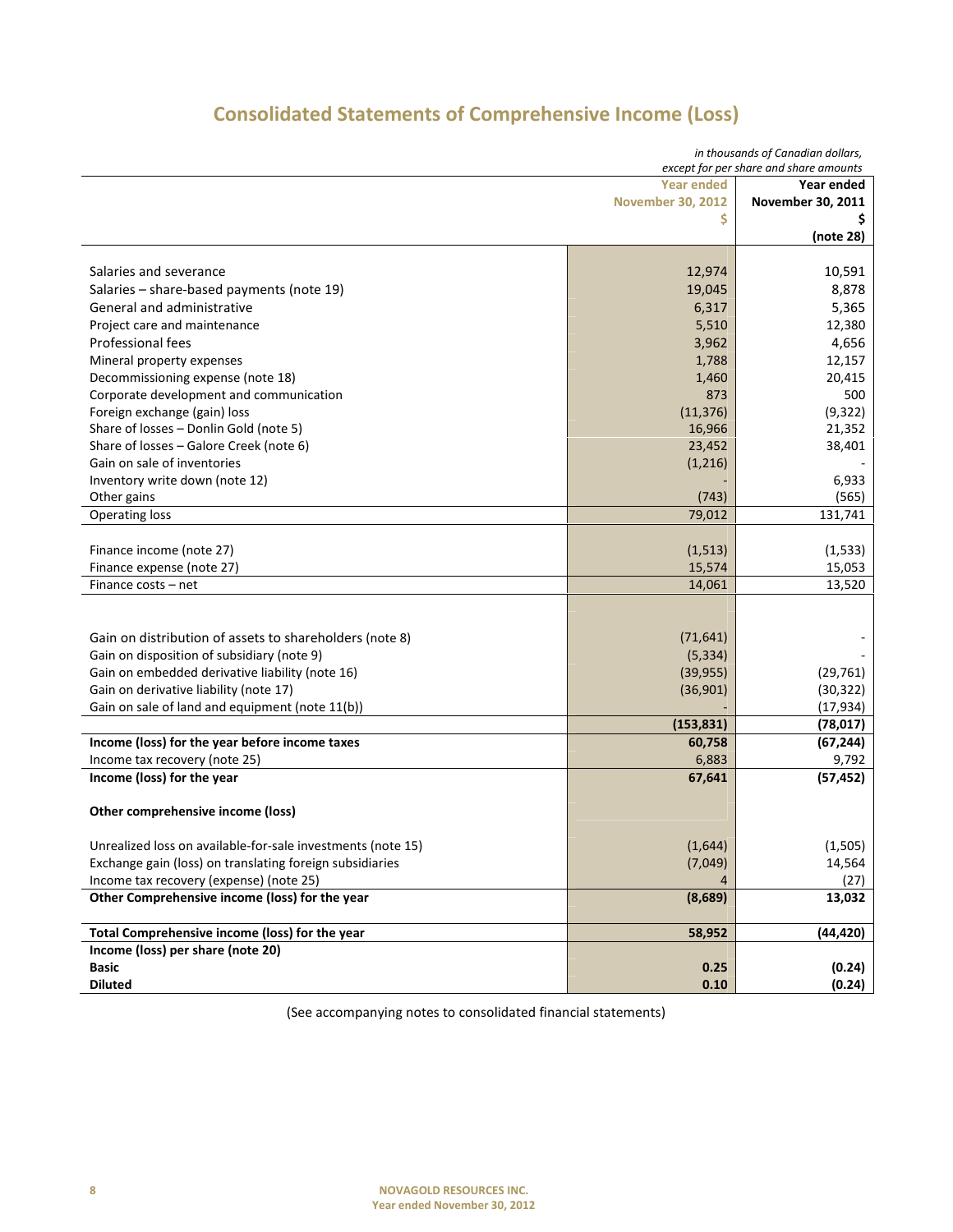# Consolidated Statements of Changes in Shareholders' Equity

in thousands of Canadian dollars, except share amounts

|                                              | Share capital                |              |                              |                |                                  |                              |                                                              |             |
|----------------------------------------------|------------------------------|--------------|------------------------------|----------------|----------------------------------|------------------------------|--------------------------------------------------------------|-------------|
|                                              | <b>Shares</b><br>(thousands) | Amount<br>\$ | Contributed<br>surplus<br>\$ | Warrants<br>\$ | Share<br>based<br>payments<br>\$ | Accumulated<br>deficit<br>\$ | <b>Accumulated</b><br>other<br>comprehensive<br>income<br>\$ | Total<br>\$ |
| Balance, December 1, 2010                    |                              |              |                              |                |                                  |                              |                                                              |             |
| (note 28)                                    | 225,992                      | 1,117,870    | 8,629                        |                | 31,453                           | (1,512,665)                  | 1,452                                                        | (353, 261)  |
| Loss for the year                            |                              |              |                              |                |                                  | (57, 452)                    |                                                              | (57, 452)   |
| Other comprehensive                          |                              |              |                              |                |                                  |                              |                                                              |             |
| income                                       |                              |              |                              |                |                                  |                              | 13,032                                                       | 13,032      |
| Issuance for acquisition of                  |                              |              |                              |                |                                  |                              |                                                              |             |
| Copper Canyon                                | 4,171                        | 42,339       |                              |                |                                  |                              |                                                              | 42,339      |
| <b>Exercise of warrants</b>                  | 8,925                        | 125,713      |                              |                |                                  |                              |                                                              | 125,713     |
| Conversion of foreign                        |                              |              |                              |                |                                  |                              |                                                              |             |
| currency warrants                            |                              |              |                              | 440,219        |                                  |                              |                                                              | 440,219     |
| <b>Exercise of options</b>                   | 888                          | 2,995        |                              |                | (2, 380)                         |                              |                                                              | 615         |
| Share-based payments                         |                              |              |                              |                | 6,825                            |                              |                                                              | 6,825       |
| Performance share unit                       |                              |              |                              |                |                                  |                              |                                                              |             |
| ("PSU") expense                              |                              |              |                              |                | 1,982                            |                              |                                                              | 1,982       |
| Deferred share unit ("DSU")                  |                              |              |                              |                |                                  |                              |                                                              |             |
| grants                                       |                              |              |                              |                | 133                              |                              |                                                              | 133         |
| Balance, November 30,                        |                              |              |                              |                |                                  |                              |                                                              |             |
| 2011                                         | 239,976                      | 1,288,917    | 8,629                        | 440,219        | 38,013                           | (1,570,117)                  | 14,484                                                       | 220,145     |
| Shares held by a wholly-<br>owned subsidiary | 9                            |              |                              |                |                                  |                              |                                                              |             |
| Balance, November 30,                        |                              |              |                              |                |                                  |                              |                                                              |             |
| 2011                                         | 239,985                      | 1,288,917    | 8,629                        | 440,219        | 38,013                           | (1,570,117)                  | 14,484                                                       | 220,145     |
|                                              |                              |              |                              |                |                                  |                              |                                                              |             |
| Balance, December 1, 2011                    |                              |              |                              |                |                                  |                              |                                                              |             |
| (note 28)                                    | 239,976                      | 1,288,917    | 8,629                        | 440,219        | 38,013                           | (1,570,117)                  | 14,484                                                       | 220,145     |
| Return of capital on Plan of                 |                              |              |                              |                |                                  |                              |                                                              |             |
| Arrangement                                  |                              | (144, 858)   |                              |                |                                  |                              |                                                              | (144, 858)  |
| Income for the year                          |                              |              |                              |                |                                  | 67,641                       |                                                              | 67,641      |
| Other comprehensive loss                     |                              |              |                              |                |                                  |                              | (8,689)                                                      | (8,689)     |
| Issued pursuant to financing                 | 35,000                       | 316,417      |                              |                |                                  |                              |                                                              | 316,417     |
| Exercise of options                          | 538                          | 527          |                              |                | (527)                            |                              |                                                              |             |
| <b>Exercise of warrants</b>                  | 3,892                        | 54,401       |                              | (48, 645)      |                                  |                              |                                                              | 5,756       |

(See accompanying notes to consolidated financial statements)

Issued for vested PSU 87 177 - - (316) - - (139) Issued for vested DSU 4 - - - - - - -

PSU - | - | - | (694) | - | - | - | - | - | (694) Share-based payments  $421$   $3,400$  - 14,205 - 14,205 PSU expense - - - - 2,666 - - 2,666 DSU grants - - - - 193 - - 193

2012 279,918 1,518,981 7,935 391,574 54,234 (1,502,476) 5,795 476,043

2012 279,927 1,518,981 7,935 391,574 54,234 (1,502,476) 5,795 476,043

Excess value over fair value -

Balance, November 30,

Shares held by a wholly-

Balance, November 30,

owned subsidiary **Party 19 and 19 and 19 and 19 and 19 and 19 and 19 and 19 and 19 and 19 and 19 and 19 and 19**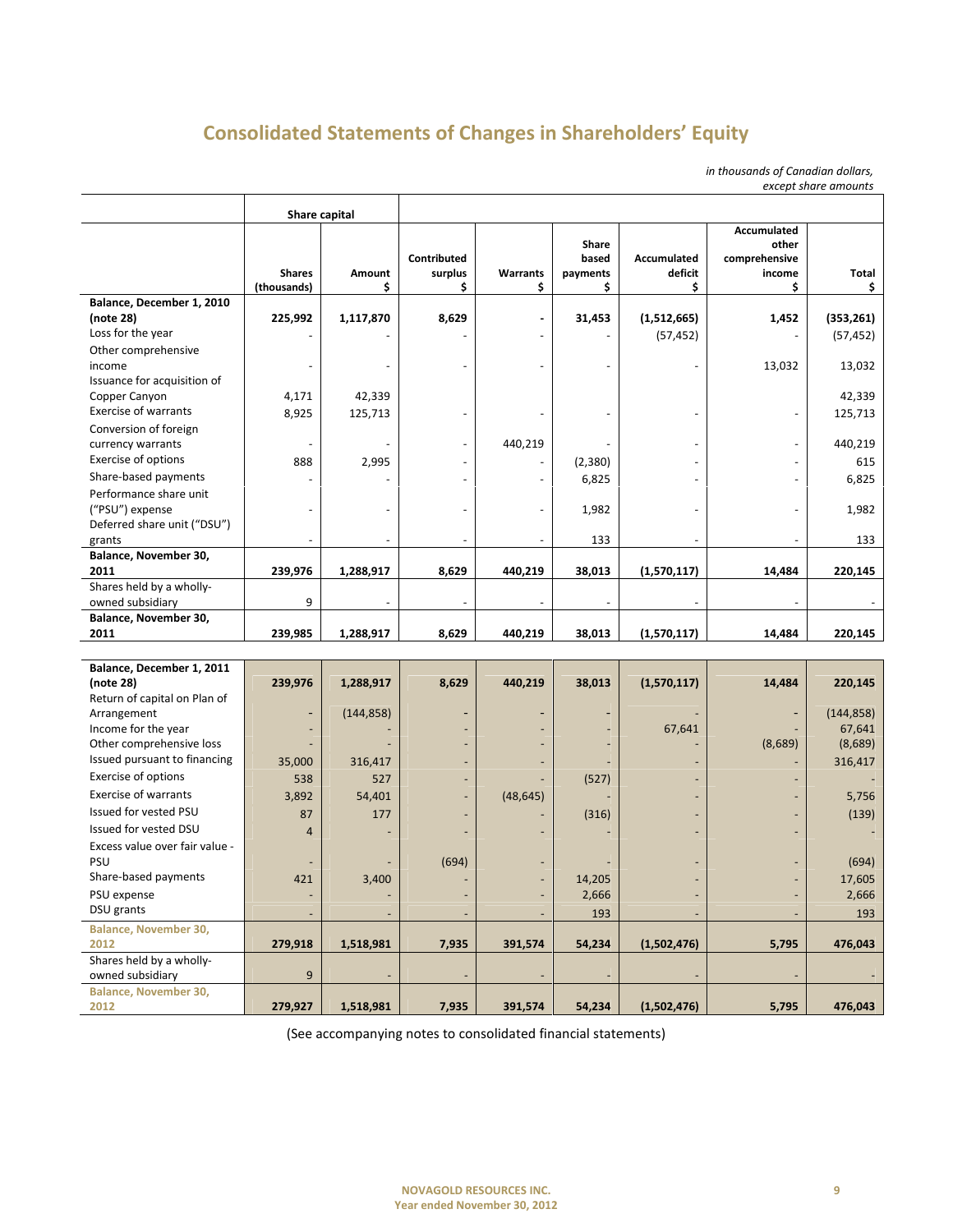# Consolidated Statements of Cash Flows

|                                                                                    |                          | in thousands of Canadian dollars |
|------------------------------------------------------------------------------------|--------------------------|----------------------------------|
|                                                                                    | <b>Year ended</b>        | Year ended                       |
|                                                                                    | <b>November 30, 2012</b> | November 30, 2011                |
|                                                                                    | \$                       |                                  |
|                                                                                    |                          | (note 28)                        |
| Cash flows used in operating activities                                            |                          |                                  |
| Income (loss) for the year                                                         | 67,641                   | (57, 452)                        |
| Items not affecting cash                                                           |                          |                                  |
| Depreciation                                                                       | 332                      | 393                              |
| Decommissioning liabilities                                                        | 1,460                    | 20,415                           |
| Deferred income tax recovery                                                       | (6,883)                  | (9, 793)                         |
| Finance costs                                                                      | 9,460                    | 8,811                            |
| Foreign exchange gain                                                              | (11, 747)                | (7, 129)                         |
| Share-based payments                                                               | 19,045                   | 8,878                            |
| Gain on assets distributed to shareholders (note 8)                                | (71, 641)                |                                  |
| Gain on derivative liability                                                       | (36,901)                 | (30, 322)                        |
| Gain on embedded derivative liability                                              | (39, 955)                | (29, 761)                        |
| Gain on sale of assets                                                             | (1, 216)                 | (17, 934)                        |
| Gain on disposition of subsidiary (note 9)                                         | (5, 334)                 |                                  |
| Inventory write down                                                               |                          | 6,933                            |
| Share of losses - Donlin Gold (note 5)                                             | 16,966                   | 21,352                           |
| Share of losses - Galore Creek (note 6)                                            | 23,452                   | 38,401                           |
| Proceeds from sale of inventory                                                    | 1,690                    |                                  |
| Cash funding - Donlin Gold (note 5)                                                | (18, 479)                | (22, 042)                        |
| Cash funding - Galore Creek (note 6)                                               | (16, 266)                | (14,063)                         |
| Decrease (increase) in reclamation bonds                                           | 6,851                    | (66)                             |
| Net change in non-cash working capital                                             |                          |                                  |
| Decrease in trade and other receivables, deposits and prepaid amounts              | 8,788                    | 257                              |
| Increase (decrease) in accounts payable and accrued liabilities                    | (6,822)                  | 6,826                            |
| Decrease in decommissioning liabilities                                            | (28, 798)                | 102                              |
|                                                                                    | (88, 357)                | (76, 194)                        |
| Cash flows from financing activities                                               |                          |                                  |
| Cash transferred to NovaCopper (note 8)                                            | (40, 361)                |                                  |
| Proceeds from issuance of common shares - net                                      | 316,417                  | 614                              |
| Proceeds from warrant exercises - net                                              | 5,756                    | 13,397                           |
| Repayment of note payable for acquisition of Ambler                                |                          | (23, 658)                        |
|                                                                                    | 281,812                  | (9,647)                          |
| Cash flows used in investing activities                                            |                          |                                  |
| Proceeds from sale of subsidiary (note 9)                                          | 1,047                    |                                  |
| Proceeds from sale of land and equipment                                           |                          | 11,736                           |
| Acquisition of property, plant and equipment                                       | (569)                    | (3,530)                          |
| Purchase of marketable securities                                                  |                          | (269)                            |
| Expenditures on mineral properties                                                 |                          | (5, 154)                         |
| Acquisition of Copper Canyon (note 7)                                              |                          | (4,007)                          |
|                                                                                    | 478                      | (1, 224)                         |
| Effect of foreign exchange rate on cash & cash equivalents                         | (1, 468)                 | (2,530)                          |
| Increase (decrease) in cash and cash equivalents during the year                   | 192,465                  | (89, 595)                        |
| Cash and cash equivalents - beginning of year                                      | 60,572                   | 150,167                          |
| Cash and cash equivalents - end of year                                            | 253,037                  | 60,572                           |
| <b>Supplemental disclosure</b>                                                     |                          |                                  |
| Interest received                                                                  | 589                      | 577                              |
| Interest paid                                                                      | 5,191                    | 5,330                            |
| Non-cash investing activity                                                        |                          |                                  |
| Transfer of reclamation liability to BSNC (note 9)                                 | 13,955                   |                                  |
| Transfer of reclamation deposit to BSNC (note 9)                                   | 13,957                   |                                  |
| Issuance of 4,171,303 common shares for the acquisition of Copper Canyon (note 7). |                          | 42,339                           |

(See accompanying notes to consolidated financial statements)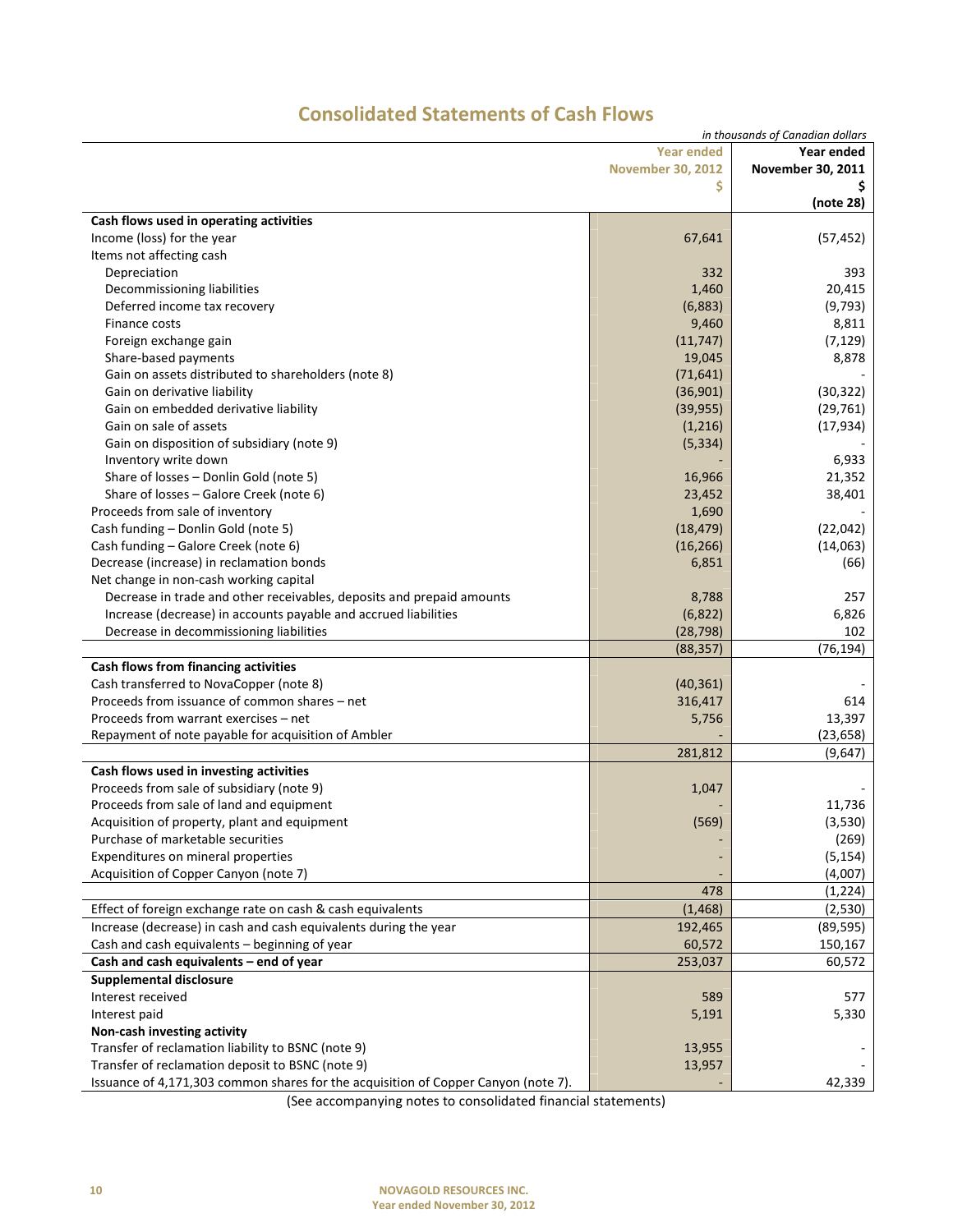# 1 Nature of operations

NOVAGOLD RESOURCES INC. ("NOVAGOLD" or "the Company") was incorporated under the Companies Act (Nova Scotia) on December 5, 1984. NOVAGOLD is a precious metals company engaged in the exploration and development of mineral properties primarily in North America. The Company has a portfolio of mineral properties located principally in Alaska, U.S.A. and British Columbia, Canada.

The Donlin Gold project in Alaska is held by a limited liability company owned equally by wholly-owned subsidiaries of NOVAGOLD and Barrick Gold Corporation ("Barrick"). The Galore Creek project is held by a partnership ("Galore Creek Partnership" or "the Partnership") owned equally by wholly-owned subsidiaries of NOVAGOLD and Teck Resources Limited ("Teck").

The Company is listed on the Toronto Stock Exchange ("TSX") and on the New York Stock Exchange-MKT (formerly NYSE-AMEX) under the symbol "NG". The Company's head office is located at Suite 2300 – 200 Granville Street, Vancouver, BC, Canada V6C 1S4.

# 2 Basis of preparation and adoption of IFRS

The consolidated financial statements have been prepared under the historical cost convention, as modified by the revaluation of available-for-sale financial assets, financial assets and financial liabilities (including derivative instruments) at fair value through profit or loss.

Previously, the Company prepared its consolidated annual and consolidated financial statements in accordance with Canadian Generally Accepted Accounting Principles ("Canadian GAAP"). In 2010, the Handbook of the Canadian Institute of Chartered Accountants was revised to incorporate International Financial Reporting Standards ("IFRS"), and require publicly accountable enterprises to apply such standards for years beginning on or after January 1, 2011. Accordingly, the Company has prepared its consolidated financial statements in accordance with the current Canadian GAAP, which has adopted IFRS as if the accounting policies, as described in Note 3, had always been in effect subject to certain transition elections. Note 28 discloses the impact of the transition to IFRS, including the nature and effect of significant changes in accounting policies from those disclosed in our consolidated annual financial statements for the year ended November 30, 2011. The accounting policies applied relate to IFRS in effect for the year ended November 30, 2012.

## 3 Accounting policies

## Statement of compliance with IFRS

These consolidated financial statements have been prepared in accordance with and using accounting policies in full compliance with the IFRS issued by the International Accounting Standards Board ("IASB") and IFRIC interpretations applicable to the preparation of financial statements, including IFRS 1, First-Time Adoption of International Financial Reporting Standards ("IFRS 1").

## Basis of presentation

The Company's consolidated financial statements include NOVAGOLD RESOURCES INC. and its significant wholly owned subsidiaries, NOVAGOLD Canada Inc., Copper Canyon Resources Inc. ("Copper Canyon"), NOVAGOLD USA Inc., AGC Resources Inc., and NOVAGOLD Resources Alaska Inc. All inter-company transactions and balances are eliminated on consolidation.

The preparation of financial statements in conformity with IFRS requires the use of certain critical accounting estimates. It also requires management to exercise its judgment in the process of applying the group's accounting policies. The areas involving a higher degree of judgment or complexity, or areas where assumptions and estimates are significant to the consolidated financial statements are disclosed in Note 4.

All figures are in Canadian dollars except where noted.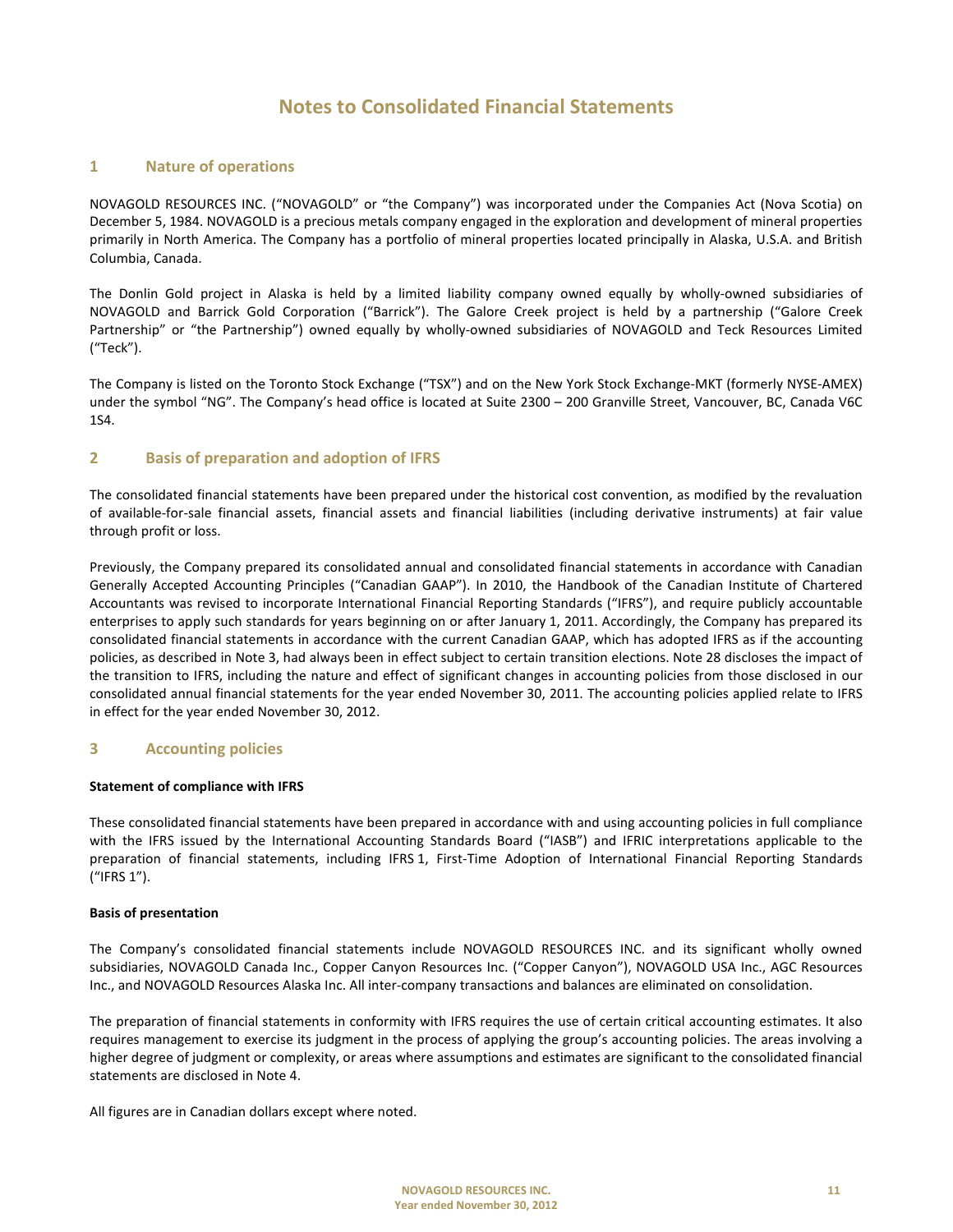#### Cash and cash equivalents

Cash and cash equivalents include cash on hand, term deposits and short-term highly liquid investments with an original term to maturity of 90 days or less. Cash equivalents are readily convertible to known amounts of cash and, in the opinion of management, are subject to an insignificant risk of changes in value. Interest from cash and cash equivalents is recorded on an accrual basis. Cash equivalents are stated at cost, which approximates fair market value.

#### Reclamation deposits

Certain cash is held in long-term reclamation bonds to support future reclamation work. Interest from reclamation deposits is recorded on an accrual basis.

#### Inventories

Inventories consisted primarily of supplies and spare parts that were to be consumed in care and maintenance activities at the Rock Creek project, which were disposed of during the year ended November 30, 2012. The inventories were stated at the lower of cost and net realizable value.

#### Property, plant and equipment

Property, plant and equipment ("PP&E") are recorded at cost less accumulated depreciation and accumulated impairment losses.

The cost of an item of PP&E consists of the purchase price, any cost directly attributable to bringing the asset to the location and condition necessary for its intended use and an initial estimate of the costs of dismantling and removing the item and restoring the site on which it is located.

Depreciation is provided at rates calculated to amortize the cost of PP&E, less their estimated residual value and begins when the asset is substantially put into service. Depreciation of heavy machinery and equipment and office furniture and equipment is calculated on a straight-line basis over their estimated useful lives at annual rates between 20% and 33%. Depreciation of leasehold improvements is calculated on a straight-line basis over the term of the lease.

An item of PP&E is derecognized upon disposal or when no future economic benefits are expected to arise from the continued use of the asset.

Borrowing costs directly attributable to the construction or acquisition of qualifying assets are capitalized directly to the cost of the qualifying asset. To the extent that funds are borrowed specifically for the purpose of obtaining a qualifying asset, these borrowings shall be determined as the actual borrowing costs incurred on that borrowing. To the extent that the funds are borrowed generally and used for the purpose of obtaining a qualifying asset, the amount of borrowing cost shall be determined by applying a capitalization rate to the expenditures on that asset.

Where an item of PP&E consists of major components with different useful lives, the components are accounted for separately. Expenditures incurred to replace a component of an item of PP&E that is accounted for separately, including major inspection and overhaul expenditures, are capitalized.

Residual values and estimated useful lives are reviewed at least annually.

Land is recorded at cost and, at the time of acquisition, cost was allocated to each of the identifiable parcels of land on a pro rata basis in accordance with that parcel's estimated value as a percentage of the value of the entire parcel acquired. Cost of sales is determined on the basis of the allocated costs. The costs of the remaining unsold parcels of land are reviewed regularly to determine if impairment exists and, if impairment is determined, the costs would be written down to fair value. To date, there have been no charges for impairment. Property taxes are charged as a current expense in the consolidated comprehensive income (loss).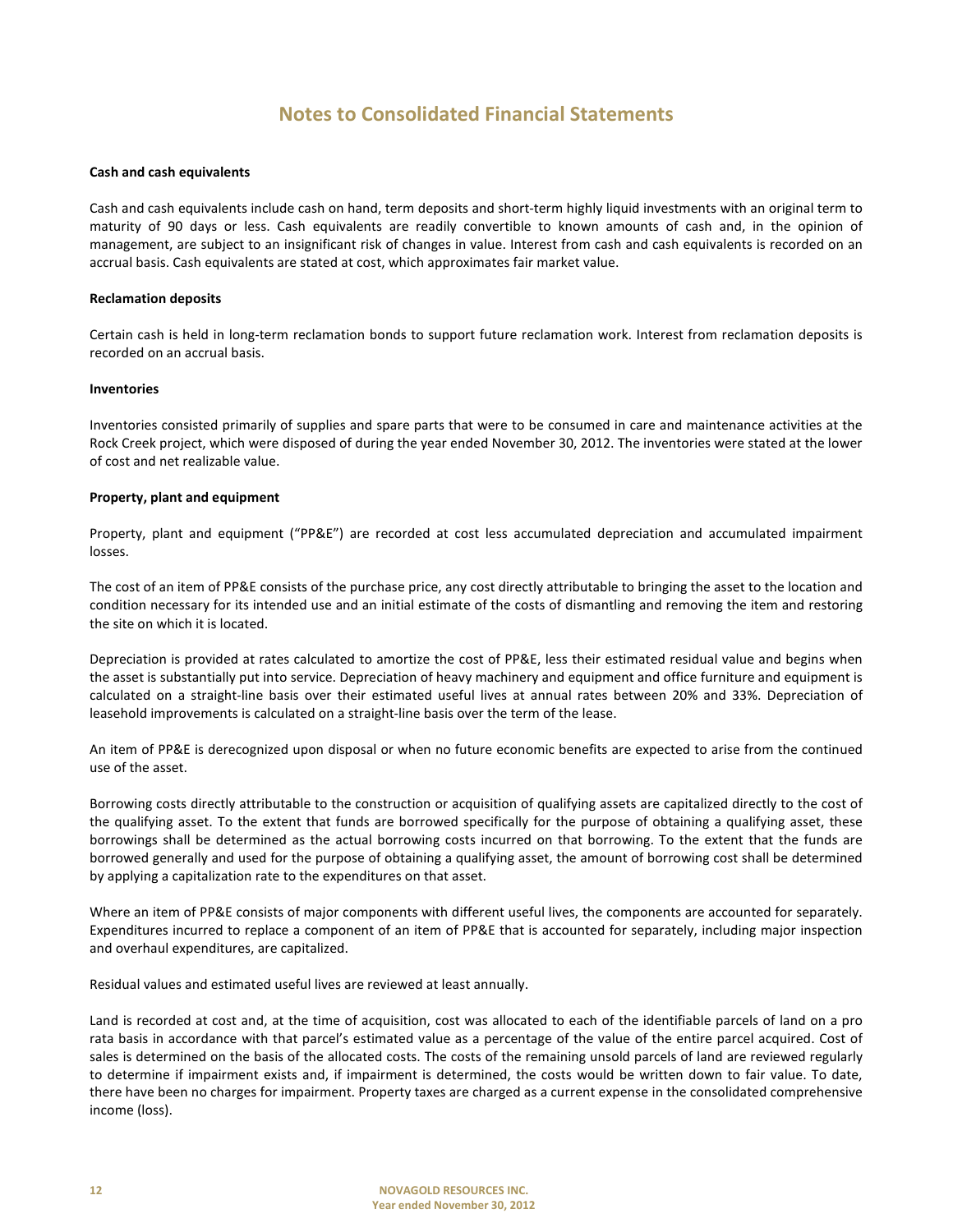#### Mineral properties

Mineral property expenditures include the costs of acquiring licenses and costs associated with exploration and evaluation activity. Mineral property expenditures are expensed as incurred except for expenditures associated with the acquisition of mineral property assets through a business combination or asset acquisition; all other property exploration and maintenance costs are expensed as incurred.

Mineral properties are assessed for impairment when facts and circumstances suggest that the carrying amount exceeds the recoverable amount. Recoverability of the carrying amount of any mineral property assets is dependent on successful development and commercial exploitation, or alternatively, sale of the respective areas of interest.

#### Interests in jointly controlled entities

A jointly controlled entity is an entity in which we share joint control over the strategic, financial permitting, development and operating decisions through the establishment of a corporation or partnership. The Company's investments in the Donlin Gold project and the Galore Creek project are jointly controlled entities accounted for using the equity method. The equity method is a basis of accounting for investments whereby the investment is initially recorded at cost and the carrying value is adjusted thereafter to include the investor's pro rata share of post-acquisition earnings or losses of the investee, as computed by the consolidation method. Cash funding increases the carrying value of the investment. Profit distributions received or receivable from an investee reduce the carrying value of the investment.

#### Impairment of long lived assets

The Company conducts annual assessments for indications of impairment of long-lived assets, including property, plant and equipment and mining properties. Further, if at any other point an indication of impairment exists, an estimate of the asset's recoverable amount is calculated. An impairment loss is recognized for the amount by which the asset's carrying amount exceeds its net recoverable amount. The recoverable amount is the higher of an asset's fair value less cost to sell and value in use. For the purposes of assessing impairment, assets are grouped at the lowest levels for which there are separately identifiable cash flows (cash generating units). These are typically individual mines or exploration projects. When a recoverable amount is assessed using discounted cash flow techniques, the estimates are based on the detailed mine and/or production plans. For value in use, recent cost levels are considered, together with expected changes in costs that are compatible with the current condition of the business and which meet the requirements of IAS 36.

A prior period impairment loss is tested for possible reversal of impairment whenever an event or change in circumstance indicates the impairment may have reversed. If it has been determined that the impairment has reversed, the carrying amount of the asset is increased to its recoverable amount to a maximum of the carrying value that would have been determined had no impairment loss been recognized in prior periods. An impairment loss reversal is recognized in income.

#### Decommissioning liabilities

Decommissioning liabilities for environmental restoration and rehabilitation are recognized at the time that an environmental disturbance occurs or a legal obligation is determined.

Liabilities are measured at the present value of the expenditures expected to be required to settle the obligation using a riskfree pre-tax discount rate. Estimated costs included in the determination of the liability reflect the risks and probabilities of alternative estimates of cash flows required to settle the obligation. Changes in the liability due to changes in the estimated costs are included in profit or loss. Increases in the liability due to passage of time are included in finance costs.

#### Current and deferred income tax

Income tax on the profit or loss for the periods presented comprises current and deferred tax. Income tax is recognized in profit or loss except to the extent that it relates to items recognized directly in equity, in which case it is recognized in equity.

Current tax expense is the expected tax payable on the taxable income for the year, using tax rates enacted or substantively enacted at year end, adjusted for amendments to tax payable with regards to previous years.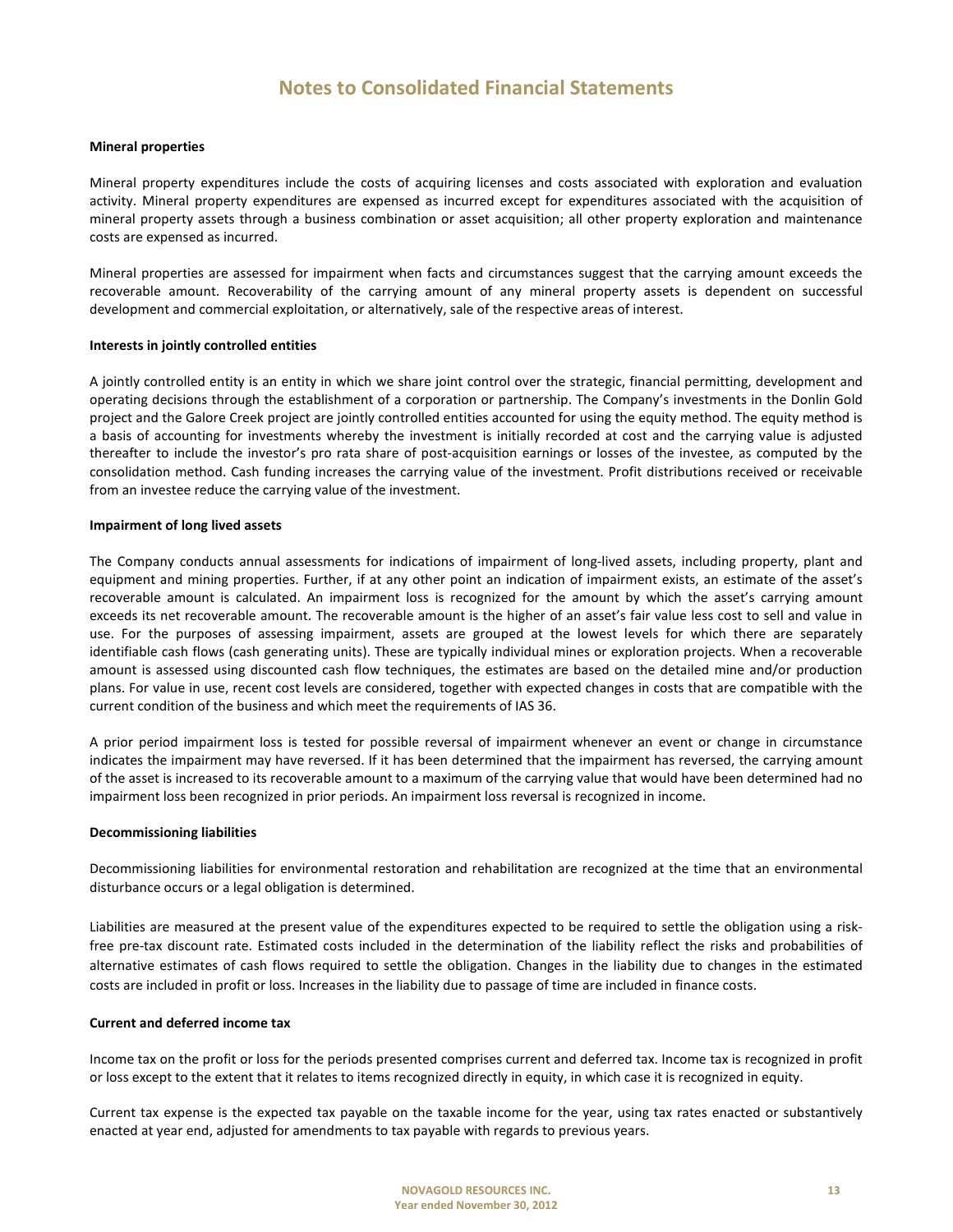Deferred tax is provided using the balance sheet liability method, providing for temporary differences between the carrying amounts of assets and liabilities for financial reporting purposes and the amounts used for taxation purposes. The following temporary differences are not provided for: the initial recognition of assets or liabilities that affect neither accounting nor taxable profit; and differences relating to investment in subsidiaries, associates, and jointly controlled entities to the extent that they will probably not reverse in the foreseeable future. The amount of deferred tax provided is based on the expected manner of realization or settlement of the carrying amount of assets and liabilities, using tax rates enacted or substantively enacted at the financial position reporting date applicable to the period of expected realization or settlement.

A deferred tax asset is recognized only to the extent that it is probable that future taxable profits will be available against which the asset can be utilized.

Deferred tax assets and liabilities are offset when there is a legally enforceable right to set off current tax assets against current tax liabilities and when they relate to income taxes levied by the same taxation authority and the Company intends to settle its current tax assets and liabilities on a net basis.

#### Translation of foreign currencies

#### Functional and presentation currency

Items included in the financial statements of each of the entities are measured using the currency of the primary economic environment in which the entity operates ("the functional currency"). The consolidated financial statements are presented in Canadian Dollars, which is the Company's functional and presentation currency. The Company's key subsidiaries, NOVAGOLD USA Inc., NOVAGOLD Resources Alaska Inc. and AGC Resources Inc., and jointly controlled entity, Donlin Gold LLC, all have a U.S. dollar functional currency.

#### Transactions and balances

Foreign currency transactions are translated into the functional currency using the exchange rates prevailing at the dates of the transactions or valuation where items are re-measured. Foreign exchange gains and losses resulting from the settlement of such transactions and from the translation at year-end exchange rates of monetary assets and liabilities denominated in foreign currencies are recognized in the income statement.

Changes in the fair value of monetary securities denominated in foreign currency classified as available-for-sale are analyzed between translation differences resulting from changes in the amortized cost of the security and other changes in the carrying amount of the security. Translation differences related to changes in amortized cost are recognized in profit or loss, and other changes in carrying amount are recognized in equity.

Translation differences on non-monetary financial assets and liabilities such as equities held at fair value are recognized in profit or loss as part of the fair value gain or loss. Translation differences on non-monetary financial assets such as equities classified as available-for-sale are included in the available-for-sale reserve in equity.

#### Foreign operations

The results and financial position of all the entities that have a functional currency different from the presentation currency are translated into the presentation currency as follows:

- (a) Assets and liabilities for each balance sheet presented are translated at the closing rate at the date of that balance sheet.
- (b) Income and expenses for each statement of income are translated at average exchange rates, unless this average is not a reasonable approximation of the cumulative effect of the rates prevailing on the transaction dates, in which case income and expenses are translated at the rate on the dates of the transactions.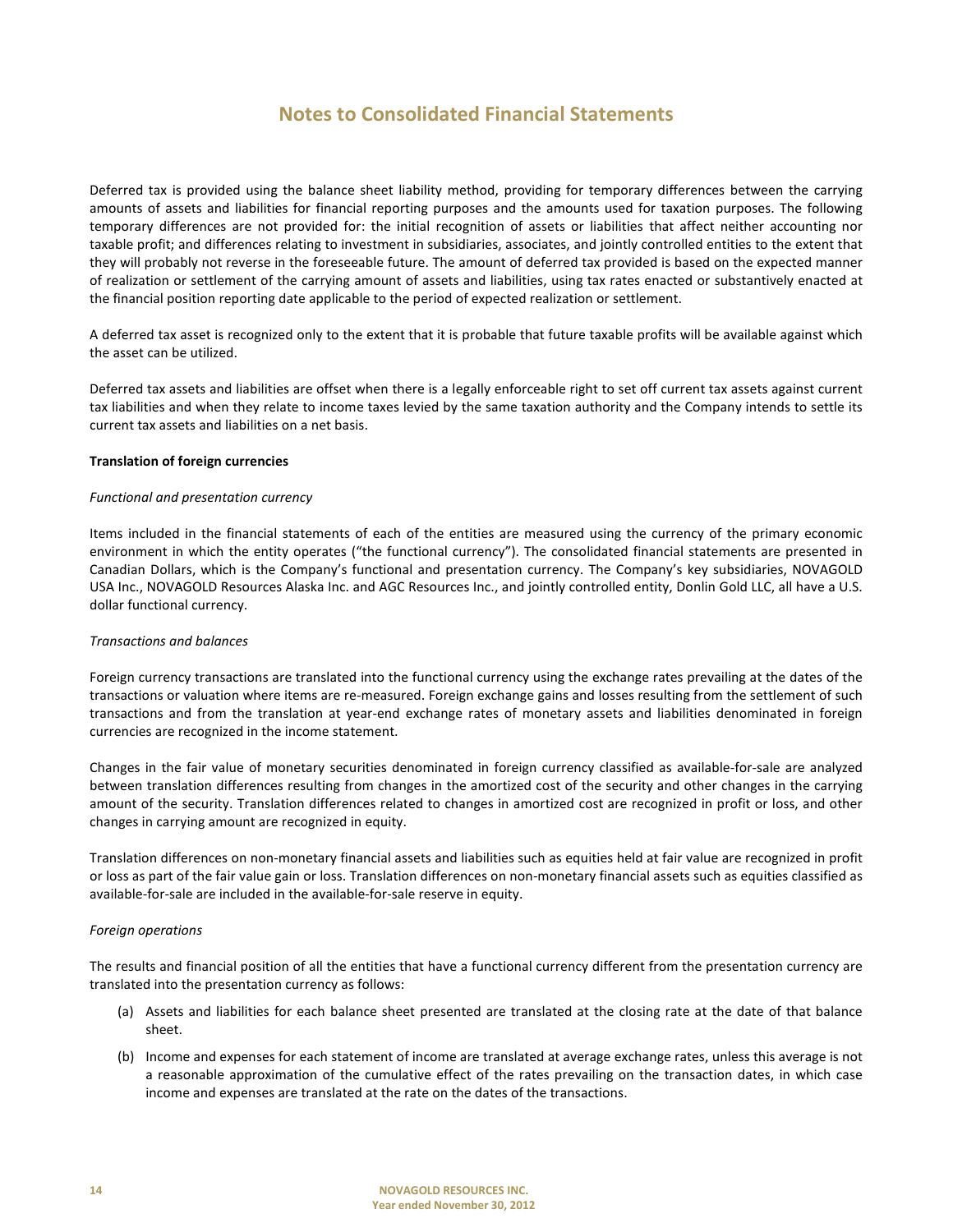(c) All resulting exchange differences are recognized as a separate component of equity accumulated other comprehensive income.

On consolidation, exchange differences arising from the translation of the net investment in foreign operations, are taken to shareholders' equity. When a foreign operation is partially disposed of or sold, exchange differences that were recorded in equity are recognized in the income statement as part of the gain or loss on sale.

Fair value adjustments arising on the acquisition of a foreign entity are treated as assets and liabilities of the foreign entity and translated at the closing rate.

#### Earnings per share

The Company presents basic and diluted earnings per share data for its common shares, calculated by dividing the earnings attributable to common shareholders of the Company by the weighted average number of common shares outstanding during the period. Diluted loss per share does not adjust the loss attributable to common shareholders or the weighted average number of common shares outstanding when the effect is anti-dilutive.

#### Share-based payments

The Company operates a stock option plan and a performance share unit ("PSU") plan, under which the entity receives services from employees as consideration for equity instruments (options or shares) of the Company. The fair value for the share units are recognized in earnings over the related service period. The total amount to be expensed related to options is determined by reference to the fair value of the options granted including any market performance conditions and the impact of any nonvesting conditions; and excluding the impact of any service and non-market performance vesting conditions.

Non-market vesting conditions are included in assumptions about the number of options that are expected to vest. At the end of each reporting period, the entity revises its estimates of the number of options that are expected to vest based on the nonmarketing vesting conditions. It recognizes the impact of the revision to original estimates, if any, in profit and loss, with a corresponding adjustment to equity. The fair value of stock options is estimated at the time of grant using the Black-Scholes option pricing model, and the fair value of the PSUs is measured at the grant date using a Monte Carlo simulation, which takes into account, as of the grant date, the fair market value of the shares, expected volatility, expected dividend yield and the riskfree interest rate over the life of the PSU, to generate potential outcomes for stock prices which are used to estimate the probability of the PSUs vesting at the end of the performance measurement period.

The cash subscribed for the shares issued when the options are exercised is credited to share capital (nominal value) and share premium, net of any directly attributable transaction costs.

The Company grants directors deferred share units ("DSUs"), whereby each DSU entitles the directors to receive one common share of the Company when they retire from the Company. The fair value of the DSUs is measured at the date of the grant in amounts ranging from 50% to 100% of directors' annual retainers at the election of the directors. The fair value is recognized in consolidated statement of income (loss) over the related service period.

#### Financial instruments

#### Classification

The Company classifies its financial assets in the following categories: at fair value through the consolidated comprehensive income (loss), loans and receivables, and available for sale. The classification depends on the purpose for which the financial assets were acquired. Management determines the classification of its financial assets at initial recognition.

(a) Financial assets and liabilities at fair value through the consolidated comprehensive income (loss)

Financial assets and liabilities at fair value through the consolidated comprehensive income (loss) are financial assets and liabilities held for trading. A financial asset is classified in this category if acquired principally for the purpose of selling in the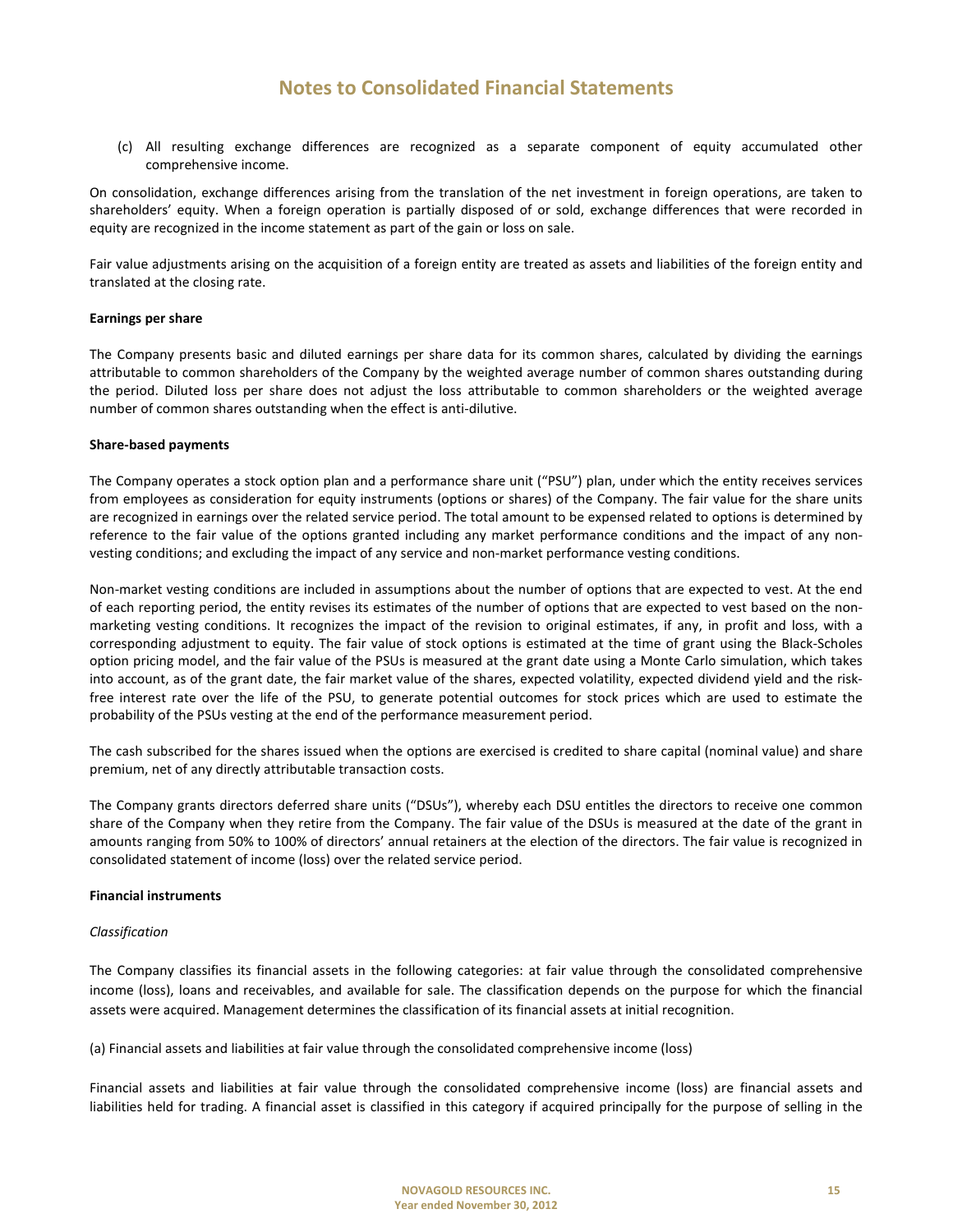short-term. Derivatives are also categorized as held for trading. Assets and liabilities in this category include embedded derivatives and derivatives.

## (b) Loans and receivables

Loans and receivables are non-derivative financial assets with fixed or determinable payments that are not quoted in an active market. They are included in current assets, except for where maturities are greater than 12 months after the balance sheet date. These are classified as non-current assets. The Company's loans and receivables comprise cash and cash equivalents, trade and other receivables, and reclamation deposits.

## (c) Available-for-sale financial assets

Available-for-sale financial assets are non-derivatives that are either designated in this category or not classified in any of the other categories. They are included in non-current assets unless management intends to dispose of the investment within 12 months of the balance sheet date. Available-for-sale financial assets include investments that are held at fair value.

## Recognition and measurement

Regular purchases and sales of financial assets are recognized on the trade-date, the date on which the group commits to purchase or sell the asset. Investments are initially recognized at fair value plus transaction costs for all financial assets not carried at fair value through the consolidated comprehensive income (loss). Financial assets carried at fair value through the consolidated comprehensive income (loss), are initially recognized at fair value, and transaction costs are expensed in the income statement. Financial assets are derecognized when the rights to receive cash flows from the investments have expired or have been transferred and the group has transferred substantially all risks and rewards of ownership. Available-for-sale financial assets and financial assets at fair value through the consolidated comprehensive income (loss) are subsequently carried at fair value. Loans and receivables are carried at amortized cost using the effective interest method. Gains or losses arising from changes in the fair value of the 'financial assets at fair value through the consolidated comprehensive income (loss)' category are presented in the income statement in the period in which they arise.

Financial liabilities such as accounts payable and convertible debt are carried at amortized cost; whereas embedded derivatives and derivatives liabilities are carried at fair value.

When securities classified as available for sale are sold or impaired, the accumulated fair value adjustments recognized in equity are included in the income statement as gains and losses from investment securities. Interest on available-for-sale securities calculated using the effective interest method is recognized in the consolidated statement of income as part of the finance expense.

## Impairment of financial assets

## (a) Assets carried at amortised cost

The Company assesses whether there is objective evidence that a financial asset or group of financial assets is impaired at the end of each reporting period. A financial asset or a group of financial assets is impaired and impairment losses are incurred only if there is objective evidence of impairment as a result of one or more events that occurred after the initial recognition of the asset (a "loss event") and that loss event (or events) has an impact on the estimated future cash flows of the financial asset or group of financial assets that can be reliably estimated.

The group first assesses whether objective evidence of impairment exists. Some of the criteria utilized to determine if there is objective evidence of an impairment loss includes financial difficulty of the obligor, default or delinquency of payments,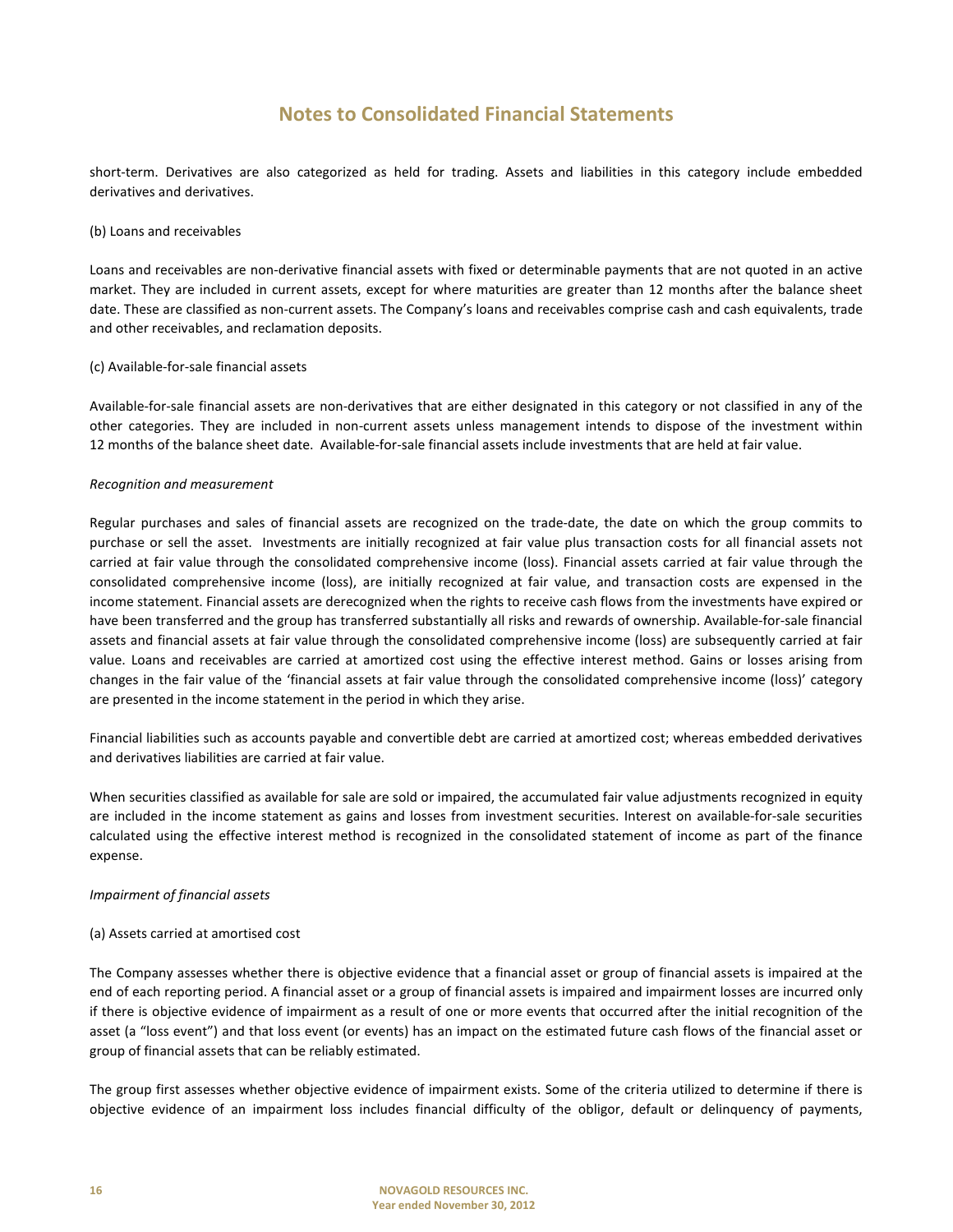bankruptcy or other financial reorganisation, change in the active market for that financial asset, or other observable data indicating a decrease in estimated future cash flows.

The amount of the loss is measured as the difference between the asset's carrying amount and the present value of estimated future cash flows (excluding future credit losses that have not been incurred) discounted at the financial asset's original effective interest rate. The carrying amount is reduced and the amount of the loss is recognized in the consolidated statement of income.

If, in a subsequent period, the amount of the impairment loss decreases and the decrease can be related objectively to an event occurring after the impairment was recognized, the reversal of the previously recognized impairment loss is recognized in the consolidated statement of income.

## (b) Assets classified as available for sale

The Company assesses at the end of each reporting period whether there is objective evidence that a financial asset or a group of financial assets are impaired. For equity investments classified as available-for-sale, a significant or prolonged decline in the fair value of the security below its cost is also evidence that the assets are impaired. If any such evidence exists for available-for-sale financial assets, the cumulative loss, measured as the difference between the carrying amount and the current fair value, is removed from equity and recognized in the consolidated statement of income.

#### New accounting pronouncements

Unless otherwise noted, in the Company's case the following revised standards and amendments are effective for annual periods beginning on or after December 1, 2013, except IFRS 9 which is after December 1, 2015 and IAS1 which is after December 1, 2012, with earlier application permitted. The Corporation has not yet assessed the impact of these standards and amendments or determined whether it will early adopt them.

- IFRS 9 Financial Instruments was issued in November 2009 and addresses classification and measurement of financial assets. It replaces the multiple category and measurement models in IAS 39 for debt instruments with a new mixed measurement model having only two categories: amortized cost and fair value through the profit or loss. IFRS 9 also replaces the models for measuring equity instruments. Such instruments are either recognized at fair value through profit or loss or at fair value through other comprehensive income. Where equity instruments are measured at fair value through other comprehensive income, dividends are recognized in profit or loss to the extent that they do not clearly represent a return of investment; however, other gains and losses (including impairments) associated with such instruments remain in accumulated comprehensive income indefinitely. Requirements for financial liabilities were added to IFRS 9 in October 2010 and they largely carried forward existing requirements in IAS 39, Financial Instruments – Recognition and Measurement, except that fair value changes due to credit risk for liabilities designated at fair value through profit and loss are generally recorded in other comprehensive income.
- IFRS 10 Consolidated Financial Statements requires an entity to consolidate an investee when it has power over the investee, is exposed, or has rights, to variable returns from its involvement with the investee and has the ability to affect those returns through its power over the investee. Under existing IFRS, consolidation is required when an entity has the power to govern the financial and operating policies of an entity so as to obtain benefits from its activities. IFRS 10 replaces SIC-12 Consolidation – Special Purpose Entities and parts of IAS 27 Consolidated and Separate Financial Statements.
- IFRS 11 Joint Arrangements requires a venturer to classify its interest in a joint arrangement as a joint venture or joint operation. Joint ventures will be accounted for using the equity method of accounting whereas for a joint operation the venturer will recognize its share of the assets, liabilities, revenue and expenses of the joint operation. Under existing IFRS, entities have the choice to proportionately consolidate or equity account for interests in joint ventures. IFRS 11 supersedes IAS 31 Interests in Joint Ventures and SIC-13 Jointly Controlled Entities – Nonmonetary Contributions by Venturers.
- IFRS 12 Disclosure of Interests in Other Entities establishes disclosure requirements for interests in other entities, such as subsidiaries, joint arrangements, associates, and unconsolidated structured entities. The standard carries forward existing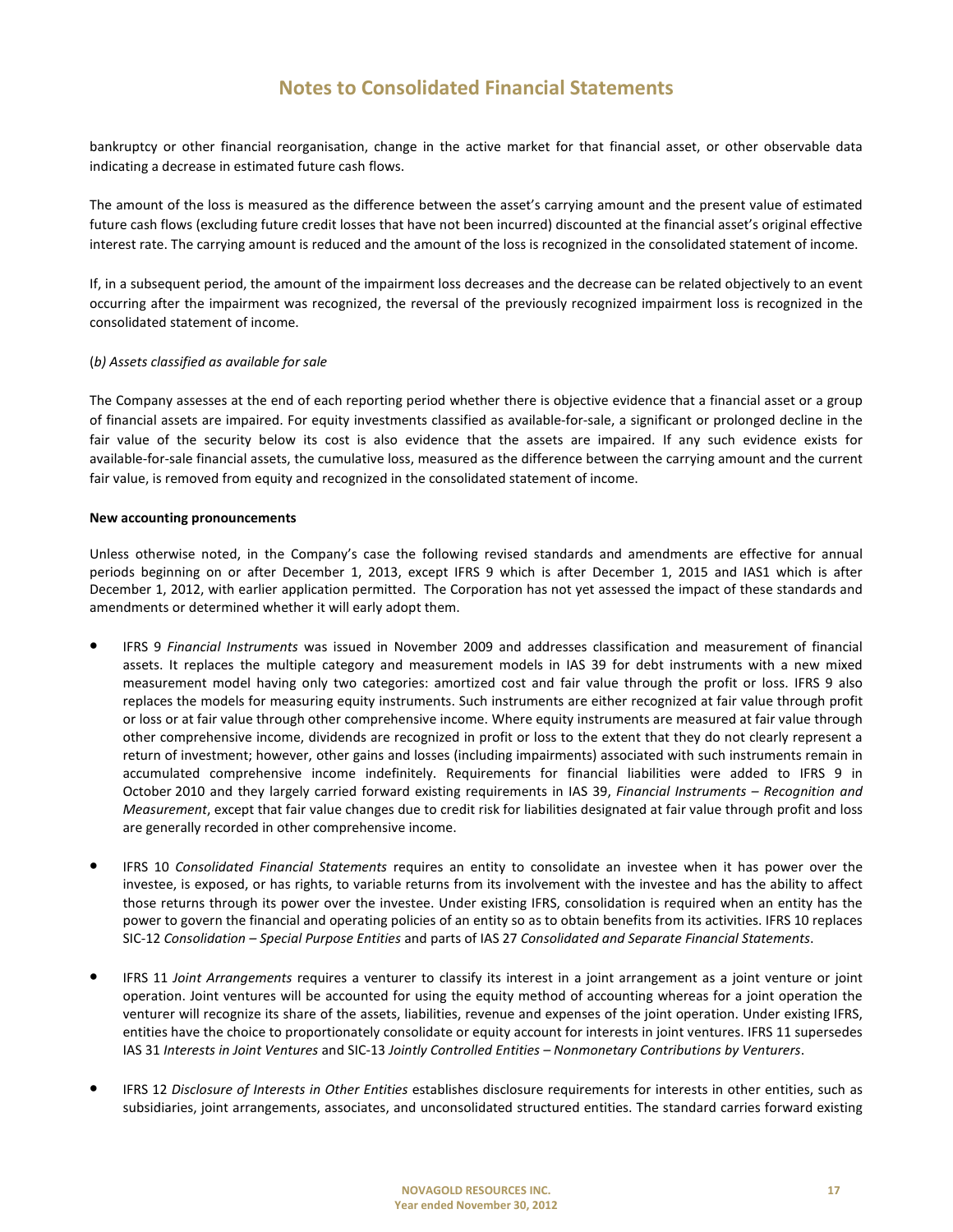disclosures and also introduces significant additional disclosure that address the nature of, and risks associated with, an entity's interests in other entities.

- IFRS 13 Fair Value Measurement is a comprehensive standard for fair value measurement and disclosure for use across all IFRS standards. The new standard clarifies that fair value is the price that would be received to sell an asset, or paid to transfer a liability in an orderly transaction between market participants, at the measurement date. Under existing IFRS, guidance on measuring and disclosing fair value is dispersed among the specific standards requiring fair value measurements and does not always reflect a clear measurement basis or consistent disclosures.
- There have been amendments to existing standards, including IAS 27 Separate Financial Statements and IAS 28 Investments in Associates and Joint Ventures. IAS 27 addresses accounting for subsidiaries, jointly controlled entities and associates in non-consolidated financial statements. IAS 28 has been amended to include joint ventures in its scope and to address the changes in IFRS 10 – 13.
- IAS 1 Presentation of Financial Statements has been amended to require entities to separate items presented in OCI into two groups, based on whether or not items may be recycled in the future. Entities that choose to present OCI items before tax will be required to show the amount of tax related to the two groups separately. The amendment is effective for annual periods beginning on or after July 1, 2012 with earlier application permitted.
- IFRS 7 Financial Instruments: Disclosures has been amended to include additional disclosure requirements in the reporting of transfer transactions and risk exposures relating to transfers of financial assets and the effect of those risks on an entity's financial position, particularly those involving securitization of financial assets. The amendment is applicable for annual periods beginning on or after January 1, 2013, with earlier application permitted.

## 4 Significant accounting estimates and judgments

The preparation of these consolidated financial statements requires management to make certain estimates, judgments and assumptions that affect the reported amount of assets and liabilities at the date of the financial statements and reported amount of expenses during the reporting period. Actual outcomes could differ from these estimates. These consolidated financial statements include estimates which, by their nature, are uncertain. The impacts of such estimates are pervasive throughout the consolidated financial statements, and may require accounting estimates based on future occurrences. Revisions to the accounting estimates are recognized in the period in which the estimates are revised and future periods if the revision affects both current and future periods. These estimates are based on historical experience, current and future economic conditions and other factors, including expectations of future events that are believed to be reasonable under the circumstances.

## Critical accounting estimates

Significant assumptions about the future and other sources of estimation uncertainty that management has made at the financial position reporting date, that could result in a material adjustment to the carrying amount of assets and liabilities, in the event that actual results differ from assumptions made, relate to, but are not limited to the following significant areas of judgment:

- i. recoverability of the carrying amount of investments (Note 15) and mineral properties (Note 14);
- ii. inputs used in determining the fair value of share based compensation (Note 19), embedded derivative (Note 16) and derivative instruments (Note 17);
- iii. determination of the expected life in measuring the convertible notes (Note 16);
- iv. inputs used in measuring the deferred income tax liability (Note 24); and
- v. inputs used in measuring decommissioning liabilities (Note 18).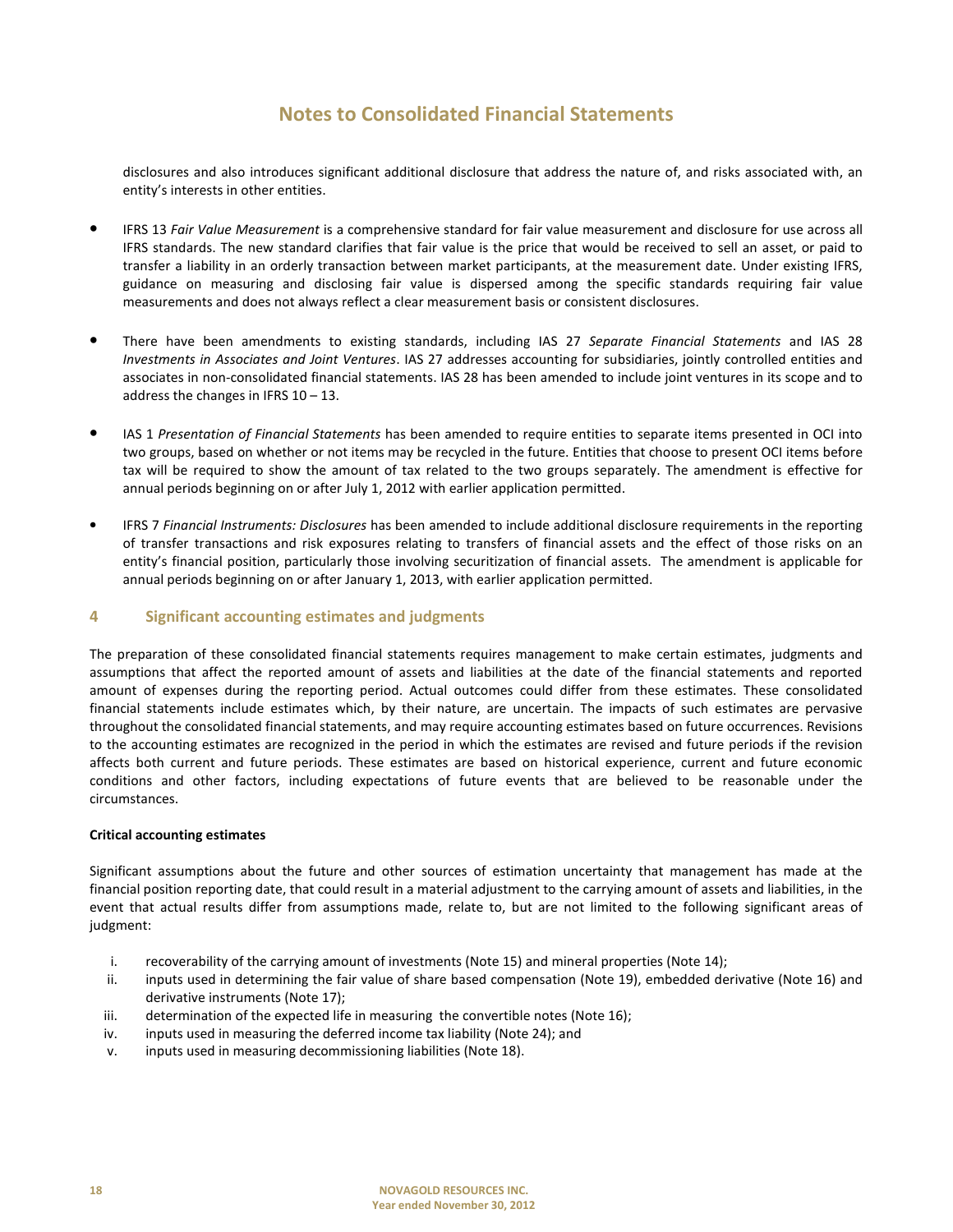#### Review of asset carrying values and impairment assessment

Each reporting period, assets or cash generating units are evaluated determine whether there are any indications of impairment. If any such indication exists, which is often judgmental, an impairment test is performed and if indicated, an impairment loss is recognized to the extent that the carrying amount exceeds the recoverable amount. The recoverable amount of an asset or cash generating group of assets is measured at the higher of fair value less costs to sell or value in use.

# Determination of the fair value of share-based compensation, embedded derivative related to the convertible debt and the derivative instruments

In order to compute fair values, the Company uses option pricing models that require management to make estimates and assumptions in relation to the expected life of the awards, volatility, risk-free interest rates and forfeiture rates.

#### Determination of the value of convertible notes.

The valuation of convertible notes requires discounted cash flow analyses that involve various estimates and assumptions. The Company must assess the likelihood of convertible note holders demanding repayment of the convertible notes on May 1, 2013 to estimate the expected cash flows.

#### Deferred income taxes

The determination of the Company's tax expense or recovery for the year and deferred tax liabilities involves significant estimation and judgment by management. In determining these amounts, management interprets tax legislation in a variety of jurisdictions and makes estimates of the expected timing of the reversal of deferred tax assets and liabilities. Management also makes estimates of future earnings which affect the extent to which potential future tax benefits may be used. The Company is subject to assessments by various taxation authorities, which may interpret legislation differently. These differences may affect the final amount or the timing of the payment of taxes. The Company provides for such differences where known based on management's best estimate of the probable outcome of these matters.

## The Company's accounting policy requires the recognition of a decommissioning liability when the obligation occurs

Decommissioning liabilities are periodically reviewed to reflect known developments, including updated cost estimates. Although the ultimate cost to be incurred is uncertain, the Company estimates its costs based on studies using current restoration standards and techniques.

#### Critical accounting judgments

The determination of categories of financial assets and financial liabilities has been identified as an accounting policy which involves judgments or assessments made by management. The following are accounting items which involve judgment:

## (a) Mineral properties

The acquisition of title to mineral properties is a complicated and uncertain process. The Company has taken steps, in accordance with industry standards, to verify mineral properties in which it has an interest. Although the Company has made efforts to ensure that legal title to its properties is properly recorded in the name of the Company, there can be no assurance that such title will ultimately be secured.

#### (b) Decommissioning liabilities

The operations of the Company have been, and may in the future be, affected from time to time in varying degree by changes in environmental regulations, including those relating to site restoration costs. Both the likelihood of new regulations and their overall effect upon the Company are not predictable.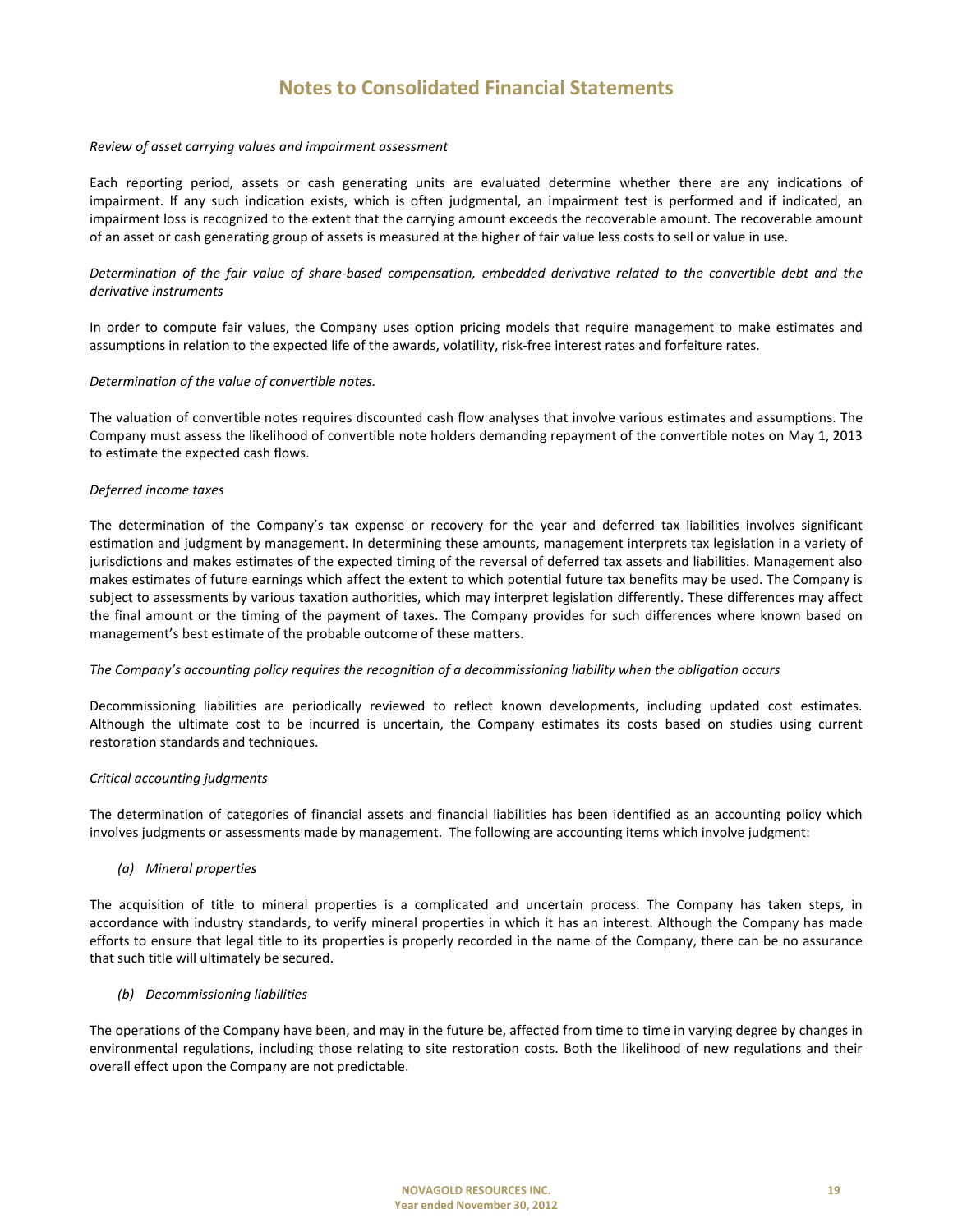# 5 Equity investment - Donlin Gold

On December 1, 2007, together with Barrick Gold U.S. Inc., the Company formed a limited liability company ("Donlin Gold LLC") to advance the Donlin Gold project in Alaska. Donlin Gold LLC has a board of four directors, with two nominees selected by each company. All significant decisions related to Donlin Gold LLC require the approval of both companies.

Under IAS 31, the Company determined that Donlin Gold LLC is a jointly controlled entity and chose to account for its investment in Donlin Gold LLC using the equity method of accounting. The equity method is a basis of accounting for investments whereby the investment is initially recorded at cost and the carrying value, adjusted thereafter to include the investor's pro rata share of post-acquisition earnings of the investee, is computed by the consolidation method. Profit distributions received or receivable from an investee reduce the carrying value of the investment.

The investment in Donlin Gold LLC is accounted for using the equity method as follows:

| in thousands of Canadian dollars |                          |                   |
|----------------------------------|--------------------------|-------------------|
|                                  | <b>November 30, 2012</b> | November 30, 2011 |
|                                  |                          |                   |
| Balance – beginning of year      | 2,596                    | 1,889             |
| Funding                          | 18,479                   | 22,042            |
| Share of losses                  | (16, 966)                | (21, 352)         |
| Foreign exchange                 | (81)                     | 17                |
| Balance – end of year            | 4,028                    | 2,596             |

The following amounts represent the Company's 50% share of the assets, liabilities, and results of operations of Donlin Gold LLC:

| in thousands of Canadian dollars                    |                          |                   |                  |  |
|-----------------------------------------------------|--------------------------|-------------------|------------------|--|
|                                                     | <b>November 30, 2012</b> | November 30, 2011 | December 1, 2010 |  |
|                                                     |                          |                   |                  |  |
| Current assets: Cash, prepaid and other receivables | 4,836                    | 3,473             | 3,063            |  |
| Non-current assets: Property, plant and equipment   | 732                      | 692               | 420              |  |
| Current liabilities: Accounts payable and accrued   | (1, 383)                 | (1, 491)          | (1,461)          |  |
| liabilities                                         |                          |                   |                  |  |
| <b>Net assets</b>                                   | 4,185                    | 2,715             | 2.022            |  |

|                               | <b>Year ended</b>        | Year ended        |
|-------------------------------|--------------------------|-------------------|
|                               | <b>November 30, 2012</b> | November 30, 2011 |
|                               |                          |                   |
| Depreciation                  | 176                      | 113               |
| Mineral property expenditures | 16,790                   | 21,239            |
| <b>Total expenses</b>         | 16,966                   | 21,352            |

The Company's share of commitments contracted by Donlin Gold LLC at November 30, 2012 was \$0.6 million.

As part of the Donlin Gold LLC agreement, the Company agreed to reimburse Barrick over time approximately US\$64.3 million, representing 50% of Barrick's expenditures of US\$128.6 million at the Donlin Gold project from April 1, 2006 to November 30, 2007. Reimbursement has been partially made by the Company paying US\$12.7 million of Barrick's share of project development costs during 2008. A promissory note for the remaining US\$51.6 million plus interest at a rate of U.S. prime plus 2% will be paid out of NOVAGOLD's share of future mine production cash flow. The Company has recorded US\$16.5 million in accrued interest since the inception of the promissory note. As of November 30, 2012, the promissory note had a carrying value of \$67.7 million (US\$68.1 million). Interest of US\$3.4 million (2011: US\$3.3 million) for the year ended November 30, 2012 was expensed. Both parties are currently sharing development costs on a 50/50 basis.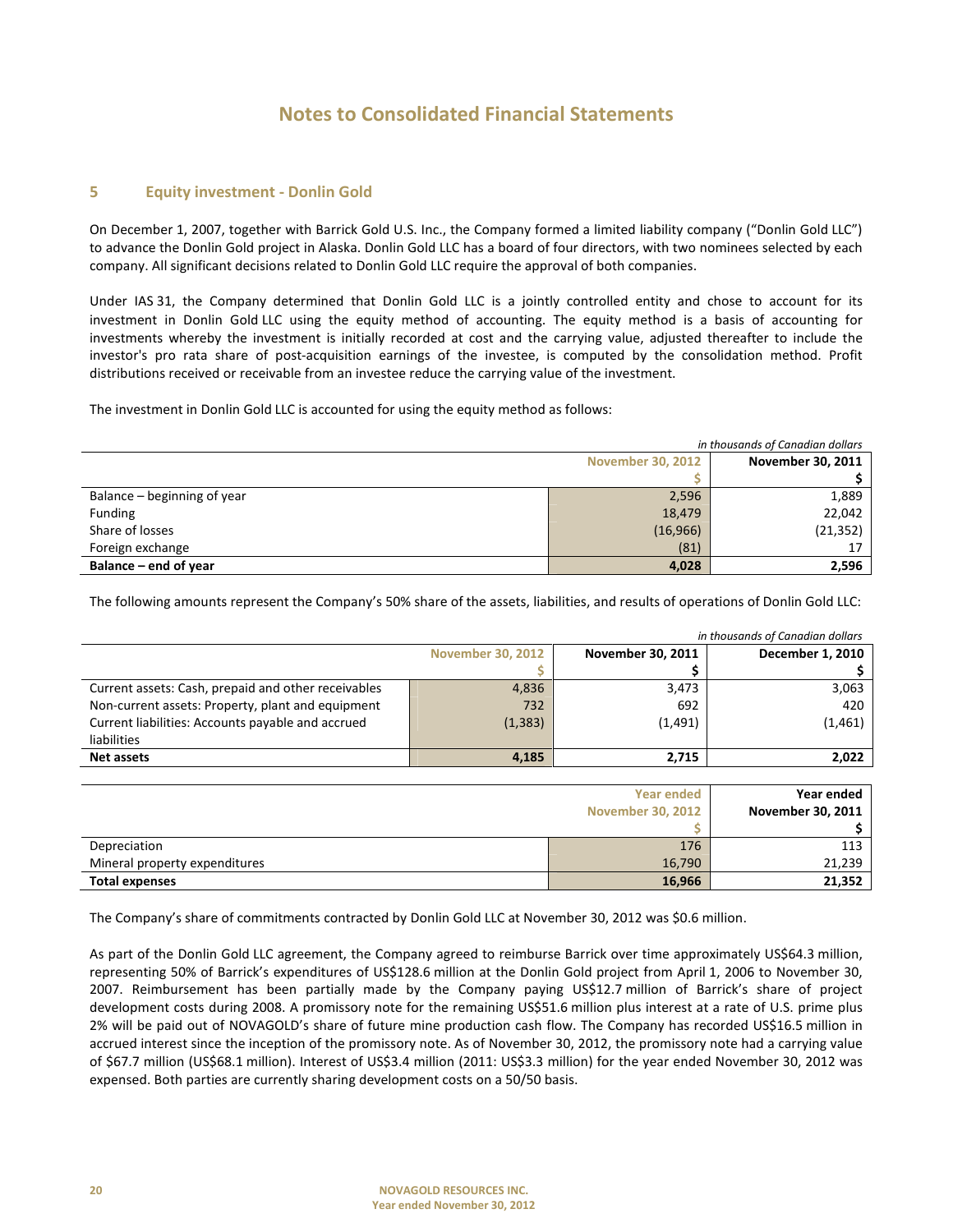## 6 Equity investment – Galore Creek

The Galore Creek Partnership was formed in May 2007 to advance the Galore Creek project in British Columbia, Canada, with Teck Metals Ltd. ("Teck"). Teck funded costs for the Galore Creek project of approximately \$373.3 million, at which point the Company and Teck have equally funded all costs for the Galore Creek project.

For the year ended November 30, 2012, the Company and Teck each contributed \$16.3 million. The Galore Creek Partnership is a jointly controlled entity under IAS 31 accounted for under the equity method of accounting.

The investment in the Galore Creek project is accounted for using the equity method as follows:

| in thousands of Canadian dollars      |                          |                          |
|---------------------------------------|--------------------------|--------------------------|
|                                       | <b>November 30, 2012</b> | <b>November 30, 2011</b> |
|                                       |                          |                          |
| Balance – beginning of year           | 340,511                  | 364,839                  |
| Funding                               | 16,266                   | 14,063                   |
| Share of losses                       | (23, 452)                | (38, 401)                |
| Balance – end of year                 | 333,325                  | 340,511                  |
| Acquisition of Copper Canyon (note 7) | 46,013                   | 46,013                   |
|                                       | 379,338                  | 386,524                  |

The Company was required to record its investment in the Galore Creek Partnership at fair value upon conversion to IFRS (Note 28). In addition, the Galore Creek Partnership has elected to capitalize exploration and evaluation costs as their policy choice under IFRS 6. This is different to the Company's policy choice. The 50% share of the Galore Creek Partnership's assets and liabilities is shown on this basis. The 50% share of the Galore Creek Partnership's assets, liabilities and operations summarized from the financial information of the Partnership is presented below. The summarized financial information below does not reflect the effects of differences between NOVAGOLD's and Galore Creek Partnership's accounting policy for Mineral properties. Therefore, the Company's investment in Galore Creek does not equal 50% of the net assets recorded by the Galore Creek Partnership. The following amounts represent the Company's 50% share of the assets, liabilities, and results of operations of the Galore Creek Partnership:

|                                                      |                          |                   | in thousands of Canadian dollars |
|------------------------------------------------------|--------------------------|-------------------|----------------------------------|
|                                                      | <b>November 30, 2012</b> | November 30, 2011 | December 1, 2010                 |
|                                                      |                          |                   |                                  |
| Current assets: Cash, prepaid and other receivables  | 1,509                    | 3,107             | 1,135                            |
| Non-current assets: Property, plant and equipment,   | 349,161                  | 337,020           | 336,016                          |
| mineral properties, and reclamation bond             |                          |                   |                                  |
| Current liabilities: Accounts payable and accrued    | (1,237)                  | (2,671)           | (1,067)                          |
| liabilities                                          |                          |                   |                                  |
| Non-current liabilities: payable to related party    | (2, 194)                 | (2, 244)          | (2,594)                          |
| Non-current liabilities: decommissioning liabilities | (6,835)                  | (6, 835)          | (6, 835)                         |
| Net assets                                           | 340,404                  | 328,377           | 326,655                          |

|                                         | <b>Year ended</b>        | Year ended               |
|-----------------------------------------|--------------------------|--------------------------|
|                                         | <b>November 30, 2012</b> | <b>November 30, 2011</b> |
|                                         |                          |                          |
| Depreciation                            | 6,480                    | 6,480                    |
| Care and maintenance expense            | 4,962                    | 4,423                    |
| <b>Exploration expense</b>              | 12,010                   | 13,719                   |
| Impairment of power transmission rights | -                        | 13,779                   |
| <b>Total expenses</b>                   | 23,452                   | 38,401                   |

The Company's share of commitments contracted by the Galore Creek Partnership's operating entity, the Galore Creek Mining Corporation, at November 30, 2012 is \$0.8 million.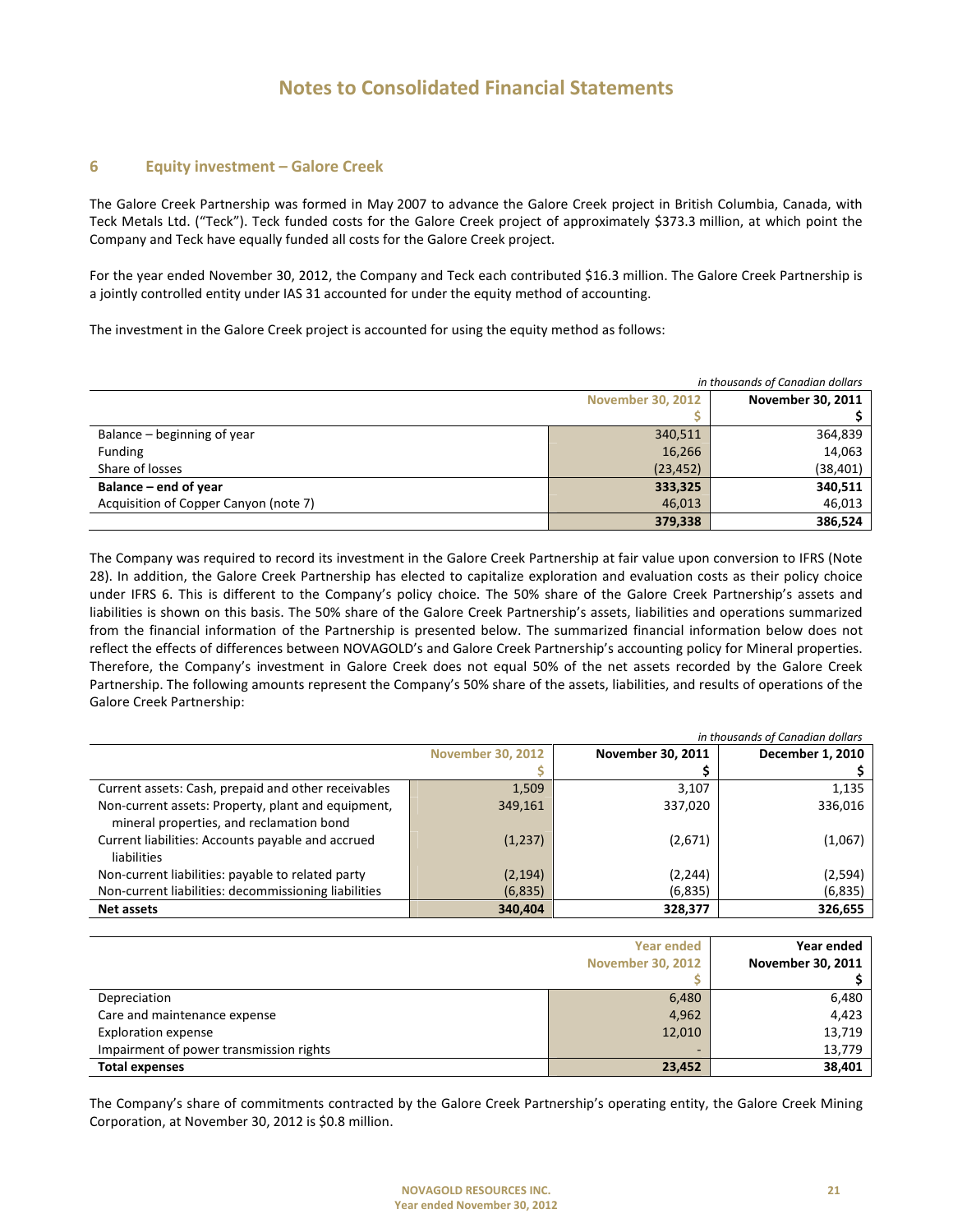# 7 Acquisition of Copper Canyon

On May 20, 2011, under a plan of arrangement the Company acquired all of the issued and outstanding common shares of Copper Canyon. Copper Canyon shareholders received common shares of the Company on the basis of 0.0735 of a NOVAGOLD common share and \$0.001 in cash for each common share of Copper Canyon. The Company issued 4,171,303 common shares to Copper Canyon shareholders valued at a price of \$10.15 per share, the closing price of the Company's shares on the TSX on the closing date of the transaction, and paid the shareholders of Copper Canyon \$57,000.

The transaction was accounted for as an asset acquisition, with the excess of consideration over book value acquired of \$46.0 million, attributed to the Company's equity investment in Galore Creek Partnership for accounting purposes (Note 6). The allocation was as follows:

|                                                 | in thousands of Canadian dollars |
|-------------------------------------------------|----------------------------------|
|                                                 | May 20, 2011                     |
|                                                 |                                  |
| Issuance of 4,171,303 NOVAGOLD shares           | 42,339                           |
| Cost of subscription of shares in Copper Canyon | 2,318                            |
| Cash consideration                              | 57                               |
| <b>Transaction costs</b>                        | 1,742                            |
| <b>Purchase consideration</b>                   | 46,456                           |
|                                                 |                                  |
| The purchase price was allocated as follows:    |                                  |
|                                                 |                                  |
| Net working capital acquired                    | 443                              |
| Mineral properties                              | 46,013                           |
| Net identifiable assets                         | 46,456                           |

# 8 Assets held for distribution to shareholders

On April 30, 2012, the Company completed a plan of arrangement under the Nova Scotia Companies Act pursuant to which it spun-out NovaCopper Inc. ("NovaCopper"), a wholly-owned subsidiary of the Company which held the Ambler assets, to the Company's shareholders (the "Arrangement"). Under the Arrangement, each shareholder of the Company received one share of NovaCopper for every six shares held of the Company.

Upon completion of the Arrangement, the Company recorded a non-taxable gain of \$71.6 million on the spin out of NovaCopper, as the Company was required to recognize the fair value of the Upper Kobuk Mineral Project ("UKMP") and the Ambler district net assets which had a book value of \$31.0 million (note 14). The fair value was based on NovaCopper's volume weighted-average trading price on the TSX for the five trading days commencing on the sixth trading day following the Effective Date. The spin out was accounted for as a return of capital with a \$144.9 million charge to shareholders' equity.

The fair value of the UKMP and Ambler district net assets transferred under the Arrangement is summarized in the table below:

|                                                          | in thousands of Canadian dollars |
|----------------------------------------------------------|----------------------------------|
|                                                          | <b>April 30, 2012</b>            |
|                                                          |                                  |
| Cash                                                     | 40,361                           |
| Deposits and prepaids                                    | 763                              |
| Due from related party                                   | 715                              |
| Long term assets:                                        |                                  |
| Plant and equipment                                      | 1,459                            |
| Mineral properties                                       | 103,030                          |
| Accounts payable and accrued liabilities                 | (1, 470)                         |
| Fair value of the net assets distributed to shareholders | 144,858                          |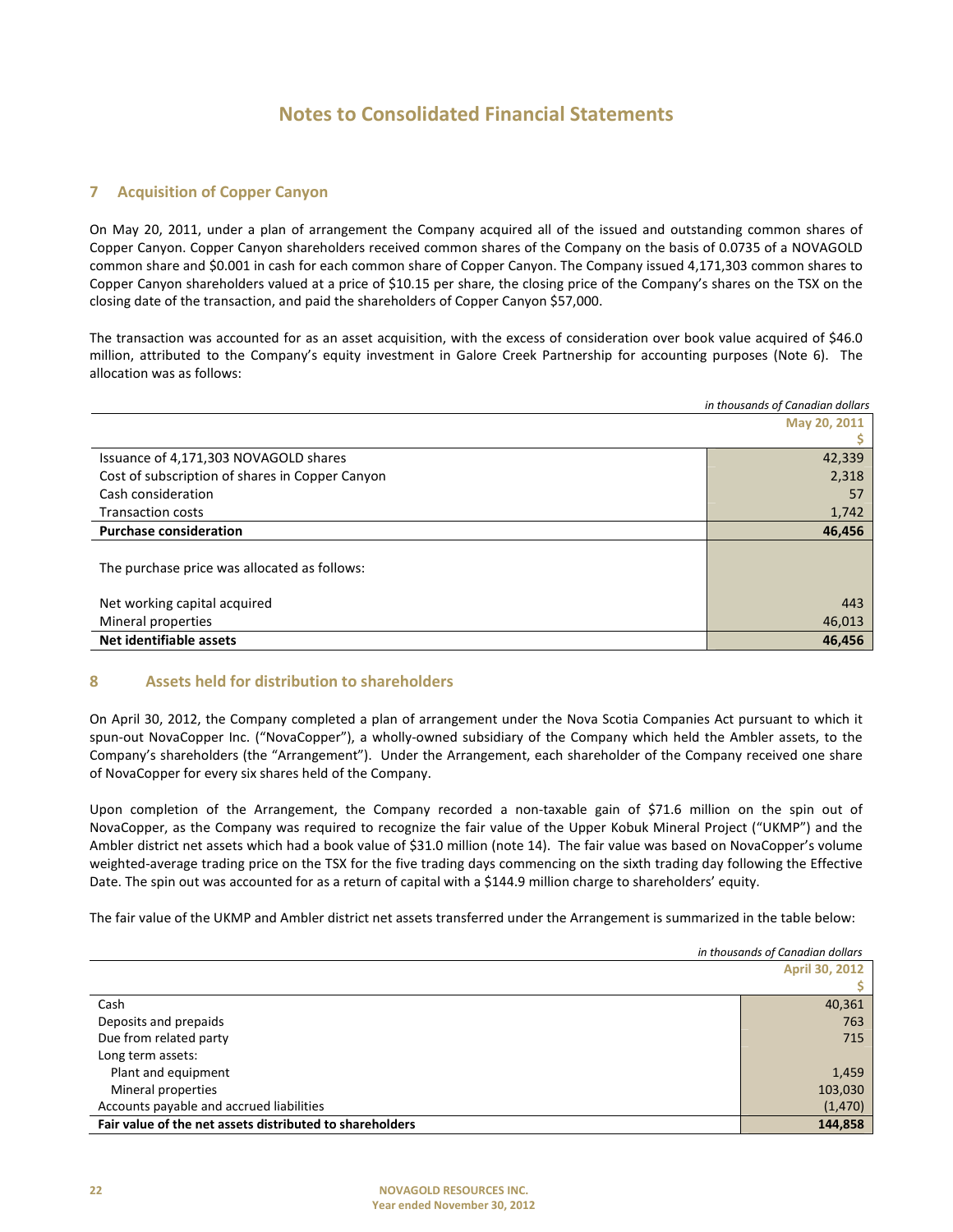# 9 Disposition of Rock Creek project and subsidiary

On November 1, 2012, the Company completed the sale of its wholly owned subsidiary, Alaska Gold Company LLC ("AGC"), which owned the Rock Creek property ("Rock Creek") in and around Nome, Alaska to Bering Straits Native Corporation ("BSNC") for \$6.0 million. The Company received \$1.0 million cash, \$5.0 million (face value) note receivable bearing 3% interest payable over five years (Note 11) and a net profits interest which entitles the Company to receive 5% of all future net profits generated from ore extracted from Rock Creek. The net profits interest has been ascribed a nil value. The Company also transferred the remaining Rock Creek closure reclamation deposit of \$14.0 million (US\$13.4 million) to BSNC, which assumed full responsibility and liability for the remainder of the Rock Creek reclamation activities as requested by the State of Alaska (Note 18).

The financial position and results of operations of AGC have been consolidated with those of the Company until the date of disposition. The Company recognized a gain of \$5.3 million on the date of disposition, calculated as follows:

|                                          | in thousands of Canadian dollars |
|------------------------------------------|----------------------------------|
|                                          | <b>November 1, 2012</b>          |
|                                          | Ş.                               |
| Net proceeds:                            |                                  |
| Cash                                     | 1,047                            |
| Promissory note                          | 4,440                            |
|                                          | 5,487                            |
| Net assets sold and derecognized:        |                                  |
| Cash                                     |                                  |
| Accounts receivable and prepaid          | 29                               |
| Mineral properties                       | 123                              |
| Reclamation deposit - Rock Creek         | 13,957                           |
| Accounts payable and accrued liabilities | (2)                              |
| Decommissioning liabilities - Rock Creek | (13, 955)                        |
|                                          | 153                              |
|                                          | 5,334                            |

# 10 Cash and cash equivalents

The Company's cash is held with a large Canadian bank with an S&P rating of AA-.

# 11 Accounts and other receivables

|                                              | in thousands of Canadian dollars |                   |                  |  |  |
|----------------------------------------------|----------------------------------|-------------------|------------------|--|--|
|                                              | <b>November 30, 2012</b>         | November 30, 2011 | December 1, 2010 |  |  |
|                                              |                                  |                   |                  |  |  |
| Accounts receivable                          | 713                              | 638               | 440              |  |  |
| Note receivable (a)                          |                                  | 13,319            |                  |  |  |
| Note receivable from BSNC (b)                | 4,452                            |                   |                  |  |  |
| Receivable from related parties              | 137                              | 17                | 85               |  |  |
| Receivable from Galore Creek Partnership (c) | 4,388                            | 4,137             | 4,262            |  |  |
|                                              | 9,690                            | 18,111            | 4,787            |  |  |
| Current portion                              | 2,017                            | 13,974            | 525              |  |  |
| Non-current portion: receivables             | 7,673                            | 4,137             | 4,262            |  |  |
|                                              | 9,690                            | 18,111            | 4,787            |  |  |

- (a) On March 14, 2011, the Company divested its patented alluvial gold mining claims near Nome, Alaska, held by AGC, for a purchase price of US\$21.0 million to be paid in three installments over two years. The Company received US\$7.0 million in 2011 and the remaining US\$14.0 million in 2012.
- (b) On November 1, 2012, the Company completed the sale of AGC and the Rock Creek property. Consideration included a US\$4.4 million note receivable from BSNC, payable over five years. The note bears a 3% interest per annum and the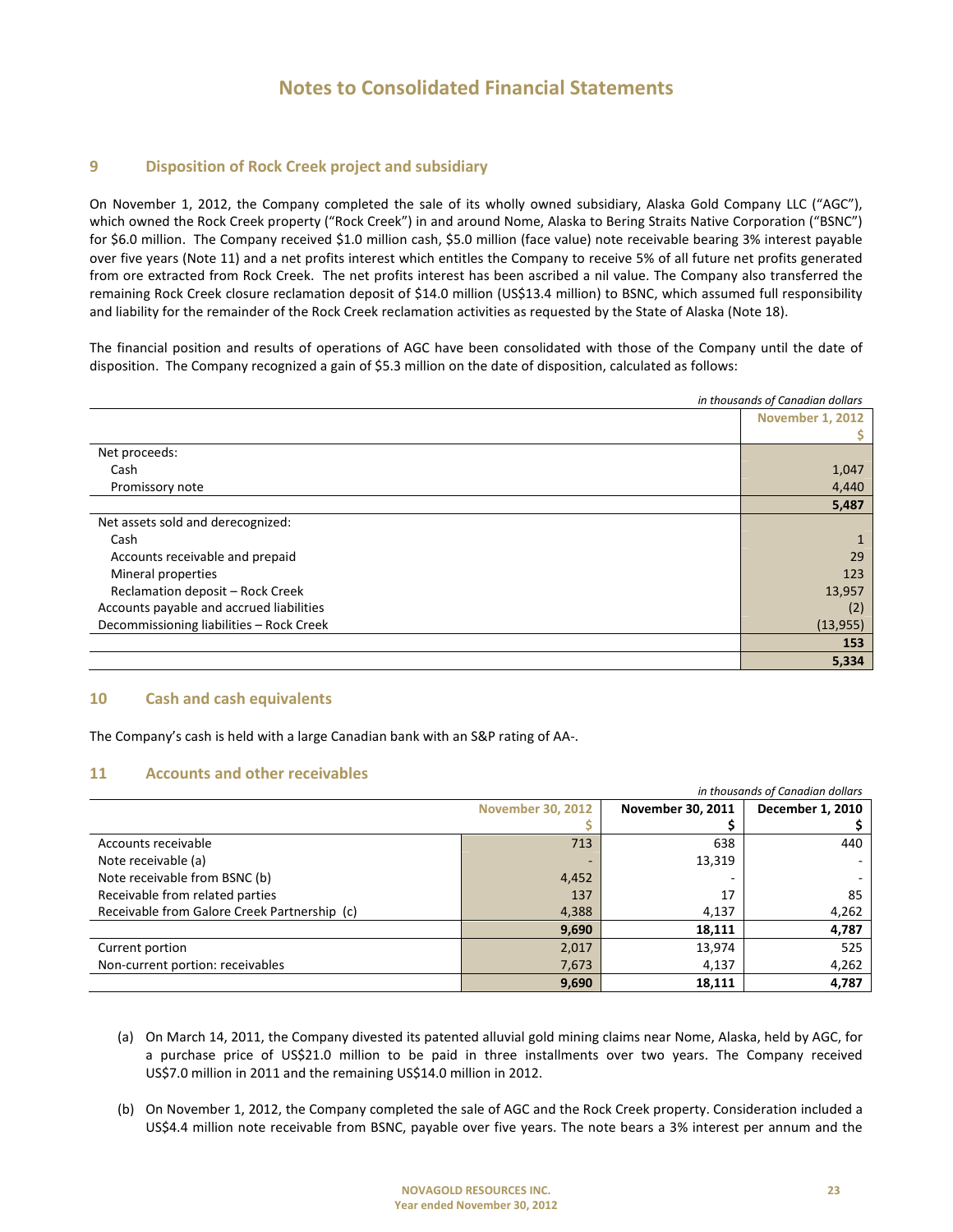principal is payable in five equal installments on the anniversary of the issue date. The Company used a discount rate of 7% to determine the value of the note receivable.

(c) Receivable from the Galore Creek Partnership for a reclamation bond on the Galore Creek property.

# 12 Inventories

During the year ended November 30, 2011, management reviewed the valuation of its supplies inventory and recorded a net write down of \$6.9 million to net realizable value. The write down resulted from the decision to initiate closure of the Rock Creek project during the year ended November 30, 2011.

# 13 Property, plant and equipment

| in thousands of Canadian dollars   |         |                  |               |              |         |          |
|------------------------------------|---------|------------------|---------------|--------------|---------|----------|
|                                    |         |                  | Office        | Leasehold    |         |          |
|                                    | Land    | <b>Equipment</b> | furniture and | improvements | Vehicle | Total    |
| Cost:                              |         | Ś.               | equipment     | \$           |         | \$       |
|                                    |         |                  |               |              |         |          |
| Balance, December 1, 2010          | 1,265   |                  | 1,520         | 575          | 79      | 3,439    |
| Additions                          |         | 1,424            | 161           | 53           |         | 1,638    |
| <b>Disposals</b>                   | (1,078) |                  |               |              | (79)    | (1, 157) |
| Cumulative translation adjustment  | (59)    | 47               |               |              |         | (12)     |
| Balance, November 30, 2011         | 128     | 1,471            | 1,681         | 628          |         | 3,908    |
| <b>Additions</b>                   |         | 469              | 99            |              | 88      | 656      |
| Assets distributed to shareholders |         | (1,899)          | (88)          |              | (88)    | (2,075)  |
| <b>Disposals</b>                   | (128)   |                  |               |              |         | (128)    |
| Cumulative translation adjustment  |         | (41)             | 1             |              |         | (40)     |
| <b>Balance, November 30, 2012</b>  |         |                  | 1,693         | 628          |         | 2,321    |
|                                    |         |                  |               |              |         |          |
| <b>Accumulated Depreciation:</b>   |         |                  |               |              |         |          |
| Balance, December 1, 2010          |         |                  | (1, 449)      | (327)        | (56)    | (1,832)  |
| Depreciation                       |         | (341)            | (105)         | (65)         |         | (511)    |
| <b>Disposals</b>                   |         |                  |               |              | 56      | 56       |
| Cumulative translation adjustment  |         | (11)             |               |              |         | (11)     |
| Balance, November 30, 2011         |         | (352)            | (1, 554)      | (392)        |         | (2, 298) |
| Depreciation                       |         | (128)            | (117)         | (65)         |         | (310)    |
| Assets distributed to shareholders |         | 480              | 69            |              |         | 549      |
| Cumulative translation adjustment  |         |                  |               |              |         |          |
| <b>Balance, November 30, 2012</b>  |         |                  | (1,602)       | (457)        |         | (2,059)  |
|                                    |         |                  |               |              |         |          |
| Net book value:                    |         |                  |               |              |         |          |
| December 1, 2010                   | 1,265   |                  | 71            | 248          | 23      | 1,607    |
| November 30, 2011                  | 128     | 1,119            | 127           | 236          |         | 1,610    |
| <b>November 30, 2012</b>           |         |                  | 91            | 171          |         | 262      |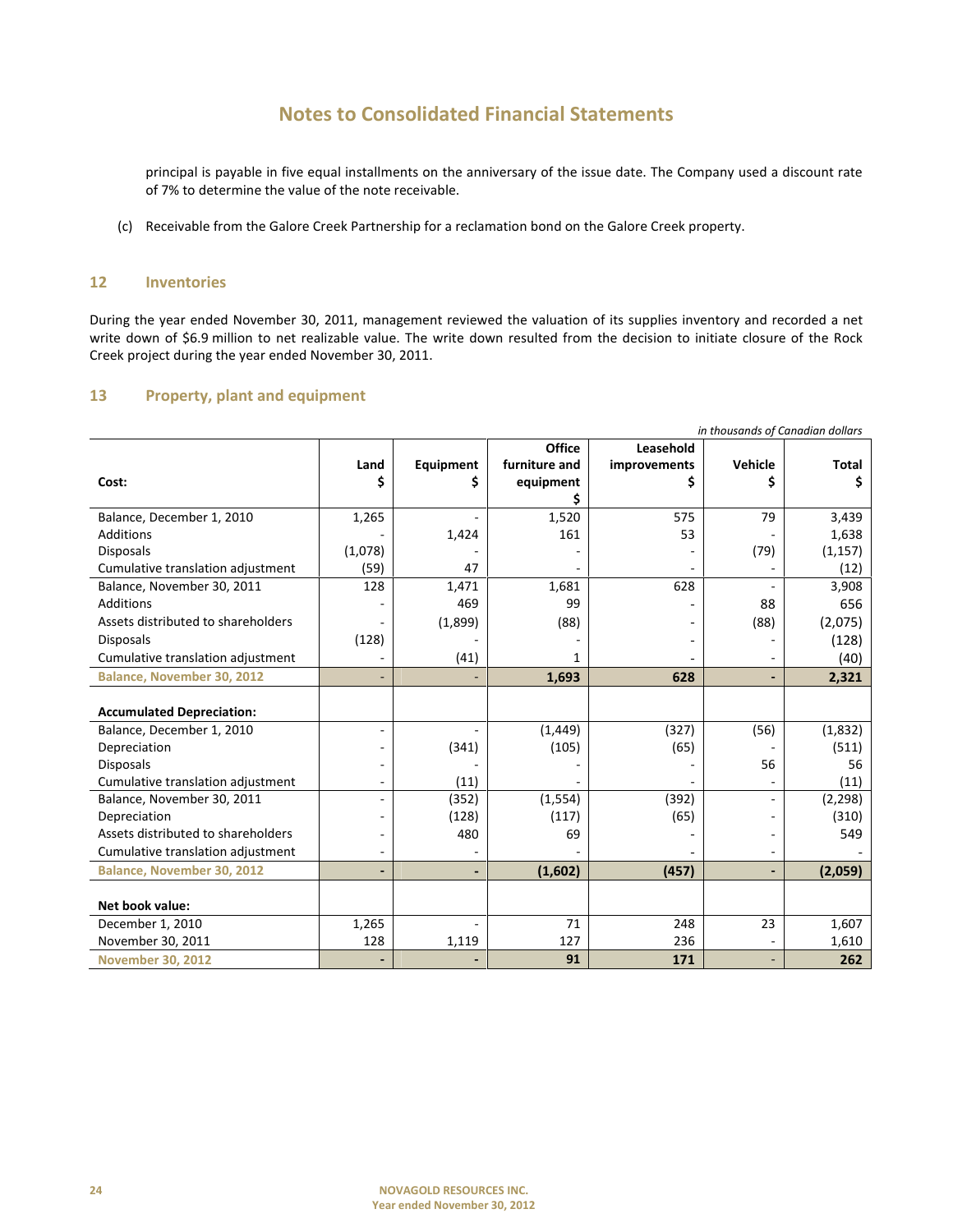# 14 Mineral properties

|                                      | in thousands of Canadian dollars |            |              |  |
|--------------------------------------|----------------------------------|------------|--------------|--|
|                                      | Ambler,                          | San Roque, |              |  |
|                                      | Alaska, U.S.A.                   | Argentina  | <b>Total</b> |  |
| <b>Exploration and evaluation</b>    |                                  |            |              |  |
| Balance, December 1, 2010            | 27,252                           | 114        | 27,366       |  |
| Additions                            | 4,076                            | 396        | 4,472        |  |
| Cumulative translation adjustment    | (294)                            |            | (294)        |  |
| Distributed to shareholders (note 8) | (31,034)                         |            | (31,034)     |  |
| Balance, November 30, 2011           | -                                | 510        | 510          |  |
| <b>Balance, November 30, 2012</b>    |                                  | 510        | 510          |  |

#### 15 Investments

The Company's investments are classified as available-for-sale and are recorded at fair value based on quoted market prices, with unrealized gains or losses excluded from earnings and reported as other comprehensive income or loss. The total cost as at November 30, 2012 was \$4.6 million (2011: \$4.6 million) and total unrealized holding loss for the year ended November 30, 2012 was \$1.6 million (2011: \$1.5 million).

The investments include 3,125,000 shares in TintinaGold Resources Inc. (cost: \$1.4 million; fair value at November 30, 2012: \$0.8 million) and 3,125,000 shares in AsiaBaseMetals Inc. (cost: \$0.2 million; fair value at November 30, 2012: \$0.2 million). Both companies have a director and a major shareholder in common with NOVAGOLD.

## 16 Convertible notes

On March 26, 2008, the Company issued US\$95.0 million (\$96.7 million) in 5.5% unsecured senior convertible notes ("Notes") maturing on May 1, 2015, and incurred a 3.0% underwriter's fee and other expenses aggregating US\$2.9 million (\$3.5 million), for net proceeds of US\$ 92.2 million (\$93.2 million). Interest is payable semi-annually in arrears on May 1 and November 1 of each year, beginning November 1, 2008. The conversion rate and accordingly the number of shares issuable were adjusted as a result of the NovaCopper spin out which reduced the conversion rate from US\$10.61 to US\$9.656 per common share. A total of 9,838,442 common shares are issuable upon conversion and additional shares may become issuable following the occurrence of certain corporate acts or events. On conversion, at the Company's election, holders of the Notes will receive cash, if applicable, or a combination of cash and shares. Holders of the Notes have the right to require the Company to repurchase all or part of their Notes on May 1, 2013, or upon certain fundamental corporate changes, at a price equal to 100% of the principal amount of such Notes plus any accrued and unpaid interest ("put option"). Due to the put option, the Company does not have the unconditional right to defer settlement of the liability for more than 12 months as at November 30, 2012 and as such has recorded the instrument, comprising the embedded derivative and the convertible notes as a current liability on the Balance Sheet.

As the Notes are denominated in US dollars, a currency different from the functional currency of the Company, an embedded derivative is recognized as a liability. The embedded derivative is recorded at fair value and re-measured each period with the movement being recorded as a gain or loss in consolidated income (loss). The Notes are classified as a liability, less the portion relating to the embedded derivative feature. As a result, the recorded liability to repay the Notes is lower than its face value. Using the effective interest rate method and the 18.06% rate implicit in the calculation, the difference of \$43.7 million, characterized as the note discount, is being charged to interest expense and accreted to the liability over the term of the Notes.

| in thousands of Canadian dollars |                                               |        |  |
|----------------------------------|-----------------------------------------------|--------|--|
|                                  | November 30, 2011<br><b>November 30, 2012</b> |        |  |
|                                  |                                               |        |  |
| Balance, beginning of the year   | 66,880                                        | 61,313 |  |
| Accretion expense                | 6,909                                         | 5,745  |  |
| Foreign exchange revaluation     | (1,792)                                       | (178)  |  |
| Balance, end of the year         | 71,997                                        | 66,880 |  |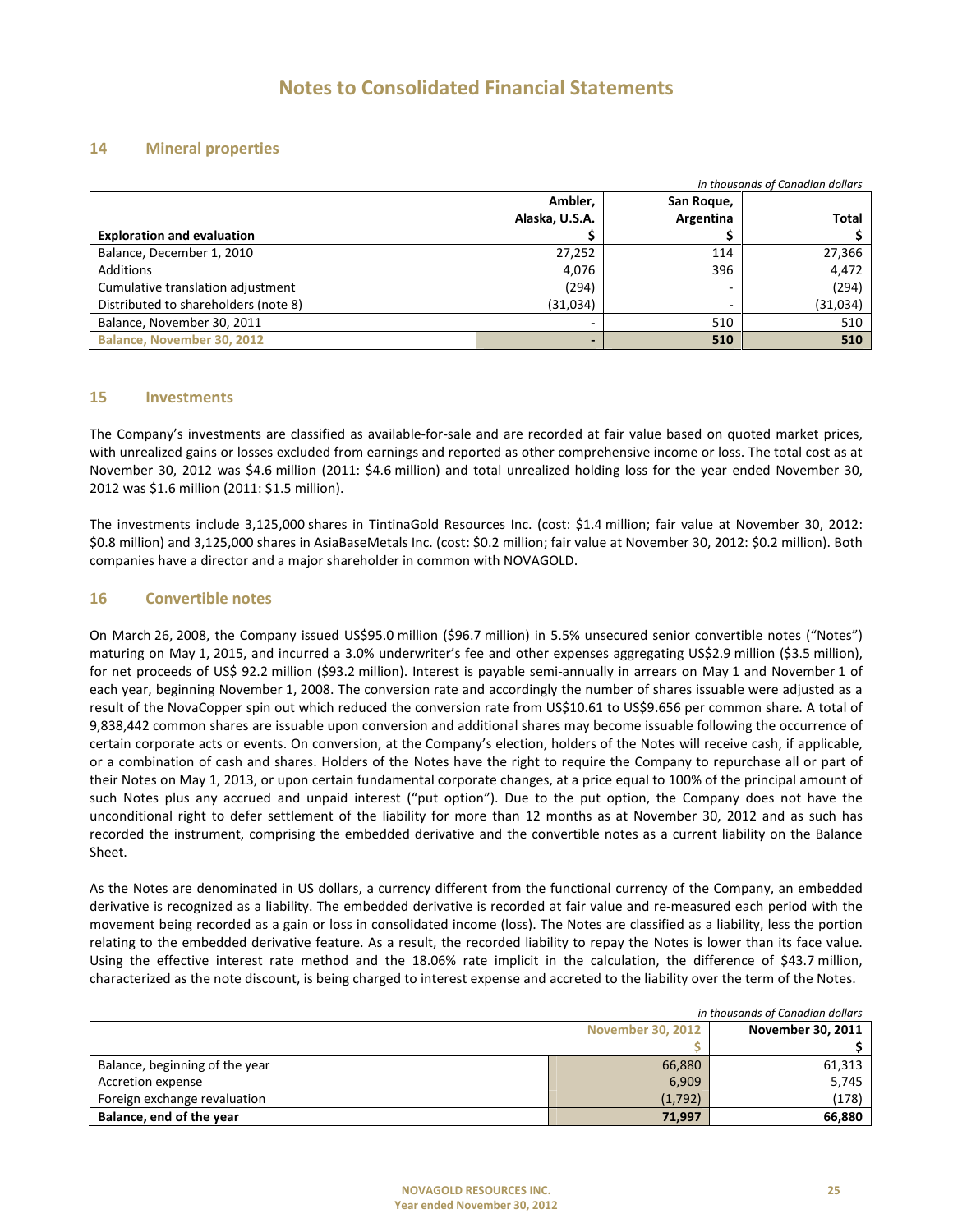The fair value of the embedded derivative is composed of the conversion feature of the Note and the Put option. The embedded derivative had been valued using the Black-Scholes pricing model and it is considered a Level 3 financial instrument in the fair value hierarchy because the value model has significant unobservable inputs. Due to the price of the Company's shares in the fourth quarter of 2012, management reassessed the likelihood that Note holders will exercise their Put option on May 1, 2013. The Company had assessed the embedded derivative within the Note to be the difference between the fair value of the Note on November 30, 2012 and discounted value of the cash flows resulting from the potential exercise of the put option of US\$ 97.2 million on November 30, 2012 at the effective interest rate of 18.06%.

The assumptions used in the pricing model for each period are provided below.

| in thousands of Canadian dollars |                                        |                  |        |  |  |  |
|----------------------------------|----------------------------------------|------------------|--------|--|--|--|
|                                  | November 30, 2012<br>November 30, 2011 | December 1, 2010 |        |  |  |  |
|                                  |                                        |                  |        |  |  |  |
| Average risk-free interest rate  | 1.13%                                  | 1.10%            | 2.53%  |  |  |  |
| Expected life                    | 2.42                                   | 3.42             | 4.42   |  |  |  |
| Expected volatility              | 59.74%                                 | 78.43%           | 81.03% |  |  |  |
| <b>Expected dividends</b>        | <b>Nil</b>                             | Nil              | Nil    |  |  |  |

in thousands of Canadian dollars

|                                                   | m thousands of canadian dollars |           |  |  |
|---------------------------------------------------|---------------------------------|-----------|--|--|
| Embedded derivative liability - convertible notes | <b>November 30, 2012</b>        |           |  |  |
|                                                   |                                 |           |  |  |
| Balance, beginning of the year                    | 58,660                          | 90,465    |  |  |
| Gain on embedded derivative liability             | (39, 955)                       | (29, 761) |  |  |
| Foreign exchange revaluation                      | (885)                           | (2,044)   |  |  |
| Balance, end of the year                          | 17,820                          | 58,660    |  |  |

# 17 Derivative liability – warrants

The Company's functional currency is the Canadian dollar and it has issued and outstanding warrants that have an exercise price denominated in U.S. dollars. The Company has determined that such warrants with an exercise price denominated in a currency that is different from the entity's functional currency are classified as a derivative liability based on the evaluation of the warrant's settlement provisions, and carried at their fair value. Any changes in the fair value from period to period are recorded as a gain or loss in the consolidated income (loss).

In January 2011, an agreement was entered into between the Company and the holder of 37.1 million warrants to amend the currency that the exercise price is denominated in from U.S. dollars to Canadian dollars. The exercise price was amended from US\$1.50 to \$1.479 at the prevailing spot rate on the date of the agreement. The expiry date remains unchanged at January 21, 2013. The terms of the remaining 5.1 million warrants were unchanged. The conversion of the currency denomination on these warrants permanently crystallized the fair value of these warrants, for purposes of determining future transfers to share capital upon exercise of these warrants. Subsequent to November 30, 2012, all of the remaining warrants were exercised (Note 29).

The fair value of the derivative for the warrants has been estimated using the Black-Scholes pricing model as it is considered a Level 3 financial instrument in the fair value hierarchy with significant unobservable inputs. Assumptions used in the pricing model for each period are provided below.

| in thousands of Canadian dollars |                   |                  |            |  |  |
|----------------------------------|-------------------|------------------|------------|--|--|
|                                  | November 30, 2011 | December 1, 2010 |            |  |  |
|                                  |                   |                  |            |  |  |
| Average risk-free interest rate  | 1.07%             | 1.01%            | 1.75%      |  |  |
| Expected life                    | $0.14$ year       | $1.15$ years     | 2.15 years |  |  |
| Expected volatility              | 22.33%            | 59.38%           | 85.21%     |  |  |
| <b>Expected dividends</b>        | <b>Nil</b>        | Nil              | Nil        |  |  |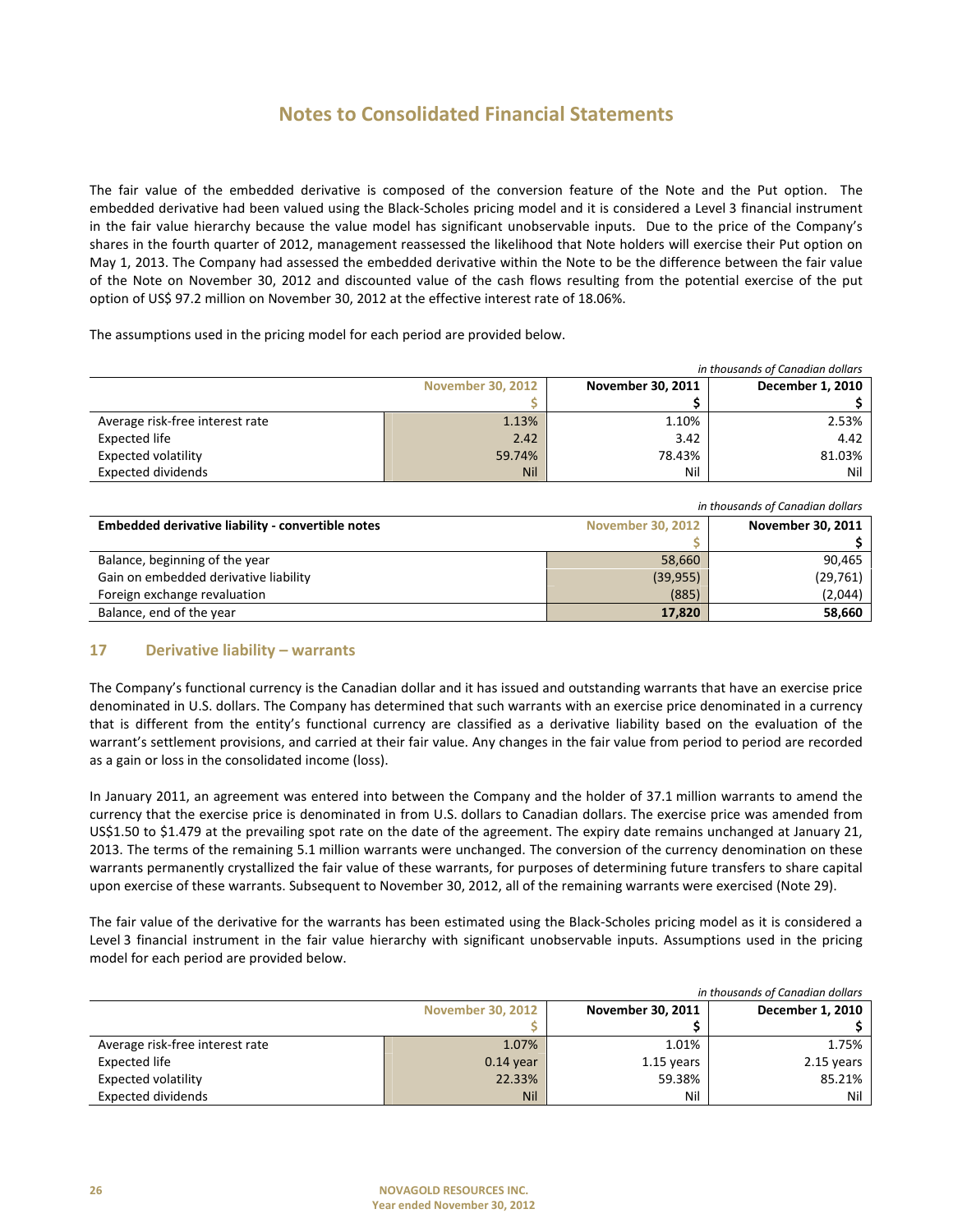| in thousands of Canadian dollars          |                          |                          |  |
|-------------------------------------------|--------------------------|--------------------------|--|
|                                           | <b>November 30, 2012</b> | <b>November 30, 2011</b> |  |
|                                           |                          |                          |  |
| Balance, beginning of the year            | 53,018                   | 658,841                  |  |
| Gain on derivative liability for the year | (36,901)                 | (30, 322)                |  |
| Foreign exchange revaluation              | (938)                    | (485,990)                |  |
| Conversion of warrants to equity          | -                        | (89, 511)                |  |
| Balance, end of the year                  | 15,179                   | 53,018                   |  |

# 18 Decommissioning liabilities

| in thousands of Canadian dollars |                          |                          |  |  |
|----------------------------------|--------------------------|--------------------------|--|--|
|                                  | <b>November 30, 2012</b> | <b>November 30, 2011</b> |  |  |
|                                  |                          |                          |  |  |
| Balance, beginning of the year   | 29,176                   | 9,336                    |  |  |
| Increases to existing provisions | 1,460                    | 20,415                   |  |  |
| Expenditures during year         | (15, 388)                | (1,009)                  |  |  |
| Transferred to BSNC (note 9)     | (13, 955)                |                          |  |  |
| Foreign exchange revaluation     | (150)                    | 434                      |  |  |
| Balance, end of the year         | 1,143                    | 29,176                   |  |  |
| Current                          | 994                      | 26,574                   |  |  |
| Non-current                      | 149                      | 2,602                    |  |  |
| Total                            | 1,143                    | 29,176                   |  |  |

The Company's decommissioning liabilities consist of remaining reclamation for the Nome Gold project. Significant reclamation and closure activities include land rehabilitation and other costs.

# 19 Share capital

## Authorized

1,000,000,000 common shares, no par value 10,000,000 preferred shares issuable in one or more series

## (a) Share Capital

In January 2012, the Company issued 313,675 shares to the outgoing and incoming Chief Executive Officers as part of their employment agreements.

In February 2012, the Company completed an equity financing and issued 35,000,000 common shares at US\$9.50 per common share for gross proceeds of US\$332.5 million. The net proceeds to the Company, after deducting underwriters' fees and issuance expenses of \$14.6 million, were \$316.4 million.

In November 2012, the Company issued 108,141 shares to the Company's two new executive officers as part of their employment agreements.

## (b) Stock options

The Company has a stock option plan providing for the issuance of options at a rolling maximum number that shall not be greater than 10% of the issued and outstanding common shares of the Company at any given time. The Company may grant options to its directors, officers, employees and service providers. The exercise price of each option cannot be lower than the market price of the shares at the date of the option grant. The number of shares optioned to any single holder may not exceed 5% of the issued and outstanding shares at the date of grant. The options are exercisable for a maximum of five years from the date of grant, and may be subject to vesting provisions. The Company recognizes compensation cost over the tranche's vesting period over the respective vesting period for the stock options.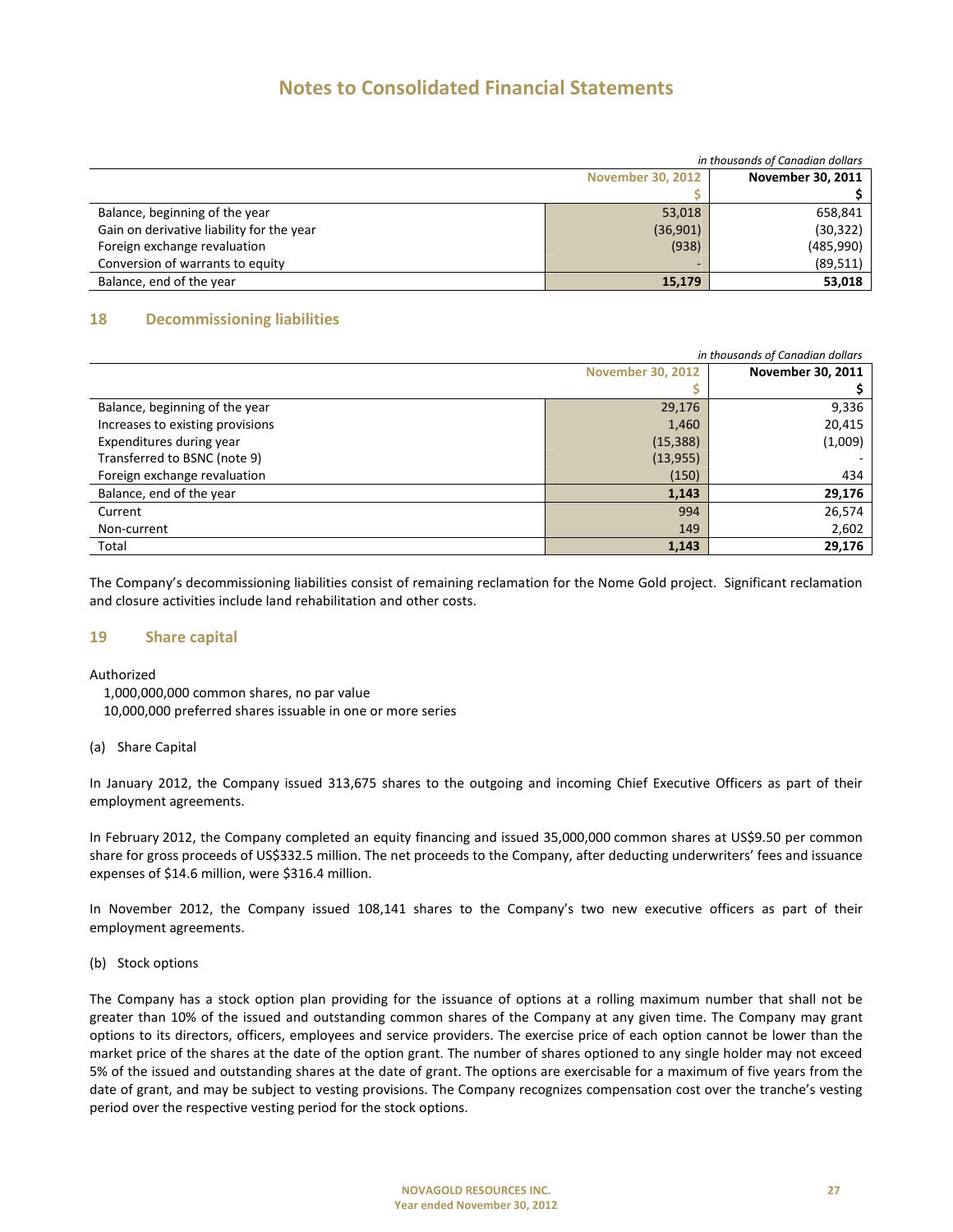For the year ended November 30, 2012, the Company granted 4,612,650 (2011: 1,279,700) stock options at a weighted average fair value of \$8.68 (2011: \$13.91). For the year ended November 30, 2012, 1,026,977 options were exercised at a weighted average exercise price of \$3.13 and the weighted average share price for all options exercised in the year was \$6.90. As at November 30, 2012, there were 2,964,920 non-vested options outstanding with a weighted average exercise price of \$7.08; the non-vested stock option and PSU expense not yet recognized was \$2.5 million (2011: \$1.9 million) to be recognized over the next two years.

The fair value of the stock options recognized in the period has been estimated using an option pricing model. Assumptions used in the pricing model are as provided below.

| in thousands of Canadian dollars |                          |                          |  |
|----------------------------------|--------------------------|--------------------------|--|
|                                  | <b>Year ended</b>        | Year ended               |  |
|                                  | <b>November 30, 2012</b> | <b>November 30, 2011</b> |  |
| Weighted average share price     | \$8.68                   | \$13.91                  |  |
| Average risk-free interest rate  | $0.99\% - 1.53\%$        | $1.05\% - 2.11\%$        |  |
| Exercise price                   | \$8.68                   | \$13.91                  |  |
| Expected life                    | $2.5 - 3.5$ years        | $2.5 - 3.5$ years        |  |
| <b>Expected volatility</b>       | $55\% - 66\%$            | 70% - 81%                |  |
| <b>Expected dividends</b>        | <b>Nil</b>               | Nil                      |  |

The Black-Scholes and other option pricing models require the input of highly subjective assumptions. The expected life of the options considered such factors as the average length of time similar option grants in the past have remained outstanding prior to exercise and the vesting period of the grants. Volatility was estimated based upon historical price observations over the expected term.

A summary of the Company's stock option plan and changes during the years ended November 30, 2012 and 2011 is as follows.

| <b>November 30, 2012</b>    |             |                         |             | <b>November 30, 2011</b> |
|-----------------------------|-------------|-------------------------|-------------|--------------------------|
|                             | Number of   | <b>Weighted average</b> | Number of   | <b>Weighted average</b>  |
|                             | options     | exercise price          | options     | exercise price           |
|                             | (thousands) |                         | (thousands) |                          |
| Balance – beginning of year | 10,849      | 7.06                    | 11,338      | 6.09                     |
| Granted                     | 4,613       | 8.68                    | 1,280       | 13.91                    |
| Exercised                   | (1,027)     | 3.13                    | (1, 475)    | 4.61                     |
| Forfeited                   | (532)       | 10.86                   | (294)       | 11.69                    |
| Balance – end of year       | 13,903      | 7.08                    | 10,849      | 7.06                     |

The following table summarizes information relating to stock options outstanding at November 30, 2012.

|                    | Stock options - issued and outstanding |          |                         |                  | <b>Stock options - exercisable</b> |
|--------------------|----------------------------------------|----------|-------------------------|------------------|------------------------------------|
|                    | Number of                              | Weighted | <b>Weighted average</b> | <b>Number of</b> | <b>Weighted average</b>            |
|                    | outstanding                            | average  | exercise price          | exercisable      | exercise price                     |
|                    | options                                | years to |                         | options          |                                    |
| Range of price     | (thousands)                            | expiry   |                         | (thousands)      |                                    |
| $$2.23$ to $$3.99$ | 1,802,827                              | 0.95     | 2.47                    | 1,802,827        | 2.47                               |
| \$4.00 to \$5.99   | 4,893,321                              | 2.45     | 5.05                    | 4,016,987        | 5.05                               |
| \$6.00 to \$7.99   | 2,299,484                              | 3.66     | 6.57                    | 1,475,484        | 6.37                               |
| \$8.00 to \$9.99   | 656,000                                | 2.15     | 8.07                    | 649.333          | 8.07                               |
| \$10.00 to \$11.99 | 2,442,462                              | 3.97     | 10.21                   | 1,385,550        | 10.20                              |
| \$12.00 to \$13.99 | 1,629,330                              | 3.11     | 13.05                   | 1,428,323        | 13.04                              |
| \$14.00 to \$15.99 | 160,000                                | 4.54     | 14.86                   | 160,000          | 14.86                              |
| \$16.00 to \$18.02 | 20,000                                 | 3.84     | 18.01                   | 20,000           | 18.01                              |
|                    | 13,903,424                             | 2.81     | 7.08                    | 10,938,504       | 6.85                               |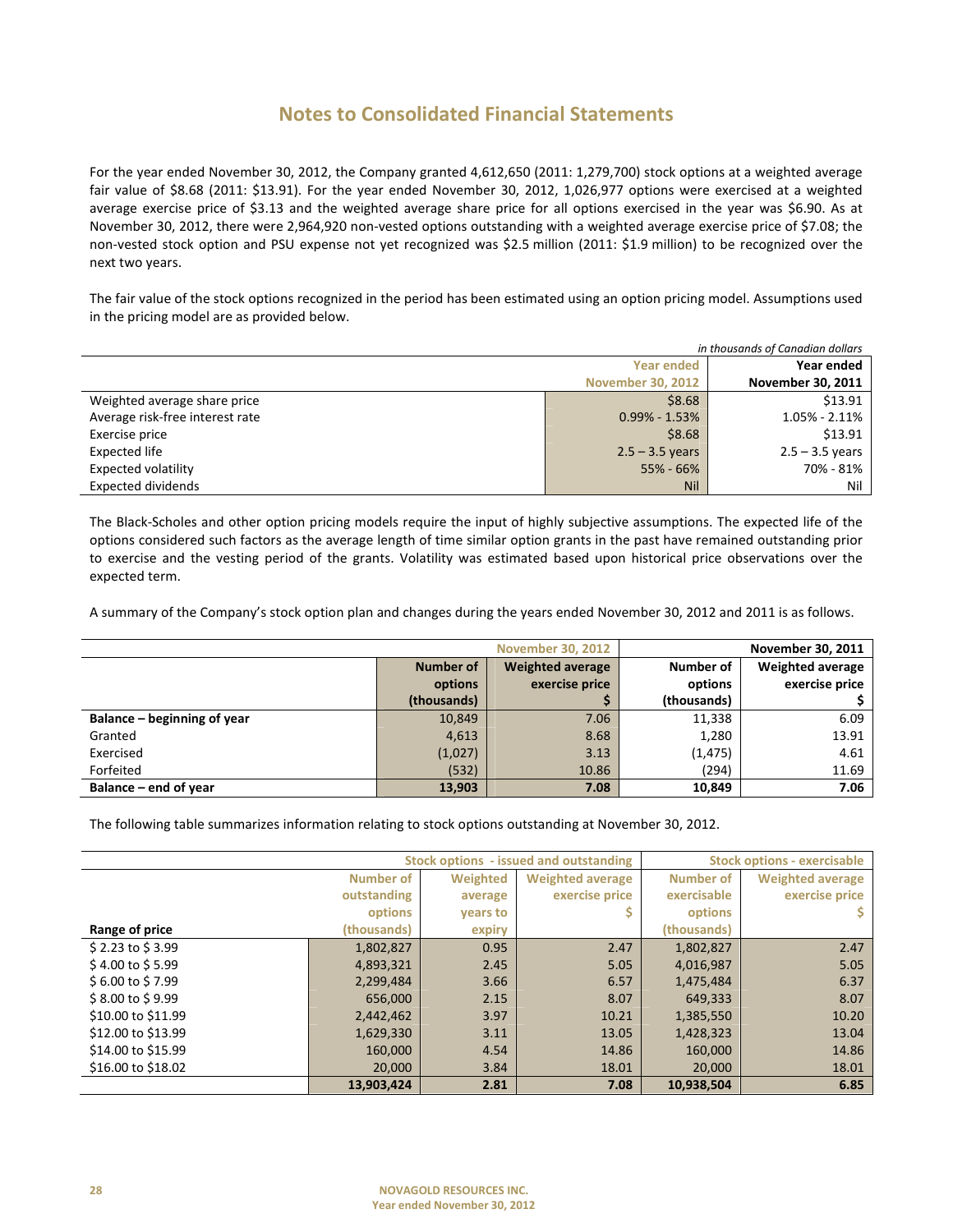## (c) Warrants

During the year ended November 30, 2012 and 2011, 3,891,600 and 8,924,969 share purchase warrants were exercised for total proceeds of \$5.8 million and \$13.4 million respectively. Subsequent to the year ended November 30, 2012, the remaining share purchase warrants were exercised (Note 29).

A summary of the Company's share purchase warrants and the changes for the years ended is presented below.

|                             |             | November 30, 2011       |             |                         |
|-----------------------------|-------------|-------------------------|-------------|-------------------------|
|                             | Number of   | <b>Weighted average</b> | Number of   | <b>Weighted average</b> |
|                             | warrants    | exercise price          | warrants    | exercise price          |
|                             | (thousands) |                         | (thousands) |                         |
| Balance – beginning of year | 40,420      | 1.49                    | 49.345      | 1.65                    |
| Exercised                   | (3,891)     | 1.48                    | (8,925)     | 1.48                    |
| Balance – end of year       | 36,529      | 1.48                    | 40,420      | 1.49                    |

A summary of the Company's share purchase warrants outstanding at November 30, 2012 is presented below.

|               | <b>Warrants</b> |                         | <b>Weighted average</b> |
|---------------|-----------------|-------------------------|-------------------------|
|               | outstanding and | <b>Weighted average</b> | remaining contractual   |
|               | exercisable     | exercise price          | life                    |
| <b>Prices</b> | (thousands)     |                         | (years)                 |
| US\$ 1.50     | 5,192           | US\$1.50                | 0.15                    |
| \$1.48        | 31,337          | 1.48                    | 0.15                    |
|               | 36,529          | 1.48                    | 0.15                    |

#### (d) Performance share units

The Company has a PSU plan that provides for the issuance of PSUs in amounts as approved by the Company's Compensation Committee. Each PSU entitles the participant to receive a common share of the Company at the end of a specified period. The Compensation Committee may adjust the number of common shares for the achievement of certain performance and vesting criteria. The performance criteria are based on the Company's performance relative to a representative group of other mining companies and the TSX index. The actual performance against each of these criteria generates a multiplier that varies from 0% to 150%. Thus, the common shares that may be issued vary between 0% and 150% of the number of PSUs granted, as reduced by the amounts for participants no longer with the Company on vesting date.

For the year ended November 30, 2012, the Company recognized a share-based payment charge against income of \$2.7 million (2011: \$2.0 million) for PSUs vested to employees.

## (e) Deferred share units

The Company has a DSU plan that provides for the issuance of DSUs in amounts where the Directors can elect to receive half of their annual retainer in cash and half in DSUs or 100% of their annual retainer in DSUs. Each DSU entitles the directors to receive one common share when they retire from the Company.

For the year ended November 30, 2012, the Company recognized a share-based payment charge against income of \$0.2 million (2011: \$0.1 million) for the DSUs granted to directors during the year.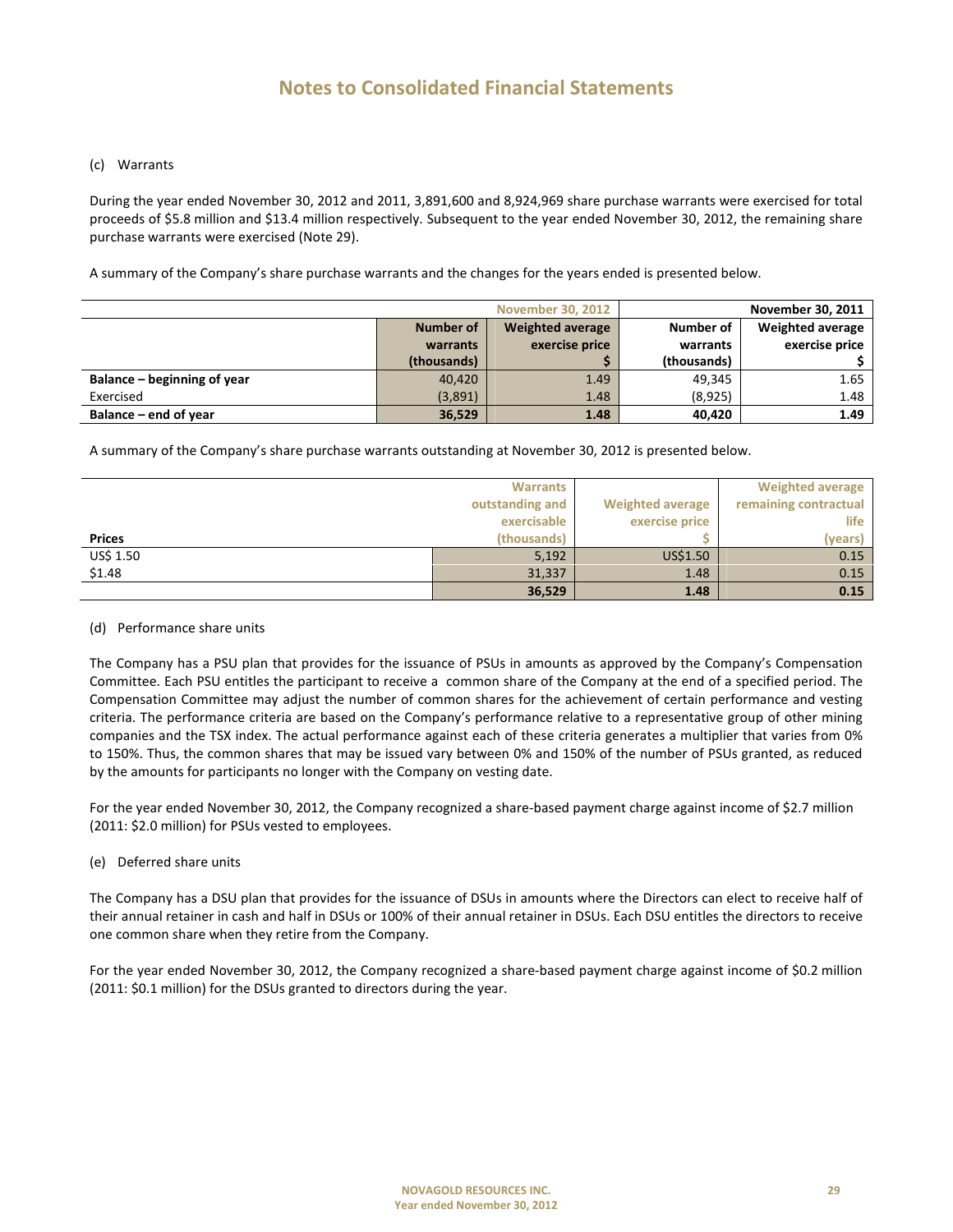# 20 Income (loss) per common share

Basic income per common share is computed by dividing income available to the Company's common shareholders by the weighted average number of common shares outstanding during the period. Diluted income per common share is computed similarly except the weighted average common shares are increased to reflect all dilutive instruments.

| in thousands of Canadian dollars,<br>except for per share and share amounts |                          |                          |  |  |
|-----------------------------------------------------------------------------|--------------------------|--------------------------|--|--|
|                                                                             | <b>Year ended</b>        | Year ended               |  |  |
|                                                                             | <b>November 30, 2012</b> | <b>November 30, 2011</b> |  |  |
|                                                                             |                          |                          |  |  |
| Income (loss) for the year                                                  | 67,641                   | (57, 452)                |  |  |
| Less: Gain on derivative liability (a)                                      | (36,901)                 | n/a                      |  |  |
| Less: Foreign exchange gain on derivative liability (a)                     | (937)                    | n/a                      |  |  |
| Diluted income for the year                                                 | 29,803                   | (57, 452)                |  |  |
| Weighted average common shares                                              |                          |                          |  |  |
| Basic                                                                       | 272,243                  | 236,124                  |  |  |
| Effect of employee stock-based awards (a)                                   | 2,313                    | n/a                      |  |  |
| Effect of warrants (a)                                                      | 28,997                   | n/a                      |  |  |
| <b>Diluted</b>                                                              | 303,553                  | 236,124                  |  |  |
|                                                                             |                          |                          |  |  |
| Income (loss) per common share                                              |                          |                          |  |  |
| <b>Basic</b>                                                                | 0.25                     | (0.24)                   |  |  |
| <b>Diluted</b>                                                              | 0.10                     | (0.24)                   |  |  |

(a) The effect was anti-dilutive for year ended November 30, 2011 and therefore not applicable.

## 21 Related party transactions

#### Services rendered

During the year ended November 30, 2012, the Company provided exploration and management services to the following: \$24,000 (2011: \$20,000) to Alexco, a related party having two common directors; \$13,000 (2011: \$30,000) to TintinaGold, a related party having one director and common shareholders; US\$236,000 (2011: US\$600,000) to Donlin Gold LLC; office rental and services totaling \$798,000 (2011: \$881,000) to Galore Creek Partnership; and management and office administration services totaling \$908,000 (2011: Nil) to NovaCopper, a company having eight directors and common shareholders.

At November 30, 2012, the Company had \$0.1 million receivable from NovaCopper and \$4.6 million receivable from Galore Creek Partnership.

### Directors and Key management compensation

Key management includes the directors and executive officers of the Company which includes the Chief Executive Officer, the Chief Financial Officer and the Chief Operating Officer. The compensation paid or payable to key management for services is shown below:

| in thousands of Canadian dollars                |                          |                          |  |  |
|-------------------------------------------------|--------------------------|--------------------------|--|--|
|                                                 | <b>November 30, 2012</b> | <b>November 30, 2011</b> |  |  |
|                                                 |                          |                          |  |  |
| Salaries and other short term employee benefits | 3,318                    | 2,881                    |  |  |
| Severance                                       | 1,726                    |                          |  |  |
| Share-based payment                             | 14.499                   | 5,798                    |  |  |
| Share-based payment - severance                 | -                        | 3.169                    |  |  |
| Total                                           | 19.543                   | 11,848                   |  |  |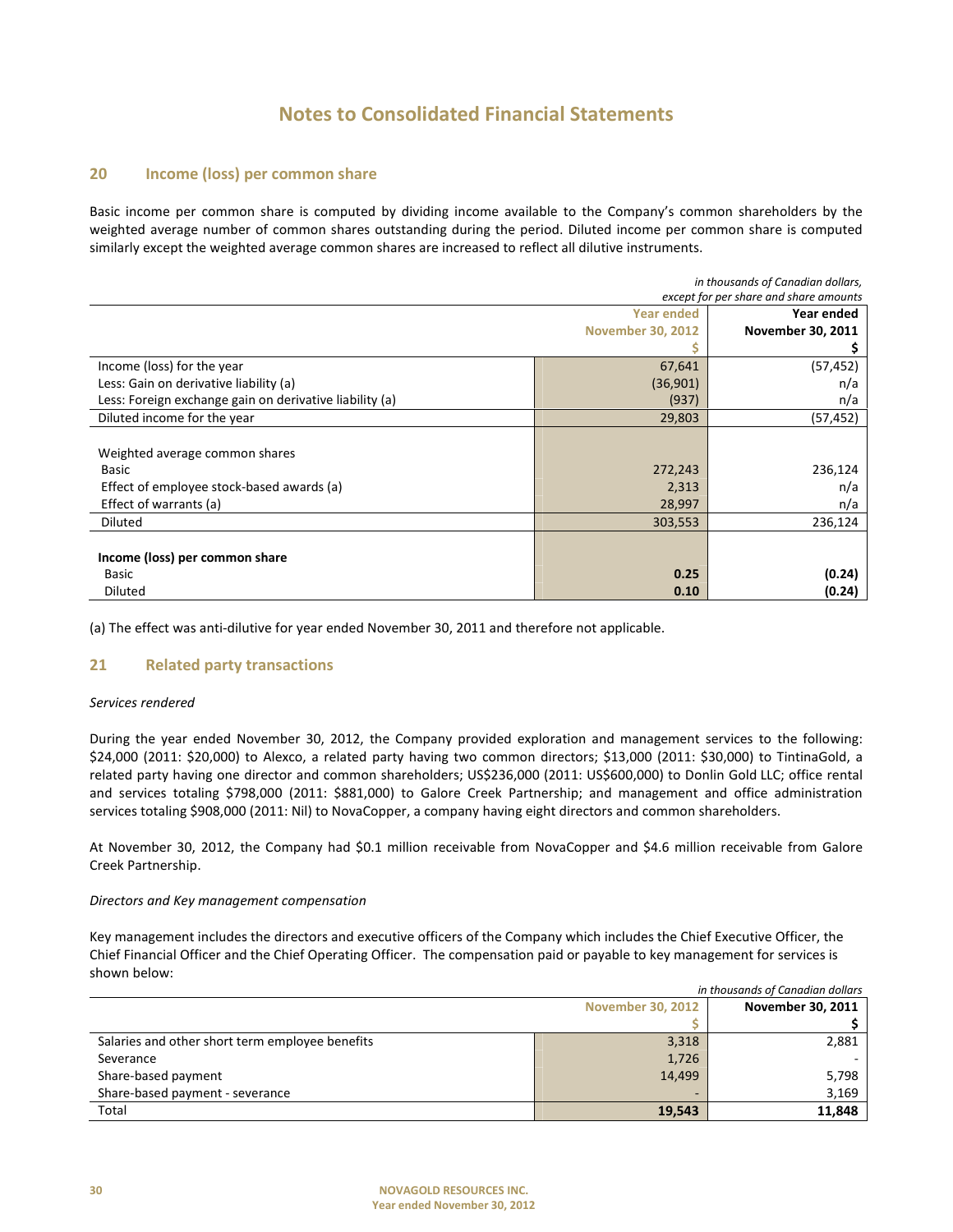The amounts payable to key management for employee services at November 30, 2012 was \$1,080,000 (2011: \$944,000).

# 22 Commitments

#### Lease commitments

The Company is party to certain operating leases. These operating leases include the Company's offices and certain office equipment with commitments ranging from one to ten years. The future minimum lease payments as at November 30, 2012 are approximately as follows.

|       | in thousands of Canadian dollars |
|-------|----------------------------------|
|       | <b>November 30, 2012</b>         |
|       |                                  |
| 2013  | 658                              |
| 2014  | 709                              |
| 2015  | 794                              |
| 2016  | 912                              |
| 2017  | 735                              |
| Total | 3,808                            |

The Company has a sublease for an office location and the future minimum sublease payments expected to be received as at November 30, 2012 are approximately as follows:

|       | in thousands of Canadian dollars |
|-------|----------------------------------|
|       | <b>November 30, 2012</b>         |
|       |                                  |
| 2013  | 260                              |
| 2014  | 270                              |
| 2015  | 270                              |
| 2016  | 270                              |
| 2017  | 203                              |
| Total | 1,273                            |

# 23 Management of capital risk

The Company's objectives when managing capital is to safeguard its ability to continue as a going concern in order to pursue the development of its mineral properties and to maintain a flexible capital structure which optimizes the costs of capital at an acceptable risk.

In the management of capital, the Company includes the components of shareholders' equity and convertible notes. The Company manages the capital structure and makes adjustments to it in light of changes in economic conditions and the risk characteristics of the underlying assets. To maintain or adjust the capital structure, the Company may issue new shares, issue new debt or acquire or dispose of assets.

To facilitate the management of its capital requirements, the Company prepares annual expenditure budgets that are updated as necessary depending on various factors, including successful capital deployment and general industry conditions.

The Company's investment policy is to invest its cash in highly liquid short-term interest-bearing investments with maturities of three months or less from the original date of acquisition, selected with regards to the expected timing of expenditures from continuing operations.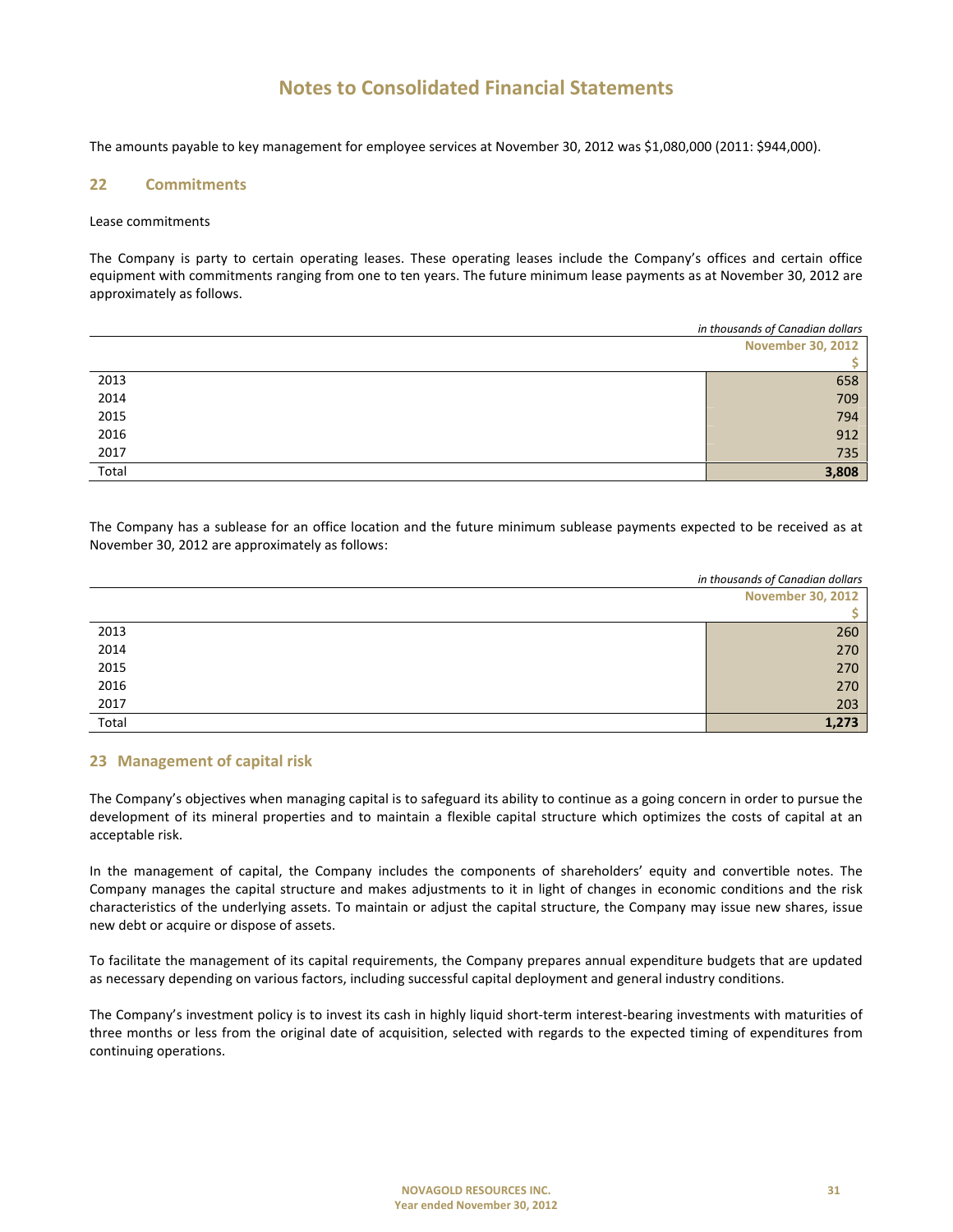# 24 Financial instruments

Based on its activities, the Company is exposed to a variety of risks arising from financial instruments. These risks and management's objectives, policies and procedures for managing these risks are disclosed as follows.

The following provides a comparison of carrying and fair values of each classification of financial instrument as at November 30, 2012.

| in thousands of Canadian dollars         |                  |                  |                 |                    |              |                   |
|------------------------------------------|------------------|------------------|-----------------|--------------------|--------------|-------------------|
|                                          |                  |                  |                 | <b>Other</b>       | <b>Total</b> |                   |
|                                          | <b>Loans and</b> | <b>Available</b> | <b>Held for</b> | financial          | carrying     | <b>Total fair</b> |
|                                          | receivables      | for sale         | trading         | <b>liabilities</b> | amount       | value             |
|                                          |                  |                  |                 | Ş                  |              |                   |
| <b>Financial assets</b>                  |                  |                  |                 |                    |              |                   |
| Cash and cash equivalents                | 253,037          |                  |                 | ٠                  | 253,037      | 253,037           |
| Accounts and notes receivable            | 2,017            |                  |                 | ۰                  | 2,017        | 2,017             |
| Investments                              |                  |                  |                 |                    |              |                   |
| At cost $(a)$                            |                  | 500              |                 | ٠                  | 500          | N/A               |
| At fair value                            |                  | 2,383            |                 | ٠                  |              | 2,383             |
| <b>Reclamation deposits</b>              |                  |                  | 1,557           | ۰                  | 1,557        | 1,557             |
| Long-term accounts receivable            | 7,673            |                  |                 |                    | 7,673        | 7,673             |
| <b>Financial liabilities</b>             |                  |                  |                 |                    |              |                   |
| Accounts payable and accrued liabilities |                  |                  |                 | 5,669              | 5,669        | 5,669             |
| Decommissioning liabilities              |                  |                  |                 | 1,143              | 1,143        | 1,1,43            |
| Promissory note (b)                      |                  |                  |                 | 67,670             | 67,670       | 67,670            |
| Convertible notes (c)                    |                  |                  |                 | 71,997             | 71,997       | 71,997            |
| Embedded derivative                      |                  |                  |                 | 17,820             | 17,820       | 17,820            |
| Derivative liability                     |                  |                  |                 | 15,179             | 15,179       | 15,179            |
| <b>Other liabilities</b>                 |                  |                  |                 | 105                | 105          | 105               |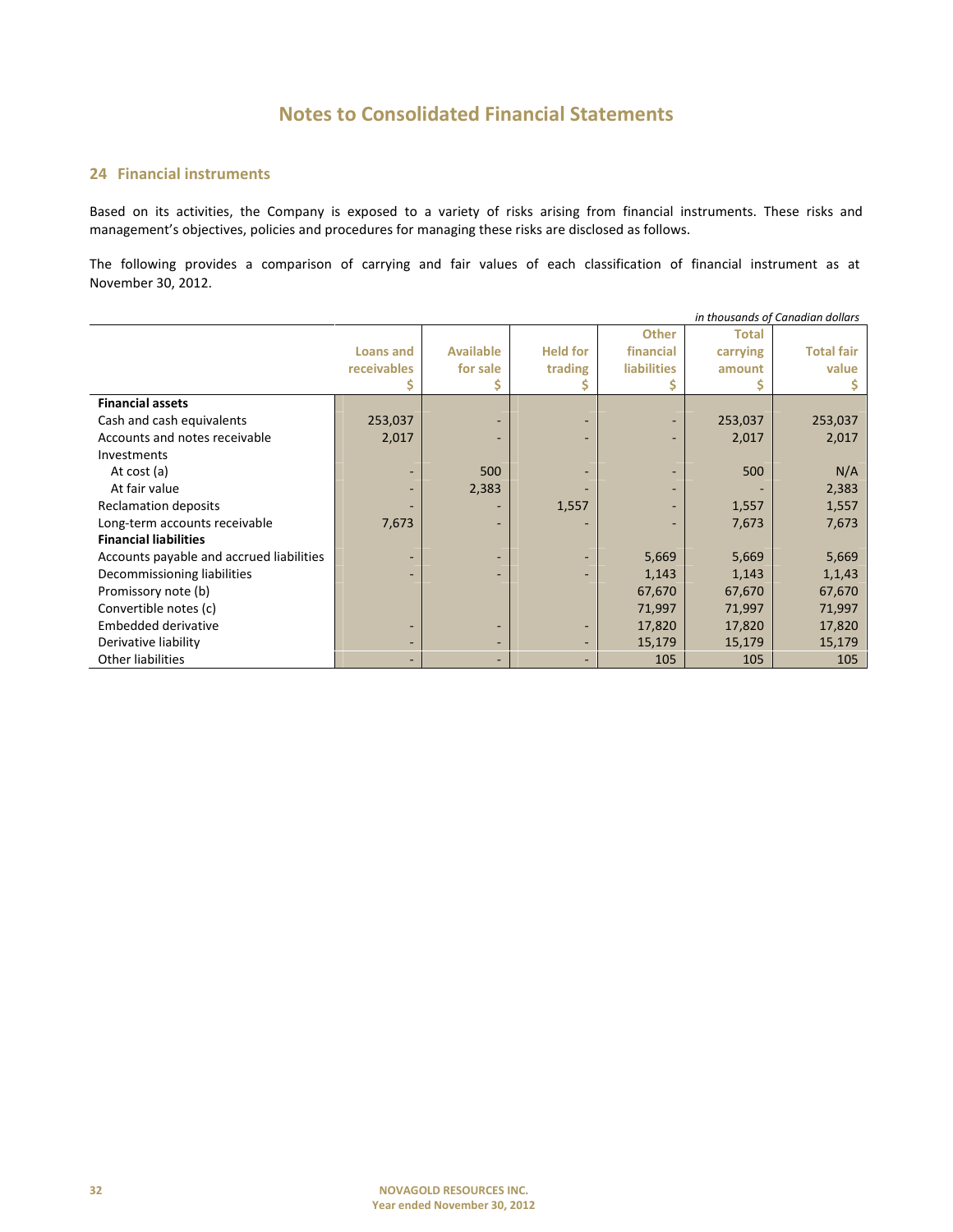The following provides a comparison of carrying and fair values of each classification of financial instrument as at November 30, 2011.

|                                          | in thousands of Canadian dollars |                  |                          |                    |              |                   |
|------------------------------------------|----------------------------------|------------------|--------------------------|--------------------|--------------|-------------------|
|                                          |                                  |                  |                          | Other              | <b>Total</b> |                   |
|                                          | Loans and                        | <b>Available</b> | <b>Held for</b>          | financial          | carrying     | <b>Total fair</b> |
|                                          | receivables                      | for sale         | trading                  | <b>liabilities</b> | amount       | value             |
| <b>Financial assets</b>                  |                                  |                  |                          |                    |              |                   |
| Cash and cash equivalents                | 60,572                           |                  | ۰                        |                    | 60,572       | 60,572            |
| Accounts and notes receivable            | 13,974                           |                  |                          |                    | 13,974       | 13,974            |
| Investments                              |                                  |                  |                          |                    |              |                   |
| At cost (a)                              |                                  | 500              | ٠                        |                    | 500          | N/A               |
| At fair value                            |                                  | 4,025            | ۰                        |                    | 4,025        | 4,025             |
| <b>Reclamation deposits</b>              | 8,900                            |                  | $\overline{\phantom{a}}$ |                    | 8,900        | 8,900             |
| Long-term accounts receivable            | 4,137                            |                  | ٠                        |                    | 4,137        | 4,137             |
| <b>Financial liabilities</b>             |                                  |                  |                          |                    |              |                   |
| Accounts payable and accrued liabilities |                                  |                  | ۰                        | 14,802             | 14,802       | 14,802            |
| Decommissioning liabilities              |                                  |                  | ٠                        | 29,176             | 29,176       | 29,176            |
| Promissory note (b)                      |                                  |                  | ۰                        | 65,979             | 65,979       | 65,979            |
| Convertible notes (c)                    |                                  |                  | ۰                        | 66,880             | 66,880       | 66,880            |
| Embedded derivative                      |                                  |                  | ۰                        | 58,660             | 58,660       | 58,660            |
| Derivative liability                     |                                  | ۰                | ۰                        | 53,018             | 53,018       | 53,018            |
| Deferred liability                       |                                  |                  | ۰                        | 4,030              | 4,030        | 4,030             |
| Other liabilities                        |                                  |                  | -                        | 153                | 153          | 153               |

(a) The investments held at cost are not publicly traded and thus the fair value of the investments is not readily determinable.

(b) The fair value of the promissory note payable to Barrick approximates its carrying value due to the floating interest rate.

(c) The carrying value of the convertible notes is a split instrument between equity and liabilities. The fair value represents the value payable under the debt instrument.

The Company uses the fair value hierarchy that classifies financial instruments measured at fair value at one of three levels according to the relative reliability of the inputs used to estimate the fair value. The financial instruments from the above schedule are classified as follows:

- Level 1 Quoted prices in active markets for identical assets: investments.
- Level 2 Observable inputs without significant adjustments: cash and cash equivalents, reclamation deposits.
- Level 3 Significant unobservable inputs: promissory notes and convertible notes.

#### Financial risk management

The Company's financial instruments are exposed to certain financial risks, including currency risk, credit risk, liquidity risk, interest risk and price risk.

(a) Currency risk

The Company is exposed to financial risk related to the fluctuation of foreign exchange rates. The Company operates in Canada and the United States and a portion of its expenses are incurred in U.S. dollars. A significant change in the currency exchange rates between the Canadian dollar relative to the U.S. dollar could have an effect on the Company's results of operations, financial position or cash flows.

The Company has not hedged its exposure to currency fluctuations. At November 30, 2012, the Company is exposed to currency risk through the following assets and liabilities.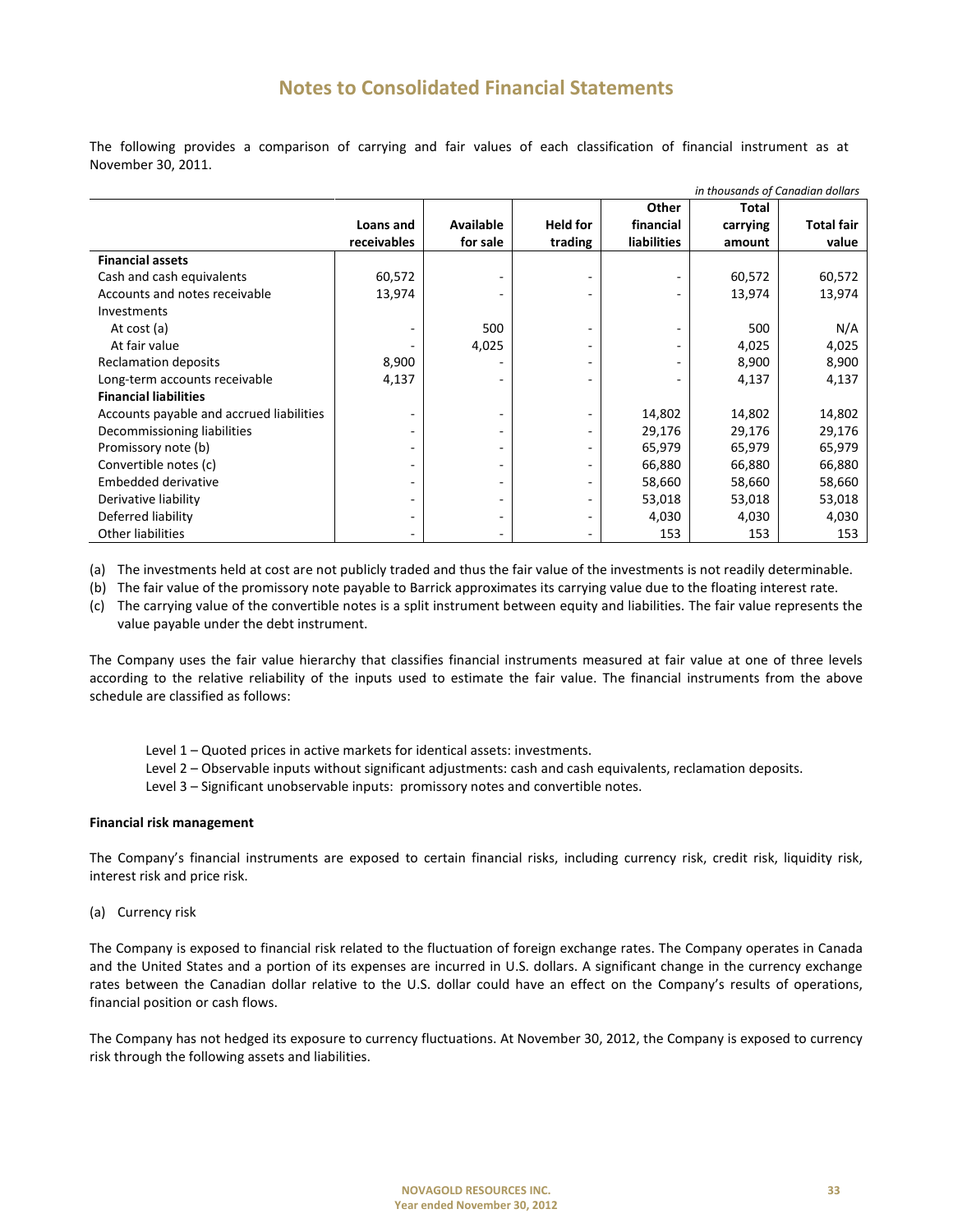| in thousands of U.S. dollars             |                          |                          |  |  |
|------------------------------------------|--------------------------|--------------------------|--|--|
|                                          | <b>November 30, 2012</b> | <b>November 30, 2011</b> |  |  |
|                                          | <b>USS</b>               | US\$                     |  |  |
| Cash and cash equivalents                | 252,201                  | 55,204                   |  |  |
| Accounts receivables                     | 4,838                    | 13,200                   |  |  |
| <b>Reclamation deposits</b>              |                          | 6,845                    |  |  |
| Accounts payable and accrued liabilities | (542)                    | (6,008)                  |  |  |
| Convertible notes                        | (72, 460)                | (66,061)                 |  |  |
| Deferred liability                       |                          | (3,950)                  |  |  |
| Derivative liability                     | (15, 277)                | (51, 963)                |  |  |
| Embedded derivative                      | (17, 935)                | (57, 493)                |  |  |
| Promissory note                          | (68, 106)                | (64, 666)                |  |  |

Based on the above net exposures as at November 30, 2012, and assuming that all other variables remain constant, a 5% depreciation or appreciation of the Canadian dollar against the U.S. dollar would result in an increase/decrease of \$4.1 million in the Company's consolidated comprehensive income (loss).

## (b) Credit risk

Credit risk is the risk of an unexpected loss if a customer or third party to a financial instrument fails to meet its contractual obligations.

The Company's cash equivalents and short-term investments are held through large Canadian financial institutions. Short-term and long-term investments (including those presented as part of cash and cash equivalents) are composed of financial instruments issued by Canadian banks and companies with high investment-grade ratings. These investments mature at various dates over the current operating period. The carrying amount of financial assets recorded in the financial statements, net of any allowances for losses, represents the Company's maximum exposure to credit risk.

As of November 30, 2012, the Company had US\$252.2 million in cash and cash equivalents, which assuming that all variables remain constant, a 5% depreciation or appreciation of the Canadian dollar against the U.S. dollar would result in an increase/decrease of \$12.6 million in the Company's cash and cash equivalents.

## (c) Liquidity risk

Liquidity risk is the risk that the Company will not be able to meet its financial obligations as they become due. The Company manages liquidity risk through its capital structure and financial leverage as outlined in Note 23 to the consolidated financial statements.

Contractual obligated cash flow requirements as at November 30, 2012 are as follows.

in thousands of Canadian dollars, unless otherwise specified

|                                 | Total      | $<$ 1 Year | 1-2 Years | 2-3 Years | 3-4 Years | 4-5 Years | <b>Thereafter</b> |
|---------------------------------|------------|------------|-----------|-----------|-----------|-----------|-------------------|
|                                 |            |            |           |           |           |           |                   |
| Accounts payable and accrued    | 5,669      | 5,669      |           |           | -         |           |                   |
| liabilities                     |            |            |           |           |           |           |                   |
| Decommissioning liabilities     | 1,143      | 994        | 149       |           |           |           |                   |
| Convertible notes interest (i)  | US\$13,063 | US\$5,225  | US\$5,225 | US\$2,613 | -         | -         |                   |
| Convertible notes principal (i) | US\$95,000 | US\$95,000 |           |           |           |           |                   |
| Promissory note                 | US\$68,106 |            | -         |           | -         |           | US\$68,106        |

(i) The Notes mature on May 1, 2015. The holders of the Notes have the right to require the Company to repurchase all or part of their Notes on May 1, 2013 ("put option") or upon certain fundamental corporate changes, at a price equal to 100% of the principal amount of such Notes plus any accrued and unpaid interest. As a result of the put option, the Company may be required to repurchase the notes on May 1, 2013 and thus the Company has classified the convertible notes and the related embedded derivative as current liabilities.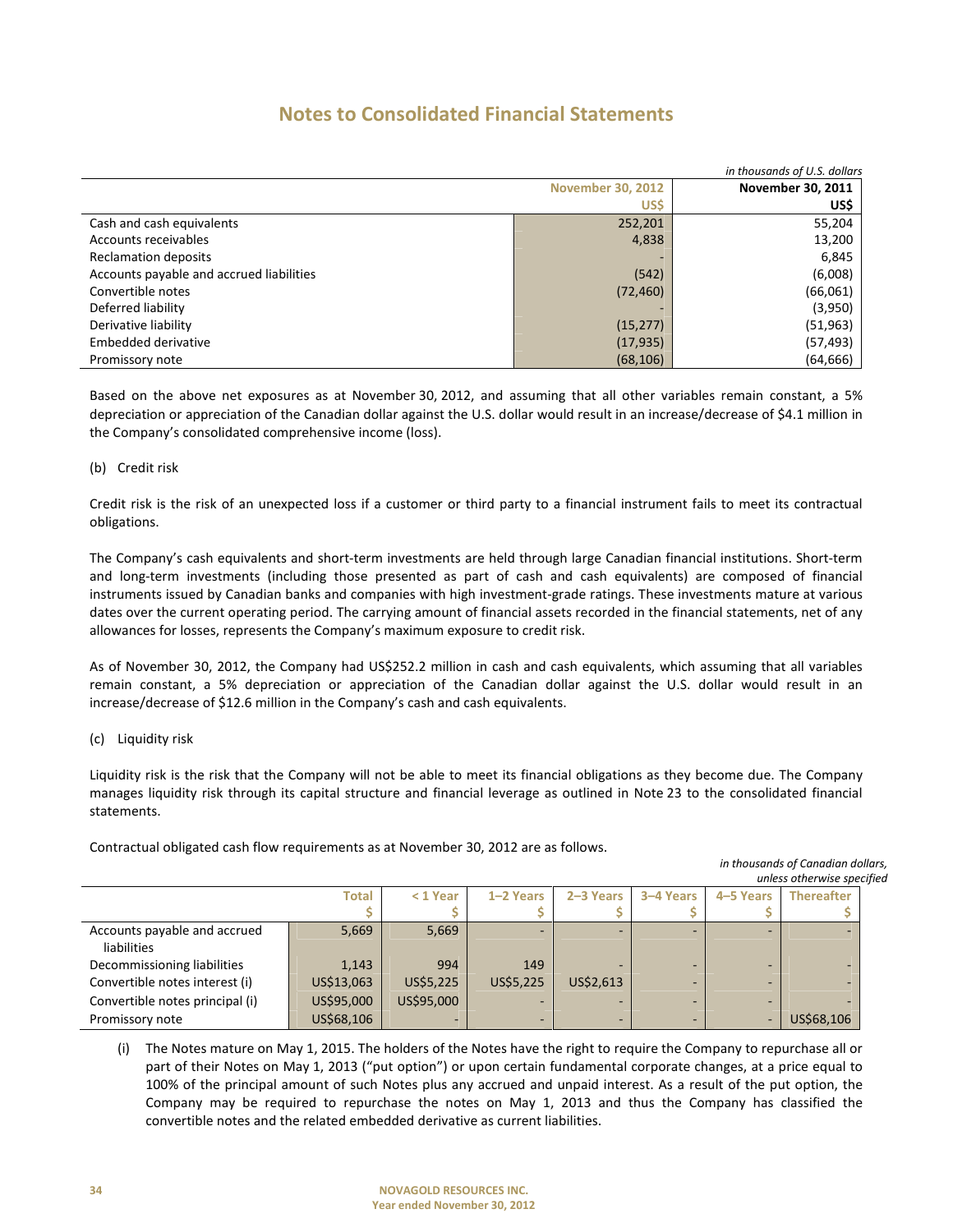(d) Interest rate risk

Interest rate risk is the risk that the fair value or future cash flows of a financial instrument will fluctuate because of changes in market interest rates. The risk that the Company will realize a loss as a result of a decline in the fair value of the short-term investments included in cash and cash equivalents is limited because these investments, although available-for-sale, are generally held to maturity. In respect of financial liabilities, the convertible notes are not subject to interest rate risk because they are at fixed rates. The promissory note owed to Barrick is variable with the U.S. prime rate. Based on the amount owing on the promissory note as at November 30, 2012, and assuming that all other variables remain constant, a 1% change in the U.S. prime rate would result in an increase/decrease of \$0.7 million in the interest accrued by the Company per annum.

#### (e) Price risk

The Company is exposed to price risk with respect to commodity prices. The Company closely monitors commodity prices to determine the appropriate course of action to be taken. The Company does not have any hedging or other commodity-based risks with respect to its assets or operations.

#### 25 Income taxes

Income tax expense differs from the amount that would result from applying the Canadian federal and provincial income tax rates to earnings before income taxes. These differences result from the following items:

| in thousands of Canadian dollars                                          |                          |                   |  |  |
|---------------------------------------------------------------------------|--------------------------|-------------------|--|--|
|                                                                           | <b>November 30, 2012</b> | November 30, 2011 |  |  |
|                                                                           |                          |                   |  |  |
| Combined federal and provincial statutory tax rate                        | 25.13%                   | 26.67%            |  |  |
| Income tax expense (recovery) at statutory rate                           | 15,268                   | (17, 935)         |  |  |
| Non-deductible expenditures                                               | 6,316                    | 38,654            |  |  |
| Non-taxable unrealized gain on derivative - warrants                      | (19, 314)                | (15,021)          |  |  |
| Effect of different statutory tax rates on earnings of subsidiaries       | (3,818)                  | (7, 971)          |  |  |
| Effect of foreign currency exchange rate changes on deferred income taxes | 5,081                    | 12,726            |  |  |
| Effect of foreign currency exchange rate differences on prior year ending |                          |                   |  |  |
| deferred income tax balances                                              | (7,661)                  |                   |  |  |
| Effect of statutory tax rate change                                       | 78                       | (534)             |  |  |
| Changes in deferred tax assets not recognized                             | 26,014                   | 42,641            |  |  |
| Effect of distribution of assets to shareholders                          | (29,065)                 | (63, 785)         |  |  |
| Other                                                                     | 218                      | 1,433             |  |  |
| Income tax recovery                                                       | (6,883)                  | (9, 792)          |  |  |
| Consisting of:                                                            |                          |                   |  |  |
| Current tax                                                               |                          |                   |  |  |
| Deferred tax                                                              | (6,883)                  | (9, 792)          |  |  |
|                                                                           | (6,883)                  | (9,792)           |  |  |

Effective January 1, 2011, the Canadian Federal corporate tax rate decreased from 18% to 16.5% and the British Columbia provincial tax decreased from 10.5% to 10%. Effective January 1, 2012 the Canadian Federal corporate tax rate decreased from 16.5% to 15%. The overall reduction in tax rates has resulted in a decrease in the Company's statutory tax rate from 26.67% in 2011 to 25.13% in 2012.

During the year, deferred income tax recovery in the amount of \$4,000 (2011 - \$27,000 deferred income tax expense) has been charged to other comprehensive income. The deferred income tax expense and recovery relate to gains and losses on the Company's investments classified as available for sale.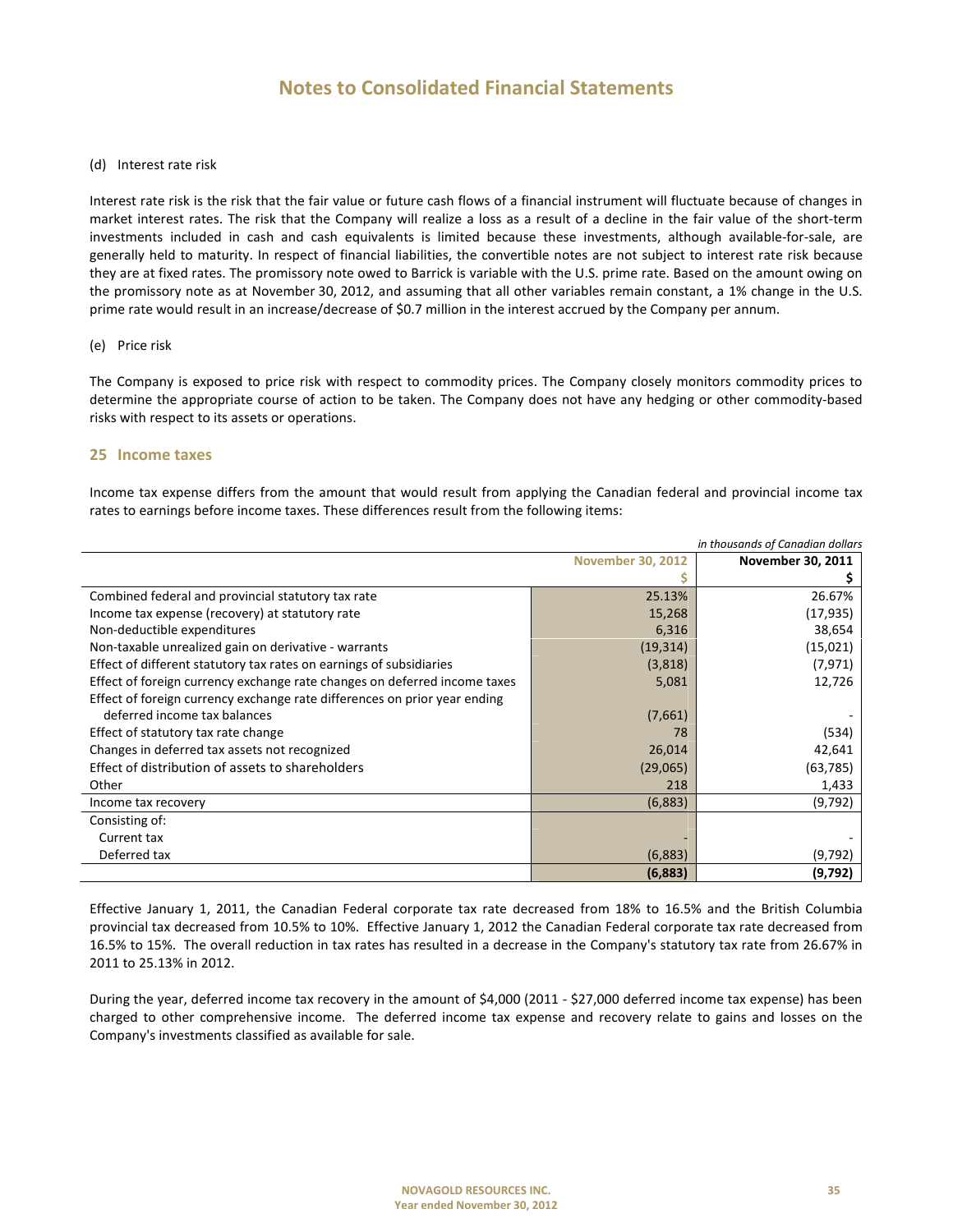Deferred income taxes arise from temporary differences in the recognition of income and expenses for financial reporting and tax purposes. The significant components of deferred income tax assets and liabilities at November 30, 2012 and 2011 and December 1, 2011 are as follows:

| in thousands of Canadian dollars          |                          |                   |                  |  |  |  |
|-------------------------------------------|--------------------------|-------------------|------------------|--|--|--|
|                                           | <b>November 30, 2012</b> | November 30, 2011 | December 1, 2010 |  |  |  |
|                                           |                          |                   |                  |  |  |  |
| Deferred income tax assets                |                          |                   |                  |  |  |  |
| Non-capital loss carry forwards           | 31,626                   | 22,028            | 22,118           |  |  |  |
| Net-capital loss carry forwards           | 54                       | 61                | 228              |  |  |  |
| Excess tax value of property plant and    |                          |                   |                  |  |  |  |
| equipment over book value                 | 22                       | 22                | 22               |  |  |  |
| Excess tax value of mineral property over |                          |                   |                  |  |  |  |
| book value                                | 18,538                   | 18,538            | 18,538           |  |  |  |
| Excess tax value of intangibles over book |                          |                   |                  |  |  |  |
| value                                     |                          |                   |                  |  |  |  |
| Share issuance costs                      |                          |                   | 18               |  |  |  |
| Other                                     | 98                       | 56                | 101              |  |  |  |
| Total deferred tax assets                 | 50,345                   | 40,712            | 41,032           |  |  |  |
| Deferred income tax liabilities           |                          |                   |                  |  |  |  |
| Available for sale investments            | (54)                     | (61)              | (228)            |  |  |  |
| Equity investments                        | (50, 124)                | (47, 538)         | (57, 018)        |  |  |  |
| Other                                     | (167)                    |                   | (538)            |  |  |  |
| Deferred income tax liabilities           | (50, 345)                | (47,599)          | (57, 784)        |  |  |  |
|                                           |                          | (6,887)           | (16, 752)        |  |  |  |
| Classified as:                            |                          |                   |                  |  |  |  |
| Deferred tax assets, net                  |                          |                   |                  |  |  |  |
| Deferred tax liabilities, net             |                          | (6,887)           | (16, 752)        |  |  |  |

The Company has recognized \$14.9 million (2011 - \$14.0 million) of deferred tax assets that are dependent on future taxable profits in excess of the profits arising from the reversal of existing taxable temporary differences. In addition, the Company has suffered a loss in the current and prior period in the tax jurisdictions to which the deferred tax assets relate. The Company has undertaken a tax planning strategy in the current and prior period to merge their Canadian entities when required to access the deferred tax assets to offset future increases in taxable income of their Canadian entities.

Unrecognized deductible temporary differences, unused tax, and unused tax credits are attributable to the following:

|                                                 |                          |                   | in thousands of Canadian dollars |
|-------------------------------------------------|--------------------------|-------------------|----------------------------------|
|                                                 | <b>November 30, 2012</b> | November 30, 2011 | December 1, 2010                 |
|                                                 |                          |                   |                                  |
| Non-capital loss carry forwards                 | 439,449                  | 114,931           | 163,698                          |
| Capital loss carry forwards                     | 331,630                  | 253,945           | 41,220                           |
| Investments                                     | 2,352                    | 263               |                                  |
| Excess tax value of property plant and          |                          |                   |                                  |
| equipment over book value                       | 10,771                   | 229,816           | 249,160                          |
| Excess tax value of mineral property over book  |                          |                   | 113,042                          |
| value                                           | 88,556                   | 105,817           |                                  |
| Excess tax value of intangibles over book value | 2,250                    | 2,250             | 805                              |
| Excess tax value of inventory over book value   |                          | 11,256            | 4,582                            |
| Share issuance costs                            | 12,358                   | 2,415             | 6,532                            |
| Section 267 - Intercompany interest             | 7,355                    | 7,258             | 30,672                           |
| Decommissioning liability and asset retirement  |                          |                   |                                  |
| obligation                                      | 4,558                    | 29,251            | 8,212                            |
| Other unrecognized deductible temporary         |                          |                   |                                  |
| differences                                     | 1,664                    | 2,575             | 7,257                            |
|                                                 | 900,943                  | 759,777           | 625,180                          |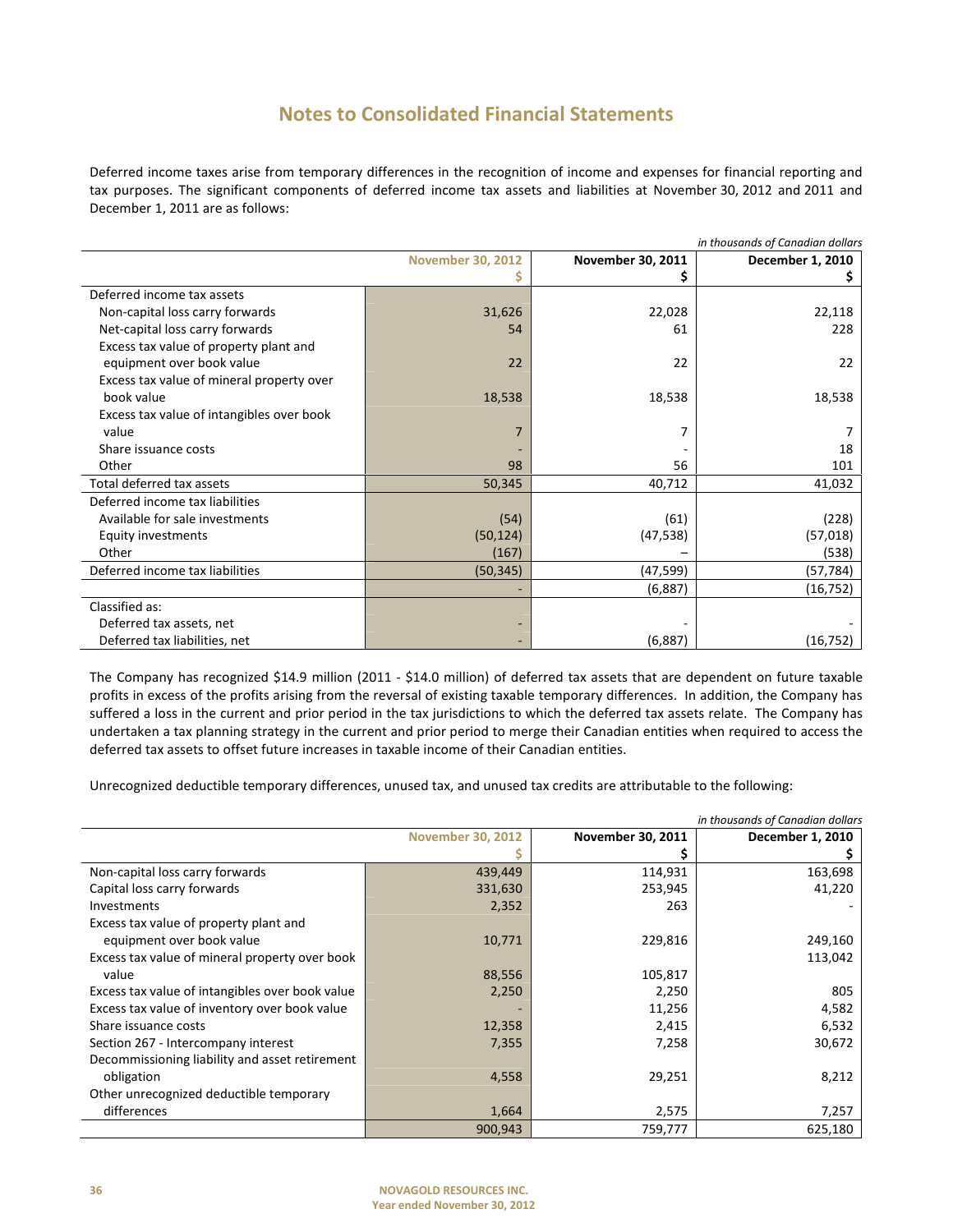(i) The Company has income tax loss carry-forwards of approximately \$64.4 million (2011 - \$41.1 million) for Canadian tax purposes. These un-recognized tax losses will expire from 2013 to 2032.

(ii) The Company has capital loss carry-forwards of approximately \$331.6 million (2011 - \$253.9 million) for Canadian tax purposes. These un-recognized tax losses are carried forward indefinitely.

(iii) The Company has income tax loss carry-forwards of approximately \$374.6 million (2011 - \$73.5 million) for United States tax purposes. These un-recognized tax losses will expire from 2024 to 2032. Future use of these U.S. loss carry-forwards is subject to certain limitations under provisions of the Internal Revenue Code including limitations subject to Section 382, which relates to a 50% change in control over a three-year period, and are further dependent upon the Company attaining profitable operations. An ownership change under Section 382 occurred on January 22, 2009 regarding the losses incurred by AGC and NOVAGOLD Resources Alaska, Inc. The U.S. tax loss carry-forward for AGC will not be affected. However, the U.S. tax losses noted in the above related to NOVAGOLD Resources Alaska Inc. may be subject to limitation under Section 382. Accordingly, the Company's ability to use these losses may be limited or may expire unutilized. An additional change in control may occur after November 30, 2012 which could further limit the availability of losses prior to the date of change in control.

(iv) The Company has income tax loss carry-forwards of approximately \$0.4 million (2011-\$0.3 million) for Argentina tax purposes. These un-recognized tax losses will expire from 2016 to 2017.

# 26 Segmented information

Operating segments are reported in a manner consistent with the internal reporting provided to the chief operating decisionmaker. The chief operating decision-maker, who is responsible for allocating resources and assessing performance of the operating segments, has been identified as the Chief Executive Officer that makes strategic decisions. For the year ended November 30, 2011, the Company had an additional operating segment for its Ambler project. This was an exploration project that was distributed to the Company's shareholders (Note 8) and the segmented information for this project is disclosed in note 8 and 14 and the exploration expenditures for the project are in the comparative 2011 mineral property expense.

The Company has one operating segment in exploration and development of mineral properties. The Chief Executive Officer considers the business from a geographic perspective considering the performance of our business units. Segment information is provided on each of the material projects individually in Notes 5, 6 and 7.

# 27 Net finance costs

| in thousands of Canadian dollars                |                          |                          |
|-------------------------------------------------|--------------------------|--------------------------|
|                                                 | <b>November 30, 2012</b> | <b>November 30, 2011</b> |
|                                                 |                          |                          |
| Interest received from cash deposits            | (589)                    | (577)                    |
| Accretion from note receivable (note 11)        | (924)                    | (956)                    |
|                                                 | (1, 513)                 | (1, 533)                 |
| Interest on promissory note (note 5)            | 3,447                    | 3,227                    |
| Interest on convertible debt (note 16)          | 5,218                    | 5,096                    |
| Accretion on convertible debt (note 16)         | 6,909                    | 5,745                    |
| Interest on note payable for Ambler acquisition | -                        | 985                      |
|                                                 | 15,574                   | 15,053                   |
| Total                                           | 14,061                   | 13,520                   |

# 28 Transition to International Financial Reporting Standards

The IFRS accounting policies are presented in Note 2 and have been applied in preparing the financial statements for the year ended November 30, 2012, the comparative information and the opening balance sheet at the date of transition of December 1, 2010.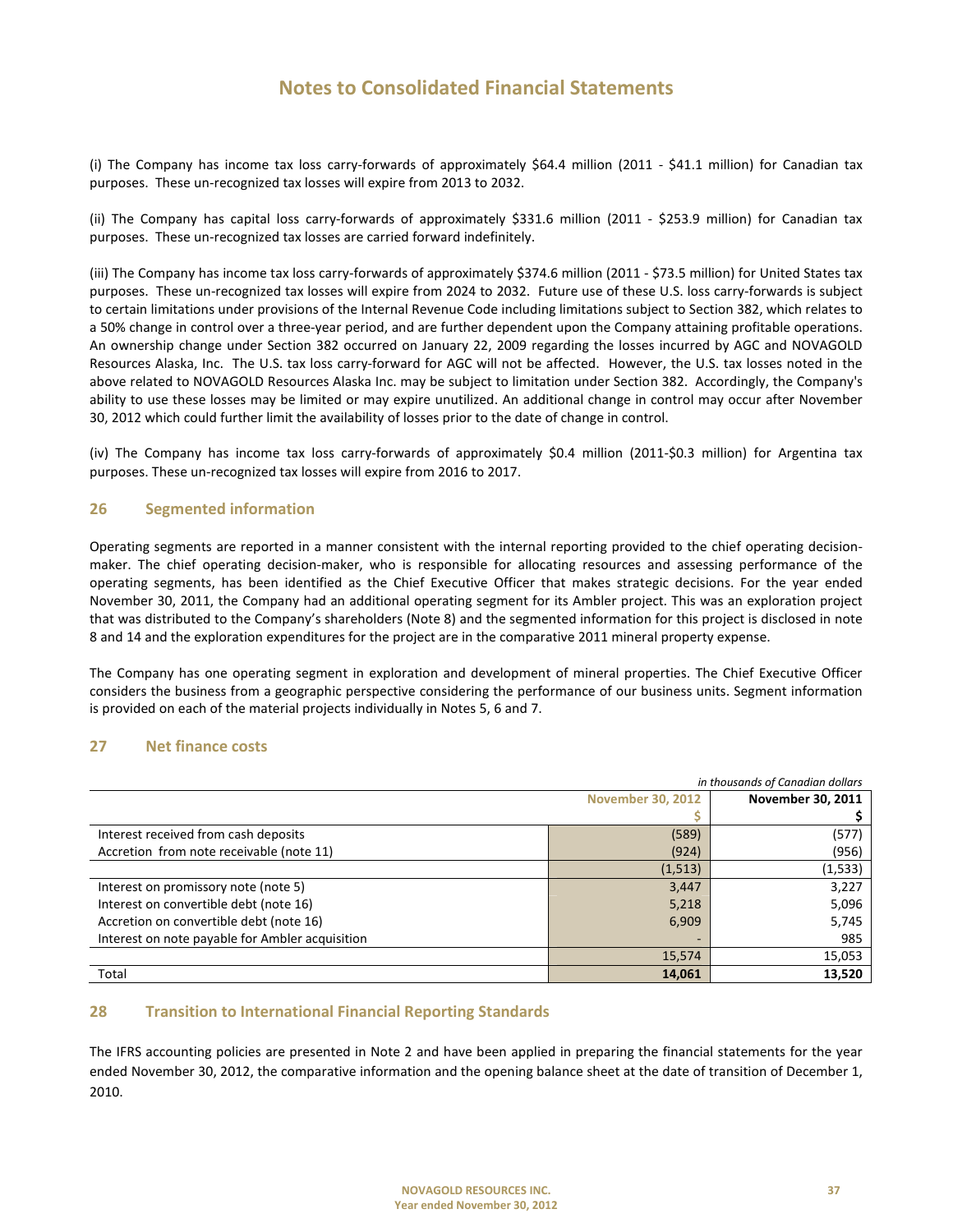The Company has applied IFRS 1 First-time Adoption of International Financial Reporting Standards in preparing these first IFRS consolidated financial statements.

## First-time adoption exemptions applied

IFRS 1, which governs the first time adoption of IFRS, in general requires accounting policies to be applied retrospectively to determine the opening balance sheet at the Company's transition date, and allows certain exemptions on the transition to IFRS. The significant exemptions applied in the conversion from Canadian GAAP to IFRS include:

#### Foreign currency

IFRS 1 allows the Company to be exempted from the retrospective application of IAS 21 The Effects of Changes in Foreign Exchange Rates. The Company has elected to have cumulative translation differences that existed at the date of transition to be recorded to the opening deficit.

#### Deemed cost

IFRS 1 allows the Company to individually measure items of property, plant and equipment, land, and mineral properties at fair value at transition or an event-driven valuation under prior GAAP. The Company has elected to apply this exemption to its Rock Creek property, as under Canadian GAAP the value has previously been impaired, an event-driven valuation under prior GAAP.

## Share-based payment transactions

IFRS 1 allows the Company to not apply IFRS 2, "Share-based payments" to equity instruments granted after November 7, 2002 and vested before the transition date. The Company has elected to take the exemption and, as a result, was only required to recalculate the impact on any share-based payments that had not vested at the Transition Date.

#### Business combinations

IFRS 1 provides the option to apply IFRS 3R, Business Combinations, retrospectively or prospectively from December 1, 2010 ("Transition Date"). The retrospective basis would require the restatement of prior acquisitions that meet the definition of a business combination under IFRS 3R. The Company elected to adopt IFRS 3R effective December 1, 2010.

## Mandatory exceptions to retrospective application

#### Estimates

Hindsight was not used to create or revise estimates and accordingly the estimates previously made by the Company under Canadian GAAP are consistent with their application under IFRS.

#### Reconciliations of shareholders' equity

Reconciliations between the previous Canadian GAAP and IFRS Consolidated Balance Sheet at December 1, 2010 and November 30, 2011 are provided below:

| in thousands of Canadian dollars                        |             |                          |                  |
|---------------------------------------------------------|-------------|--------------------------|------------------|
|                                                         |             | <b>November 30, 2011</b> | December 1, 2010 |
|                                                         | <b>Note</b> |                          |                  |
| Total shareholders' equity under previous Canadian GAAP |             | 510,780                  | 611,214          |
| Galore Creek Partnership                                | (a)         | (172, 215)               | (198, 666)       |
| Derivative liability - warrants                         | (b)         | (53,018)                 | (658, 841)       |
| Convertible notes                                       | (c)         | (58, 138)                | (89, 896)        |
| Deferred income tax                                     | (d)         | (6, 952)                 | (16, 752)        |
| <b>Functional currency</b>                              | (e)         | (312)                    | (320)            |
| Total shareholders' equity under IFRS                   |             | 220,145                  | (353,261)        |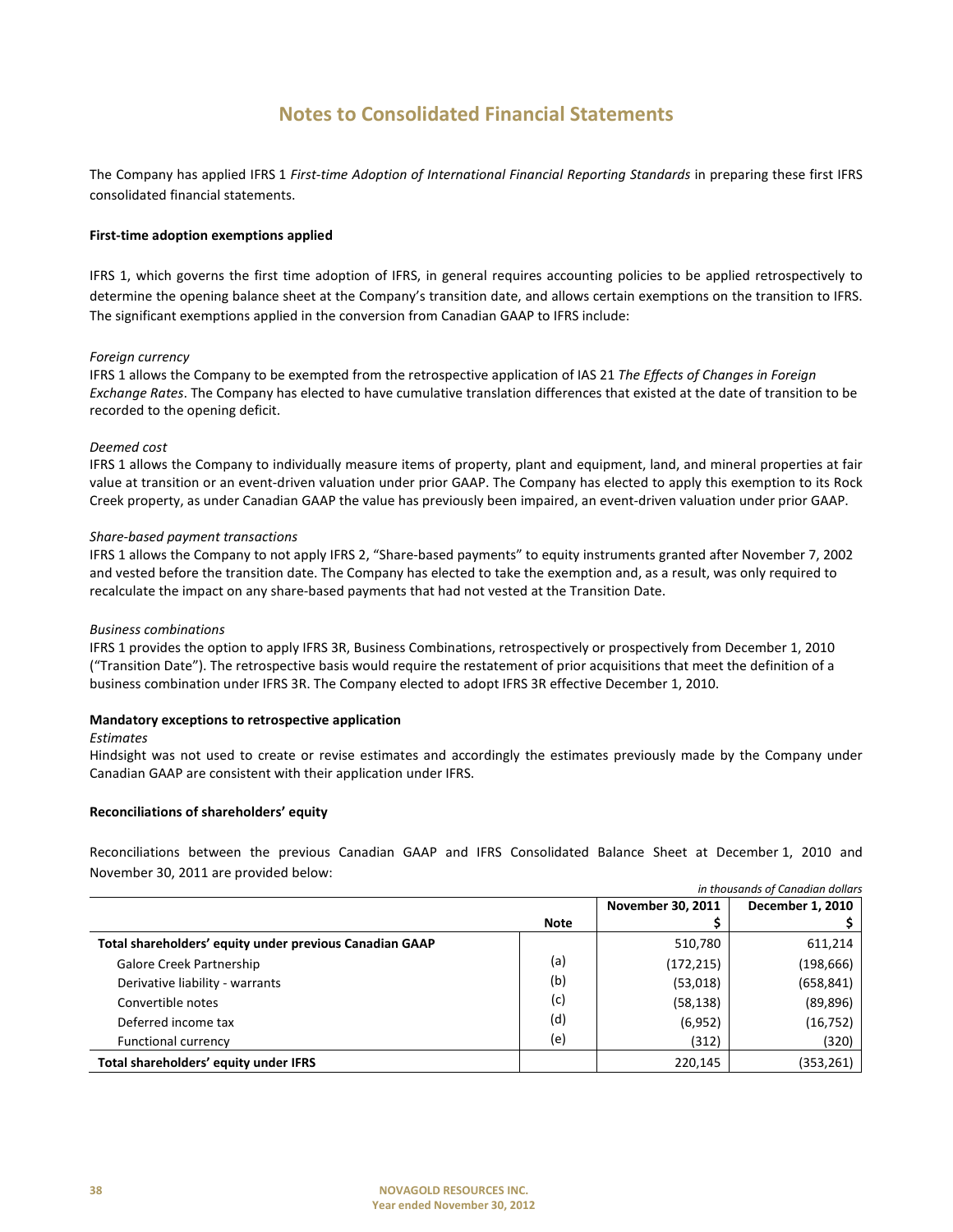## Reconciliation of total comprehensive income

A reconciliation between the previous Canadian GAAP and IFRS total comprehensive income for the year ended November 30, 2011 is provided below.

| in thousands of Canadian dollars                |             |                          |
|-------------------------------------------------|-------------|--------------------------|
|                                                 |             | Year ended               |
|                                                 | <b>Note</b> | <b>November 30, 2011</b> |
|                                                 |             |                          |
| Comprehensive loss under previous Canadian GAAP |             | 191,779                  |
| Loss (income) adjustments                       |             |                          |
| <b>Galore Creek Partnership</b>                 | (a)         | (53, 685)                |
| Derivative liability - warrants                 | (b)         | (53, 287)                |
| Convertible notes                               | (c)         | (31,758)                 |
| Deferred income tax                             | (d)         | (9,800)                  |
| Changes in functional currency                  | (e)         | 14,556                   |
| Share-based payments                            | (g)         | 1,179                    |
| Comprehensive loss (income) adjustments         |             |                          |
| Changes related to functional currency          | (e)         | (14, 564)                |
| <b>Comprehensive loss under IFRS</b>            |             | 44,420                   |

# Statement of cash flows

The transition to IFRS did not have a material impact on the Company's net cash flows except for the presentation of Galore Creek Partnership which has deconsolidated under IFRS thus reducing the overall cash balance by Galore Creek Partnership's cash balance at the year ended November 30, 2011.

| in thousands of Canadian dollars                                    |             |                   |
|---------------------------------------------------------------------|-------------|-------------------|
|                                                                     |             | Year ended        |
|                                                                     | <b>Note</b> | November 30, 2011 |
|                                                                     |             |                   |
| Cash flow used in operating activities under previous Canadian GAAP |             | (81, 337)         |
| Cash (outflow) inflow adjustments                                   |             |                   |
| <b>Galore Creek Partnership</b>                                     | (a)         | 5,143             |
| Cash flow used in operating activities under IFRS                   |             | (76, 194)         |
| Cash flow from financing activities under previous Canadian GAAP    |             | 17,587            |
| Cash (outflow) inflow adjustments                                   |             |                   |
| Galore Creek Partnership                                            | (a)         | (27, 234)         |
| Cash flow used in financing activities under IFRS                   |             | (9,647)           |
| Cash flow used in investing activities under previous Canadian GAAP |             | (21, 188)         |
| Cash (outflow) inflow adjustments                                   |             |                   |
| <b>Galore Creek Partnership</b>                                     | (a)         | 22,412            |
| Cash flow used in investing activities under IFRS                   |             | (1,224)           |

Notes to the reconciliations at December 1, 2010 and November 30, 2011

## (a) Galore Creek Partnership

Under previous Canadian GAAP, the Company's 50% interest in the Galore Creek Partnership was accounted for as a Variable Interest Entity in which the Company was the primary beneficiary resulting in consolidation of Galore Creek. Under IFRS, it has been determined that the Galore Creek Partnership is a jointly controlled entity and is accounted for under the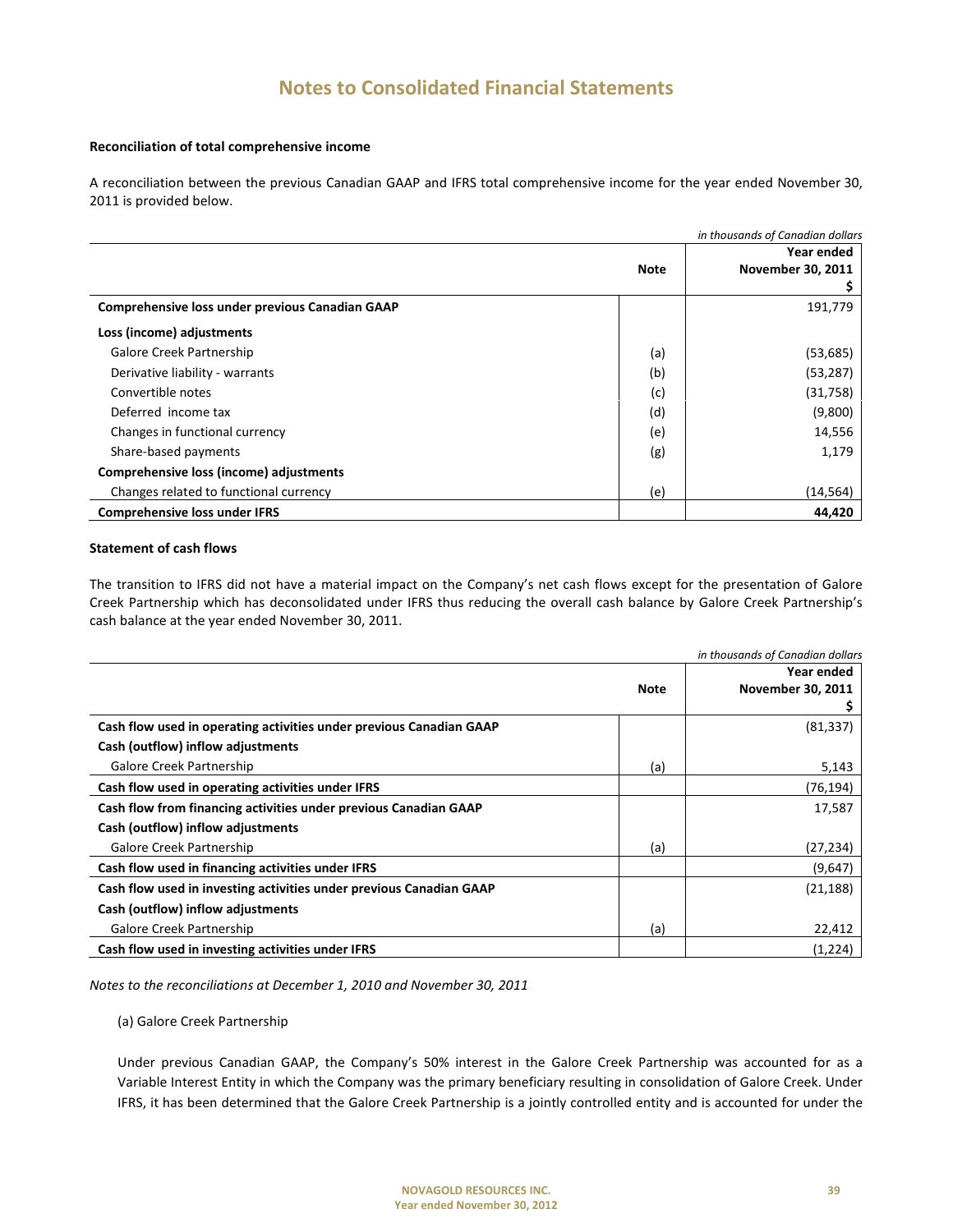equity method in accordance with the Company's policy. The Company has adjusted, through opening deficit, the difference in accounting as if the Partnership was accounted for under the equity method since its formation in 2007.

At December 1, 2010, total assets decreased by \$222.8 million, liabilities decreased by \$24.1 million, and equity decreased by \$198.7 million as a result of the change in method of accounting. The impact to opening deficit was \$98.6 million on transition date. The significant changes to the presentation of the balance sheet are a reduction in property, plant and equipment of \$346.4 million, a reduction in mineral properties of \$238.9 million, and the recognition of an equity investment in Galore Creek of \$364.8 million as at December 1, 2010.

At November 30, 2011, total assets decreased by \$191.2 million, liabilities decreased by \$19.0 million, and equity decreased by \$172.2 million. For the year ended November 30, 2011, an equity loss of \$38.4 million was recognized for Galore Creek. Due to the change in accounting, exploration and development, project care and maintenance, and general and administrative expenses decreased by \$38.4 million for the same period. The comprehensive loss was reduced by \$53.7 million as the adjustment reversed the previous Canadian GAAP asset impairment charge of \$61.0 million, as well as a corresponding impact to deferred income tax recovery of \$7.3 million, was reversed relating to the impairment of the Galore Creek power transmission rights and equipment recognized under previous Canadian GAAP.

The loss for the year attributable to non-controlling interest of \$37.1 million under previous Canadian GAAP was also eliminated as the Galore Creek Partnership was no longer consolidated.

Cash from operating activities of \$5.1 million, cash used in financing activities of \$27.2 million and cash from investing activities of \$22.4 million for the year under previous Canadian GAAP were also eliminated as Galore Creek Partnership was no longer consolidated.

## (b) Derivative liability – warrants

The Company has outstanding warrants which are denominated in U.S. dollars. Under the previous Canadian GAAP, the Company's outstanding warrants were accounted for as an equity instrument at a historical value determined at the time of issuance. Under IFRS, as the warrants are denominated in a currency other than the functional currency of the Company, the warrants are a derivative liability, recorded at fair value and marked-to-market through the statement of loss.

At December 1, 2010, a loss on the derivative liability of \$658.8 million was recognized under IFRS with an increase to opening deficit on transition of \$666.7 million. The \$658.8 million loss resulted from recording the derivative liability at fair market value as at December 1, 2010. Share capital increased by \$36.4 million to account for previously exercised warrants prior to transition, and warrants decreased by \$28.5 million upon recognition of the liability.

At November 30, 2011, the derivative liability was \$53.0 million, and the change resulted in an increase to share capital of \$143.6 million and an increase to warrants (equity) of \$440.2 million. For the year ended November 30, 2011, the recognition of the gain on derivative liability of \$28.5 million and a foreign exchange gain of \$23.0 million, increased income by \$53.4 million.

#### (c) Convertible notes

The Company has convertible notes outstanding which are denominated in U.S. dollars. As the Company's functional currency is Canadian dollars, under IFRS, the convertible notes host an embedded derivative liability which is recorded at fair value each period with changes recognized through the statement of loss. Under previous Canadian GAAP, the instrument was accounted for as a compound instrument with equity and liability components.

On transition, including an increase of \$46.5 million to opening deficit with the recognition of the embedded derivative and a \$43.4 million reduction to the equity component of convertible notes, reduced shareholders' equity by \$89.9 million.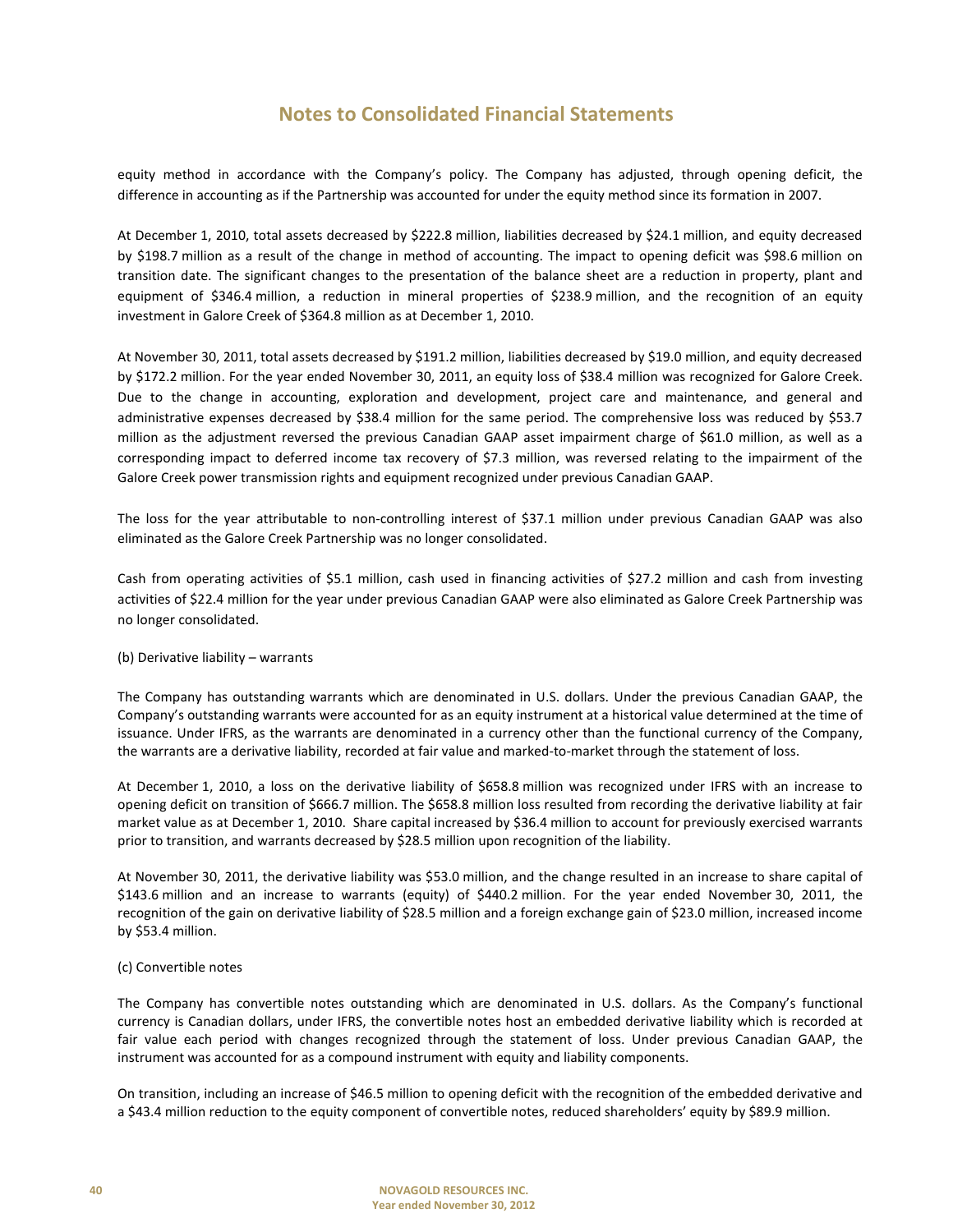For the year ended November 30, 2011, a \$29.8 million gain on the embedded derivative and a \$2.0 million gain on foreign exchange, were recognized under IFRS, increased income by \$31.8 million.

#### (d) Deferred income tax

Under previous Canadian GAAP, the Company recognized a future income tax liability on asset acquisitions where the accounting basis was greater than the tax basis. Under IFRS, the initial recognition exemption does not allow for the recognition of a deferred income tax liability on asset acquisitions.

In the second quarter of 2011, the Company acquired Copper Canyon Resources which resulted in the recognition of a future income tax liability under previous Canadian GAAP. Under IFRS, the deferred income tax liabilities and the corresponding asset of \$14.4 million were eliminated in the year ended November 30, 2011.

As discussed above under (a), the Galore Creek Partnership is accounted for as an equity investment under IFRS. Under previous Canadian GAAP, the Partnership was accounted for using the inside basis method of accounting for deferred income tax. Under IFRS, as an equity investment, the Partnership is accounted for under the outside basis method.

Under IFRS, deferred income tax liabilities of \$16.8 million and \$6.9 million were recognized for the Galore Creek Partnership as at December 1, 2010 and November 30, 2011, respectively. For the year ended November 30, 2011, a deferred income tax recovery of \$9.8 million was recognized.

#### (e) Functional currency

Under previous Canadian GAAP, subsidiaries that were not self-sustaining were translated under the temporal method. Under IFRS, it was determined that the Company had several entities with a U.S. dollar functional currency. As a result of the change in functional currency, the impact to equity was \$0.3 million and \$0.3 million at December 1, 2010 and November 30, 2011, respectively. For the year ended November 30, 2011, the comprehensive loss was adjusted by \$14.5 million with the changes related to functional currency.

In preparing the year-end reconciliation between previous Canadian GAAP and IFRS total comprehensive income for the year ended November 30, 2011 a misallocation was noted between changes in functional currency attributed to income and changes related to other comprehensive income. The misallocation did not result in any change to the loss or comprehensive loss amount reported in any of the quarterly results during the year ended November 30, 2012 or the comparative year. The reconciliation provided above corrects for a \$46.9 million misallocation between the two equity accounts as at November 30, 2011.

#### (f) Flow-through shares

Under previous Canadian GAAP, the future income tax expense for the losses renounced to investors and the premium received on the equity offering of flow-through shares is recorded to share capital. Under IFRS, the deferred income tax expense and premium are recorded as a gain or loss in consolidated statement of comprehensive income (loss). At December 1, 2010, a reclassification of \$4.2 million was recognized increasing share capital and decreasing opening deficit for historical flow-through share offerings.

## (g) Share-based payments

Under IFRS, the Company's recognition of share-based payments has been accounted for under the graded vesting method. At transition, there is no impact to equity. For the year ended November 30, 2011, share-based payments expense increased by \$ 1.2 million.